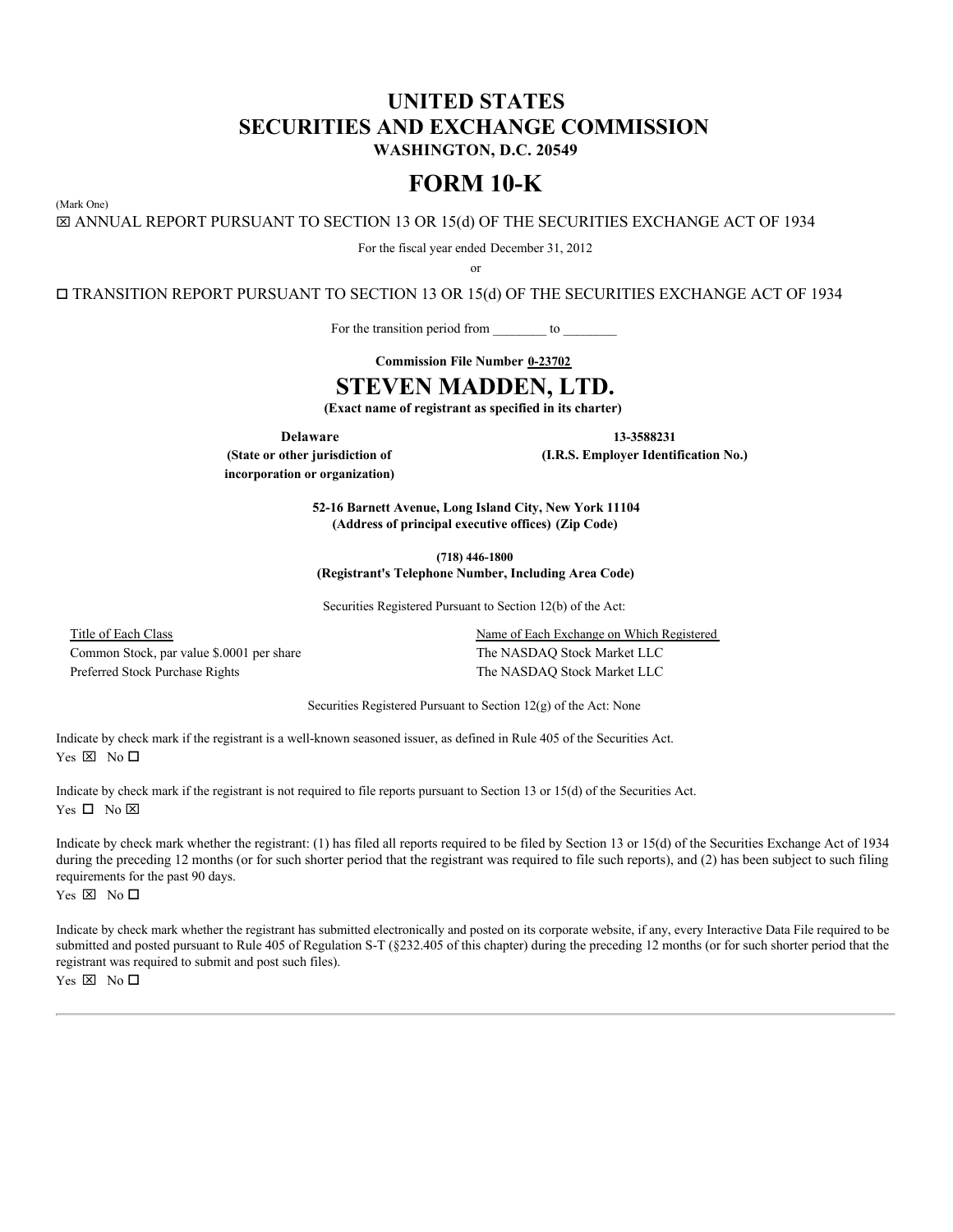Indicate by check mark if disclosure of delinquent filers pursuant to Item 405 of Regulation S-K (§ 229.405) is not contained herein, and will not be contained, to the best of registrant's knowledge, in definitive proxy or information statements incorporated by reference in Part III of this Form 10-K or any amendment to this Form 10-K.  $\Box$ 

Indicate by check mark whether the registrant is a large accelerated filer, an accelerated filer, a non-accelerated filer or a smaller reporting company. See the definitions of "large accelerated filer", "accelerated filer", and "smaller reporting company" in Rule 12b-2 of the Exchange Act.

Large accelerated filer  $\boxtimes$ Non-accelerated filer  $\Box$  (do not check if smaller reporting company) Smaller reporting company  $\Box$ 

Indicate by check mark whether the registrant is a shell company (as defined in Rule 12b-2 of the Exchange Act). Yes  $\square$  No  $\square$ 

The aggregate market value of the common equity held by non-affiliates of the registrant (assuming for these purposes, but without conceding, that all executive officers and directors are "affiliates" of the registrant) as of June 30, 2012, the last business day of the registrant's most recently completed second fiscal quarter, was approximately \$1,266,789,000 (based on the closing sale price of the registrant's common stock on that date as reported on The NASDAQ Global Select Market).

The number of outstanding shares of the registrant's common stock as of February 26, 2013 was 44,003,418 shares.

### DOCUMENTS INCORPORATED BY REFERENCE:

PART III INCORPORATES CERTAIN INFORMATION BY REFERENCE FROM THE REGISTRANT'S DEFINITIVE PROXY STATEMENT FOR THE REGISTRANT'S 2013 ANNUAL MEETING OF STOCKHOLDERS.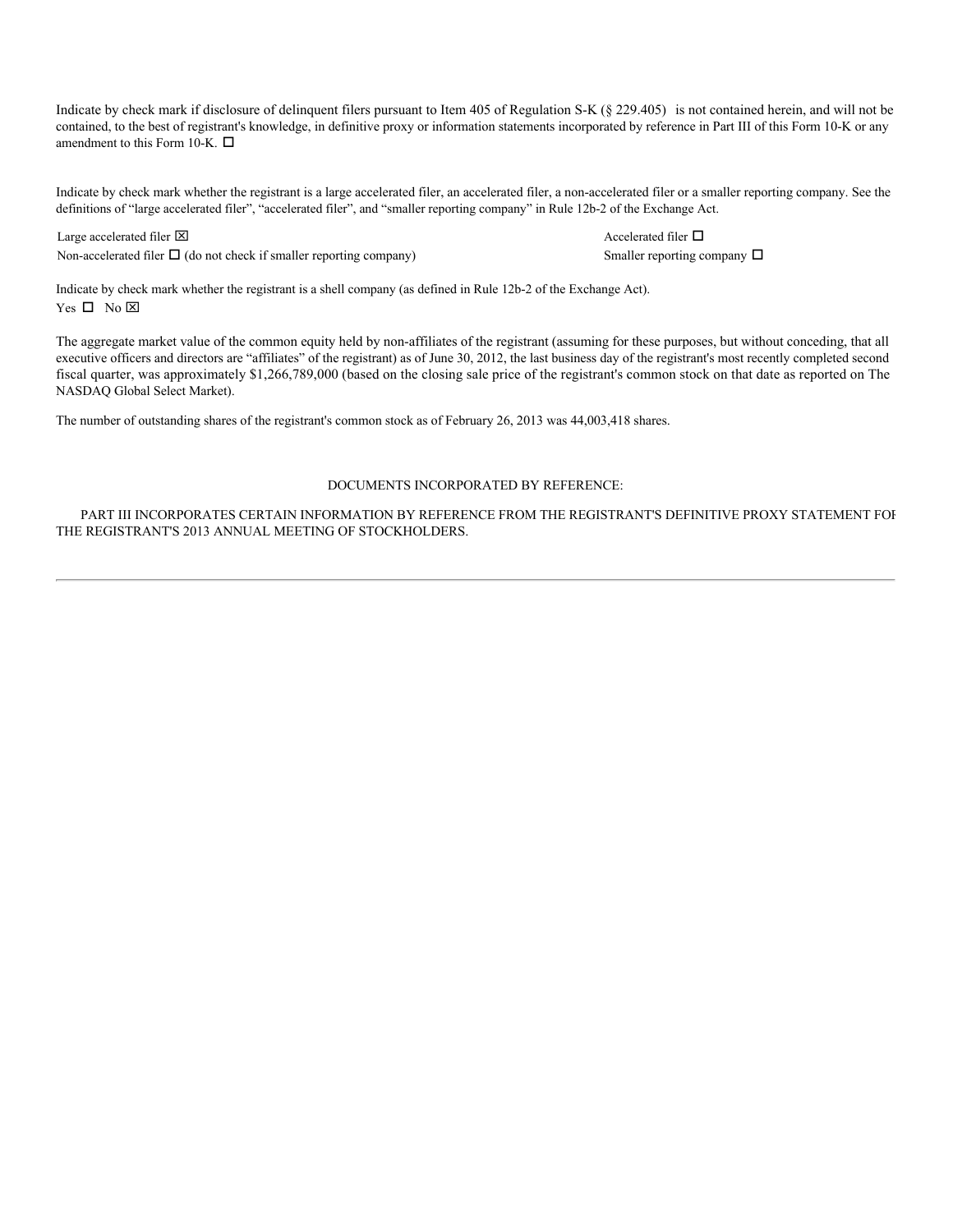## TABLE OF CONTENTS

| SPECIAL NOTE REGARDING FORWARD-LOOKING STATEMENTS                  |    |  |  |
|--------------------------------------------------------------------|----|--|--|
| PART I                                                             |    |  |  |
| <b>ITEM 1 BUSINESS</b>                                             |    |  |  |
| <b>ITEM 1A RISK FACTORS</b>                                        | 9  |  |  |
| ITEM 1B UNRESOLVED STAFF COMMENTS                                  | 14 |  |  |
| <b>ITEM 2 PROPERTIES</b>                                           | 14 |  |  |
| <b>ITEM 3 LEGAL PROCEEDINGS</b>                                    | 15 |  |  |
| <b>ITEM 4 MINE SAFETY DISCLOSURES</b>                              | 16 |  |  |
| <b>PART II</b>                                                     |    |  |  |
| ITEM 5 MARKET FOR REGISTRANT'S COMMON EQUITY, RELATED STOCKHOLDER  |    |  |  |
| MATTERS AND ISSUER PURCHASES OF EQUITY SECURITIES                  | 16 |  |  |
| <b>ITEM 6 SELECTED FINANCIAL DATA</b>                              | 18 |  |  |
| ITEM 7 MANAGEMENT'S DISCUSSION AND ANALYSIS OF FINANCIAL CONDITION |    |  |  |
| AND RESULTS OF OPERATIONS                                          | 19 |  |  |
| ITEM 7A QUANTITATIVE AND QUALITATIVE DISCLOSURES ABOUT MARKET RISK | 29 |  |  |
| ITEM 8 FINANCIAL STATEMENTS AND SUPPLEMENTARY DATA                 | 29 |  |  |
| ITEM 9 CHANGES IN AND DISAGREEMENTS WITH ACCOUNTANTS ON            |    |  |  |
| ACCOUNTING AND FINANCIAL DISCLOSURE                                | 29 |  |  |
| <b>ITEM 9A CONTROLS AND PROCEDURES</b>                             | 29 |  |  |
| ITEM 9B OTHER INFORMATION                                          | 30 |  |  |
| PART III                                                           |    |  |  |
| ITEM 10 DIRECTORS, EXECUTIVE OFFICERS AND CORPORATE GOVERNANCE     | 30 |  |  |
| <b>ITEM 11 EXECUTIVE COMPENSATION</b>                              | 30 |  |  |
| <b>ITEM 12 SECURITY OWNERSHIP OF CERTAIN BENEFICIAL OWNERS AND</b> |    |  |  |
| MANAGEMENT AND RELATED STOCKHOLDER MATTERS                         | 30 |  |  |
| ITEM 13 CERTAIN RELATIONSHIPS AND RELATED TRANSACTIONS, AND        |    |  |  |
| DIRECTOR INDEPENDENCE                                              | 30 |  |  |
| ITEM 14 PRINCIPAL ACCOUNTING FEES AND SERVICES                     | 31 |  |  |
| <b>PART IV</b>                                                     |    |  |  |
| ITEM 15 EXHIBITS AND FINANCIAL STATEMENT SCHEDULES                 | 31 |  |  |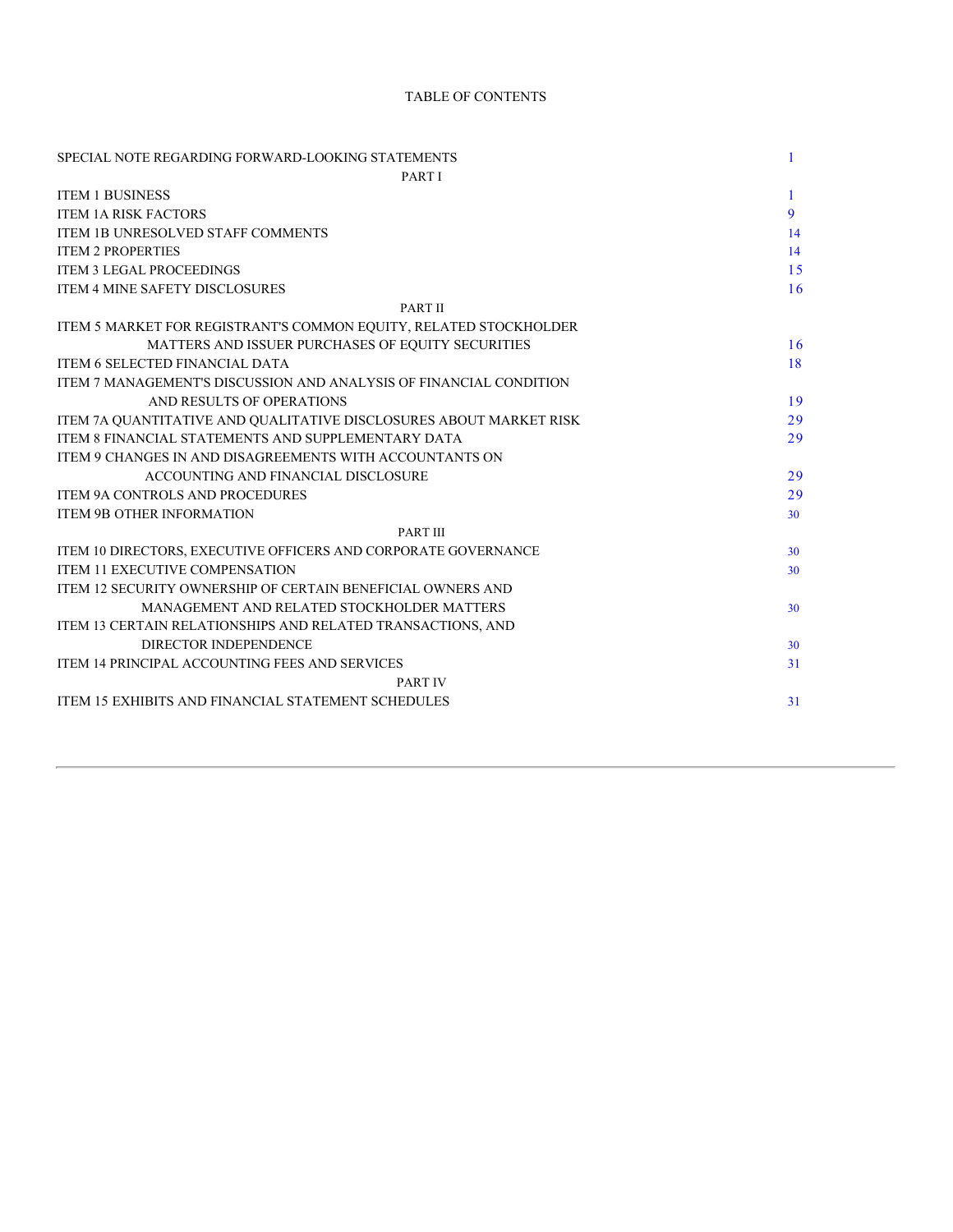#### **SPECIAL NOTE REGARDING FORWARD-LOOKING STATEMENTS**

<span id="page-3-0"></span>This Annual Report on Form 10-K contains "forward-looking statements" (as that term is defined in the federal securities laws), which are made pursuant to the safe harbor provisions of the Private Securities Litigation Reform Act of 1995. These forward-looking statements include statements with regard to future revenue, projected 2013 results, earnings, spending, margins, cash flow, orders, expected timing of shipment of products, inventory levels, future growth or success in specific countries, categories or market sectors, continued or expected distribution to specific retailers, liquidity, capital resources and market risk, strategies and objectives and other future events. More generally, forward-looking statements include, without limitation, any statement that may predict, forecast, indicate or simply state future results, performance or achievements, and can be identified by the use of forward looking language such as "believe," "anticipate," "expect," "estimate," "intend," "plan," "project," "will be," "will continue," "will result," "could," "may," "might," or any variations of such words with similar meanings. Factors that may affect our results include, but are not limited to, the risks and uncertainties discussed in Item 1A of this Annual Report on Form 10-K.

Any such forward-looking statements are subject to risks and uncertainties, many of which are beyond our control, which may influence the accuracy of the statements and the projections upon which the statements are based and could cause our actual results to differ materially from those projected in forward-looking statements. As such, we strongly caution you that these forward-looking statements are not guarantees of future performance or events. Our actual results, performance and achievements could differ materially from those expressed or implied in these forward-looking statements. We undertake no obligation to publicly update or revise any forward-looking statements, whether from new information, future events or otherwise.

#### **PART I**

#### **ITEM 1 BUSINESS**

#### **Overview**

Steven Madden, Ltd. and its subsidiaries (collectively, the "Company") design, source, market and sell fashion-forward name brand and private label footwear for women, men and children and name brand and private label fashion handbags and accessories and license our trademarks for use in connection with the manufacture, marketing and sale of various products of our licensees. Our products are marketed through our retail stores and our ecommerce websites, as well as better department stores, major department stores, mid-tier department stores, specialty stores, luxury retailers, value priced retailers, national chains, mass merchants and catalog retailers throughout the United States and Canada. In addition, we have special distribution arrangements for the marketing of our products in Asia, Europe, the Middle East, Mexico, Australia, South Africa, South America and India. We offer a broad range of updated styles designed to establish or complement and capitalize on market trends. We have established a reputation for design creativity and our ability to offer quality products in popular styles at affordable prices, delivered in an efficient manner and time frame.

The Company was incorporated as a New York corporation on July 9, 1990, reincorporated under the same name in Delaware in November 1998 and completed its initial public offering in December 1993. Shares of the Company's common stock, \$.0001 par value per share, currently trade on the NASDAQ Global Select Market under the symbol "SHOO". Our principal executive offices are located at 52-16 Barnett Avenue, Long Island City, NY 11104. Our telephone number is (718) 446-1800 and our website address is http://www.stevemadden.com.

We file Annual Reports on Form 10-K, Quarterly Reports on Form 10-Q, Current Reports on Form 8-K and other reports and information with the Securities and Exchange Commission (the "SEC") pursuant to Section 13(a) or 15(d) of the Securities Exchange Act of 1934, as amended, (the "Exchange Act"). These reports, any amendments to such reports, and our proxy statements for our stockholders' meetings are available free of charge, on the "Investor Relations" section of our website as soon as reasonably practicable after such material is electronically filed with, or furnished to, the SEC. We will provide paper copies of such filings free of charge upon request. The public may read and copy any materials filed by us with the SEC at the SEC's Public Reference Room at 100 F Street, NE, Washington, D.C. 20549. Information regarding the operation of the SEC's Public Reference Room is available by calling the SEC at 1-800-SEC-0330. In addition, the SEC maintains an Internet site that contains reports, proxy and information statements and other information regarding us, which is available at http://www.sec.gov.

Fiscal year 2012 represents the fourth consecutive year that the Company achieved record sales and earnings. Net sales for 2012 increased 27% to \$1,227,072 from \$968,549 in the same period of last year. Net income attributable to Steven Madden, Ltd. increased 23% to 119,626 in 2012 compared to \$97,319 in the same period of last year. Net income attributable to Steven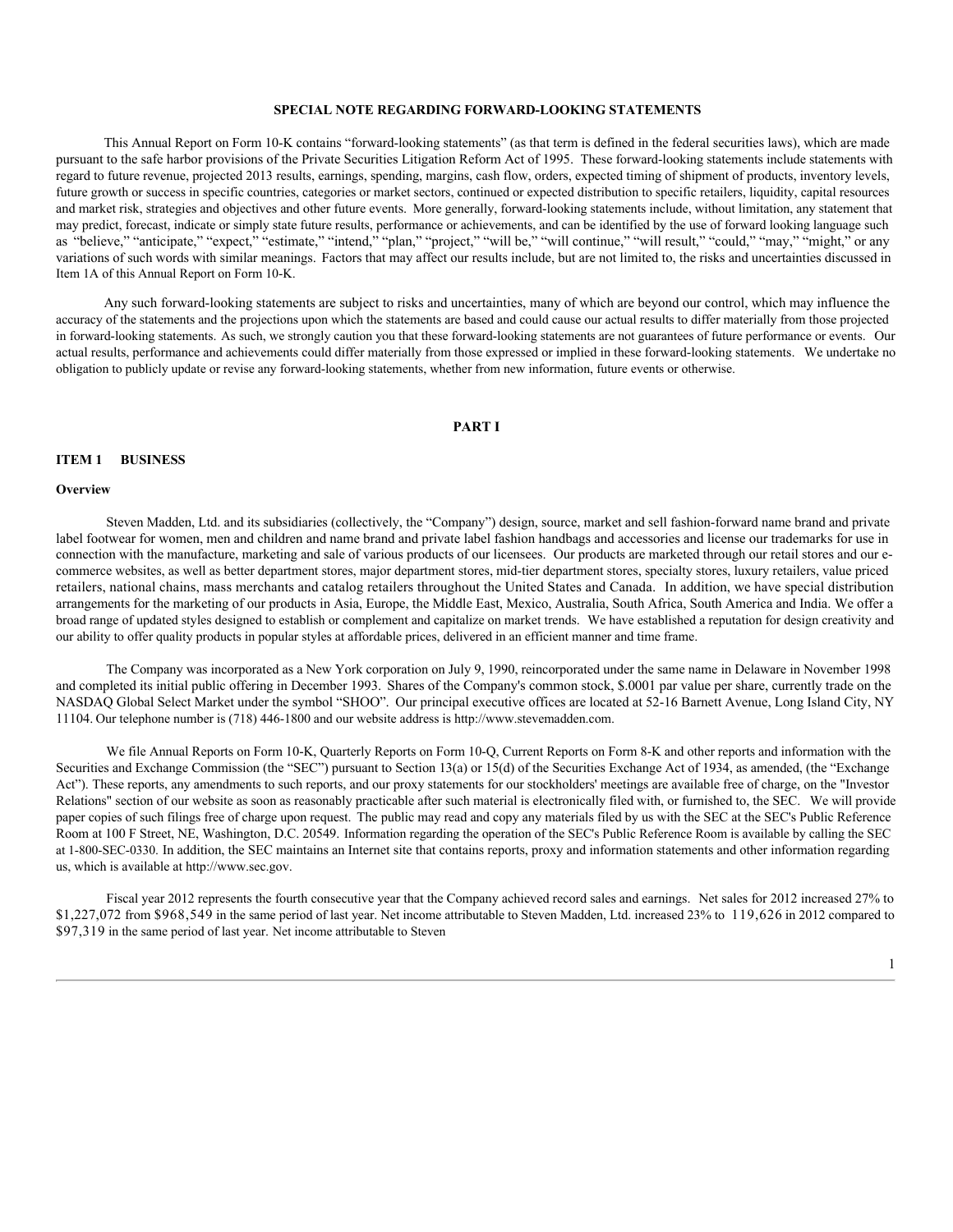Madden, Ltd. in 2012 included \$5.93 million of impairment charges related to the bankruptcies of Betsey Johnson LLC and Bakers Footwear Group, Inc. and \$2.5 million for the settlement of a class action lawsuit. The Company's effective tax rate for 2012 decreased to 35.1% compared to 38.8% recorded in 2011 due primarily to a tax benefit of \$6.0 million related to a portion of earnings from the Company's foreign operations that has been invested indefinitely in the acquisition and expansion of our SM Canada business. Inclusive of the impairment charges, the settlement of the lawsuit and the bad debt expense, which negatively impacted earnings per share by \$0.13, diluted earnings per share in 2013 increased to \$2.71 per share on 44,170,000 diluted weighted average shares outstanding compared to \$2.25 per share on 43,239,000 diluted weighted average shares outstanding in the prior year. See Item 3, "Legal Proceedings," below for a description of the class action and its settlement and Note D to our Consolidated Financial Statements for additional information concerning the bankruptcy-related charges.

As part of our strategic initiative to grow the Company's International business, on February 21, 2012, we purchased all of the assets of Steve Madden Canada Inc., Steve Madden Retail Canada Inc., Pasa Agency Inc. and Gelati Imports Inc. (collectively, "SM Canada"), the Company's sole distributor in Canada since 1994, comprising SM Canada's footwear, handbags and accessories wholesale and retail businesses. Management believes that Canada represents a strong and growing market for the Company. The transaction was completed for consideration consisting of a cash payment at closing of approximately \$29.13 million (Canadian dollars, which converts to approximately the same in U.S. dollars) plus potential earn-out payments of up to a maximum of \$38 million (Canadian dollars, which converts to approximately the same in U.S. dollars), in the aggregate, based on achievement of certain earnings targets over a five-year period. The fair value of contingent payments was estimated based on management's projections of the financial results of SM Canada during the earn-out period. As of December 31, 2012, the Company estimates the fair value of the contingent consideration to be \$19.98 million in U.S. dollars.

## **Product Distribution Segments**

Our business is comprised of five distinct segments: Wholesale Footwear, Wholesale Accessories, Retail, First Cost and Licensing.

Our Wholesale Footwear segment is comprised of the following brands: Steve Madden Women's, Madden Girl, Steve Madden Men's, Steven, l.e.i.® (under license), Elizabeth and James® (under license), Olsenboye® (under license), Stevies, Steve Madden Kids, Madden, Betsey Johnson shoes, Report, Superga® (under license), International business and certain private label business. Our Wholesale Accessories segment includes Big Buddha, Betseyville, Betsey Johnson, Steve Madden, Steven by Steve Madden, Cejon and, through license agreements, Daisy Fuentes® and Olsenboye® accessories brands and includes our private label business. Steven Madden Retail, Inc., our wholly-owned retail subsidiary, operates Steve Madden, Steven, Superga and Betsey Johnson retail stores and e-commerce websites. Three additional Steve Madden stores are operated under license to a third party. The First Cost segment represents activities of a subsidiary that earns commissions for serving as a buying agent for footwear products under private labels and licensed brands (such as Candie's®) for many of the country's large mass-market merchandisers, shoe chains and other value priced retailers. Our Licensing segment is engaged in the licensing of the Steve Madden and Steven by Steve Madden marks for use in connection with the manufacture, marketing and sale of sunglasses, eyewear, outerwear, bedding, hosiery, women's fashion apparel, jewelry and luggage. In addition, we license our Betsey Johnson® and Betseyville® marks for use in connection with the manufacture, marketing and sale of apparel, jewelry, swimwear, eyewear, watches, fragrances and outerwear.

#### **Wholesale Footwear Segment**

*Steve Madden Women's.* We design, source and market our Steve Madden brand to department stores, specialty stores, luxury retailers, value priced retailers, national chains, mass merchants and catalog retailers throughout the United States. The Steve Madden brand has become a leading life-style brand in the fashion conscious marketplace. To serve our customers (primarily women ages 16 to 35), Steve Madden Women's creates and markets fashion forward footwear designed to appeal to customers seeking exciting, new footwear designs at affordable prices. New products for Steve Madden Women's are test marketed at Company-owned retail stores. Typically, within a few days, we can determine if the test product appeals to our customers. This enables us to use our flexible sourcing model to rapidly respond to changing trends and customer preferences, which we believe is essential for success in the fashion industry.

*Madden Girl.* We design, source and market a full collection of directional young women's shoes under the Madden Girl brand. Madden Girl is geared for young women ages 13 to 20, and is an "opening price point" brand currently sold at major department stores, mid-tier retailers and specialty stores.

*Steve Madden Men's.* We design, source and market a full collection of directional men's shoes and fashion forward athletic shoes targeted at men ages 18 to 40 years old under the Steve Madden® brand and sold in major department stores, mid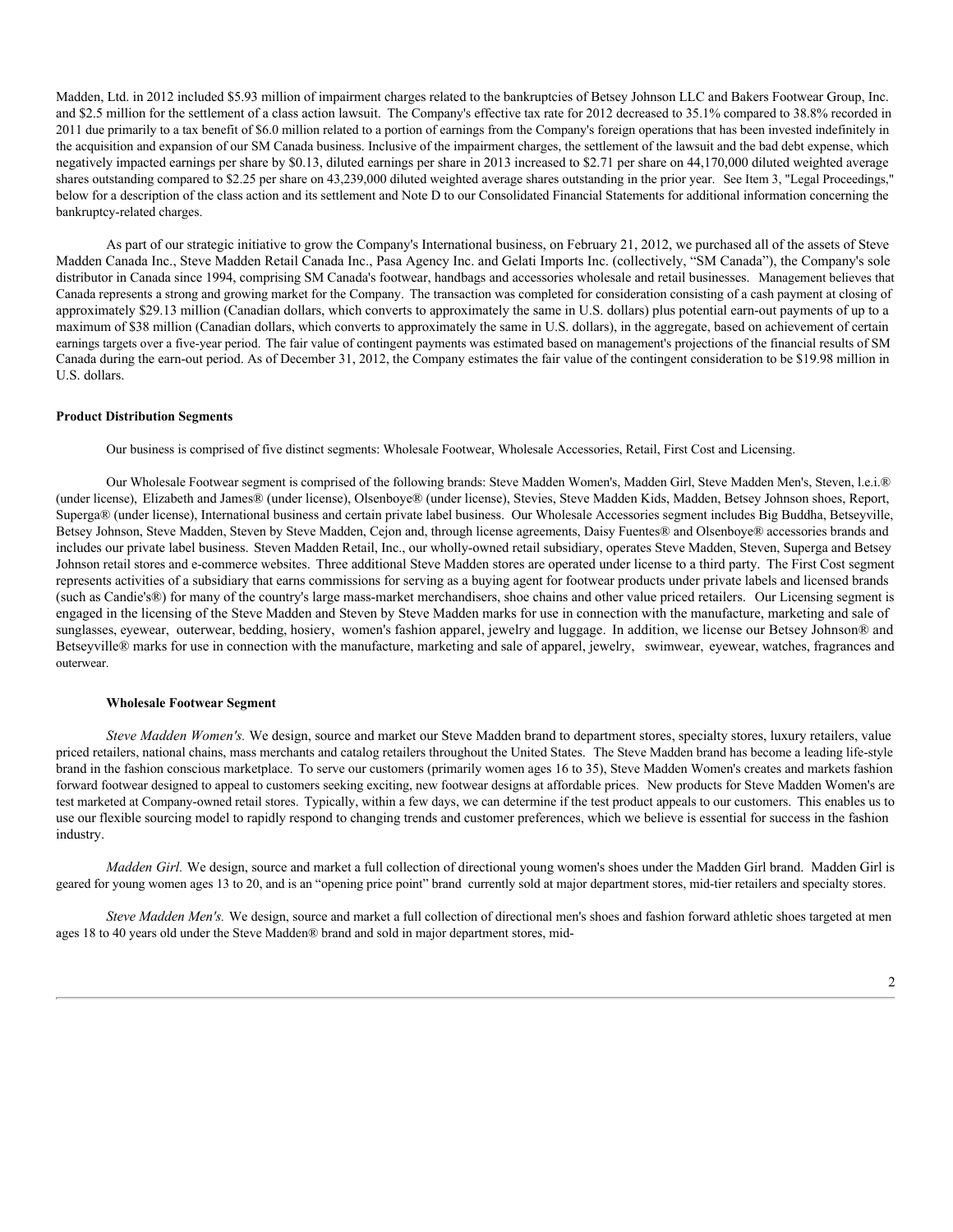tier department stores, better specialty stores and independent shoe stores throughout the United States as well as in our retail stores. Price points for Steve Madden Men's products range from \$70 to \$125 at retail. The division maintains open stock inventory positions in select patterns to serve the replenishment programs of its wholesale customers.

*Steven.* We design, source and market women's fashion footwear under the Steven® trademark through major department and better footwear specialty stores throughout the United States as well as in our retail stores. Priced a tier above the Steve Madden brand, Steven products are designed to appeal principally to fashion conscious women, ages 25 to 45, who shop at department stores and footwear boutiques.

*l.e.i.* On July 1, 2008, we entered into a license agreement with Jones Investment Co. Inc., under which we have the right to use the l.e.i.® trademark in connection with the sale and marketing of footwear exclusively to Wal-Mart.

*Elizabeth and James.* On September 10, 2008, we entered into a license agreement with Dualstar Entertainment Group, LLC, under which we have the right to use the Elizabeth and James® trademark in connection with the sale and marketing of footwear. Our footwear bearing the Elizabeth and James® brand, which was created by Mary-Kate and Ashley Olsen, is distributed through luxury retailers to women ages 25 to 36 with average retail price points ranging from \$200 to \$350 for shoes and from \$350 to \$500 for boots.

*Olsenboye.* On September 2, 2009, we entered into a license agreement with Dualstar Entertainment Group, under which we have the right to use the Olsenboye® trademark in connection with the sale and marketing of footwear exclusively to J.C. Penney. Pursuant to the customer's request that we sell directly to the customer, in 2011 we transitioned our Olsenboye® footwear business from the commission model to the wholesale model.

*Stevies and Steve Madden Kids.* Our Stevies® and Steve Madden Kids brands are designed, sourced and marketed to appeal to young girls, ages six to twelve, and are sold at department stores, specialty stores and independent boutiques throughout the United States.

*Madden.* Our Madden brand, which began shipping in the first quarter of 2010, includes a full collection of men's shoes. Madden is an "opening price point" brand that is currently sold at major department stores, mid-tier retailers and specialty stores.

*Betsey Johnson Shoes*. On October 5, 2010, the Company acquired the Betsey Johnson® trademark and substantially all other intellectual property of Betsey Johnson LLC. Shoes are sold under the Betsey Johnson and Betseyville brands and are distributed through department stores such as Nordstrom, Dillard's and J.C. Penney and online retailers such as Amazon.com and Zappos.

*Superga.* On February 9, 2011, the Company entered into a license agreement with Basic Properties America Inc. and BasicNet S.p.A., for the use of the Superga® trademark in connection with the marketing and sale of footwear. Founded in Italy in 1911, Superga is known for its fashion sneakers that come in a wide range of colors, fabrics and prints.

*Report.* The Report and Report Signature brand was part of our May 2011 acquisition of Topline. We design, manufacture, market and sell our Report brand to major department stores, mid-tier department stores, better specialty stores and independently owned boutiques throughout the United States.

*Mad Love.* Formed in April 2011 as a joint venture, the Mad Love® brand is an exclusive beach to-the-street life style brand for Target, created to appeal to women with a young attitude and active lifestyle.

*International Division.* Prior to 2009, our international business (the "International Division") operated under the "first cost" model and, as a result, the revenues derived from the International Division business were included in Commissions and Licensing Fees in the Consolidated Statements of Income included in our Financial Statements. In order to improve operating efficiencies, and to give our international partners better visibility in the process, as of January 2009, we have changed the operating model for our International Division to the "wholesale" model. The International Division ships products to Asia, Canada, Europe, the Middle East, Mexico, Australia and Central and South America.

*Private label business.* We design, source and market private label footwear primarily to specialty retailers, mid-tier chains and mass market merchants. In addition, we design, source and market footwear for third party brands, such as Material Girl and Candies.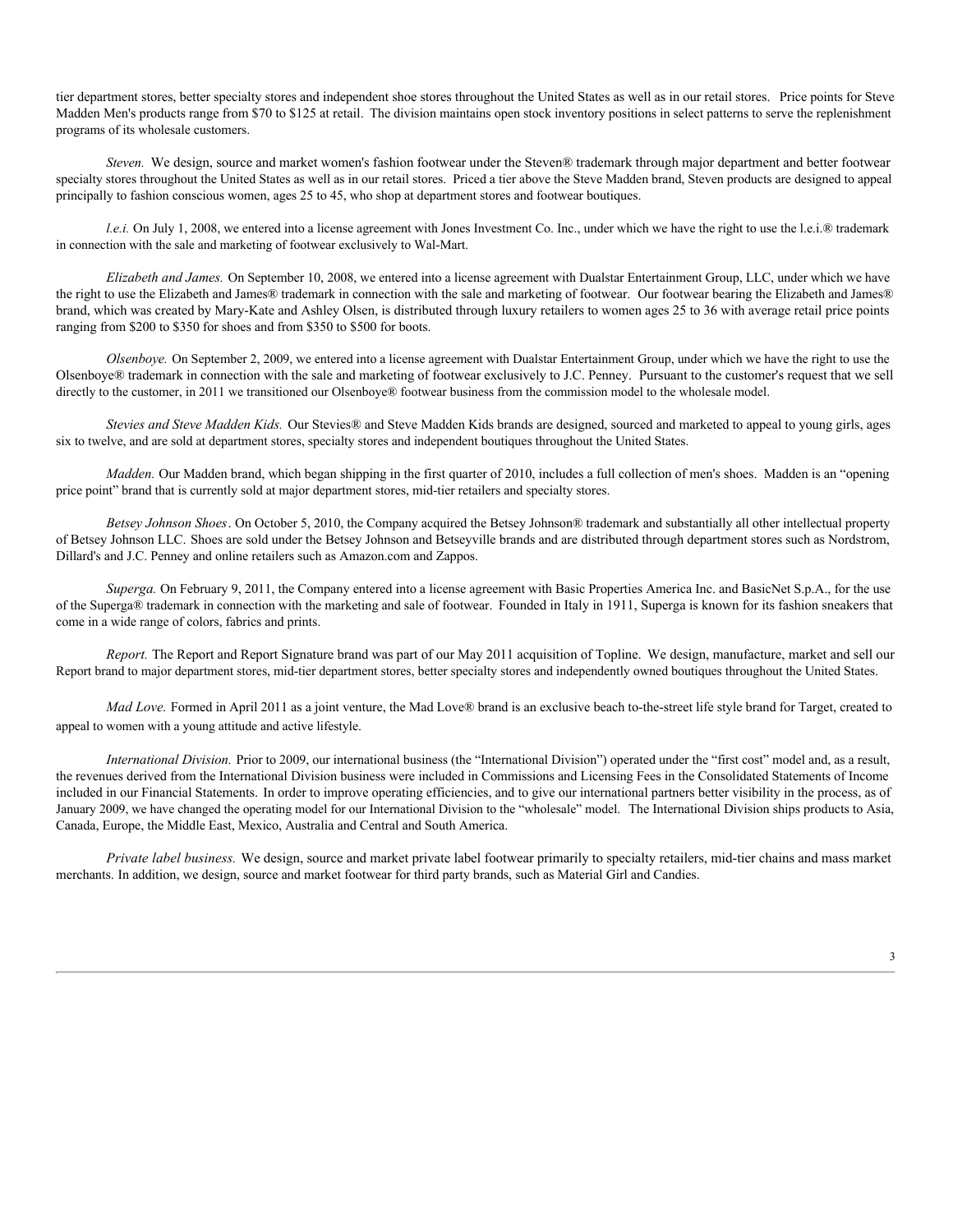#### **Wholesale Accessories Segment**

Our Wholesale Accessories segment designs, sources and markets name brands (including Daisy Fuentes® and Olsenboye®, each under license, and our Steve Madden®, Steven by Steve Madden®, Betsey Johnson®, Betseyville® and Big Buddha® brands) and private label fashion handbags and accessories to department stores, mass merchants, value priced retailers and specialty stores throughout the United States. In addition, we market and sell cold weather accessories, fashion scarves, wraps and other trend accessories primarily under our Cejon and the Steve Madden brand names and private labels to department stores and specialty stores.

#### **Retail Segment**

As of December 31, 2012, the Company's wholly-owned subsidiary, Steven Madden Retail, Inc., owned and operated 109 retail stores including 91 Steve Madden full price stores, eleven Steve Madden outlet stores, two Steven stores, one Report store, one Superga store and three e-commerce websites. In 2012, we opened twenty new stores, acquired seven stores as part of the acquisition of SM Canada, established Superga® and Betsey Johnson online stores and closed four under-performing stores. Steve Madden stores are located in major shopping malls and in urban street locations across the United States and Canada. In 2012, our retail stores generated annual sales in excess of \$890 per square foot compared to \$853 (recomputed using current year methodology) per square foot generated in 2011. Comparative store sales (sales of those stores, including the e-commerce websites, that were open for all of 2012 and 2011) increased 7.9% in fiscal year 2012.

We anticipate that the Retail segment will continue to enhance the Company's overall sales and profitability while increasing recognition for the brand. Additionally, our retail stores enable us to evaluate the appeal of new products and designs to our customers and respond accordingly, which, in turn, strengthens the product development efforts of our two Wholesale segments. We expect to open between ten and fourteen new retail stores and we do not anticipate closing any stores in 2013.

#### **First Cost Segment**

The First Cost segment represents activities of a wholly owned subsidiary of the Company that earns commissions for serving as a buying agent for footwear products under private labels and licensed brands (such as Candie's®) for many of the large mass-market merchandisers, shoe chains and other mid-tier retailers. As a buying agent, we utilize our expertise and our relationships with shoe manufacturers to facilitate the production of private label shoes to our customers' specifications. We believe that by operating in the private label, mass merchandising market, we are able to maximize additional non-branded sales opportunities. This leverages our overall sourcing and design capabilities. Currently, our First Cost segment serves as a buying agent for the procurement of women's, men's and children's footwear for large retailers, including Kohl's, K-Mart, Sears and Bakers. The First Cost segment receives buying agent's commissions from its customers. In addition, by leveraging the strength of our Steve Madden brands and product designs, we have been able to partially recover our design, product and development costs from our suppliers.

#### **Licensing Segment**

We license our Steve Madden® and Steven by Steve Madden® trademarks for use in connection with the manufacture, marketing and sale of sunglasses, eyewear, outerwear, bedding, hosiery and women's fashion apparel, jewelry and luggage. In addition, the Company licenses the Betsey Johnson® and Betseyville® trademarks for use in connection with the manufacture, marketing and sale of apparel, jewelry, swimwear, eyewear, watches, fragrances and outerwear. Most of our license agreements require the licensee to pay us a royalty based on actual net sales, a minimum royalty in the event that specified net sales targets are not achieved and a percentage of sales for advertising the brand.

See Note P to our Consolidated Financial Statements for additional information relating to our five operating segments.

#### **Product Design and Development**

We have established a reputation for our creative designs, marketing and trendy products at affordable price points. We believe that our future success will substantially depend on our ability to continue to anticipate and react to changing consumer demands in a timely manner. To meet this objective, we have developed what we believe is an unparalleled design process that allows us to recognize and respond quickly to changing consumer demands. Our design team strives to create designs which it believes fit our image, reflect current or future trends and can be manufactured in a timely and cost-effective manner. Most new Steve Madden products are tested in select Steve Madden retail stores. Based on these tests, among other things, management selects the Steve Madden products that are then offered for wholesale and retail distribution nationwide. We believe that our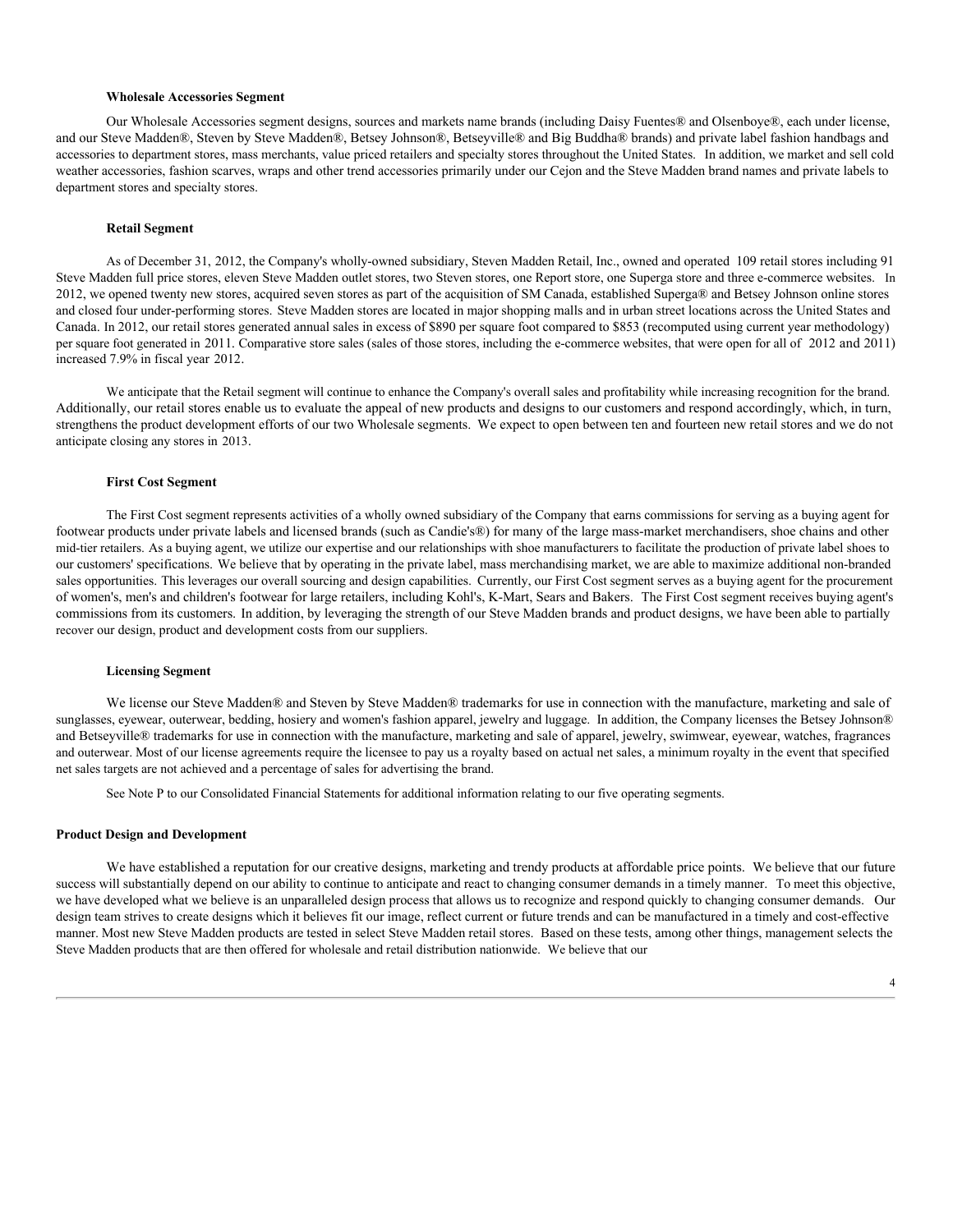design and testing process and flexible sourcing models provide the Steve Madden brand with a significant competitive advantage allowing us to mitigate the risk of incurring costs associated with the production and distribution of less desirable designs.

#### **Product Sourcing and Distribution**

We source each of our product lines separately based on the individual design, style and quality specifications of the products in such product lines. We do not own or operate manufacturing facilities; rather, we use agents and our own sourcing office to source our products from independently owned manufacturers in China, Mexico, Brazil, Taiwan, Italy and India. We have established relationships with a number of manufacturers and agents in each of these countries. Although we have not entered into any long-term manufacturing or supply contracts, we believe that a sufficient number of alternative sources exist for the manufacture of our products. We continually monitor the availability of the principal materials used in our footwear, which are currently available from a number of sources in various parts of the world. We track inventory flow on a regular basis, monitor sell-through data and incorporate input on product demand from wholesale customers. We use retailers' feedback to adjust the production or manufacture of new products on a timely basis, which helps reduce the close out of slow-moving products.

We distribute our products from four third-party distribution warehouse centers, two located in California, one located in Texas, and one located in New Jersey, and through two Company owned warehouses located in New Jersey and Canada. By utilizing distribution facilities specializing in distribution fulfillment to effect distribution to certain wholesale accounts, Steve Madden retail stores and Internet customers, we believe that our customers are served more promptly and efficiently.

#### **Customers**

Our wholesale customers consist principally of better department stores, major department stores, mid-tier department stores, national chains, mass merchants, value priced retailers, specialty stores and catalog retailers. Our customers include Macy's, DSW, Nordstrom, Dillard's, J.C. Penney, Kohl's, Famous Footwear, Marshall's, TJ Maxx, Ross and Belks.

#### **Distribution Channels**

### **United States and Canada**

We sell our products principally through department stores, specialty stores, luxury retailers, national chains and mass merchants and in our Company-owned retail stores in the United States and Canada and our e-commerce websites. For the year ended December 31, 2012, our Retail segment and our two Wholesale segments generated net sales of approximately \$191.2 million and \$1,035.8 million, or 16% and 84% of our total net sales, respectively. Each of these distribution channels is described below.

*Steve Madden and Steven Retail Stores.* As of December 31, 2012, we operated 91 Steve Madden full price stores, 11 Steve Madden outlet stores, 2 Steven stores, one Report store, one Superga store and three e-commerce websites. We believe that our retail stores will continue to enhance overall sales, profitability, and our ability to react to changing consumer trends. Our stores are also a marketing tool that allows us to strengthen brand recognition and to showcase selected items from our full line of branded and licensed products. Furthermore, our retail stores provide us with venues through which to test and introduce new products, designs and merchandising strategies. Specifically, we often test new designs at our Steve Madden retail stores before scheduling them for mass production and wholesale distribution. In addition to these test marketing benefits, we have been able to leverage sales information gathered at Steve Madden retail stores to assist our wholesale customers in order placement and inventory management.

A typical Steve Madden store is approximately 1,400 to 1,600 square feet and is located in a mall or street location that we expect will attract the highest concentration of our core demographic, style-conscious customer base. The Steven stores, which are generally the same size as our Steve Madden stores, have a more sophisticated design and format styled to appeal to a more mature target audience. In addition to carefully analyzing mall demographics and locations, we set profitability guidelines for each potential store site. Specifically, we target well trafficked sites at which the demographics fit our consumer profile and seek new locations where the projected fixed annual rent expense stays within our guidelines. By setting these guidelines, we seek to identify stores that will contribute to our overall profitability both in the near and longer terms.

*Department Stores.* We currently sell to over 4,400 doors of 15 department stores throughout the United States and Canada. Our major accounts include Macy's, Nordstrom, Bloomingdale's, Dillard's and Lord & Taylor.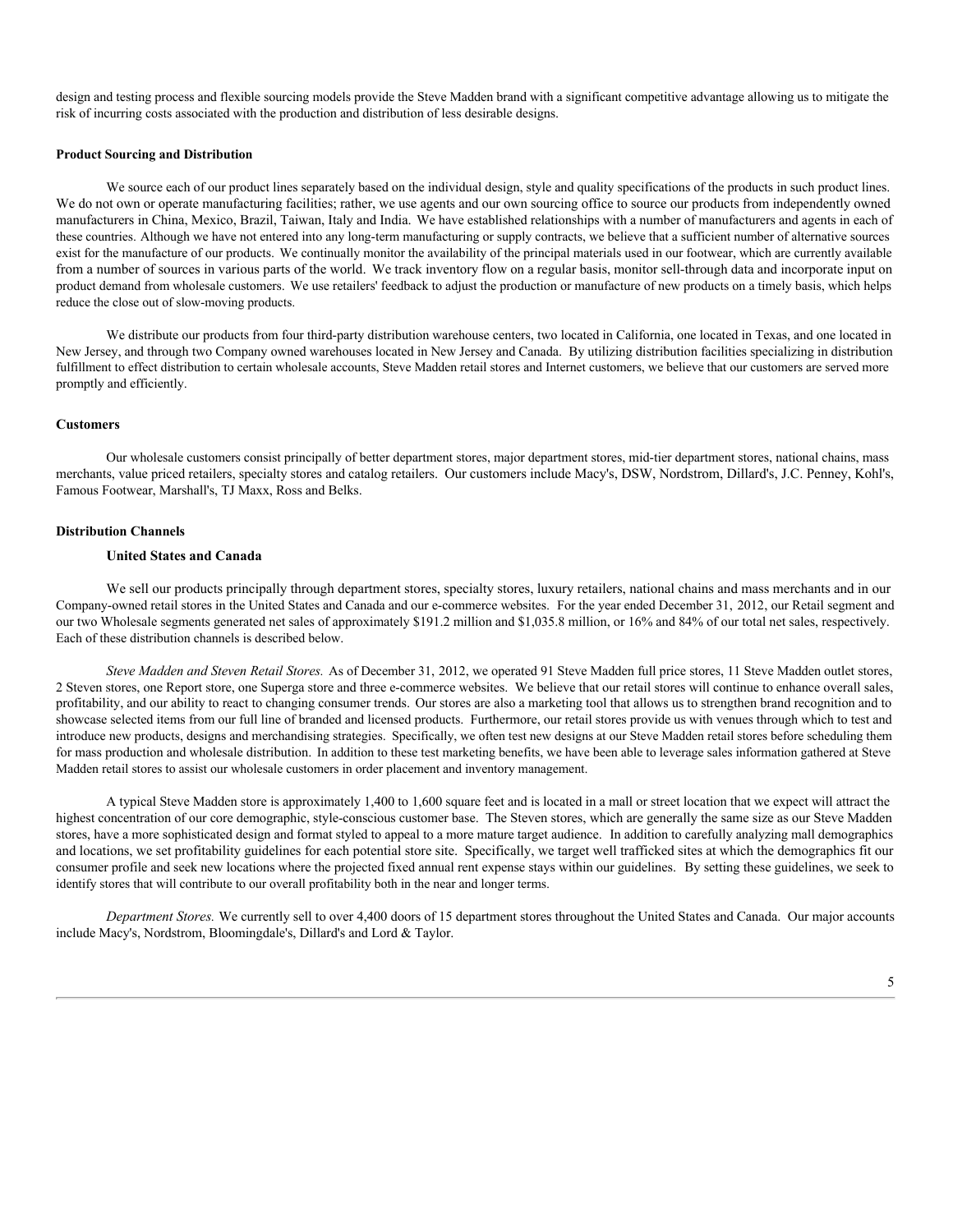We provide merchandising support to our department store customers which includes in-store fixtures and signage, supervision of displays and merchandising of our various product lines. Our wholesale merchandising effort includes the creation of in-store concept shops in which a broader collection of our branded products are showcased. These in-store concept shops create an environment that is consistent with our image and are designed to enable the retailer to display and sell a greater volume of our products per square foot of retail space. In addition, these in-store concept shops encourage longer term commitment by the retailer to our products and enhance consumer brand awareness.

In addition to merchandising support, our key account executives maintain weekly communications with their respective accounts to guide them in placing orders and to assist them in managing inventory, assortment and retail sales. We leverage our sell-through data gathered at our retail stores to assist department stores in allocating their open-to-buy dollars to the most popular styles in the product line and phasing out styles with weaker sell-throughs, which, in turn, reduces markdown exposure at season's end.

*Specialty Stores/Catalog Sales.* We currently sell to specialty store locations throughout the United States. Our major specialty store accounts include DSW, Famous Footwear and Journeys. We offer our specialty store accounts the same merchandising, sell-through and inventory tracking support offered to our department store accounts. Sales of our products are also made through various catalogs, such as Victoria's Secret.

*Internet Sales.* We operate three Internet website stores, where customers can purchase numerous styles of our Steve Madden Women's, Steven, Madden Men's, Big Buddha, and Report, as well as selected styles of Madden Girl, footwear and accessory products.

#### **International**

Our products are available in many countries and territories worldwide via several retail selling and distribution agreements. Under the terms of the various agreements, the distributors and retailers are generally required to open a minimum number of stores each year and to pay us a fee for each pair of footwear purchased and an additional sales royalty as a percentage of sales or a predetermined amount per unit of sale. Most of the distributors are required to purchase a specified minimum number of products within specified periods. The agreements we have in place expire at various times through February 14, 2031 and include automatic renewals at the distributors' option if certain conditions are met. These agreements are exclusive in their specific territories, which include Asia, the Middle East, South America, Europe, Mexico, Australia, South Africa and India.

### **Competition**

The fashion industry is highly competitive. We compete with specialty shoe and accessory companies as well as companies with diversified footwear product lines, such as Nine West, Jessica Simpson, Guess, Ugg and Aldo. Our competitors may have greater financial and other resources than we do. We believe effective advertising and marketing, favorable brand image, fashionable styling, high quality, value and fast manufacturing turnaround are the most important competitive factors and intend to continue to employ these elements as we develop our products. However, we cannot be certain that we will be able to compete successfully against our current and future competitors, or that competitive pressures will not have a material adverse effect on our business, financial condition and results of operations.

### **Marketing and Sales**

We have focused on creating an integrated brand building program to establish Steve Madden as a leading designer of fashion footwear for styleconscious young women and men. Principal marketing activities include product placements in lifestyle and fashion magazines, personal appearances by our founder and Creative and Design Chief, Steve Madden, and in-store promotions. We continue to promote our e-commerce website (www.stevemadden.com) where customers can purchase products under the brands Steve Madden, Steven, Steve Madden Men's and selected styles of Madden Girl footwear, as well as view exclusive content, participate in contests and "live chat" with customer service representatives. We also connect with our customers through social media forums including Twitter and Facebook.

#### **Management Information Systems (MIS) Operations**

Sophisticated information systems are essential to our ability to maintain our competitive position and to support continued growth. We operate on a dual AS/400 system which provides system support for all aspects of our business, including manufacturing, purchase orders, customer purchase orders, order allocations, invoicing, accounts receivable management, quick response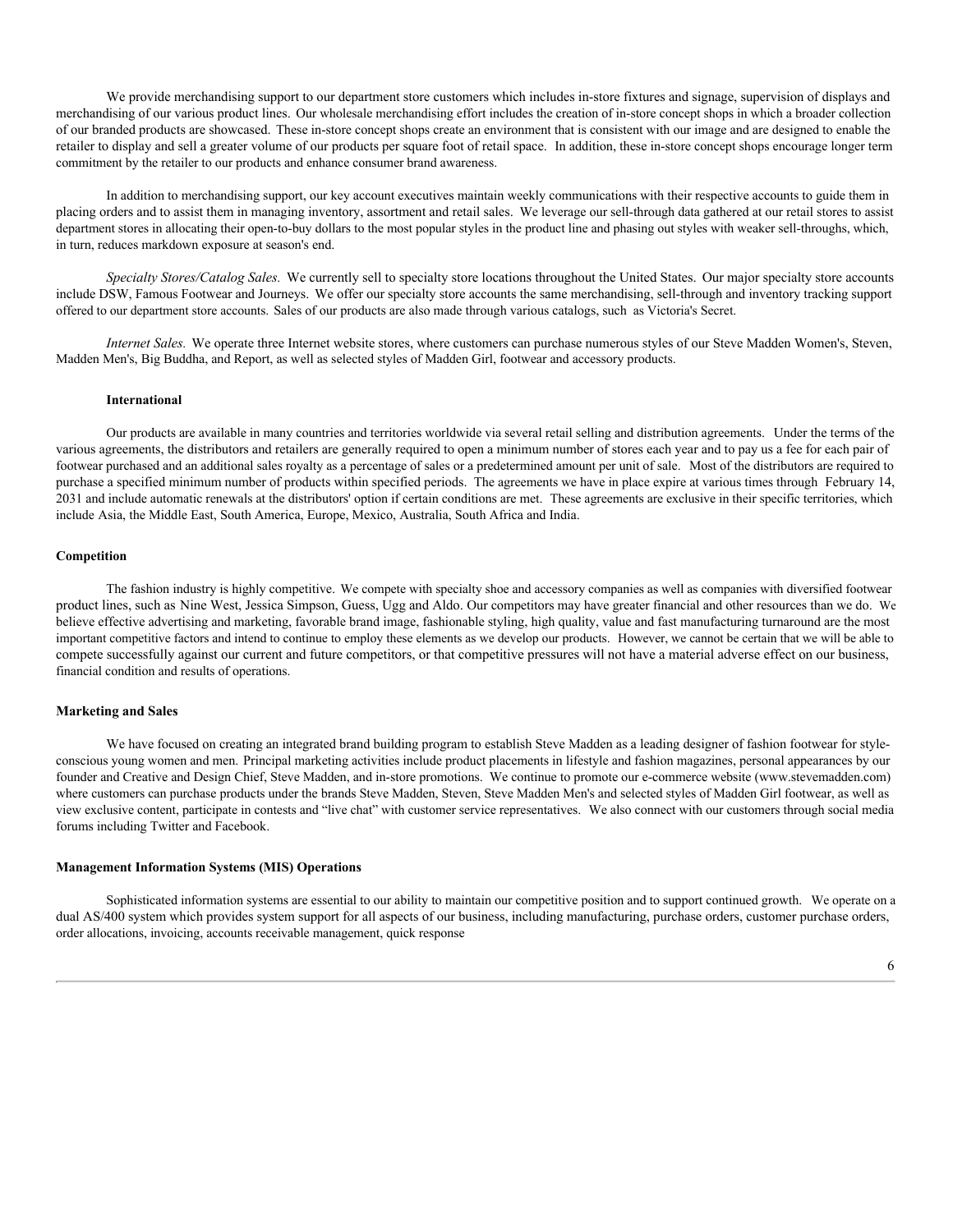replenishment, point-of-sale support and financial and management reporting functions. We have a PKMS bar coded warehousing system that is integrated with the wholesale system in order to provide accurate inventory positions and quick response size replenishment for our customers. In addition, we have installed an electronic data interchange ("EDI") system which provides a computer link between us and certain wholesale customers that enables both the customer and us to monitor purchases, shipments and invoicing. The EDI system also improves our ability to respond to customer inventory requirements on a weekly basis. We are currently implementing a new Company-wide ERP system which we expect to go live in the summer of this year. We expect the new system to provide operating efficiencies and enhance customer service.

#### **Intellectual Property**

## *Trademarks*

We own numerous trademarks, including, among others:

- Steve Madden®
- Steve Madden plus Design®
- STEVE MADDEN in Chinese Characters®
- Madden Girl®
- Madden Girl By Steve Madden®
- Steven<sup>®</sup>
- Steven by Steve Madden®
- SM New York®
- Madden Girl by Steve Madden®
- Eyeshadows by Steve Madden®
- Soho Cobbler®
- Steve Madden Luxe®
- Natural Comfort®
- Arc Stripe Design®
- Asterisk with Shaded Circle Design®
- Trissino®
- Stacey and Steve®
- Stacey and Steve Stylized Design®
- Heart Design by Steve Madden®
- Steve Madden and Heart Design®
- Steve Madden's Fix® (logo and various trademarks)
- PEACE LOVE SHOES® (logo and various trademarks)
- Stevies<sup>®</sup>
- Stevies by Steve Madden®
- Stevies plus Design®
- Big Buddha®
- BIG BUDDHA plus Design®
- Buddha Lux®
- Betsey Johnson®
- Betseyville<sup>®</sup>
- BETSEYVILLE BY BETSEY JOHNSON®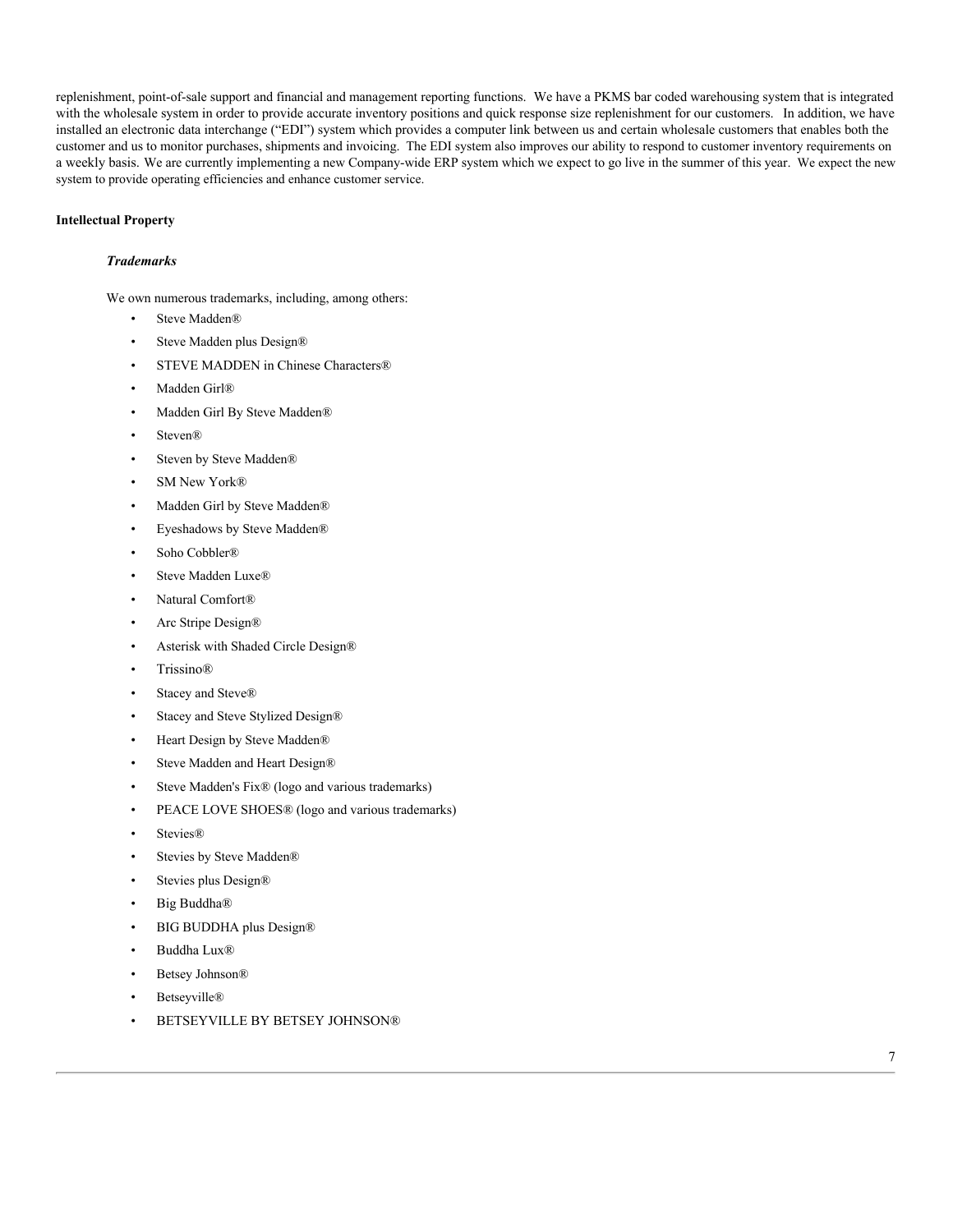- Betsey Johnson (Stylized) ®
- THE WILD PAIR (word mark)®
- WILD PAIR (word mark)®
- WILD PAIR (stylized mark)® (logo and various trademarks)
- THE WILD PAIR plus Circle Design®
- Cejon<sup>®</sup>
- Report®
- Report Signature®
- R2®
- Mad Love®

We consider these marks to be among our most valuable assets and have registered these marks in numerous countries and in numerous International Classes. From time to time we adopt new trademarks in connection with the marketing of new product lines. We believe that our trademarks have significant value and are important for purposes of identifying the Company, the marketing of our products and the products of our licensees, distinguishing them from the products of others. We act aggressively to register and vigorously protect our trademarks against infringement. There can be no assurance, however, that we will be able to effectively obtain rights to our marks throughout all of the countries of the world. Moreover, no assurance can be given that others will not assert rights in or ownership of, our marks and other proprietary rights or that we will be able to resolve any such conflicts successfully. Our failure to protect such rights from unlawful and improper appropriation may have a material adverse effect on our business, financial condition, results of operations and liquidity.

#### *Trademark Licensing*

Our strategy for the continued growth of the Company's business includes expanding the Company's presence beyond footwear and accessories through the selective licensing of our brands. As of December 31, 2012, we license our Steve Madden® and Steven by Steve Madden® trademarks for use in connection with the manufacture, marketing and sale of sunglasses, eyewear, outerwear, bedding, hosiery and women's fashion apparel, jewelry and luggage. In addition, the Company licenses the Betsey Johnson® and Betseyville® trademarks for use in connection with the manufacture, marketing and sale of apparel, jewelry, swimwear, eyewear, watches, fragrances and outerwear. Most of our license agreements require the licensee to pay us a royalty based on actual net sales, a minimum royalty in the event that specified net sales targets are not achieved and a percentage of sales for advertising the brand. See Notes A[12] and O[4] to our Consolidated Financial Statements included in this Annual Report on Form 10-K for additional disclosure regarding these licensing arrangements.

In addition to the licensing of our trademarks, we also license from third parties trademarks used in connection with certain of our product lines. Under licenses from Dualstar Entertainment Group, LLC, the Company has the right to use the Olsenboye® trademark in connection with the sale and marketing of footwear and accessories and the Elizabeth and James® trademark in connection with the sale and marketing of footwear. The term of these licenses expire on December 31, 2013 and March 31, 2015, respectively. In addition, we hold licenses from Jones Investment Co. Inc. under which the Company has the right to use the GLO Jeans® trademark in connection with the marketing and sale of women's footwear exclusively to K-Mart and the l.e.i.® trademark in connection with the marketing and sale of women's footwear exclusively to Wal-Mart. The term of the licenses from Jones Investment Co, Inc. expire on December 31, 2015 and December 31, 2014, respectively. We also hold a license from Basic Properties America Inc. and BasicNet S.p.A under which we have the right to use the Superga® trademark in connection with the marketing and sale of footwear. The initial term of our license with Basic Properties America Inc. and BasicNet S.p.A expires on December 31, 2013, with a four year renewal term at our option if certain provisions are met. We also hold a license from G-III Apparel Group to design, manufacture and distribute eyewear and sunglasses under the Andrew Marc brand. The initial term of the license with G-III Apparel Group expires on July 31, 2013, with a three year renewal term at our option if certain provisions are met. Substantially all of these licensing agreements require us to make royalty and advertising payments to the licensor equal to a percentage of our net sales or a minimum royalty and advertising payment in the event that specified net sales targets are not achieved.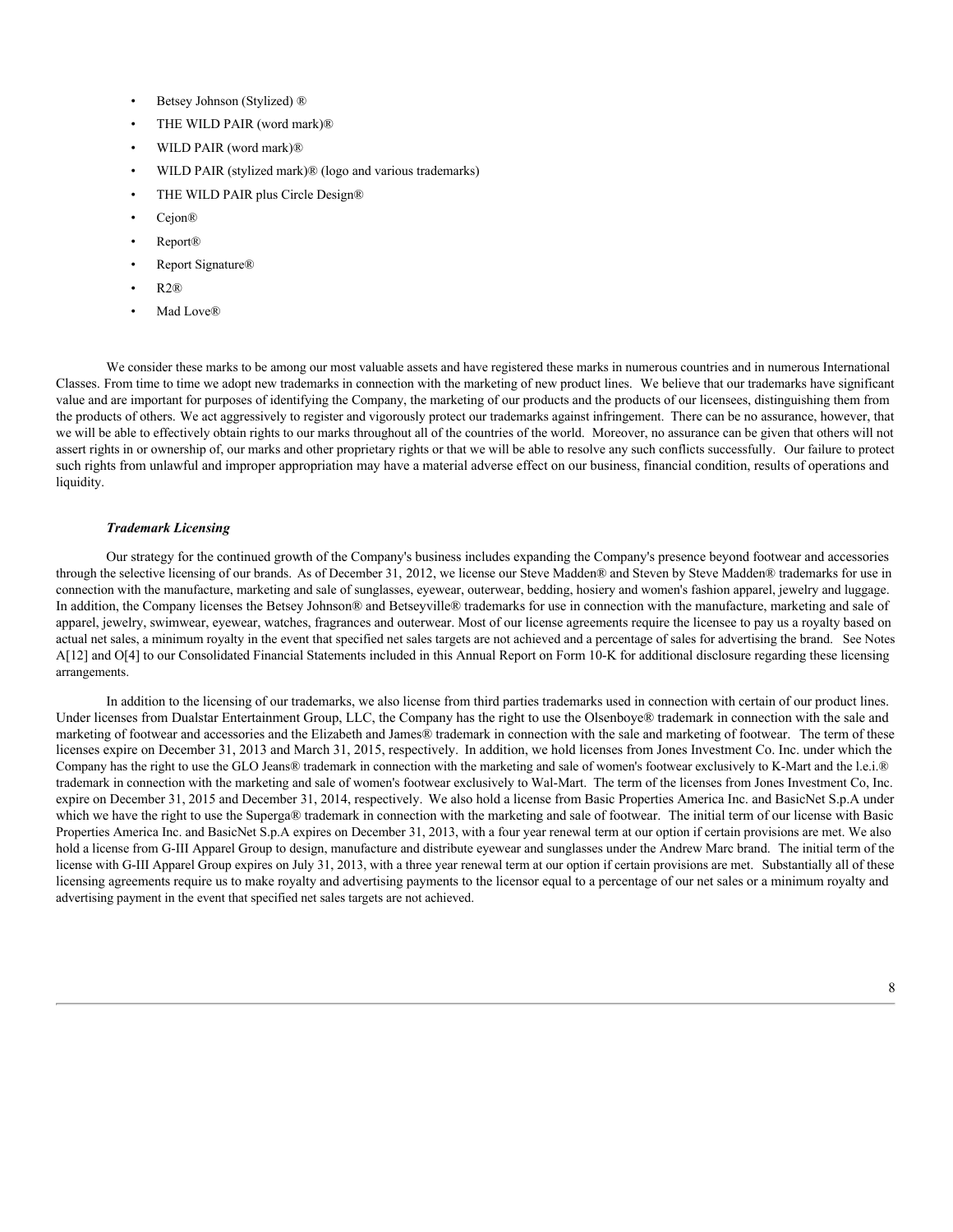#### <span id="page-11-0"></span>**Employees**

On February 1, 2013, we employed approximately 2,650 employees, of whom approximately 1,800 work on a full-time basis and approximately 850 work on a part-time basis, with most of the part-time employees being employed in the Retail segment. Approximately 1,860 of our employees are located in the United States, approximately 590 employees are located in Hong Kong, China and Taiwan, and approximately 200 employees are located in Canada. None of our employees are represented by a union. Our management considers relations with our employees to be good. The Company has never experienced a material interruption of its operations due to a labor dispute.

#### **Seasonality**

Historically, some of our businesses, including our Retail segment, have experienced holiday retail seasonality. In addition to seasonal fluctuations, our operating results fluctuate from quarter to quarter as a result of the timing of holidays, weather, the timing of larger shipments of footwear, market acceptance of our products, product mix, pricing and presentation of the products offered and sold, the hiring and training of additional personnel, inventory write downs for obsolescence, the cost of materials, the product mix between wholesale, retail and licensing businesses, the incurrence of other operating costs and factors beyond our control, such as general economic conditions and actions of competitors.

#### **Backlog**

We had unfilled wholesale customer orders of \$302.3 million and \$280.8 million, as of February 1, 2013 and 2012, respectively. Our backlog at a particular time is affected by a number of factors, including seasonality, timing of market weeks and wholesale customer purchases of our core products through our open stock program. Accordingly, a comparison of backlog from period to period may not be indicative of eventual shipments.

## **ITEM 1A RISK FACTORS**

You should carefully consider the risks and uncertainties we describe below and the other information in this Annual Report on Form 10-K before deciding to invest in, sell or retain shares of our common stock. These are not the only risks and uncertainties that we face. Other sections of this report may discuss factors that could adversely affect our business. The retail industry is highly competitive and subject to rapid change. There may be additional risks and uncertainties that we do not currently know about or that we currently believe are immaterial, or that we have not predicted, which may also harm our business or adversely affect us. If any of these risks or uncertainties actually occurs, our business, financial condition, results of operations and liquidity could be materially harmed.

#### **Risks Related to the Industry in Which the Company Operates**

*Constantly Changing Fashion Trends and Consumer Demands.* Our success depends in significant part upon our ability to anticipate and respond to product and fashion trends as well as to anticipate, gauge and react to changing consumer demands in a timely manner. There can be no assurance that our products will correspond to the changes in taste and demand or that we will be able to successfully market products that respond to such trends. If we misjudge the market for our products, we may be faced with significant excess inventories for some products and missed opportunities as to others. In addition, misjudgments in merchandise selection could adversely affect our image with our customers resulting in lower sales and increased markdown allowances for customers which could have a material adverse effect on our business, financial condition, results of operations and liquidity.

*Intense Fashion Industry Competition***.** The fashion footwear industry is highly competitive and barriers to entry are low. Our competitors include specialty companies as well as companies with diversified product lines. The recent market growth in the sales of fashion footwear and accessories has encouraged the entry of many new competitors and increased competition from established companies. Many of these competitors, including Nine West, Guess, Jessica Simpson, Ugg and Aldo, may have significantly greater financial and other resources than we do and there can be no assurance that we will be able to compete successfully with other fashion footwear and accessories companies. Increased competition could result in pricing pressures, increased marketing expenditures and loss of market share, and could have a material adverse effect on our business, financial condition, results of operations and liquidity. We believe effective advertising and marketing, favorable branding of the Steve Madden® and our other trademarks, fashionable styling, high quality and value are the most important competitive factors and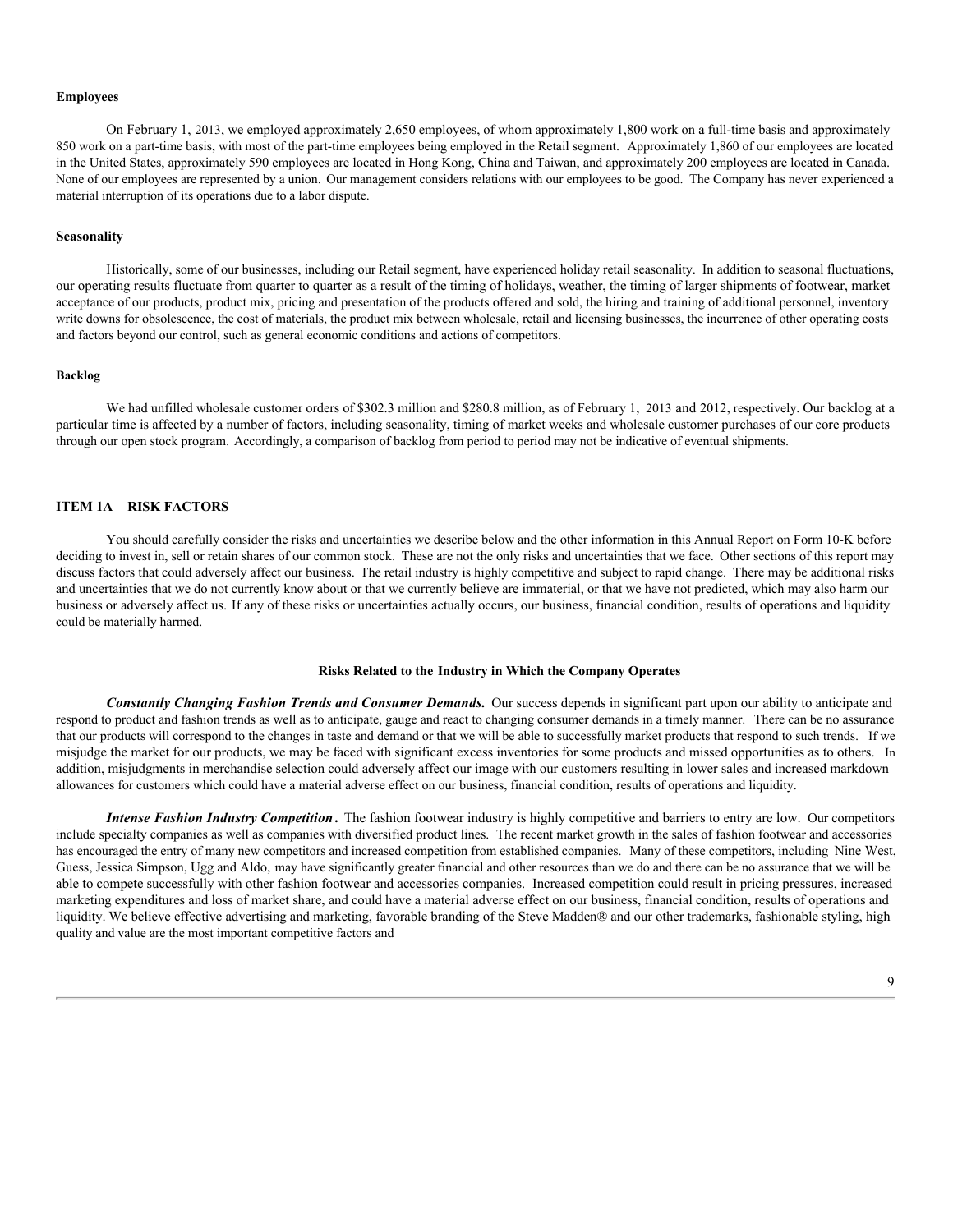we plan to continue to employ these elements as we develop new products and businesses. Our inability to effectively advertise and market our products could have a material adverse effect on our business, financial condition, results of operations and liquidity.

*Cyclical Nature of Fashion Business.* The overall fashion industry is cyclical, and purchasing tends to decline during recessionary periods when disposable income is low. Likewise, purchases of contemporary shoes and accessories tends to decline during recessionary periods and also may decline at other times. There can be no assurance that we will be able to grow or even maintain our current level of revenues and earnings, or remain profitable in the future. Continuing recession in the international, national or regional economies and uncertainties regarding future economic prospects, among other things, could affect consumer spending habits. The volatility and disruption of global economic and financial market conditions that began in 2008 has caused lingering declines in consumer confidence and spending in the United States and internationally. A further deterioration or a continued weakness of economic and financial market conditions for an extended period of time could have a material adverse effect on our business, financial condition, results of operations and liquidity.

*Consolidation Among Retailers***.** In recent years, the retail industry has experienced consolidation and other ownership changes. In the future, retailers in the United States and in foreign markets may further consolidate, undergo restructurings or reorganizations, or realign their affiliations, any of which could decrease the number of stores that carry our products or increase the ownership concentration within the retail industry. While such changes in the retail industry to date have not had a material adverse effect on our business or financial condition, results of operations and liquidity, there can be no assurance as to the future effect of any such changes.

*Economic Uncertainty and Political Risks***.** Our opportunities for long-term growth and profitability are accompanied by significant challenges and risks, particularly in the near term. Specifically, our business is dependent on consumer demand for our products. We believe that declining consumer confidence accompanied with the tightening of credit standards, higher energy and food prices and unemployment rates and a decrease in consumers' disposable income has negatively impacted the level of consumer spending for discretionary items during the years ended December 31, 2010, 2011 and 2012. During the three year period ended December 31, 2012 we achieved substantial revenue growth in both our Wholesale and Retail segments but we cannot assume that this will be maintained. A continued weak economic environment could have a negative effect on the Company's sales and results of operations during the year ending December 31, 2013 and thereafter. In addition, the European sovereign debt crisis and its implications for interconnected global financial systems, as well as the unstable political conditions in the Middle East and some other parts of the world, including potential or actual international conflicts, or the continuation or escalation of terrorism, could have a material adverse effect on our business, financial condition, results of operations and liquidity.

#### **Risks Related to Our Business**

*Dependence on Key Personnel.* The growth and success of our Company since its inception almost a quarter century ago is attributable, to a significant degree, to the talents, skills and efforts of our founder and Creative and Design Chief, Steven Madden. An extended or permanent loss of the services of Mr. Madden could severely disrupt our business and have a material adverse effect on the Company. Our senior executives have substantial experience and expertise in our business and industry and have made significant contributions to our growth and success as well. Competition for key executives in the apparel, footwear and accessories industries is intense. While our employment agreements with Mr. Madden and most of our senior executives include a non-compete provision in the event of the termination of employment, the non-compete periods are of limited duration. While we believe we have depth within our senior management team, if we lose the services of our Creative and Design Chief or any of our senior executives, and especially if any of these individuals joins a competitor or forms a competing company, our business and financial performance could be seriously harmed. A loss of the skills, industry knowledge, contacts and expertise of our Creative and Design Chief or any of our senior executives could cause a setback to our operating plan and strategy.

*Dependence Upon Significant Customers***.** Our customers consist principally of major department stores, mid-tier department stores, better specialty stores and independently owned boutiques. Certain of our department store customers, including some under common ownership, account for significant portions of our wholesale business. We generally enter into a number of purchase order commitments with our customers for each of our lines every season and do not enter into long-term agreements with any of our customers. Therefore, a decision by a significant customer, whether motivated by competitive conditions, financial difficulties or otherwise, to decrease the amount of merchandise purchased from us or to change its manner of doing business could have a material adverse effect on our business, financial condition, results of operations and liquidity.

*Risks Associated with Extending Credit to Customers.* We sell our products primarily to retail stores across the United States and extend credit based on an evaluation of each customer's financial condition, usually without collateral. Various retailers, including some of our customers, have experienced financial difficulties as a result of the financial crisis that began in 2008, which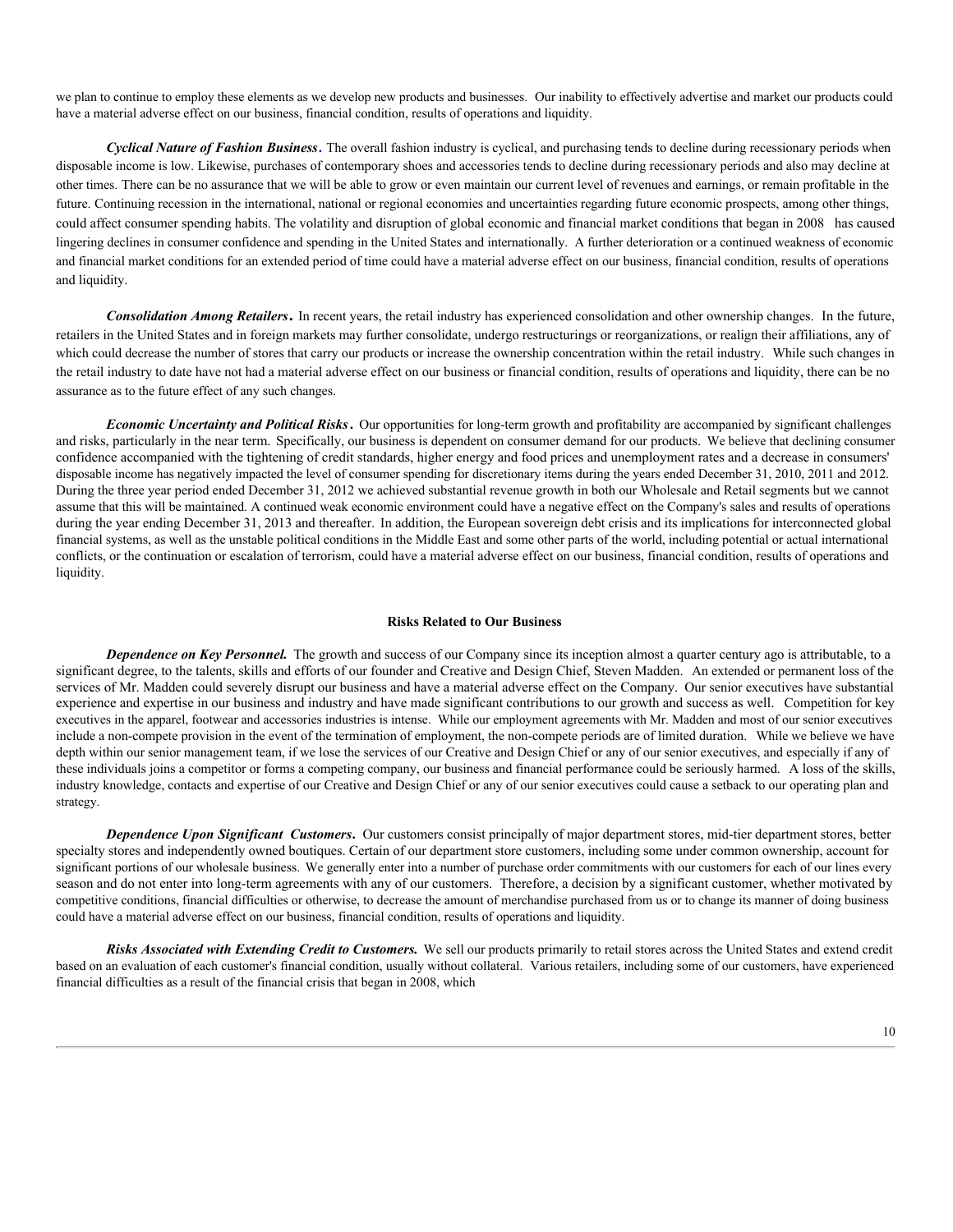has increased the risk of extending credit to such retailers. However, our losses due to bad debts have been limited. Pursuant to the terms of our collection agency agreement, our factor, Rosenthal & Rosenthal, Inc., currently assumes the credit risk related to approximately 58% of our trade accounts receivable. In addition, we have letters of credit for approximately 22% of our trade accounts receivable. Still, if any of our customers experiences a shortage of liquidity, the risk that the customer's outstanding payables to us would not be paid could cause us to curtail business with the customer or require us to assume more credit risk relating to the customer's account payable.

*Risks Associated with Expansion of Retail Business***.** Our continued growth depends to a significant degree on whether we are successful in further developing and marketing the Steve Madden, Stevies, Steven, Madden Girl, Steve Madden Men's, Big Buddha, Elizabeth and James, Olsenboye, l.e.i., Betsey Johnson and Betseyville brands, and creating new brands, product categories and businesses that are appealing to our customers. The operation of company-owned Steve Madden and Steven stores is a significant part of our growth strategy. During the year ended December 31, 2012, we opened 20 new stores, acquired seven stores in connection with the acquisition of SM Canada, established Superga and Betsey Johnson online stores and closed four underperforming stores. We have plans to open between ten and fourteen new retail stores and we do not anticipate closing any stores in 2013. Our future expansion plan includes the opening of stores in new geographic markets as well as strengthening existing markets. New markets have in the past presented, and will continue to present, competitive and merchandising challenges that are different from those faced by us in our existing markets. There can be no assurance that we will be able to open new stores, and if opened, that such new stores will be able to achieve sales and profitability levels consistent with management's expectations. Our retail expansion is dependent on the performance of our wholesale and retail operations, generally, as well as on a number of other factors, including our ability to:

- locate and obtain favorable store sites;
- negotiate favorable lease terms;
- hire, train and retain competent store personnel;
- anticipate the preferences of our retail customers in new geographic areas;
- successfully integrate new stores into our existing operations.

Past comparable store sales results may not be indicative of future results and there can be no assurance that our comparable store sales results will increase or even be maintained in the future.

*Management of Growth*. The size of our business continues to grow organically and as a result of business acquisitions. In order to gain from our acquisitions, we must be effective in integrating the businesses acquired into our overall operations. Further, the expansion of our operations has increased and will continue to increase the demand on our managerial, operational and administrative resources. In recent years, we have invested significant resources in, among other things, our management information systems and hiring and training of new personnel. However, in order to manage currently anticipated levels of future demand, we may be required to, among other things, expand our distribution facilities, establish relationships with new manufacturers to produce our product, and continue to expand and improve our financial, management and operating systems. We may experience difficulty integrating acquired businesses into our operations and may not achieve anticipated synergies from such integration. There can be no assurance that we will be able to manage future growth effectively and a failure to do so could have a material adverse effect on our business, financial condition, results of operations and liquidity.

*Inventory Management*. The trend-focused nature of the fashion industry and the rapid changes in customer preferences leave us vulnerable to an increased risk of inventory obsolescence. Thus, our ability to manage our inventories properly is an important factor in our operations. Inventory shortages can adversely affect the timing of shipments to customers and diminish sales and brand loyalty. Conversely, excess inventories can result in lower gross margins due to the excessive discounts and markdowns that may be necessary to reduce high inventory levels. Our inability to effectively manage our inventory could have a material adverse effect on our business, financial condition, results of operations and liquidity.

*Foreign Sourcing and Manufacturing.* Virtually all of our products are purchased through arrangements with a number of foreign manufacturers, primarily from China, Mexico, Brazil, Taiwan, Italy and India. Risks inherent in foreign operations including work stoppages, transportation delays and interruptions and changes in social, political and economic conditions, can result in the disruption of trade from the countries in which our manufacturers or suppliers are located, the imposition of additional regulations relating to imports, the imposition of additional duties, taxes and other charges on imports, significant fluctuations of the value of the dollar against foreign currencies, or restrictions on the transfer of funds, any of which could have a material adverse effect on our business, financial condition, results of operations and liquidity. While we believe that we manage our exposure to the risk that any such economic or political condition will materially affect our ability to purchase products because we are aware of a variety of materials and alternative sources that are available, we cannot be certain that we will be able to identify such alternative materials and/or sources without delay or without greater cost to us. Our inability to identify and secure alternative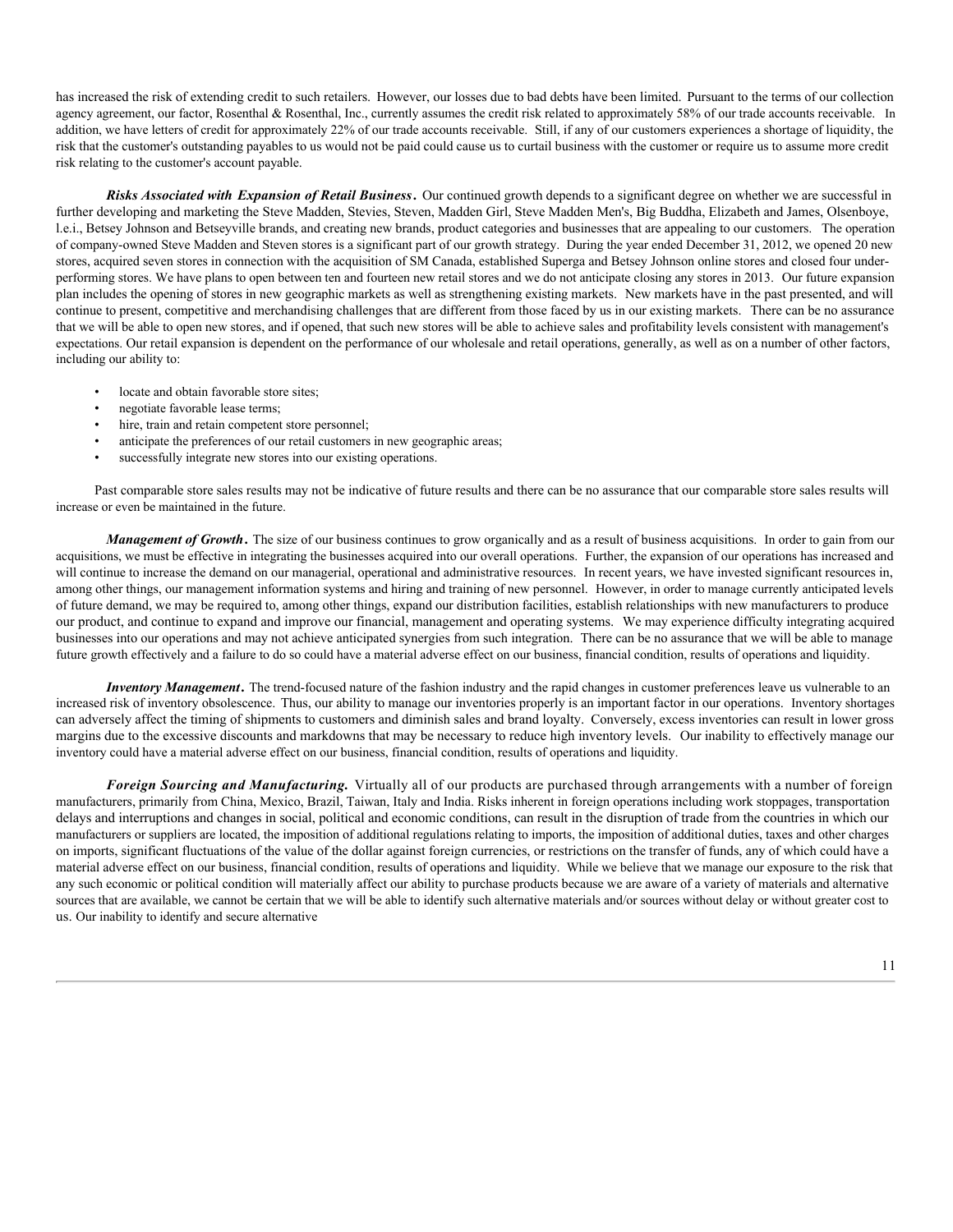sources of supply in this situation could have a material adverse effect on our business, financial condition, results of operations and liquidity.

*Impact of Custom Duties and Other Import Regulations***.** Our products, virtually all of which are imported, are also subject to United States custom duties. The United States and the countries in which our products are produced or sold, from time to time, impose new quotas, duties, tariffs or other restrictions on imports or exports, may adversely adjust prevailing quotas, duties or tariff levels, or impose sanctions in the form of additional duties to remedy perceived illegal actions, any of which could have a material adverse effect on our business, financial condition, results of operations and liquidity.

*Manufacturers' Inability to Manufacture Our Goods in a Timely Manner or Meet Quality Standards* **.** As is common in the footwear and accessories industries, we contract for the manufacture of virtually all of our products to our specifications through foreign manufacturers. We do not own or operate any manufacturing facilities and, therefore, we are dependent upon third parties for the manufacture of all of our products. The inability of a manufacturer to ship orders of our products in a timely manner or to meet our quality standards could cause us to miss the delivery date requirements of our customers for those items, which, in turn, could result in cancellation of orders, refusal to accept deliveries, a reduction in purchase prices and, ultimately, termination of a customer relationship, any of which could have a material adverse effect on our business, financial condition, results of operations and liquidity.

*Difficulty in Locating Replacement Manufacturers.* Although we enter into a number of purchase order commitments each season specifying a time frame for delivery, method of payment, design and quality specifications and other standard industry provisions, we do not have long-term contracts with any manufacturer. As a consequence, any of these manufacturing relationships may be terminated, by either party, at any time. In addition, we may seek replacement manufacturers for various reasons, including a significant increase in the prices we are required to pay to existing manufacturers of our goods. Although we believe that other facilities are available for the manufacture of our products, there can be no assurance that such facilities would be available to us on an immediate basis, if at all, or be able to meet our quality standards and delivery requirements, or that the costs charged to us by such manufacturers would not be significantly greater than those presently paid.

*Manufacturers' Failure to Use Acceptable Labor Practices*. *and Comply with Local Laws and Other Standards*. Our products are manufactured by numerous independent manufacturers outside of the United States. We also have license agreements that permit our licensees to manufacture or contract to manufacture products using our trademarks. We impose, and require that our licensees impose, on these manufacturers environmental, health, and safety standards for the benefit of their labor force. In addition, we require these manufacturers to comply with applicable standards for product safety. However, we do not control our independent manufacturers or licensing partners or their labor, product safety and other business practices and, from time to time, our independent manufacturers may not comply with such standards or applicable local law or our licensees may not require their manufacturers to comply with such standards or applicable local law. The violation of such standards and laws by one of these independent manufacturers with whom we contract or by one of our licensing partners, or the divergence of a manufacturer's or a licensing partner's labor practices from those generally accepted as ethical in the United States, could harm our reputation, result in a product recall or require us to curtail our relationship with and locate a replacement for such manufacturer, which, as noted in the immediately preceding risk factor, could be challenging. Any of these events could have a material adverse effect on our business, financial condition, results of operations and liquidity.

**Seasonal and Quarterly Fluctuations.** Our results of operations may fluctuate from quarter to quarter and are affected by a variety of factors, including:

- the timing of holidays;
- weather conditions;
- the timing of larger shipments of footwear;
- market acceptance of our products;
- the mix, pricing and presentation of the products offered and sold;
- the hiring and training of additional personnel;
- inventory write downs for obsolescence;
- the cost of materials:
- the product mix between wholesale, retail and licensing businesses;
- the incurrence of other operating costs; and
- factors beyond our control, such as general economic conditions and actions of competitors.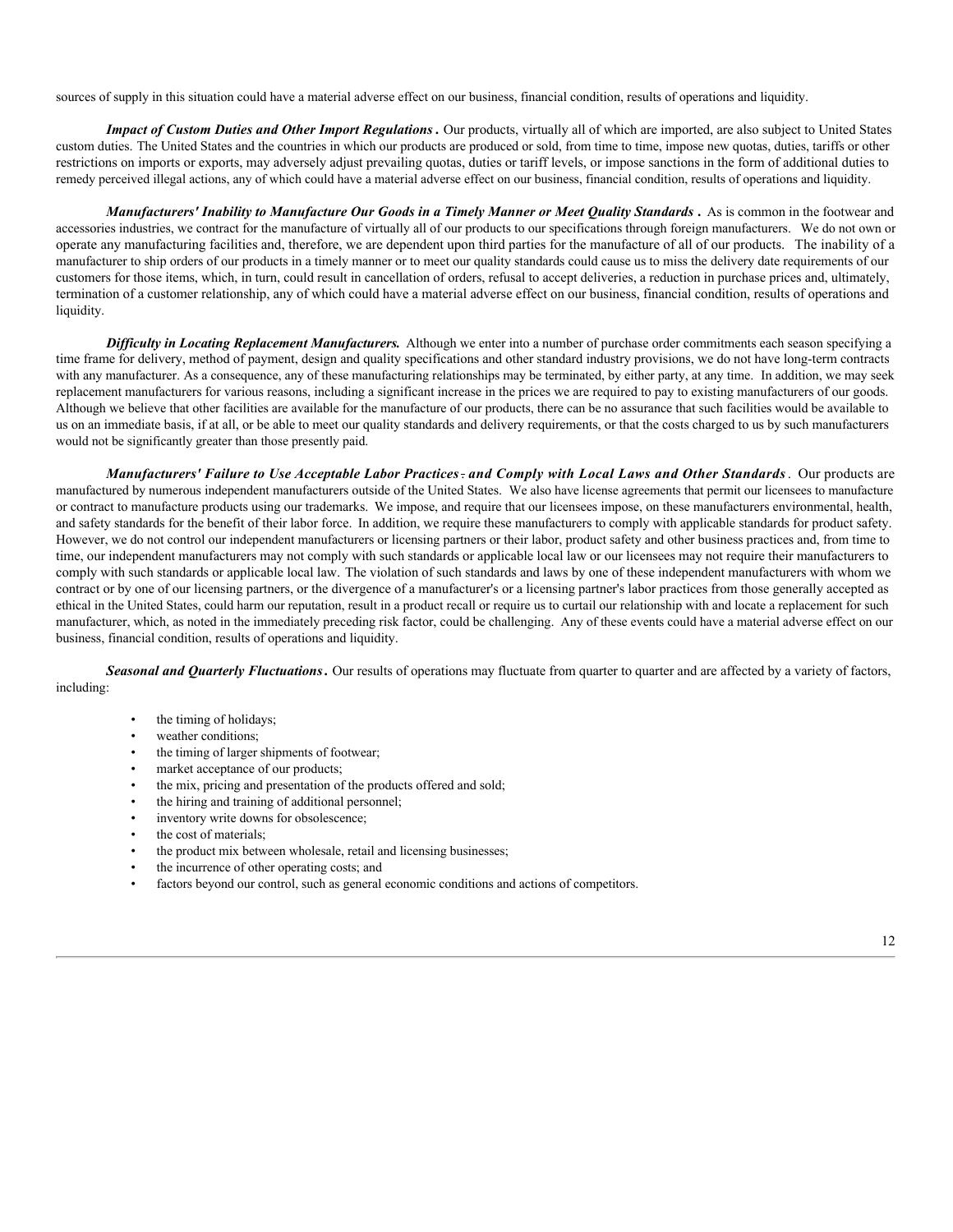In addition, we expect that our sales and operating results may be significantly impacted by the opening of new retail stores and the introduction of new products. Accordingly, the results of operations in any quarter will not necessarily be indicative of the results that may be achieved for a full fiscal year or any future quarter.

*Inadequate Trademark Protections***.** We believe that our trademarks and other proprietary rights are of major significance to our success and our competitive position and consider some of our trademarks, such as Steve Madden, to be integral to our business and among our most valuable assets. Accordingly, we devote substantial resources to the establishment and protection of our trademarks on a worldwide basis. Nevertheless, there can be no assurance that the actions taken by us to establish and protect our trademarks and other proprietary rights will be adequate to prevent imitation of our products by others or to prevent others from seeking to block sales of our products on the basis that our products violate the trademarks and proprietary rights of others. Moreover, no assurance can be given that others will not assert rights in, or ownership of, trademarks and other proprietary rights of ours or that we will be able to successfully resolve such conflicts. In addition, the laws of certain foreign countries may not protect proprietary rights to the same extent as do the laws of the United States. Our failure to establish and then protect such proprietary rights from unlawful and improper utilization could have a material adverse effect on our business, financial condition, results of operations and liquidity.

*Litigation and Other Legal Proceedings.* We are involved in various claims, litigations and other legal and regulatory proceedings and governmental investigations that arise from time to time in the ordinary course of our business. Due to the inherent uncertainties of litigation and such other proceedings and investigations, we cannot predict with accuracy the ultimate outcome of any such matters. An unfavorable outcome could have an adverse impact on our business, financial condition and results of operations and the amount of insurance coverage we maintain to address such matters may be inadequate to cover these or other claims. In addition, any significant litigation, investigation or proceeding, regardless of its merits, could divert financial and management resources that would otherwise be used to benefit our operations. See Item 3 "Legal Proceedings," below for additional information regarding certain of the matters in which we are involved.

*Exposure to Foreign Currency Fluctuations***.** We make approximately 99% of our purchases in U.S. dollars. However, we source substantially all of our products overseas and, as such, the cost of these products may be affected by changes in the value of the relevant currencies. Changes in currency exchange rates may also affect the relative prices at which we and our foreign competitors sell products in the same market. There can be no assurance that foreign currency fluctuations will not have a material adverse effect on our business, financial condition, results of operations and liquidity.

**Disruption of Information Technology Systems and Websites.** We are heavily dependent upon our information technology systems to record and process transactions and manage and operate all aspects of our business ranging from product design and testing , production, forecasting, ordering, manufacturing, transportation, sales and distribution, invoicing and accounts receivable management, quick response replenishment, point of sale support and financial management reporting functions In addition, we have e-commerce and other Internet websites. Given the nature of our business and the significant number of transactions that we engage in on an annual basis, it is essential that we maintain constant operation of our information technology systems and websites and that these systems and our websites operate effectively. We depend on our in-house information technology employees and outside vendors to maintain and periodically upgrade these systems and our websites to support the growth of our business. Despite our preventative efforts, our information technology systems and websites are vulnerable from time to time to damage or interruption from events such as difficulties in replacing or integrating new systems, computer viruses, security breaches and power outages. Cybersecurity attacks are becoming increasingly sophisticated and run the gamut from malicious software to electronic security breaches to corruption of data and beyond. We are continually evaluating, improving and upgrading our information technology systems and websites in an effort to address these concerns. Any such problems or interruptions may result in loss of valuable business data, our customers' or employees' personal information, disruption of our operations and other adverse impact to our business and require significant expenditures by us to remediate any such failure, problem or breach. In addition, we must comply with increasingly complex regulatory standards enacted to protect business and personal data and an inability to maintain compliance with these regulatory standards could subject us to legal risks and penalties.

*Breach of Customer Privacy.* A routine part of our business includes the gathering, processing and retention of sensitive and confidential information pertaining to our customers. While we believe that adequate security measures have been established and are maintained by us to protect against privacy breaches, the Company's facilities and information technology systems, and those of our third party service providers, may be vulnerable to security breaches, acts of vandalism, software viruses, misplaced or lost data, programming or human error, or other similar events. Such a breach that results in misappropriation, loss or other unauthorized disclosure of a customer's confidential information, whether by the Company or a third party service provider, could severely damage our reputation and relationship with our customers and adversely affect our business, as well as expose the Company to risks of litigation and liability.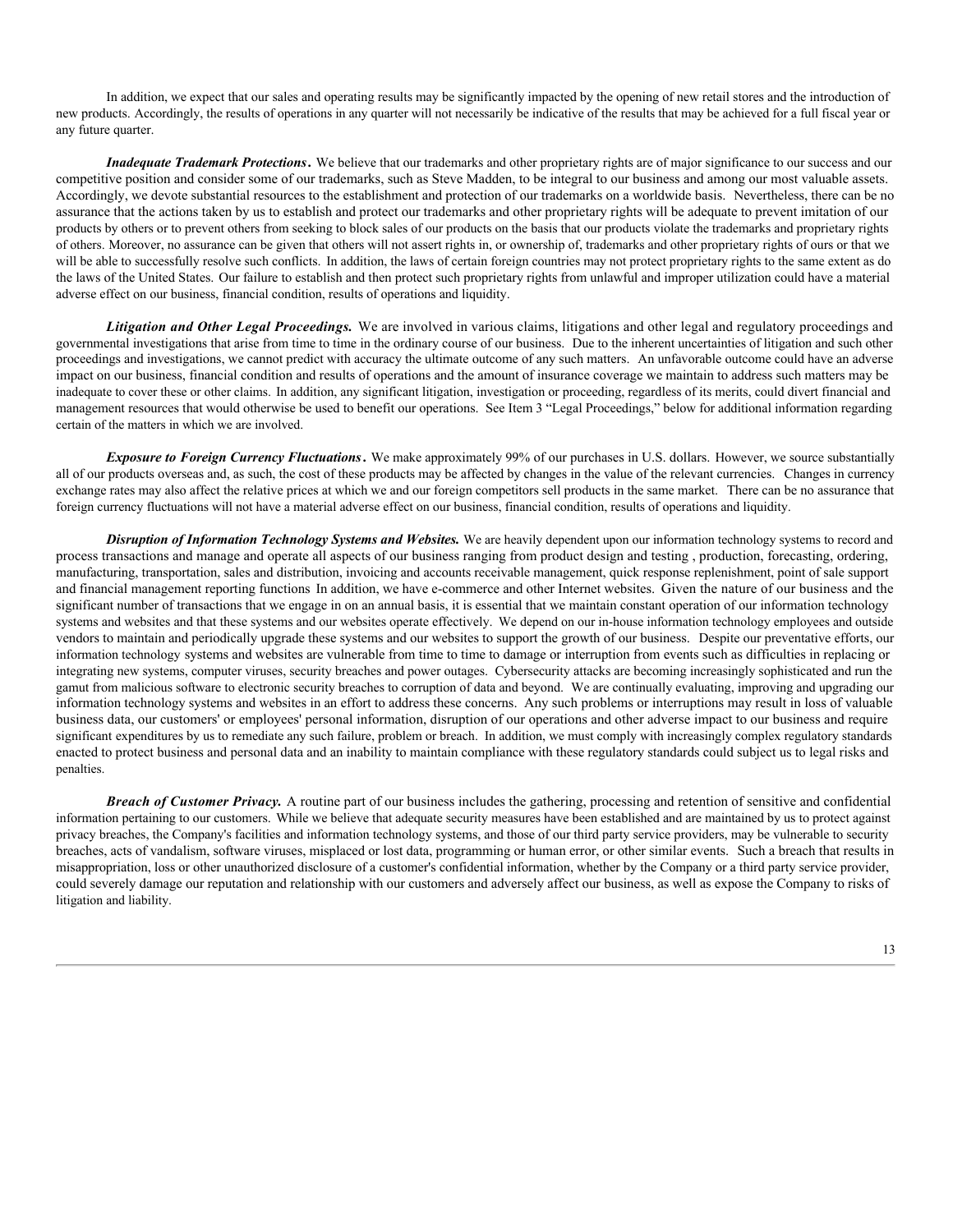<span id="page-16-0"></span>*Declines in Our Stock Price Due to Inaccurate Predictions.* The trading price of our common stock periodically may rise or fall based on the accuracy of predictions of our future performance. As one of our primary objectives, we strive to maximize the long-term strength, growth and profitability of our Company, rather than to achieve an earnings target in any particular fiscal quarter. We believe that this longer-term goal is in the best interests of the Company and our stockholders, but recognize that it may be helpful to our stockholders and potential investors for us to provide guidance as to our quarterly and annual forecast of net sales and earnings. While we endeavor to provide meaningful and considered guidance at the time it is provided and generally expect to provide updates to our guidance when we report our results each fiscal quarter, actual results may differ from our predictions as the guidance is based on assumptions and expectations that may or may not come to pass and, as such, we assume no responsibility to update any of our forward-looking statements at such times or otherwise. If and when we announce actual results that differ from those that have been predicted by us, the market price of our common stock could be adversely affected. Investors who rely on these predictions in making investment decisions with respect to our common stock do so at their own risk. We take no responsibility for any losses suffered as a result of such changes in the prices of our common stock.

In addition, at any given time outside securities analysts may follow our financial results and issue reports that discuss our historical financial results and the analysts' predictions of our future performance, which our stockholders and potential investors may choose to rely on in making investment decisions. These analysts' predictions are based upon their own opinions and are often different from our own forecasts. Our stock price could decline if our results are below the estimates or expectations of these outside analysts.

## **ITEM 1B UNRESOLVED STAFF COMMENTS**

None.

### **ITEM 2 PROPERTIES**

We lease space for our headquarters, our retail stores, showrooms and office facilities in various locations in the United States, as well as overseas. We own one improved real property parcel in Long Island City, New York. We believe that our existing facilities are in good operating condition and are adequate for our present level of operations. The following table sets forth information with respect to our key properties:

| Location                               | Leased/Owned | Primary Use                        | Approximate Area<br>Square Feet |
|----------------------------------------|--------------|------------------------------------|---------------------------------|
| Dongguan, Guangdong Province, China    | Leased       | Offices and sample production      | 180,000                         |
| Long Island City, NY                   | Leased       | Executive offices                  | 66,600                          |
| Bayonne, NJ                            | Leased       | Warehouse                          | 50,000                          |
| Bellevue, WA                           | Leased       | Offices, Topline                   | 41,500                          |
| Montreal, Canada                       | Leased       | Offices, warehouse                 | 27,000                          |
| Putian City, Guangdong Province, China | Leased       | Offices                            | 23,800                          |
| New York, NY                           | Leased       | Offices and showroom, Accessories  | 20,000                          |
| New York, NY                           | Leased       | Showroom                           | 14,000                          |
| New York, NY                           | Leased       | Offices, Cejon                     | 12,400                          |
| Long Island City, NY                   | Leased       | Storage                            | 7,200                           |
| New York, NY                           | Leased       | Offices, Accessories private label | 6,500                           |
| New York, NY                           | Leased       | Showroom, Topline                  | 6,400                           |
| Guangdong Province, China              | Leased       | Offices                            | 4,800                           |
| Los Angeles, CA                        | Leased       | Showroom                           | 4,600                           |
| Kwai Chung, Hong Kong                  | Leased       | Offices                            | 3,800                           |
| Taichung, Taiwan, ROC                  | Leased       | Offices                            | 3,200                           |
| Long Island City, NY                   | Owned        | Offices                            | 2,200                           |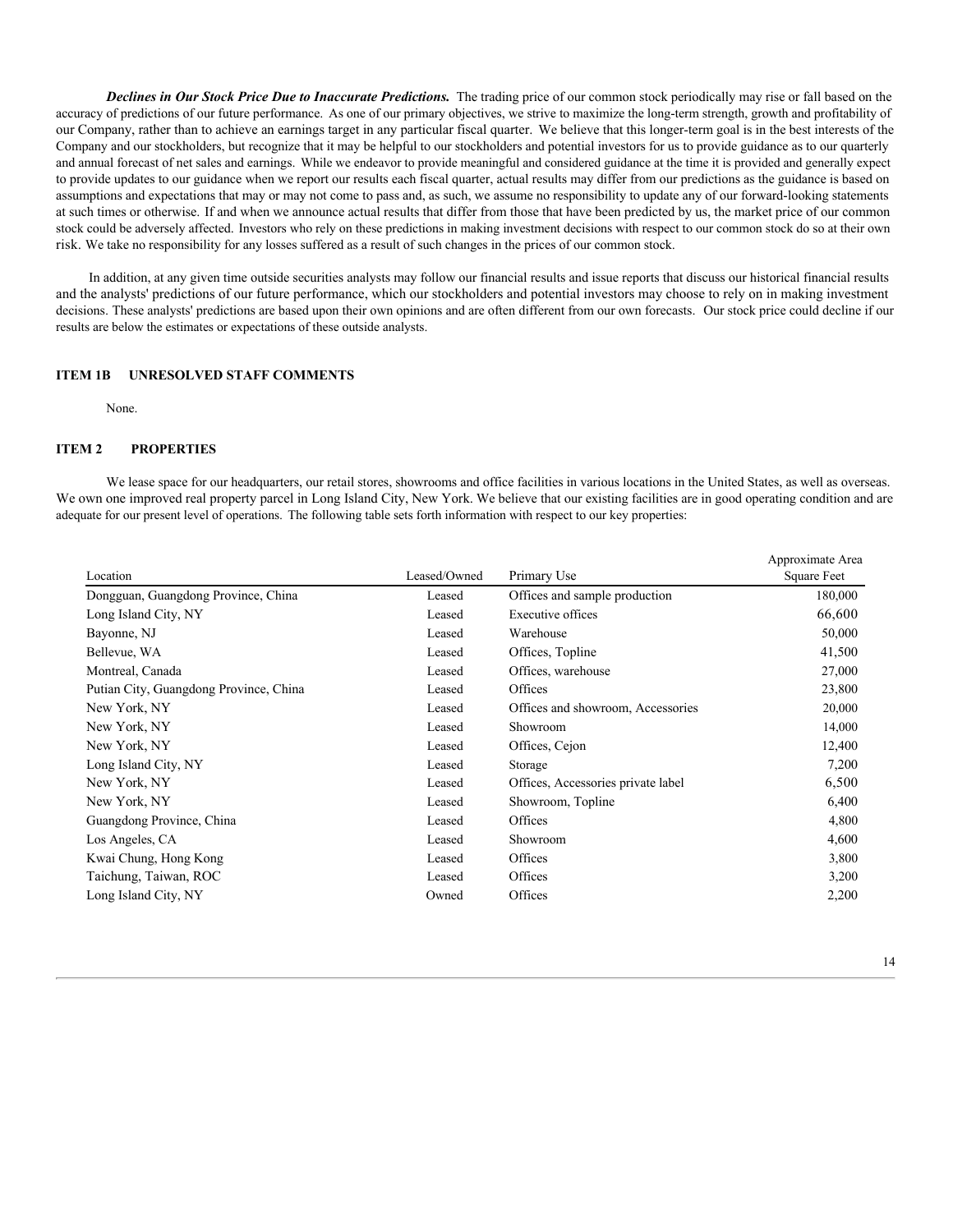<span id="page-17-0"></span>All of our retail stores are leased pursuant to leases that, under their original terms, extend for an average of ten years. Many of the leases contain rent escalation clauses to compensate for increases in operating costs and real estate taxes over the base year. The current terms of our retail store leases expire as follows:

| Years Initial Lease Terms Expire | Number of Stores |
|----------------------------------|------------------|
| 2013                             | 12               |
| 2014                             | 6                |
| 2015                             | 9                |
| 2016                             | $\overline{4}$   |
| 2017                             | 13               |
| 2018                             | 10               |
| 2019                             | 10               |
| 2020                             | $\overline{4}$   |
| 2021                             | 13               |
| 2022                             | 20               |
| 2023                             | 14               |

#### **ITEM 3 LEGAL PROCEEDINGS**

On February 2, 2012, two individuals purporting to be stockholders of the Company commenced separate civil actions in the Supreme Court of New York, Queens County, *Mark Ioffe, Derivatively on Behalf of Nominal Defendant Steven Madden, Ltd. v. Steven Madden, et. al* , No. 700188-2012 (the "Ioffe Action") and *Catherine L. Phillips, Derivatively on Behalf of Nominal Defendant Steven Madden, Ltd. v. Steven Madden, et. al* , No. 700189- 2012 (together with the Ioffe Action, the "Actions"). The Actions asserted derivative claims challenging the decision of the Company's Board of Directors in January 2012 to amend Steven Madden's employment agreement dated July 15, 2005, and amended as of December 14, 2009 and to amend the promissory note setting forth Mr. Madden's obligations in respect of a loan made by the Company to Mr. Madden in 2007 and amended in 2009 and claimed, among other things, that the Board violated its duties of loyalty and good faith by approving the amendments. The Actions also asserted claims of unjust enrichment against Mr. Madden. The Company and the other defendants filed a motion for dismissal of the Actions, which was granted by the court on September 13, 2012. The plaintiffs did not file a notice of appeal with respect to the dismissal of the Actions and the time period for filing an appeal has now expired.

On July 19, 2011, an individual purporting to act on behalf of a class of similarly situated individuals commenced a civil action in the United States District Court for the Central District of California, *Samantha Ellison, individually and on behalf of a class of similarly situated individuals v. Steven Madden, Ltd.,* No. CV11-05935 (the "Ellison Action") asserting that the Company made unsolicited commercial text calls to wireless telephone numbers of the class in violation of the Telephone Consumers Protection Act (the "TCPA"), and seeking, on behalf of the class, an injunction requiring the Company to cease all wireless text messages without prior written consent as required by the TCPA, as well as the recovery of statutory damages to the class members, together with costs and reasonable attorneys' fees. The Company responded by challenging the suit on several grounds. Settlement discussions resulted in a settlement being reached on July 30, 2012, subject to final court approval, for an aggregate gross settlement fund amount of \$10 million, including all settlement costs and administration fees, as well as fees recoverable by class counsel. As the settlement calls for the reversion of all monies not paid to class claimants, it is possible that the actual settlement amount paid will be substantially less than \$10 million. In addition, the Company's insurance coverage will cover a portion of the settlement at the rate of 45% of the initial settlement payment of \$5 million and 30% of amounts over and above the initial settlement payment. On September 25, 2012, the court certified the class for settlement purposes only and approved the settlement on a preliminary basis. The court further ordered all litigants to make further submissions to the court concerning, among other thing, the merits and value of the case and to deliver notice of the proposed settlement to all class members prior to a fairness hearing and final approval of the settlement. Based on the settlement as contemplated and applying the insurance coverage as applicable, the maximum exposure to the Company is approximately \$6.25 million; however, in light of historical "take rates" in cases of this type, counsel estimates that the actual liability to the Company will likely be \$2.5 million or less. Accordingly, the Company has recorded a liability in the amount of \$2.5 million in the fiscal year ended December 31, 2012 and paid this amount in 2012 pursuant to the preliminary settlement agreement.

On August 10, 2005, following the conclusion of an audit of the Company conducted by auditors for U.S. Customs and Border Protection ("U.S. Customs") during 2004 and 2005, U.S. Customs issued a report that asserts that certain commissions that the Company treated as "buying agents' commissions" (which are non-dutiable) should be treated as "selling agents'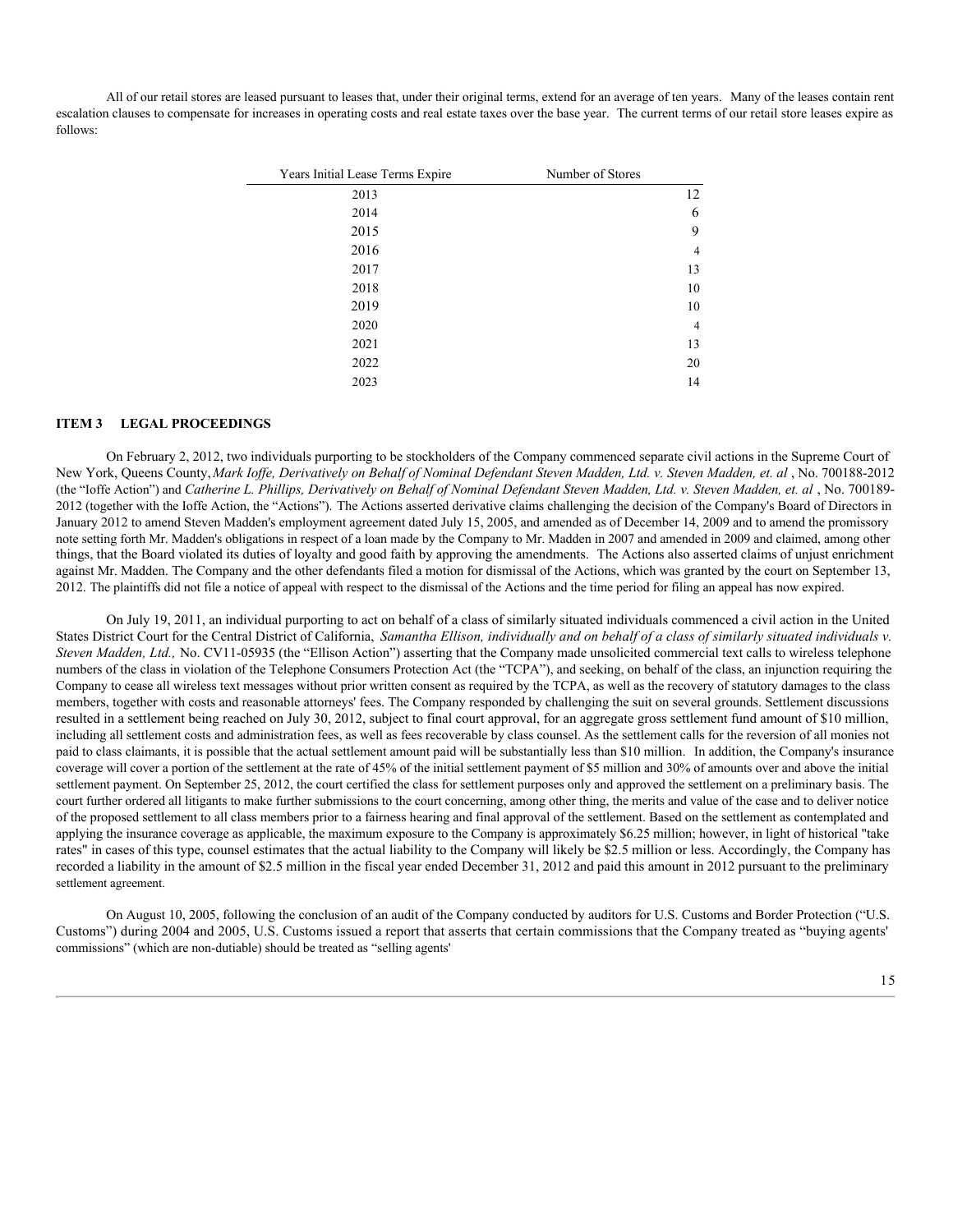<span id="page-18-0"></span>commissions" and hence are dutiable. Subsequently, U.S. Immigration and Customs Enforcement notified the Company's legal counsel that a formal investigation of the Company's importing practices had been commenced as a result of the audit. In September 2007, U.S. Customs notified the Company that it had finalized its assessment of the underpaid duties at \$1.4 million. The Company, with the advice of legal counsel, evaluated the liability in the case, including additional duties, interest and penalties, and believed that it was not likely to exceed \$3.05 million and, accordingly, a reserve for this amount was recorded as of December 31, 2009. The Company contested the conclusions of the U.S. Customs audit and filed a request for review and issuance of rulings thereon by U.S. Customs Headquarters, Office of Regulations and Rulings, under internal advice procedures. On September 20, 2010, U.S. Customs issued a ruling in the matter, concluding that the commissions paid by the Company pursuant to buying agreements entered into by the Company and one of its two buying agents under review were *bona fide* buying-agent commissions and, therefore, were non-dutiable. With respect to the second buying agent, U.S. Customs also ruled that beginning in February, 2002, commissions paid by the Company were bona fide buying agent commissions and, therefore, were nondutiable. However, U.S. Customs found that the Company's pre-2002 buying agreements with the second agent were legally insufficient to substantiate a buyer-buyer's agent relationship between the Company and the agent and that commissions paid to the second agent under such buying agreements, in fact, were dutiable. On the basis of the U.S. Customs ruling, the Company reevaluated the liability in the case and believes that it is not likely to exceed \$1.248 million and the reserve was reduced from \$3.05 million to such amount as of September 30, 2010.

On November 21, 2011, U.S. Customs issued a pre-penalty notice to the Company in which it alleges that gross negligence by the Company resulted in an underpayment of duties with respect to certain pre-2002 buying agreements and claims that the Company owes \$341,677 as an additional duty and \$1.367 million in monetary penalties. In its February 16, 2012 response to the pre-penalty notice, the Company submitted that it owes no additional duty and, further, did not through negligence or gross negligence fail to pay any duty or engage in conduct amounting to either gross negligence or negligence. The Company requested that U.S. Customs withdraw its proposal to issue a notice of penalty and take no further adverse action against the Company. In the event that U.S. Customs is not inclined to withdraw the pre-penalty notice after review of the Company's response, the Company has requested the opportunity to make an oral presentation to U.S. Customs prior to the issuance of a notice of penalty. In the event that U.S. Customs determines to issue a notice of penalty, the Company intends to file a petition for relief requesting a reduction of the level of culpability and mitigation of the penalty amount assessed. The maximum total amount of damages related to this matter is approximately \$1.7 million for which the Company has accrued \$1.248 million.

We have been named as a defendant in certain other lawsuits in the normal course of business. In the opinion of management, after consulting with legal counsel, the liabilities, if any, resulting from these matters should not have a material effect on our financial position or results of operations.

## **ITEM 4 MINE SAFETY DISCLOSURES**

Not applicable.

#### **PART II**

## **ITEM 5 MARKET FOR REGISTRANT'S COMMON EQUITY, RELATED STOCKHOLDER MATTERS AND ISSUER PURCHASES OF EQUITY SECURITIES**

*Market Information.* Our shares of common stock have traded on the NASDAQ Global Select Market since August 1, 2007 and were traded on the NASDAQ National Market prior to that date. The following table sets forth the range of high and low closing sales prices for our common stock during each fiscal quarter during the two-year period ended December 31, 2012 as reported by the NASDAQ Global Select Market. The trading volume of our securities fluctuates and may be limited during certain periods. As a result, the liquidity of an investment in our securities may be adversely affected.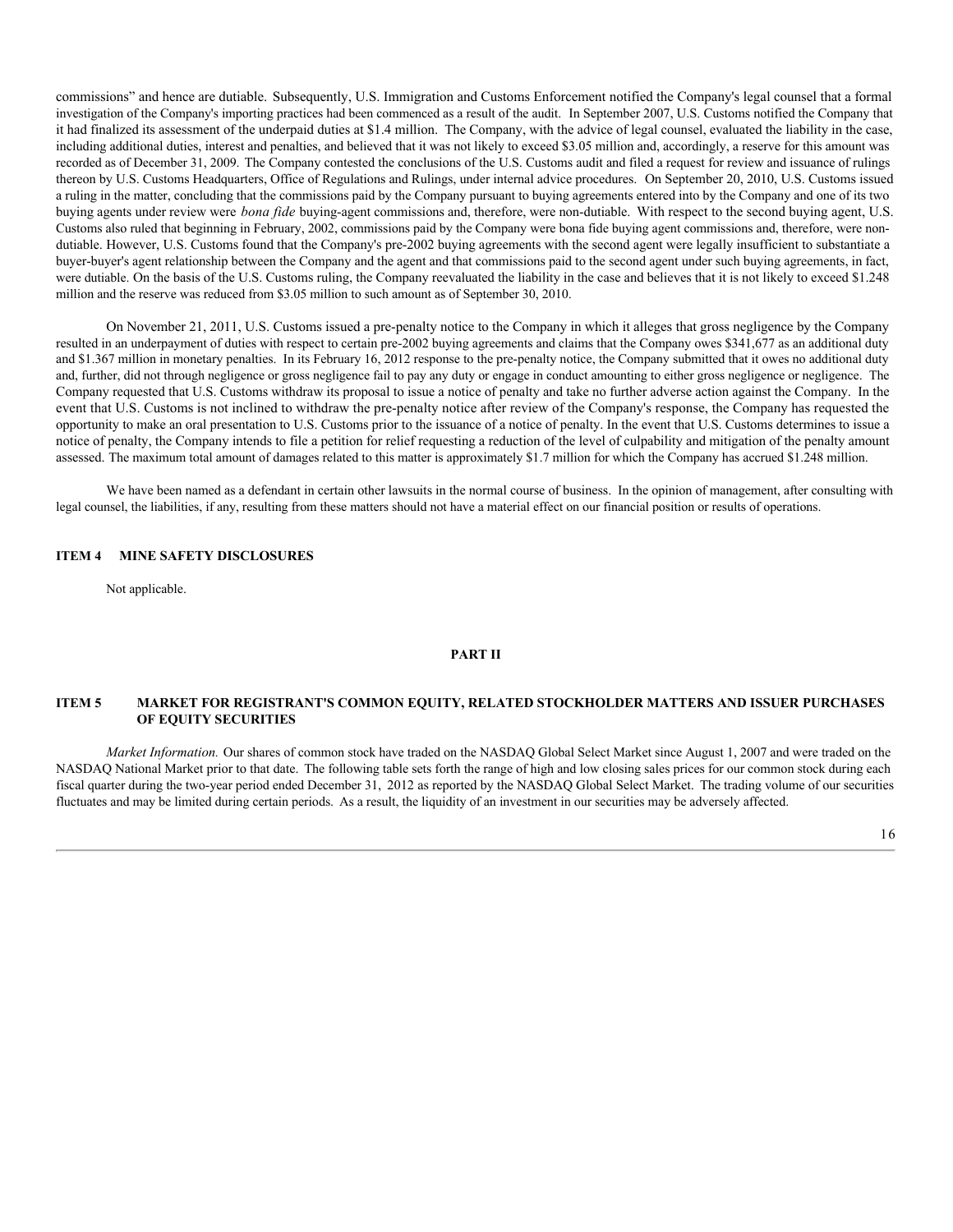#### **Common Stock**

|                                            | High    | Low     |                                           | <b>High</b> | Low     |
|--------------------------------------------|---------|---------|-------------------------------------------|-------------|---------|
| 2012                                       |         |         | 2011                                      |             |         |
| <b>Ouarter</b> ended<br>March 31, 2012     | \$45.08 | \$34.33 | <b>Ouarter</b> ended<br>March 31, 2011    | \$31.29     | \$25.15 |
| <b>Ouarter</b> ended<br>June 30, 2012      | \$44.27 | \$31.75 | <b>Ouarter</b> ended<br>June 30, 2011     | \$37.96     | \$31.73 |
| <b>Ouarter</b> ended<br>September 30, 2012 | \$45.05 | \$31.69 | Ouarter ended<br>September 30, 2011       | \$41.02     | \$30.10 |
| <b>Ouarter</b> ended<br>December 31, 2012  | \$44.98 | \$41.07 | <b>Ouarter</b> ended<br>December 31, 2011 | \$37.55     | \$28.36 |

*Holders.* As of February 26, 2013, there were 113 holders of record of our common stock.

*Dividends*. With the exception of a special cash dividend paid in November 2005 and in November 2006, we have not declared or paid any cash dividends in the past to the holders of our common stock. We intend to retain earnings, if any, for potential future dividends and to finance the development and expansion of our business. Future dividend policy will be subject to the discretion of our Board of Directors and will be contingent upon future earnings, if any, our financial condition, capital requirements, general business conditions, and other factors. Therefore, we can give no assurance that any cash dividends of any kind will be paid to holders of our common stock in the future.

*Equity Compensation Plans*. Information regarding our equity compensation plans as of December 31, 2012 is disclosed in Item 12, "Security Ownership of Certain Beneficial Owners and Management and Related Stockholder Matters."

*Issuer Repurchases of Equity Securities.* We did not repurchase any shares of our common stock during the fourth quarter of the year ended December 31, 2012. In February and August 2007, our Board of Directors authorized increases of our previously announced share repurchase program of \$30 million and \$37 million, respectively. In May 2010, the Board authorized an additional increase of \$50 million to the share repurchase program. At December 31, 2012, an aggregate of \$47 million remained authorized to repurchase our common stock. The program has no set expiration date.

*Performance Graph*. The following graph compares the yearly percentage change in the cumulative total stockholder return on our common stock during the period beginning on December 31, 2007, and ending on December 31, 2012, with the cumulative total return on the Russell 2000 Index and the S&P 500 Footwear Index. The comparison assumes that \$100 was invested on December 31, 2007 in our common stock and in the foregoing indices and assumes the reinvestment of dividends.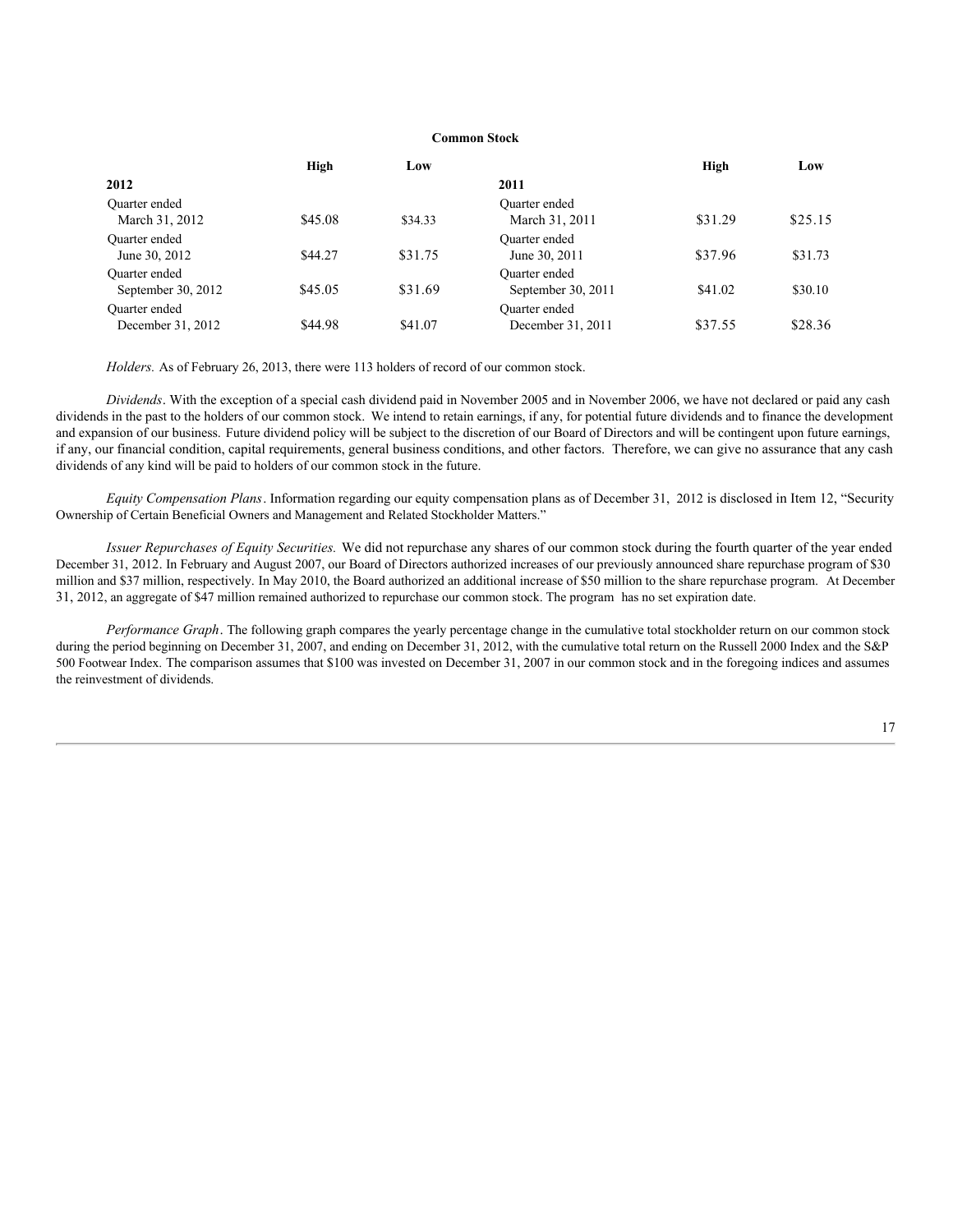<span id="page-20-0"></span>

## **ITEM 6 SELECTED FINANCIAL DATA**

The following selected financial data has been derived from our audited Consolidated Financial Statements. The Income Statement Data relating to 2012, 2011 and 2010, and the Balance Sheet data as of December 31, 2012 and 2011 should be read in conjunction with the information provided in Item 7, "Management's Discussion and Analysis of Financial Condition and Results of Operations" and the notes to our Consolidated Financial Statements appearing elsewhere in this Annual Report on Form 10-K.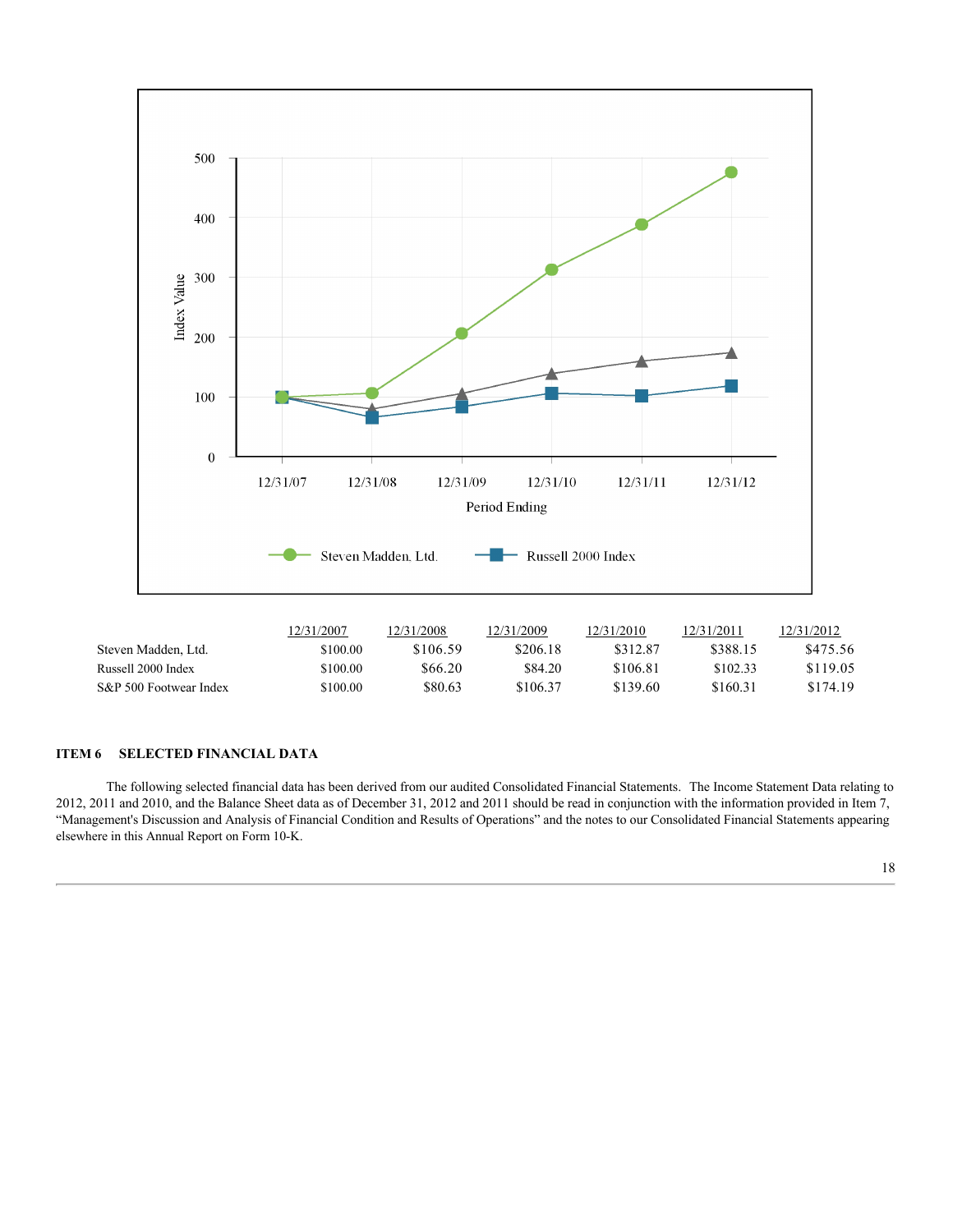<span id="page-21-0"></span>

|                                             |                                       |            | Year Ended December 31, |            |            |  |  |  |  |
|---------------------------------------------|---------------------------------------|------------|-------------------------|------------|------------|--|--|--|--|
|                                             | (in thousands, except per share data) |            |                         |            |            |  |  |  |  |
|                                             | 2012                                  | 2011       | 2010                    | 2009       | 2008       |  |  |  |  |
| Net sales                                   | \$<br>1,227,072 \$                    | 968,549 \$ | 635,418 \$              | 503,550 \$ | 457,046    |  |  |  |  |
| Cost of sales                               | 771,370                               | 606,601    | 359,564                 | 287,361    | 270,222    |  |  |  |  |
| Gross profit                                | 455,702                               | 361,948    | 275,854                 | 216,189    | 186,824    |  |  |  |  |
| Commissions and licensing fee income -      |                                       |            |                         |            |            |  |  |  |  |
| net                                         | 15,395                                | 18,715     | 22,629                  | 19,928     | 14,294     |  |  |  |  |
| Operating expenses                          | (283, 689)                            | (226, 893) | (176, 859)              | (157, 149) | (156, 212) |  |  |  |  |
| Impairment charges and provision for        |                                       |            |                         |            |            |  |  |  |  |
| litigation                                  | (8, 432)                              |            |                         |            |            |  |  |  |  |
| Income from operations                      | 178,976                               | 153,770    | 121,624                 | 78,968     | 44,906     |  |  |  |  |
| Interest income                             | 3,067                                 | 4,885      | 4,208                   | 2,096      | 2,620      |  |  |  |  |
| Interest expense                            | (49)                                  | (51)       | (4)                     | (93)       | (207)      |  |  |  |  |
| Other income (expense) - net                | 2,193                                 | 188        | 29                      | (182)      | (1,013)    |  |  |  |  |
| Income before provision for income taxes    | 184,187                               | 158,792    | 125,857                 | 80,789     | 46,306     |  |  |  |  |
| Provision for income taxes                  | 64,623                                | 61,591     | 50,132                  | 30,682     | 18,330     |  |  |  |  |
| Net income                                  | 119,564                               | 97,201     | 75,725                  | 50,107     | 27,976     |  |  |  |  |
| Net loss attributable to noncontrolling     |                                       |            |                         |            |            |  |  |  |  |
| interests                                   | 62                                    | 118        |                         |            |            |  |  |  |  |
| Net income attributable to Steven           |                                       |            |                         |            |            |  |  |  |  |
| Madden, Ltd.                                | \$<br>119,626 \$                      | 97,319 \$  | 75,725 \$               | 50,107 \$  | 27,976     |  |  |  |  |
| Basic income per share                      | \$2.78                                | \$2.30     | \$1.83                  | \$1.23     | \$0.68     |  |  |  |  |
| Diluted income per share                    | \$2.71                                | \$2.25     | \$1.78                  | \$1.22     | \$0.67     |  |  |  |  |
| Basic weighted average shares of common     |                                       |            |                         |            |            |  |  |  |  |
| stock                                       | 43,019                                | 42,264     | 41,477                  | 40,602     | 41,232     |  |  |  |  |
| Effect of dilutive securities - options and |                                       |            |                         |            |            |  |  |  |  |
| restricted stock                            | 1,151                                 | 975        | 966                     | 626        | 437        |  |  |  |  |
| Diluted weighted average shares of          |                                       |            |                         |            |            |  |  |  |  |
| common stock outstanding                    | 44,170                                | 43,239     | 42,443                  | 41,228     | 41,669     |  |  |  |  |

## **INCOME STATEMENT DATA**

**BALANCE SHEET DATA**

| At December 31,  |             |            |            |         |  |  |  |  |
|------------------|-------------|------------|------------|---------|--|--|--|--|
| 2012             | <u>2011</u> | 2010       | 2009       | 2008    |  |  |  |  |
| \$<br>804,039 \$ | 639,786 \$  | 447.696 \$ | 326,859 \$ | 284,693 |  |  |  |  |
| 306,776          | 211.469     | 138.636    | 139,007    | 122,086 |  |  |  |  |
| 43.161           | 29.940      | 18.967     | 6.710      | 5,801   |  |  |  |  |
| \$<br>626,400 \$ | 474,758 \$  | 357,298 \$ | 267,787 \$ | 206,242 |  |  |  |  |
|                  |             |            |            |         |  |  |  |  |

19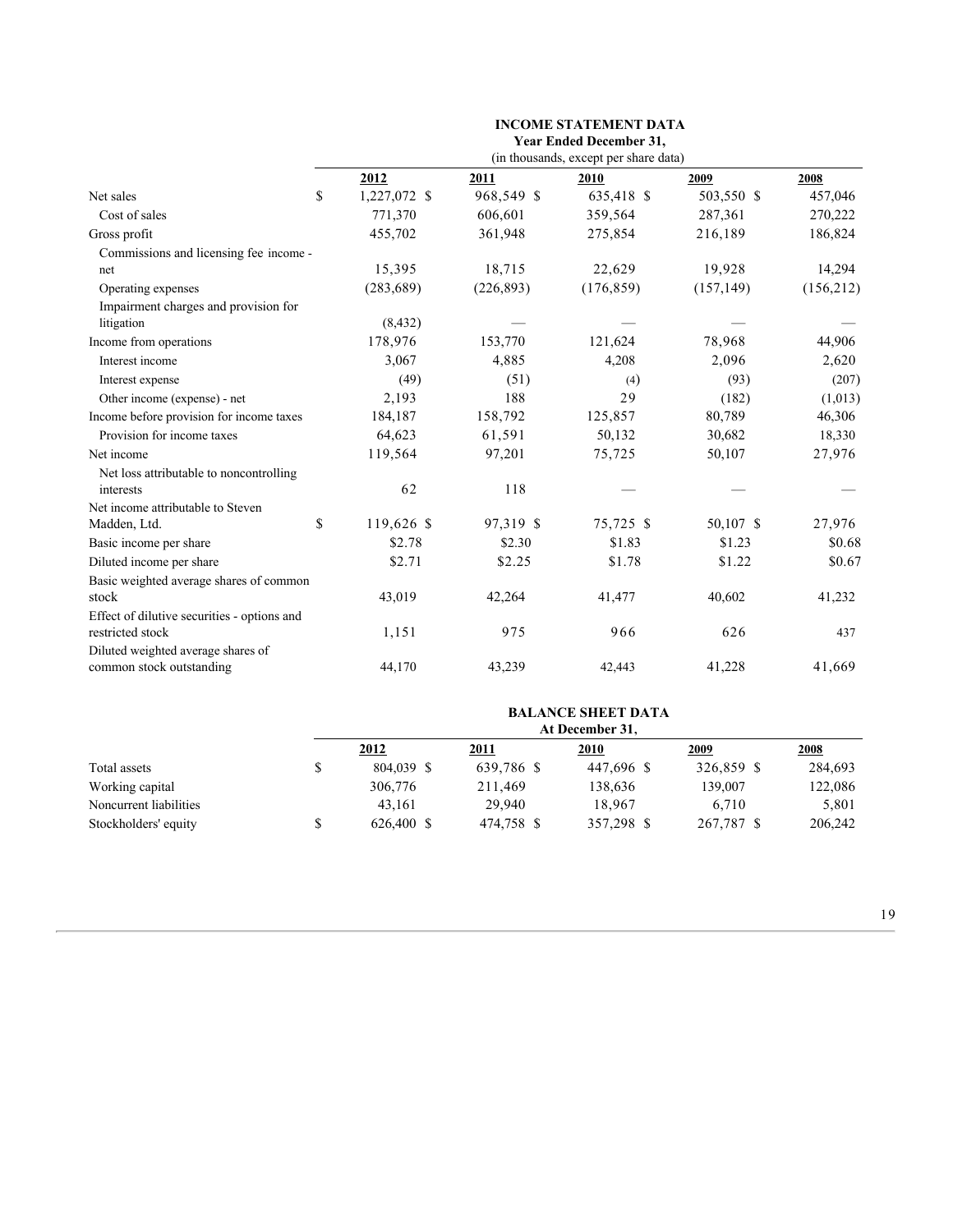## **ITEM 7 MANAGEMENT'S DISCUSSION AND ANALYSIS OF FINANCIAL CONDITION AND RESULTS OF OPERATIONS**

The following discussion of our Financial Condition and Results of Operations should be read in conjunction with our audited Consolidated Financial Statements and notes thereto appearing elsewhere in this Annual Report on Form 10-K.

## **Overview: (\$ in thousands, except retail sales data per square foot, earnings per share and per share data)**

Steven Madden, Ltd. and its subsidiaries (collectively the "Company") design, source, market and sell fashion-forward branded and private label footwear for women, men and children. In addition, we design, source, market and sell name brand and private label fashion handbags and accessories, through our Accessories Division. We distribute our products through better department stores, major department stores, mid-tier department stores, specialty stores, luxury retailers, value priced retailers, national chains, mass merchants, catalog retailers and in our retail stores and our e-commerce websites throughout the United States and Canada and under special distribution arrangements in Asia, Europe, the Middle East, Mexico, Australia, India, South Africa and South America. Our product line includes a broad range of contemporary styles designed to establish or capitalize on market trends, complemented by core product offerings. We have established a reputation for design creativity and our ability to offer quality products in popular styles at accessible price points, delivered in an efficient manner and time frame.

Our business is comprised of five distinct segments (Wholesale Footwear, Wholesale Accessories, Retail, First Cost and Licensing). Our Wholesale Footwear segment includes the following brands: Steve Madden Women's, Madden Girl, Steve Madden Men's, Steven, Betsey Johnson shoes, Olsenboye (under license), Stevies, Superga (under license), Elizabeth and James (under license), Madden, Report, l.e.i. (under license), and includes our private label and International businesses. Our Wholesale Accessories segment includes Steve Madden, Steven by Steve Madden, Big Buddha, Betseyville, Betsey Johnson, Cejon and, through license agreements, Daisy Fuentes® and Olsenboye® accessories brands and includes our private label business. Steven Madden Retail, Inc., our wholly owned retail subsidiary, operates Steve Madden and Steven retail stores as well as our e-commerce website (www.stevemadden.com). The First Cost segment represents activities of a subsidiary which earns commissions for serving as a buying agent for footwear products under private labels for many of the country's large mass-market merchandisers, shoe chains and other value priced retailers. Our Licensing segment is engaged in the licensing of the Steve Madden® and Steven by Steve Madden® trademarks for use in connection with the manufacture, marketing and sale of sunglasses, eyewear, outerwear, bedding, hosiery, and women's fashion apparel, jewelry and luggage. In addition, the Company licenses the Betsey Johnson® and Betseyville® trademarks for use in connection with the manufacture, marketing and sale of apparel, jewelry, swimwear, eyewear, watches, fragrances and outerwear.

Fiscal year 2012 represents the fourth consecutive year that the Company achieved record sales and earnings. Net sales for 2012 increased 27% to \$1,227,072 from \$968,549 in the same period of last year. Net income increased 23% to \$119,626 in 2012 compared to \$97,319 in the same period of last year. Net income attributable to Steven Madden, Ltd. in 2012 was impacted by \$5,932 of impairment charges related to the bankruptcies of Betsey Johnson LLC and Bakers Footwear Group, Inc. ("Bakers") and \$2,500 for settlement of a class action lawsuit. The Company's effective tax rate for 2012 decreased to 35.1% compared to 38.8% recorded in 2011 due primarily to a tax benefit of \$6,000 related to a portion of earnings from the Company's foreign operations that have been invested indefinitely in the acquisition and expansion of SM Canada. Inclusive of the impairment charges, the settlement of the lawsuit and the bad debt expense, which negatively impacted earnings per share by \$0.13, diluted earnings per share in 2012 increased to \$2.71 per share on 44,170,000 diluted weighted average shares outstanding compared to \$2.25 per share on 43,239,000 diluted weighted average shares outstanding in the prior year.

As part of our strategic initiative to grow our International business, on February 21, 2012, the Company purchased all of the assets of Steve Madden Canada Inc., Steve Madden Retail Canada Inc., Pasa Agency Inc. and Gelati Imports Inc. (collectively, "SM Canada"), the Company's sole distributor in Canada since 1994, comprising SM Canada's footwear, handbags and accessories wholesale and retail businesses. Management believes that Canada represents a strong and growing market for the Company. The transaction was completed for consideration consisting of a cash payment at closing of approximately \$29,129 (Canadian dollars, which converts to approximately the same in U.S. dollars) plus potential earn-out payments of up to a maximum of \$38,000 (Canadian dollars, which converts to approximately the same in U.S. dollars), in the aggregate, based on achievement of certain earnings targets over a five-year period. The fair value of contingent payments was estimated based on management's projections of the financial results of SM Canada during the earn-out period. As of December 31, 2012, the Company estimates the fair value of the contingent consideration to be \$19,975 in U.S. dollars.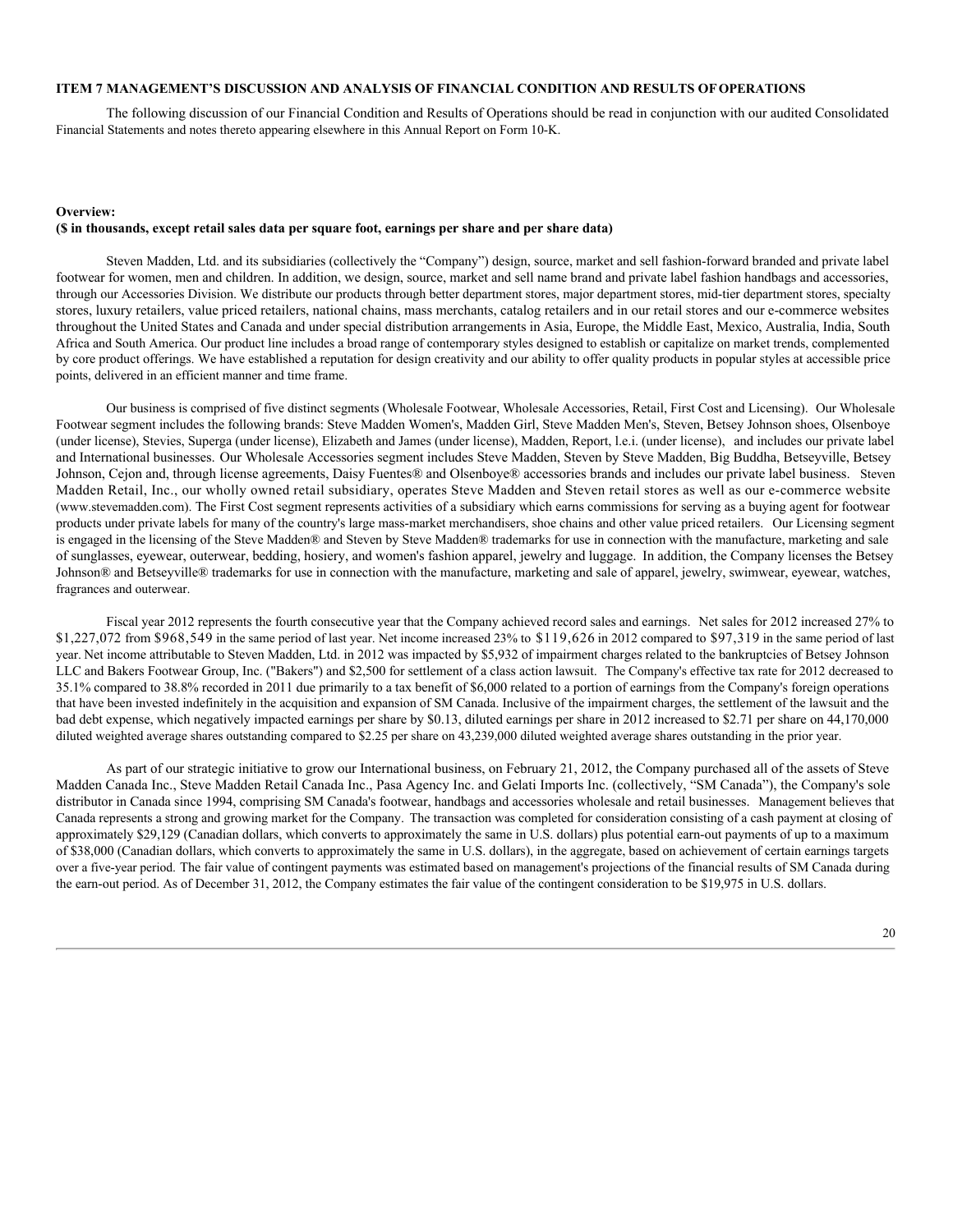In our Retail segment, same store sales (sales of those stores, including the e-commerce websites, that were in operation throughout 2012 and 2011) increased 7.9%, and sales per square foot increased to \$890 in 2012 compared to sales per square foot of \$853 (recomputed using the current year's methodology) in 2011. As of December 31, 2012, we had 109 stores in operation, compared to 84 stores as of December 31, 2011. In 2012, we made significant progress on our strategic initiative to expand our e-commerce business. We introduced two new e-commerce websites for the marketing and sale of Betsey Johnson and Superga brand products and we realized a 16% growth in e-commerce sales during fiscal 2012.

Our total inventory turnover increased to 10.6 times compared to 10.2 times in the comparable period of last year. Our accounts receivable average collection days were 66 days in 2012 compared to 65 days in 2011, primarily due to the significant growth in our private label business and our International business, both of which have, customarily, customers with longer payment terms. As of December 31, 2012, we had \$266,264 in cash, cash equivalents and marketable securities, no short or long-term debt and total stockholders' equity of \$ 626,400. Working capital increased to \$306,776 as of December 31, 2012, compared to \$211,469 on December 31, 2011.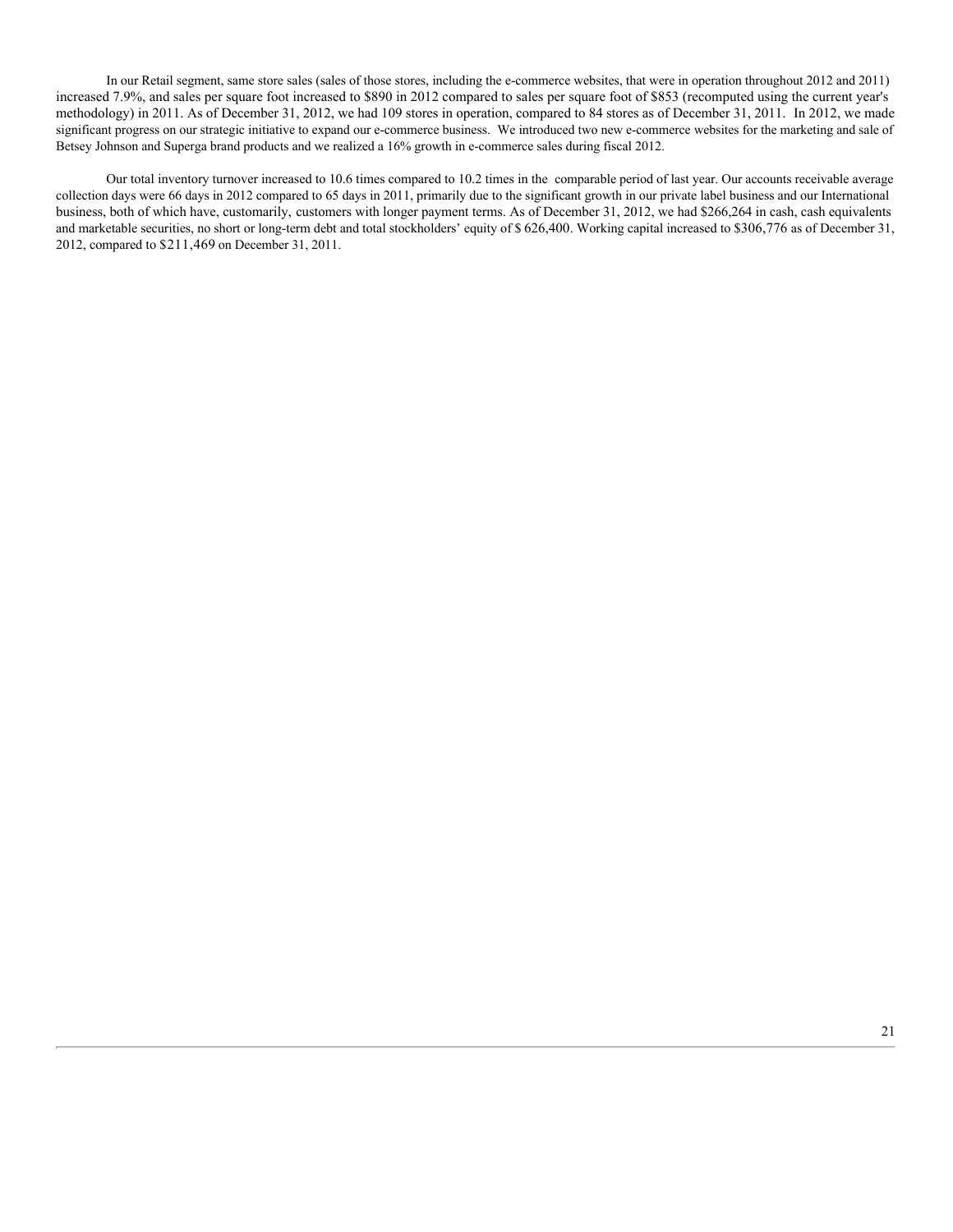The following tables set forth information on operations for the periods indicated:

|                                                        | <b>Years Ended December 31</b><br>(\$ in thousands) |             |              |  |         |              |  |         |           |
|--------------------------------------------------------|-----------------------------------------------------|-------------|--------------|--|---------|--------------|--|---------|-----------|
|                                                        |                                                     | 2012        |              |  | 2011    |              |  | 2010    |           |
| <b>CONSOLIDATED:</b>                                   |                                                     |             |              |  |         |              |  |         |           |
| Net sales                                              |                                                     | \$1,227,072 | $100.0\%$ \$ |  | 968,549 | $100.0\%$ \$ |  | 635,418 | 100%      |
| Cost of sales                                          |                                                     | 771,370     | 62.9%        |  | 606.601 | 62.6%        |  | 359,564 | 57%       |
| Gross profit                                           |                                                     | 455,702     | 37.1%        |  | 361,948 | 37.4%        |  | 275,854 | 43%       |
| Other operating income – net of expenses               |                                                     | 15,395      | 1.3%         |  | 18,715  | 1.9%         |  | 22,629  | 4%        |
| Operating expenses                                     |                                                     | 283,689     | 23.1%        |  | 226,893 | 23.4%        |  | 176,859 | 28%       |
| Impairment charges and provision for litigation        |                                                     | 8,432       | 0.7%         |  |         | $-$ %        |  |         | $-$ %     |
| Income from operations                                 |                                                     | 178,976     | 14.6%        |  | 153,770 | 15.9%        |  | 121,624 | 19.1%     |
| Interest and other income - net                        |                                                     | 5,211       | $0.4\%$      |  | 5,022   | 0.5%         |  | 4,233   | 0.7%      |
| Income before income taxes                             |                                                     | 184,187     | $15.0\%$     |  | 158,792 | 16.4%        |  | 125,857 | 19.8%     |
| Net income attributable to Steven Madden, Ltd.         |                                                     | 119,626     | 9.7%         |  | 97,319  | 10.0%        |  | 75,725  | 11.9%     |
|                                                        |                                                     |             |              |  |         |              |  |         |           |
| By Segment:                                            |                                                     |             |              |  |         |              |  |         |           |
| <b>WHOLESALE FOOTWEAR SEGMENT:</b>                     |                                                     |             |              |  |         |              |  |         |           |
| Net sales                                              | \$                                                  | 794,486     | $100.0\%$ \$ |  | 636,809 | $100.0\%$ \$ |  | 402,567 | 100.0%    |
| Cost of sales                                          |                                                     | 544,939     | 68.6%        |  | 431,430 | 67.7%        |  | 245,964 | 61.1%     |
| Gross profit                                           |                                                     | 249,547     | 31.4%        |  | 205,379 | 32.3%        |  | 156,603 | 38.9%     |
| Operating expenses                                     |                                                     | 145,221     | 18.3%        |  | 118,703 | 18.6%        |  | 81,060  | 20.1%     |
| Income from operations - before impairment charges and |                                                     |             |              |  |         |              |  |         |           |
| provision for litigation                               |                                                     | 104,326     | 13.1%        |  | 86,676  | 13.6%        |  | 75,543  | 18.8%     |
| <b>WHOLESALE ACCESSORIES SEGMENT:</b>                  |                                                     |             |              |  |         |              |  |         |           |
| Net sales                                              | \$                                                  | 241,339     | $100.0\%$ \$ |  | 176,824 | $100.0\%$ \$ |  | 98,548  | 100.0%    |
| Cost of sales                                          |                                                     | 154,284     | 63.9%        |  | 115,350 | 65.2%        |  | 60,622  | 61.5%     |
| Gross profit                                           |                                                     | 87,055      | 36.1%        |  | 61,474  | 34.8%        |  | 37,926  | 38.5%     |
| Operating expenses                                     |                                                     | 45,679      | 18.9%        |  | 33,465  | 18.9%        |  | 23,603  | 24.0%     |
| Income from operations - before impairment charges and |                                                     |             |              |  |         |              |  |         |           |
| provision for litigation                               |                                                     | 41,376      | 17.1%        |  | 28,009  | 15.8%        |  | 14,323  | 14.5%     |
|                                                        |                                                     |             |              |  |         |              |  |         |           |
| <b>RETAIL SEGMENT:</b>                                 |                                                     |             |              |  |         |              |  |         |           |
| Net sales                                              | \$                                                  | 191,247     | $100.0\%$ \$ |  | 154,916 | $100.0\%$ \$ |  | 134,303 | 100.0%    |
| Cost of sales                                          |                                                     | 72,147      | 37.7%        |  | 59,821  | 38.6%        |  | 52,978  | 39.4%     |
| Gross profit                                           |                                                     | 119,100     | 62.3%        |  | 95,095  | 61.4%        |  | 81,325  | 60.6%     |
| Operating expenses                                     |                                                     | 92,789      | 48.5%        |  | 74,725  | 48.2%        |  | 72,196  | 53.8%     |
| Income from operations - before impairment charges and |                                                     |             |              |  |         |              |  |         |           |
| provision for litigation                               |                                                     | 26,311      | 13.8%        |  | 20,370  | 13.1%        |  | 9,129   | 6.8%      |
| Number of stores                                       |                                                     | 109         |              |  | 84      |              |  | 84      |           |
|                                                        |                                                     |             |              |  |         |              |  |         |           |
| <b>FIRST COST SEGMENT:</b>                             |                                                     |             |              |  |         |              |  |         |           |
| Other commission income – net of expenses              | \$                                                  | 7,778       | $100.0\%$ \$ |  | 9,795   | $100.0\%$ \$ |  | 17,258  | $100.0\%$ |
| <b>LICENSING SEGMENT:</b>                              |                                                     |             |              |  |         |              |  |         |           |
| Licensing income – net of expenses                     | \$                                                  | 7,617       | $100.0\%$ \$ |  | 8,920   | $100.0\%$ \$ |  | 5,371   | 100.0%    |
| <b>RESULTS OF OPERATIONS</b>                           |                                                     |             |              |  |         |              |  |         |           |
| (\$ in thousands)                                      |                                                     |             |              |  |         |              |  |         |           |
|                                                        |                                                     |             |              |  |         |              |  |         |           |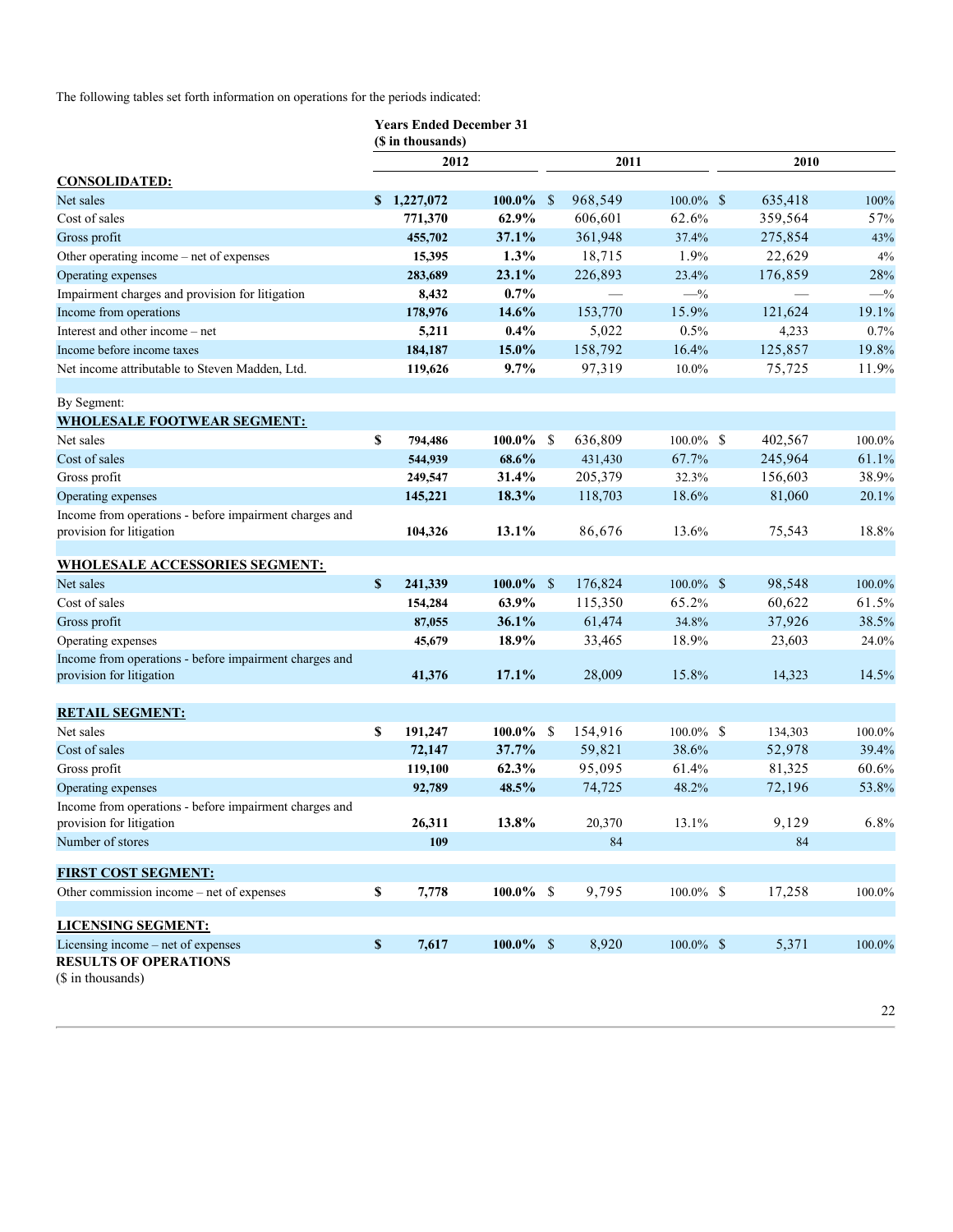#### **Year Ended December 31, 2012 vs. Year Ended December 31, 2011**

#### **Consolidated:**

Total net sales for the year ended December 31, 2012 increased by 27% to \$1,227,072 from \$968,549 for fiscal year 2011. For the year ended December 31, 2012, gross margin as a percentage of net sales decreased to 37.1% compared to 37.4% in the prior year. Operating expenses increased in 2012 to \$283,689 from \$226,893 in 2011, primarily due to incremental costs associated with our new Topline and Cejon businesses (both acquired in May 2011) and our new SM Canada business (acquired in February 2012). As a percentage of sales, operating expenses decreased to 23.1% in the year ended December 31, 2012 compared to 23.4% in the previous year. In 2012, we recorded impairment charges of \$5,932 related to the bankruptcies of Betsey Johnson LLC and Bakers, and recorded an expense of \$2,500 for the settlement of a class action lawsuit. Commission and licensing fee income decreased to \$15,395 in 2012 compared to \$18,715 in 2011, partially due to a \$852 bad debt expense related to the Bakers bankruptcy. During the year ended December 31, 2012, income from operations increased to \$178,976 and net income attributable to Steven Madden, Ltd. increased to \$119,626 compared to income from operations of \$153,770 and a net income of \$97,319 in 2011.

#### **Wholesale Footwear Segment:**

Net sales generated by the Wholesale Footwear segment was \$794,486, or 65%, and \$636,809, or 66%, of our total net sales for the years ended December 31, 2012 and 2011, respectively. This represents a \$157,678, or 24.8% increase year over year. The increase reflects \$103,285 due to our SM Canada business acquired during 2012 and our Topline business acquired in May 2011. Excluding sales attributable to Topline and our acquired SM Canada business in each year, organic net sales growth was 10.4%. Organic net sales growth was driven by a 40% increase in net sales in our wholesale private label business, as well as double digit sales increases in our Steve Madden® Women's brand. In addition, our Steve Madden Kids brand, Steve Madden Men's brand and our International business all realized increased sales revenue in 2012. Finally, our new Superga® brand, which began shipping in the first quarter of 2012 and our new Betseyville® shoe brand, which began shipping in the second quarter of 2012, contributed to the increase in net sales in 2012.

Gross profit margin decreased to 31.4% in 2012 from 32.3% in the prior year, primarily due to sales mix shifts as a result of the addition of the Topline business, and significant sales increases in our Target private label business and our International business, which typically achieve lower gross margins. Excluding the full year impact of Topline and our acquired SM Canada business, gross profit margin was 34.6% in 2012 and 35.3% in 2011. In the year ended December 31, 2012, operating expenses increased to \$145,221 from \$118,703 in the same period of 2011, primarily due to incremental costs associated with our recently acquired SM Canada business and our Topline business acquired in May 2011. As a percentage of sales, operating expenses improved to 18.1% in 2012 from 18.6% in 2011, reflecting leverage from increased sales. Income from operations for the Wholesale Footwear Segment increased to \$104,326 for the year ended December 31, 2012 compared to \$86,676 for the year ended December 31, 2011.

#### **Wholesale Accessories Segment:**

Net sales generated by the Wholesale Accessories segment accounted for \$241,339 or 20%, and \$176,824 or 18% of total Company net sales for the years ended December 31, 2012 and 2011, respectively. This represents a \$64,515, or 36.5% increase year over year. The increase in net sales reflects sales growth of \$15,615 contributed by our Cejon business, which we acquired in the second quarter of 2011. Exclusive of Cejon in each year, organic net sales growth in the Accessories segment was 43.1%. This increase in organic sales was driven by strong sales results across all the accessories product lines including a 118% net sales increase in Steve Madden® handbags followed by a 59% increase in Betsey Johnson® handbags, a 17% increase in our private label business, a 15% increase in Big Buddha® handbags and a 13% increase in our belt business.

Gross profit margin in the Wholesale Accessories segment increased to 36.1% in 2012 from 34.8% in the prior year. Excluding Cejon, gross profit margin increased to 38.3% in 2012 from 38.0%, primarily due to the significant growth of our Steve Madden® and Betsey Johnson® handbag businesses, which typically achieve higher gross margins. In the year ended December 31, 2012, operating expenses increased to \$45,679 compared to \$33,465 in the year ended December 31, 2011, primarily due to incremental costs associated with our new Cejon business acquired in May 2011. As a percentage of sales, operating expenses remained at 18.9% for both 2012 and 2011. Income from operations for the Wholesale Accessories segment increased 48% to \$41,377 in 2012 compared to \$28,009 in 2011.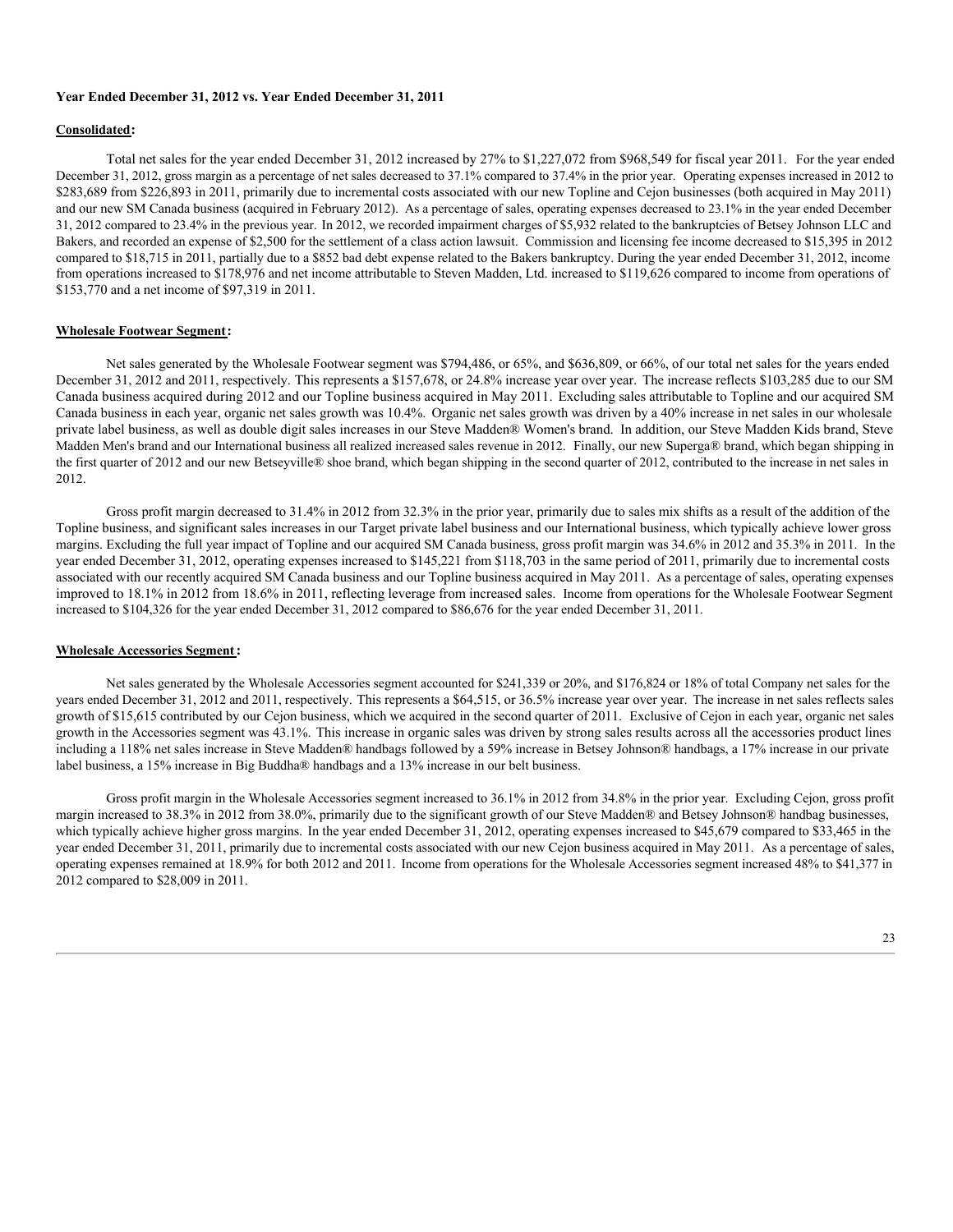#### **Retail Segment:**

Net sales generated by the Retail segment accounted for \$191,247, or 16%, and \$154,916, or 16%, of total Company net sales for the years ended December 31, 2012 and 2011, respectively. This reflects a \$36,330 or 23.5% increase, year over year. The increase reflects a \$13,495 increase due to the inclusion of net sales from our 2012 acquisition of SM Canada. Excluding sales attributable to the acquisition, organic net sales growth was 14.7%. We opened twenty new stores, acquired seven stores as part of the acquisition of SM Canada, established Superga® and Betsey Johnson online stores and closed four under-performing stores during the year ended December 31, 2012. As a result, we had 109 retail stores as of December 31, 2012, compared to 84 stores as of December 31, 2011. The 109 stores currently in operation include 91 Steve Madden full price stores, eleven Steve Madden outlet stores, two Steven stores, one Report store, one Superga store and three e-commerce websites. Comparable store sales (sales of those stores, including the e-commerce websites, that were open for all of 2012 and 2011) for the year ended December 31, 2012 increased 7.9% when compared to the prior year. During the year ended December 31, 2012, gross margin increased to 62.3% from 61.4% in 2011, primarily due to the impact of the twelve new stores currently open in Canada which achieve significantly higher gross profit margins than stores located in the U.S. as well as improved operating efficiencies. Excluding the impact of the acquisition of SM Canada, gross profit margin slightly decreased to 61.3% from 61.4% . In 2012, operating expenses increased to \$92,789 from \$74,725 in 2011 primarily due to the incremental cost associated with the net year-over-year increase of 25 stores. As a percentage of sales, operating expenses increased to 48.5% in 2012 from 48.2% in the prior year. For the year ended December 31, 2012, income from operations for the Retail segment increased to \$26,311 compared to \$20,370 in the prior year.

#### **First Cost Segment:**

The First Cost segment generated income from operations of \$7,778 for the year ended December 31, 2012, compared to \$9,795 in the prior year. This decrease is primarily due to a \$852 bad debt expense resulting from the Bakers bankruptcy as well as a decline in business with Bakers during the year ended December 31, 2012.

#### **Licensing Segment:**

During the year ended December 31, 2012, licensing income decreased to \$7,617 from \$8,920 in the prior year. The decrease in net licensing revenue is primarily due to a loss of revenue that occurred when we transitioned outerwear business from an under-performing licensee to a new licensee with whom we expect to increase revenues in future years.

#### **Year Ended December 31, 2011 vs. Year Ended December 31, 2010**

#### **Consolidated:**

Total net sales for the year ended December 31, 2011 increased by 52% to \$968,549 from \$635,418 for the comparable period of 2010. For the year ended December 31, 2011, gross margin as a percentage of net sales decreased to 37.4% compared to 43.4% in the year ended December 31, 2010. Operating expenses increased in 2011 to \$226,893 from \$176,859 in 2010, primarily due to incremental costs associated with our acquisition of the Topline and Cejon businesses and our new Betsey Johnson® and Big Buddha® shoe businesses. As a percentage of sales, operating expenses decreased 4.4% to 23.4% in the year ended December 31, 2011 compared to 27.8% in the prior year, reflecting leverage from increased sales. Commission and licensing fee income decreased to \$18,715 in 2011 compared to \$22,629 in 2010, primarily due to the transition of our Target private label and Olsenboye® footwear businesses from the commission model to the wholesale model in the fourth quarter of 2010 and the first quarter of 2011, respectively. During the year ended December 31, 2011, income from operations increased to \$153,770 and net income attributable to Steven Madden, Ltd. increased to \$97,319 compared to income from operations of \$121,624 and a net income of \$75,725 in 2010.

#### **Wholesale Footwear Segment:**

Net sales generated by the Wholesale Footwear segment was \$636,809, or 66%, and \$402,567, or 63%, of our total net sales for the years ended December 31, 2011 and 2010, respectively. The 58% increase in net sales year over year was partially due to the inclusion of net sales from our Topline business acquired in 2011. The transition of our Target business to the wholesale model also contributed to the increase in net sales. Similarly, the inclusion of net sales from our Olsenboye® business, which since the fourth quarter of 2010 has been included in the net sales line, contributed to the increase in net sales. Excluding sales from the Topline acquisition and the full year impact of sales transition from first cost model to wholesale model for Target and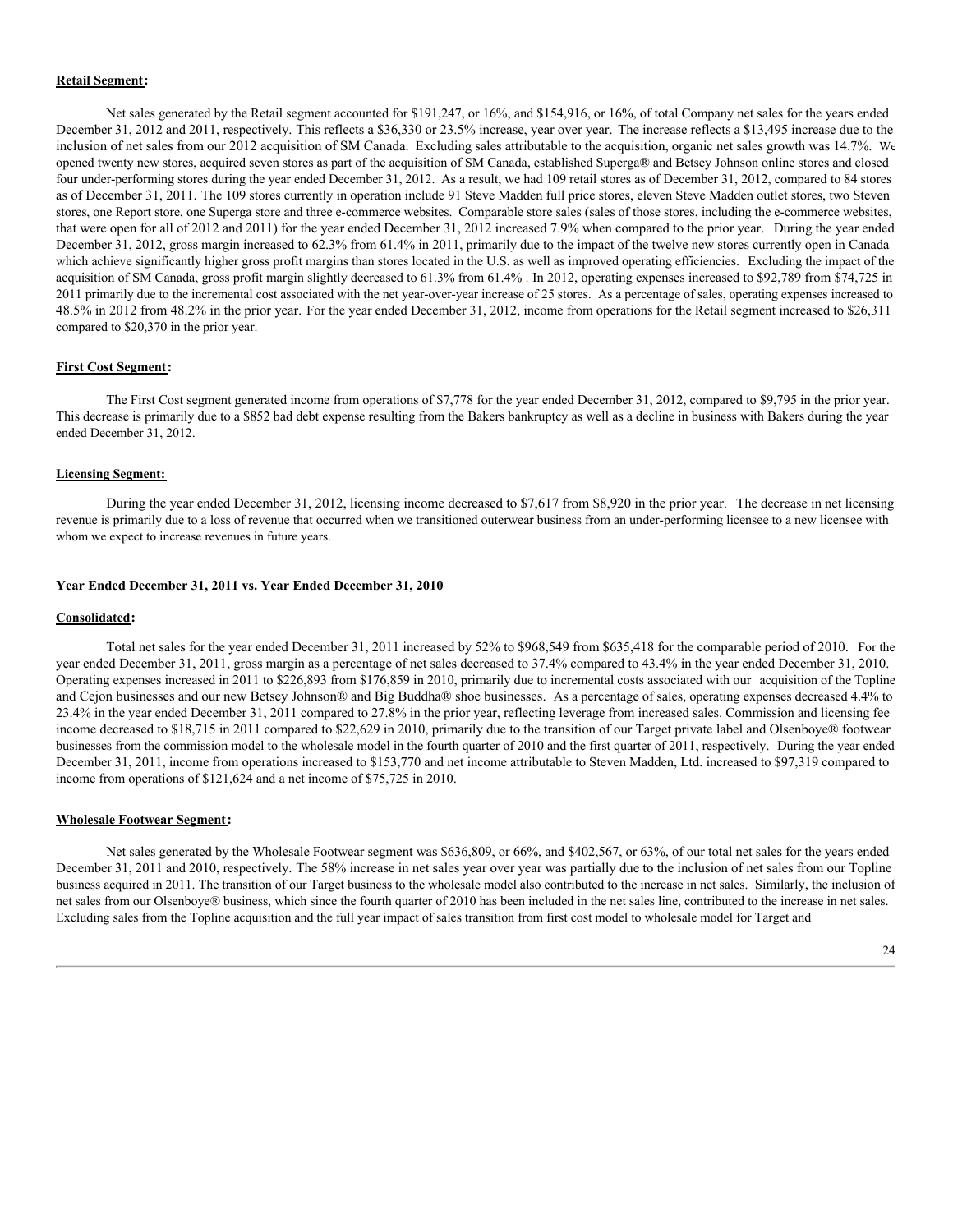Olsenboye, organic net sales growth was \$46,627 or 11.6% driven by growth in our Steve Madden Women's and Madden Girl brands and a 53% sales increase in our International business contributed to the net sales increase in the fiscal year 2011. Finally, two new brands, Big Buddha® shoes, which began shipping in the third quarter of 2010, and Betsey Johnson® shoes, which began shipping in the first quarter of 2011, also contributed to the increase in net sales.

Gross profit margin decreased to 32.3% in 2011 from 38.9% in 2010, due to sales mix shifts as a result of the addition of the Topline business and the inclusion of the Company's Target private label and Olsenboye® footwear businesses in net sales, which typically achieve lower gross margins. Excluding the impact from the Topline acquisition and the full year impact of sales transition from first cost model to wholesale model for Target and Olsenboye, gross profit for 2011 was 38.8%. In the year ended December 31, 2011, operating expenses increased to \$118,703 from \$81,060 in the same period of 2010, primarily due to incremental costs associated with our Topline business and our Betsey Johnson® and Big Buddha® shoe businesses acquired in 2011. As a percentage of sales, operating expenses improved to 18.6% in 2011 from 20.1% in 2010, reflecting leverage from increased sales. Income from operations for the Wholesale Footwear Segment increased to \$86,676 for the year ended December 31, 2011 compared to \$75,543 for the year ended December 31, 2010.

#### **Wholesale Accessories Segment:**

Net sales generated by the Wholesale Accessories segment accounted for \$176,824 or 18%, and \$98,548 or 16% of total Company net sales for the years ended December 31, 2011 and 2010, respectively. The 79% increase in net sales period over period was primarily due to our new Cejon business, which we acquired in the second quarter of 2011. Excluding sales from the acquisition of Cejon, net sales increased by \$14,959 or 15.2% driven by net sales increases in our Big Buddha®, Madden Zone and Steve Madden® handbags businesses during the year ended December 31, 2011.

Gross profit margin in the Wholesale Accessories segment decreased to 34.8% in 2011 from 38.5% in 2010, primarily due to the addition of our Cejon cold weather accessories business and the growth in our private label business, both of which typically achieve lower gross margins than our existing handbag and belt businesses. Excluding the impact of Cejon, gross profit margin was 38%. In the year ended December 31, 2011, operating expenses increased to \$33,465 compared to \$23,603 in the year ended December 31, 2010, primarily due to the incremental costs related to our Cejon business acquired in 2011. As a percentage of sales, operating expenses improved to 18.9% in 2011 from 24.0% in 2010. This improvement is partially due to our Cejon cold weather accessory business, acquired in May 2011, which does a significant percentage of its sales in the second half of the year, resulting in a lower operating expenses percentage during that period. Income from operations for the Wholesale Accessories segment increased 96% to \$28,009 in 2011 compared to \$14,323 in 2010.

#### **Retail Segment:**

Net sales generated by the Retail segment accounted for \$154,916, or 16%, and \$134,303, or 21%, of total Company net sales for the years ended December 31, 2011 and 2010, respectively. We opened nine new stores, acquired one store as part of the acquisition of Topline and closed ten underperforming stores during the year ended December 31, 2011. As a result, we had 84 retail stores as of both December 31, 2011 and 2010. The 84 stores in operation at the end of 2011 include 73 Steve Madden full price stores, six Steve Madden outlet stores, three Steven stores, one Report store and one ecommerce website. Comparable store sales (sales of those stores, including the e-commerce website, that were open for all of 2011 and 2010) for the year ended December 31, 2011 increased 13.3% when compared to the prior year. During the year ended December 31, 2011, gross margin increased to 61.4% from 60.6% in 2010, primarily due to a decrease in promotional selling. In 2011, operating expenses increased to \$74,725 from \$72,196 in 2010. As a percentage of sales, operating expenses improved to 48.2% in 2011 from 53.8% in 2010, reflecting leverage from increased sales, in addition to a charge of \$1,750 in the third quarter of 2010 for the preliminary settlement of a class action lawsuit. For the year ended December 31, 2011, income from operations for the Retail segment increased 123% to \$20,370 compared to \$9,129 in the prior year.

#### **First Cost Segment:**

The First Cost segment generated income from operations of \$9,795 for the year ended December 31, 2011, compared to \$17,258 in the prior year. The primary reason for this decrease is the transition of our Target private label and Olsenboye® footwear businesses from the commission model to the wholesale model in the fourth quarter of 2010 and the first quarter of 2011, respectively.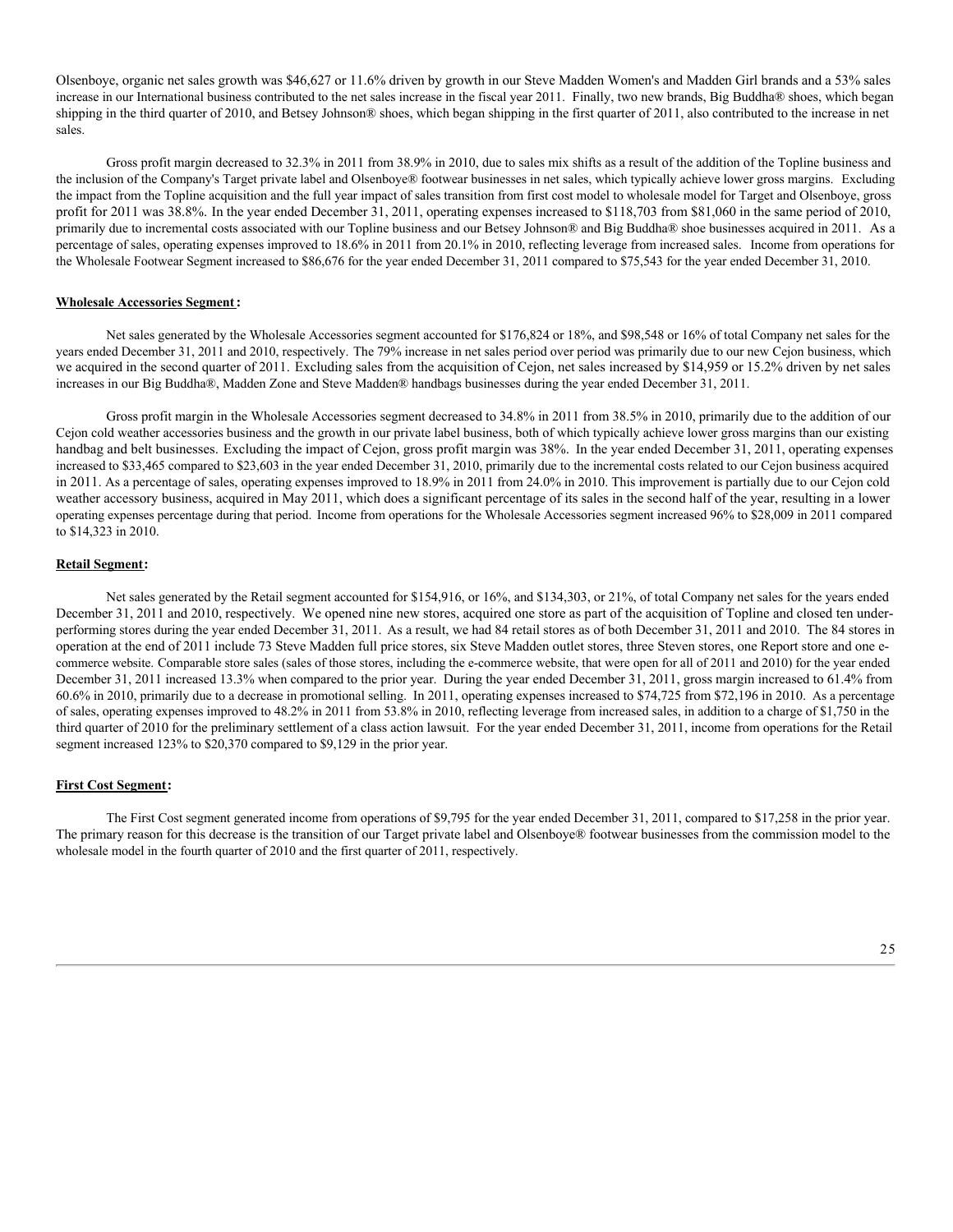#### **Licensing Segment:**

During the year ended December 31, 2011, licensing income increased to \$8,920 from \$5,371 in the prior year, primarily due to the incremental licensing revenue generated by our Betsey Johnson® intellectual property assets which we acquired in the fourth quarter of the prior year.

### **LIQUIDITY AND CAPITAL RESOURCES (\$ in thousands)**

The Company has a collection agency agreement with Rosenthal & Rosenthal, Inc. ("Rosenthal"). The agreement provides us with a credit facility in the amount of \$30,000, having a sub-limit of \$15,000 on the aggregate face amount of letters of credit, at an interest rate based, at our election, upon either the prime rate or LIBOR. The agreement can be terminated by the Company or Rosenthal at any time with 60 days' prior written notice. As of December 31, 2012 we had no borrowings against this credit facility.

As of December 31, 2012, we had working capital of \$306,776. We had cash and cash equivalents of \$168,777, investments in marketable securities of \$97,487 and we did not have any long term debt.

We believe that based upon our current financial position and available cash, cash equivalents and marketable securities, we will meet all of our financial commitments and operating needs for at least the next twelve months.

## **OPERATING ACTIVITIES (\$ in thousands)**

Cash provided by operations was \$143,341 in 2012 compared to cash provided by operations of \$ 74,968 in the prior year. The primary sources of cash were net income of \$119,564, a decrease in accounts receivable of \$19,669 and an increase in accounts payable and other accrued expenses of \$11,956. The primary uses of cash were an increase of due from factor of \$35,670 and a decrease of accrued incentive compensation of \$9,163.

## **INVESTING ACTIVITIES (\$ in thousands)**

During the year ended December 31, 2012, we invested \$ 63,822 in marketable securities and received \$46,447 from the maturities and sales of securities. Also in 2012, we paid approximately \$29,367 for the acquisition of SM Canada and paid \$22,867 for contingent liabilities related to acquisitions completed in prior years. We also made capital expenditures of \$19,952, principally for twenty new stores opened in 2012, improvements to existing stores, systems enhancements and leasehold improvements to office space.

## **FINANCING ACTIVITIES (\$ in thousands)**

During the year ended December 31, 2012, net cash provided by financing activities was \$ 13,879, which consisted of proceeds from the exercise of stock options of \$9,271 and the tax benefit from the exercise of options of \$ 4,608.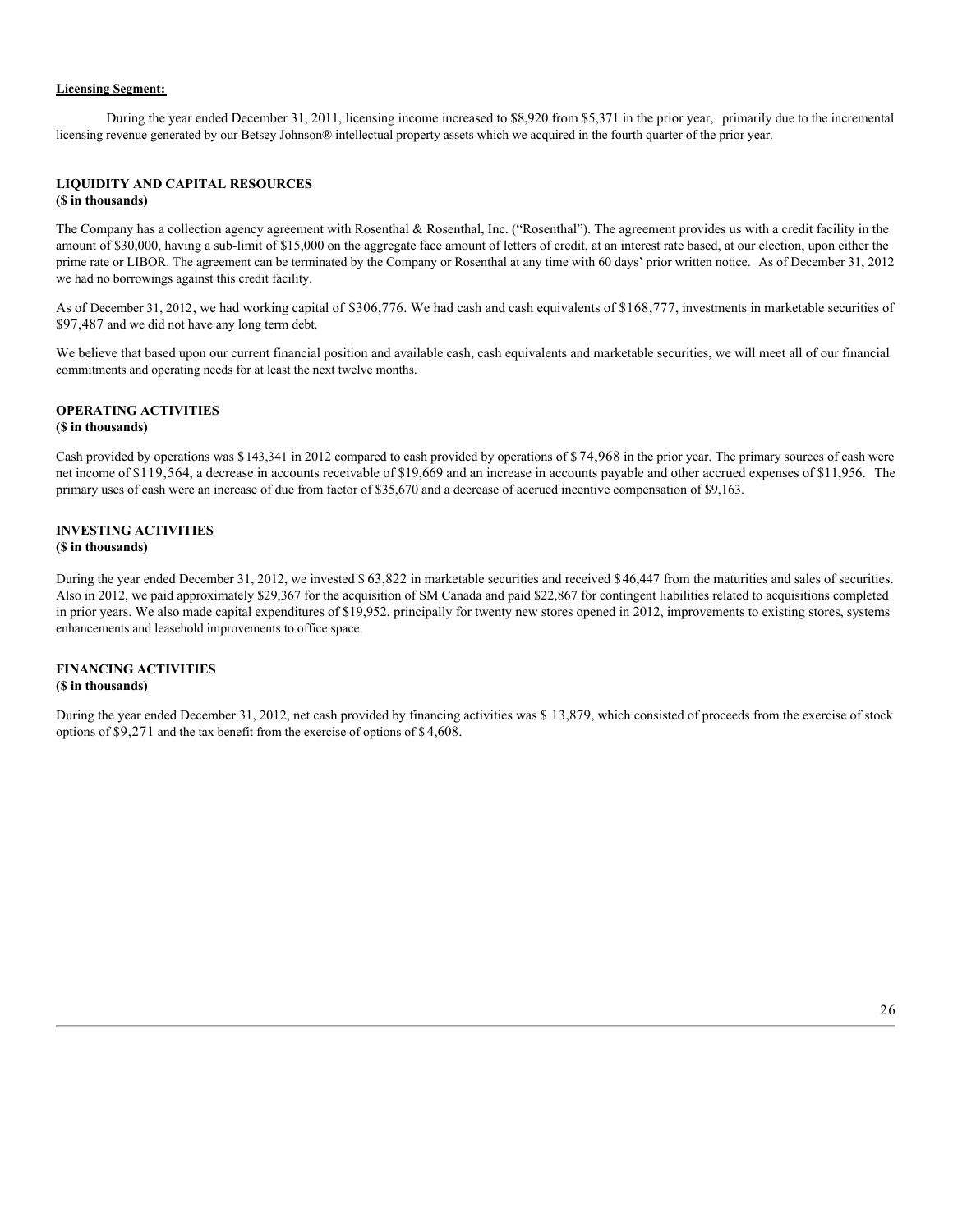#### **CONTRACTUAL OBLIGATIONS (\$ in thousands)**

Our contractual obligations as of December 31, 2012 were as follows:

|                                                                  | Payment due by period |         |  |         |  |           |  |           |                |
|------------------------------------------------------------------|-----------------------|---------|--|---------|--|-----------|--|-----------|----------------|
| <b>Contractual Obligations</b>                                   |                       | Total   |  | 2013    |  | 2014-2015 |  | 2016-2017 | 2018 and after |
| Operating lease obligations                                      | Φ                     | 188,775 |  | 27,423  |  | 52,184    |  | 45,607    | 63,561         |
| Purchase obligations                                             |                       | 228,255 |  | 228,255 |  |           |  |           |                |
| Contingent payment liability                                     |                       | 41,960  |  | 11.551  |  | 17.877    |  | 12,532    |                |
| Other long-term liabilities (future minimum royalty<br>payments) |                       | 6.163   |  | 3.361   |  | 2.802     |  |           |                |
| <b>Total</b>                                                     |                       | 465.153 |  | 270,590 |  | 72,863    |  | 58,139    | 63,561         |

At December 31, 2012, we had un-negotiated open letters of credit for the purchase of inventory of approximately \$1,072.

On January 3, 2012, the Company and its Creative and Design Chief, Steven Madden, entered into an amendment, dated as of December 31, 2011, to Mr. Madden's then existing employment agreement with the Company. The amended agreement, which extends the term of Mr. Madden's employment through December 31, 2023, provides for a base salary of approximately \$5,416 in 2012, approximately \$7,417 in 2013, approximately \$9,667 in 2014, approximately \$11,917 in 2015 and approximately \$10,698 per annum for the period between January 1, 2016 through the expiration of the term of employment. The employment agreement provides Mr. Madden with the right, exercisable on certain specified dates in fiscal year 2012 only, to elect to receive a grant of restricted stock for a number of shares of the Company's common stock valued at \$40,000 in consideration for a reduction in his annual base salary in years subsequent to 2012 as follows: \$4,000 in 2013, approximately \$6,125 in 2014, approximately \$8,250 in 2015 and approximately \$7,026 per annum for the period between January 1, 2016 through the expiration of the employment agreement on December 31, 2023. On June 30, 2012, Mr. Madden exercised this right and on July 3, 2012 he was granted 1,262,228 restricted shares of the Company's common stock at the then market price of \$31.69, which will vest in the same manner as the February 8, 2012 restricted stock grant received by Mr. Madden pursuant to the amended agreement. (See Note O to the Consolidated Financial Statements.) Accordingly, Mr. Madden's annual base salary was reduced as described above. In addition to the opportunity for cash bonuses at the sole discretion of the Board of Directors, Mr. Madden's employment agreement entitles him to an annual life insurance premium payment as well as an annual stock option grant and the potential for an additional one-time stock option grant based on achievement of certain financial performance criteria. The employment agreement also provides for the elimination of interest accrued after December 31, 2011 on an outstanding loan in the original principal amount of \$3,000 made by the Company to Mr. Madden, the extension of the maturity date of such loan until December 31, 2023, and the forgiveness of 1/10th of the principal amount of the loan, together with accrued interest, annually over a ten-year period commencing on December 31, 2014 for so long as Mr. Madden continues to be employed by the Company on each such December 31. As a result of the elimination of further interest accumulation, the outstanding principal and the accrued interest as of December 31, 2011 has been discounted to reflect imputed interest, which will be amortized over the remaining life of the loan.

The Company has employment agreements with certain executive officers, which provide for the payment of compensation aggregating approximately \$2,884 in 2013, \$1,887 in 2014 and \$638 in 2015. In addition, some of these employment agreements provide for discretionary bonuses and some provide for incentive compensation based on various performance criteria as well as other benefits including stock options.

Virtually all of our products are produced by independent manufacturers at overseas locations, the majority of which are located in China, with a small and growing percentage located in Mexico in addition to smaller amounts in Brazil, Taiwan, Italy and India. We have not entered into any long-term manufacturing or supply contracts with any of these foreign manufacturers. We believe that a sufficient number of alternative sources exist outside of the United States for the manufacture of our products. We currently make approximately 99% of our purchases in U.S. dollars.

## **INFLATION**

We do not believe that the inflation experienced over the last few years in the United States, where we primarily compete, has had a significant effect on our sales or profitability. Historically, we have minimized the impact of product cost increases by increasing prices, changing suppliers and by improving operating efficiencies. However, no assurance can be given that we will be able to offset such inflationary cost increases in the future.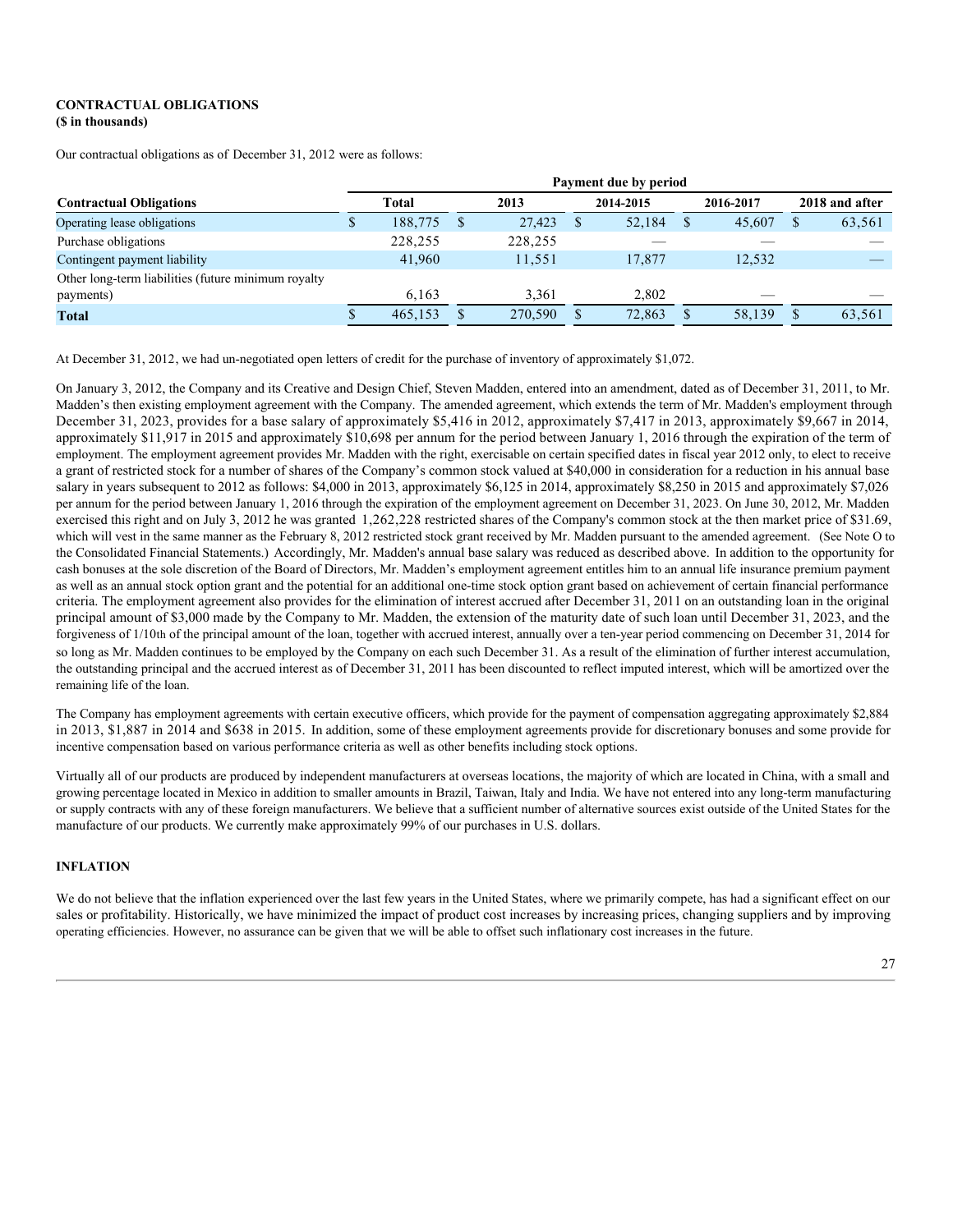## **OFF BALANCE SHEET ARRANGEMENTS**

The Company has no off balance sheet arrangements.

## **CRITICAL ACCOUNTING POLICIES AND THE USE OF ESTIMATES**

Management's Discussion and Analysis of Financial Condition and Results of Operations is based upon our Consolidated Financial Statements included in this Annual Report on Form 10-K, which have been prepared in accordance with generally accepted accounting principles in the United States ("GAAP"). The preparation of these financial statements requires management to make estimates and judgments that affect the reported amounts of assets, liabilities, sales and expenses, and related disclosure of contingent assets and liabilities. Estimates by their nature are based on judgments and available information. Our estimates are made based upon historical factors, current circumstances and the experience and judgment of management. Assumptions and estimates are evaluated on an ongoing basis and we may employ outside experts to assist in evaluations. Therefore, actual results could materially differ from those estimates under different assumptions and conditions. Management believes the following critical accounting estimates are more significantly affected by judgments and estimates used in the preparation of our Consolidated Financial Statements: allowance for bad debts, returns, and customer chargebacks; inventory valuation; valuation of intangible assets, litigation reserves, and contingent payment liabilities.

*Allowances for bad debts, returns and customer chargebacks*. We provide reserves against our trade accounts receivables for future customer chargebacks, co-op advertising allowances, discounts, returns and other miscellaneous deductions that relate to the current period. The reserve against our non-factored trade receivables also includes estimated losses that may result from customers' inability to pay. The amount of the reserve for bad debts, returns, discounts and compliance chargebacks are determined by analyzing aged receivables, current economic conditions, the prevailing retail environment and historical dilution levels for customers. We evaluate anticipated customer markdowns and advertising chargebacks by reviewing several performance indicators for our major customers. These performance indicators (which include inventory levels at the retail floors, sell through rates and gross margin levels) are analyzed by management to estimate the amount of the anticipated customer allowance. Failure to correctly estimate the amount of the reserve could materially impact our results of operations and financial position.

*Inventory valuation*. Inventories are stated at lower-of-cost or market, on a first-in, first-out basis. We review inventory on a regular basis for excess and slow moving inventory. The review is based on an analysis of inventory on hand, prior sales, and expected net realizable value through future sales. The analysis includes a review of inventory quantities on hand at period-end in relation to year-to-date sales and projections for sales in the foreseeable future as well as subsequent sales. We consider quantities on hand in excess of estimated future sales to be at risk for market impairment. The net realizable value, or market value, is determined based on the estimate of sales prices of such inventory through off-price or discount store channels. The likelihood of any material inventory write-down is dependent primarily on the expectation of future consumer demand for our product. A misinterpretation or misunderstanding of future consumer demand for our product, the economy, or other failure to estimate correctly, in addition to abnormal weather patterns, could result in inventory valuation changes, compared to the valuation determined to be appropriate as of the balance sheet date.

*Valuation of intangible assets*. Accounting Standards Codification ("ASC") Topic 350, "Intangible – Goodwill and Other", requires that goodwill and intangible assets with indefinite lives no longer be amortized, but rather be tested for impairment at least annually. This pronouncement also requires that intangible assets with finite lives be amortized over their respective lives to their estimated residual values, and reviewed for impairment in accordance with ASC Topic 360, "Property, Plant and Equipment" ("ASC Topic 360"). In accordance with ASC Topic 360, long-lived assets, such as property, equipment, leasehold improvements and intangible assets subject to amortization, are reviewed for impairment annually or whenever events or changes in circumstances indicate that the carrying amount of an asset may not be recoverable. Recoverability of assets to be held and used is measured by a comparison of the carrying amount of an asset to the estimated undiscounted future cash flows expected to be generated by the asset. If the carrying amount of an asset exceeds its estimated future cash flows, an impairment charge is recognized in the amount by which the carrying amount of the asset exceeds the fair value of the asset.

*Litigation reserves*. Estimated amounts for litigation claims that are probable and can be reasonably estimated are recorded as liabilities in our Consolidated Financial Statements. The likelihood of a material change in these estimated reserves would be dependent on new claims as they may arise and the favorable or unfavorable events of a particular litigation. As additional information becomes available, management will assess the potential liability related to the pending litigation and revise its estimates. Such revisions in management's estimates of a contingent liability could materially impact our results of operation and financial position.

*Contingent payment liabilities.* Since February 2010, the Company has completed four acquisitions, all of which require the Company to make contingent payments to the sellers based on the future financial performance of the acquired businesses over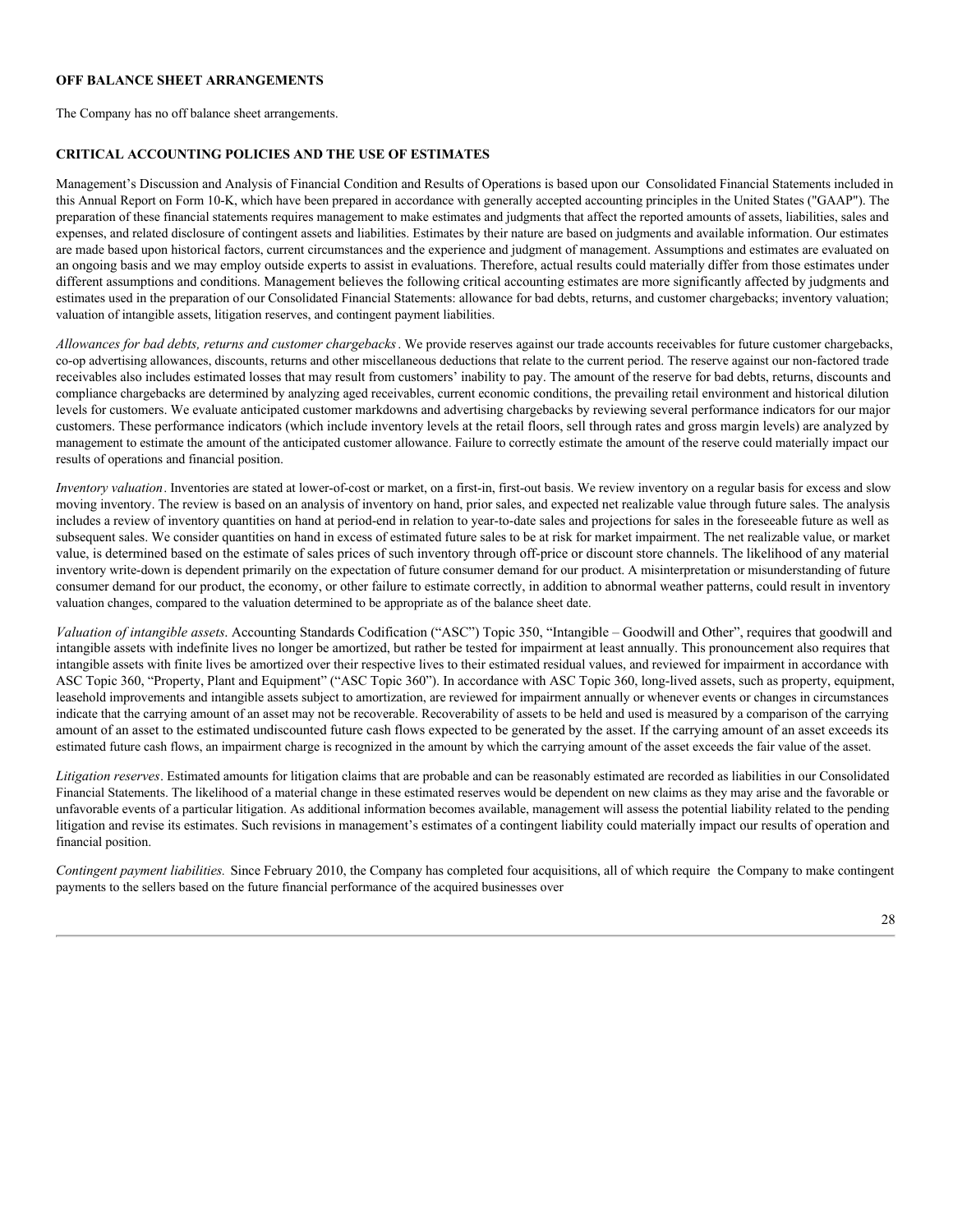<span id="page-31-0"></span>a period of from one to five years. The fair value of the contingent payments was estimated using the present value of management's projections of the financial results of the acquired business. Failure to correctly project the financial results of the acquired businesses could materially impact our results of operations and financial position.

## **ITEM 7A QUANTITATIVE AND QUALITATIVE DISCLOSURES ABOUT MARKET RISK (\$ in thousands)**

We do not engage in the trading of market risk sensitive instruments in the normal course of business. Our financing arrangements are subject to variable interest rates primarily based on the prime rate and LIBOR. An analysis of our collection agency agreement with Rosenthal can be found in the "Liquidity and Capital Resources" section under Part II, Item 7, and in Note C to the Consolidated Financial Statements included in this Annual Report on Form 10-K under the caption "Factor Receivable."

As of December 31, 2012, we held marketable securities valued at approximately \$ 97,487, which consisted primarily of corporate bonds and certificates of deposit. These securities are subject to interest rate risk and will decrease in value if interest rates increase. We currently have the ability to hold these securities until maturity.

## **ITEM 8 FINANCIAL STATEMENTS AND SUPPLEMENTARY DATA**

The information required by this Item is incorporated herein by reference to the Consolidated Financial Statements listed in response to Item 15 of Part IV of this Annual Report on Form 10-K.

## **ITEM 9 CHANGES IN AND DISAGREEMENTS WITH ACCOUNTANTS ON ACCOUNTING AND FINANCIAL DISCLOSURE**

None.

## **ITEM 9A CONTROLS AND PROCEDURES**

## *Disclosure Controls and Procedures*

As required by Rule 13a-15(b) of the Exchange Act, our management, including our Chief Executive Officer and Chief Financial Officer, has evaluated the effectiveness of our disclosure controls and procedures as of the end of the fiscal year covered by this Annual Report on Form 10-K. Based on that evaluation, the Chief Executive Officer and Chief Financial Officer have concluded that our disclosure controls and procedures (as defined in Rule 13a-15(e) under the Exchange Act) were effective as of the end of the fiscal year covered by this Annual Report on Form 10-K.

#### *Management's Annual Report on Internal Control Over Financial Reporting*

Management of Steven Madden, Ltd. is responsible for establishing and maintaining adequate internal control over financial reporting (as defined in Rule 13a-15(f) of the Exchange Act).

Our internal control over financial reporting is a process designed by, or under the supervision of, our principal executive officer and principal financial officer, and effected by the board of directors, management, and other personnel, to provide reasonable assurance regarding the reliability of financial reporting and the preparation of financial statements for external purposes in accordance with U.S. generally accepted accounting principles. Our internal control over financial reporting includes those policies and procedures that (1) pertain to maintenance of records that, in reasonable detail, accurately and fairly reflect the transactions and dispositions of our assets; (2) provide reasonable assurance that transactions are recorded as necessary to permit preparation of financial statements in accordance with U.S. generally accepted accounting principles, and that our receipts and expenditures are being made only in accordance with authorizations of our management and directors; and (3) provide reasonable assurance regarding prevention or timely detection of unauthorized acquisition, use, or disposition of our assets that could have a material effect on the financial statements.

Because of its inherent limitations, internal control over financial reporting may not prevent or detect misstatements. Also, projections of any evaluation of effectiveness to future periods are subject to the risk that controls may become inadequate because of changes in conditions, or that the degree of compliance with the policies or procedures may deteriorate. We have excluded SM Canada, which were acquired on February 21, 2012, from the scope of our annual report on internal control over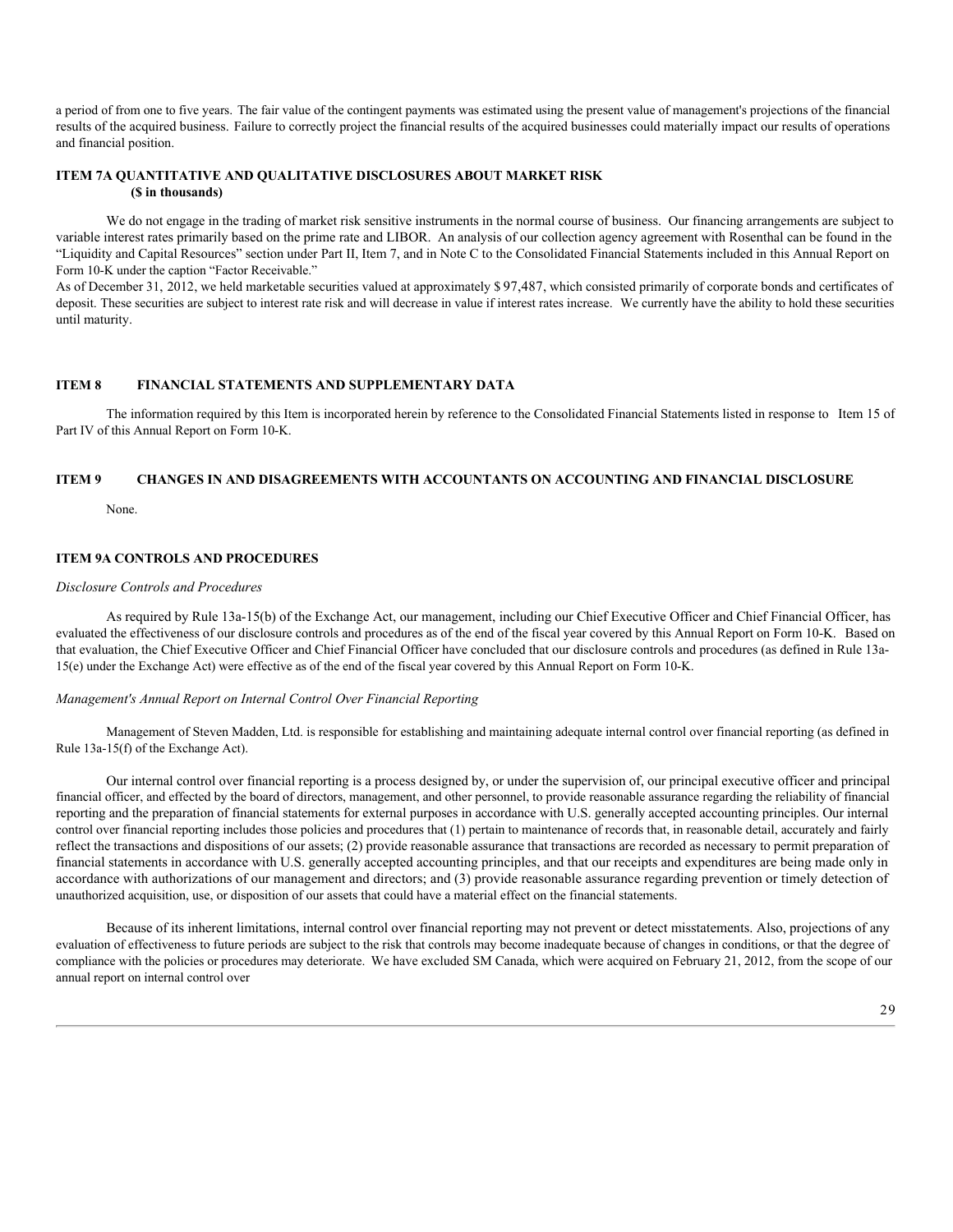<span id="page-32-0"></span>financial reporting as of December 31, 2012. SM Canada represent approximately 8% of our total assets at December 31, 2012 and approximately 3% and 7% of our revenues and net income, respectively, for the year ended December 31, 2012.

With the participation of the Chief Executive Officer and the Chief Financial Officer, our management conducted an evaluation of the effectiveness, as of the end of our fiscal year ended December 31, 2012, of our internal control over financial reporting based on the framework and criteria established in Internal Control-Integrated Framework, issued by the Committee of Sponsoring Organizations of the Treadway Commission. Based on this evaluation our management has concluded that, as of December 31, 2012, our internal control over financial reporting was effective.

Our independent registered public accounting firm, EisnerAmper LLP, has audited the Company's consolidated financial statements and the effectiveness of the Company's internal control over financial reporting as of December 31, 2012. Their report appears in this Annual Report on Form 10-K.

#### *Changes in Internal Control Over Financial Reporting*

There was no change in our internal control over financial reporting, identified in connection with the evaluation required by paragraph (d) of Rule 13a-15 of the Exchange Act, that occurred during the fiscal quarter ended December 31, 2012, which has materially affected, or is reasonably likely to materially affect, our internal control over financial reporting.

#### **ITEM 9B OTHER INFORMATION**

None

#### **PART III**

#### **ITEM 11 DIRECTORS, EXECUTIVE OFFICERS AND CORPORATE GOVERNANCE**

The information required to be furnished pursuant to this Item will be set forth in our proxy statement for the 2013 Annual Meeting of Stockholders, and is incorporated herein by reference.

## **ITEM 11 EXECUTIVE COMPENSATION**

The information required to be furnished pursuant to this Item will be set forth in our proxy statement for the 2013 Annual Meeting of Stockholders, and is incorporated herein by reference.

### **ITEM 12 SECURITY OWNERSHIP OF CERTAIN BENEFICIAL OWNERS AND MANAGEMENT AND RELATED STOCKHOLDER MATTERS**

The information required to be furnished pursuant to this Item will be set forth in our proxy statement for the 2013 Annual Meeting of Stockholders, and is incorporated herein by reference.

## **ITEM 13 CERTAIN RELATIONSHIPS AND RELATED TRANSACTIONS, AND DIRECTOR INDEPENDENCE**

The information required to be furnished pursuant to this Item will be set forth in our proxy statement for the 2013 Annual Meeting of Stockholders, and is incorporated herein by reference.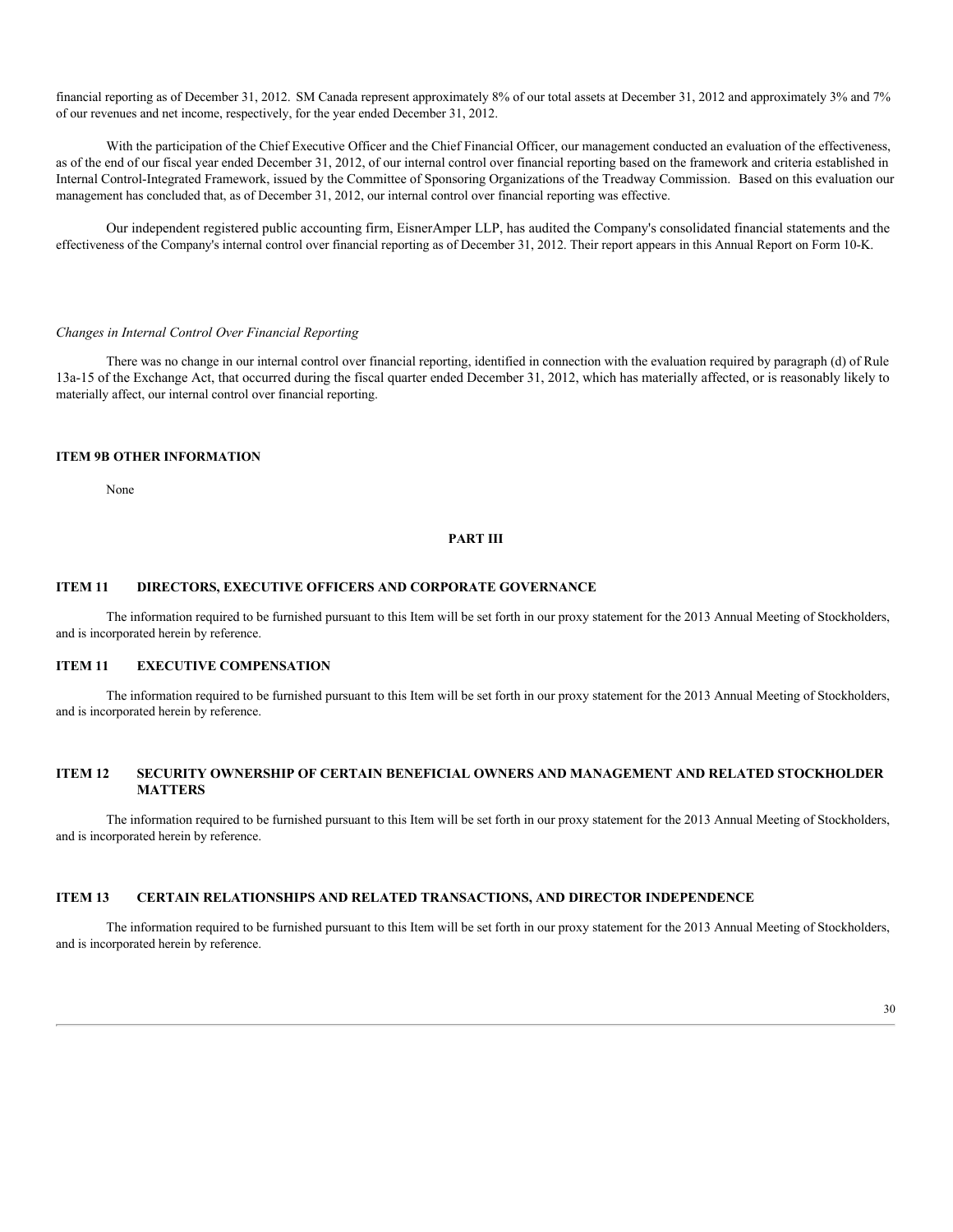## <span id="page-33-0"></span>**ITEM 14 PRINCIPAL ACCOUNTING FEES AND SERVICES**

The information required to be furnished pursuant to this Item will be set forth in our proxy statement for the 2013 Annual Meeting of Stockholders, and is incorporated herein by reference.

## **PART IV**

## **ITEM 15 EXHIBITS AND FINANCIAL STATEMENT SCHEDULES**

(a) Financial Statements and Financial Statements Schedules See "Index to Consolidated Financial Statements which is included herein.

(b) Exhibits. See the exhibit index which is included herein.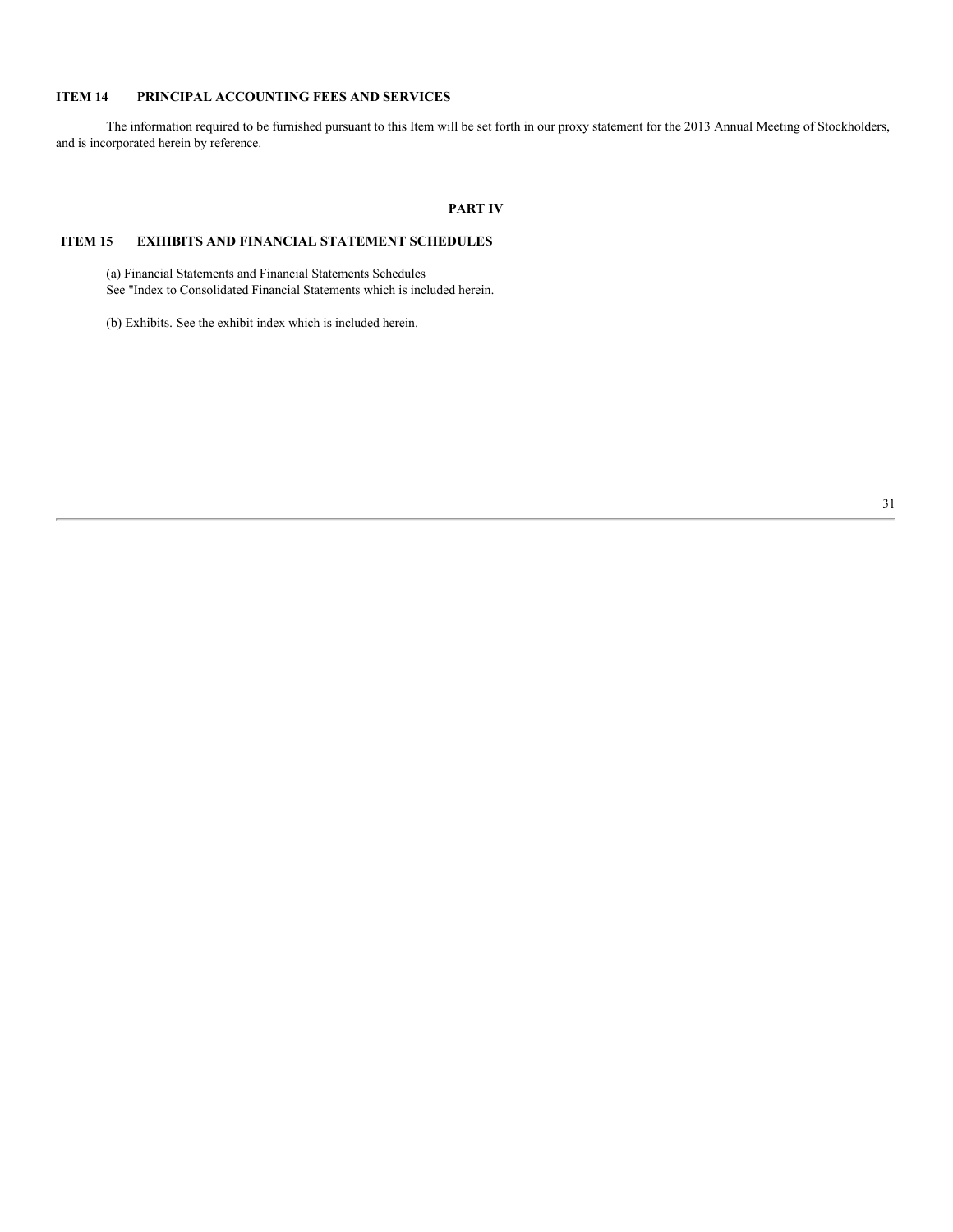Pursuant to the requirements of Section 13 or 15(d) of the Securities Exchange Act of 1934, the Registrant has duly caused this report to be signed on its behalf by the undersigned thereunto duly authorized.

DATE: March 1, 2013

STEVEN MADDEN, LTD.

/s/ EDWARD R. ROSENFELD

Edward R. Rosenfeld Chairman and Chief Executive Officer

/s/ ARVIND DHARIA

## Arvind Dharia

Chief Financial Officer and Chief Accounting Officer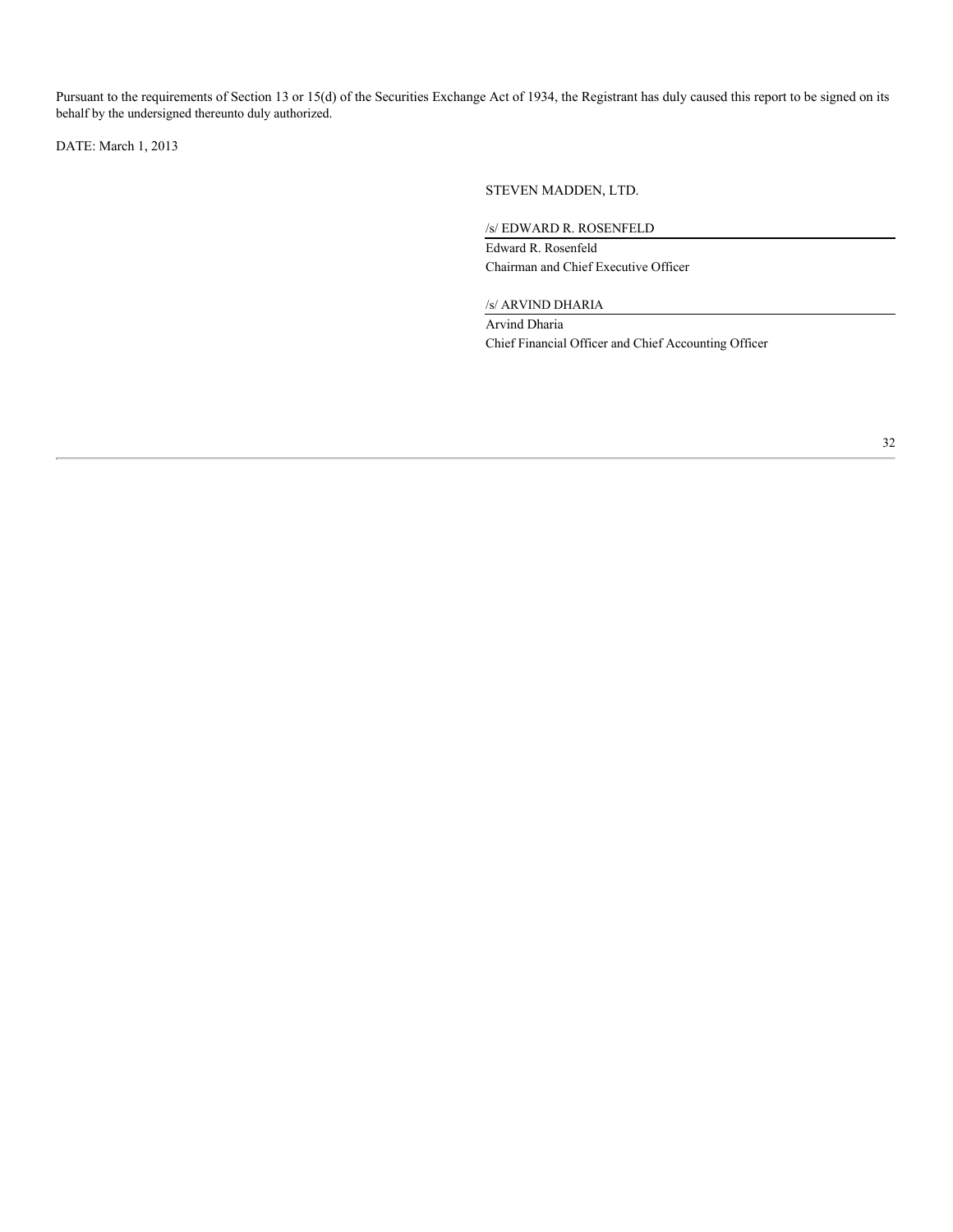## **POWER OF ATTORNEY**

KNOW ALL PERSONS BY THESE PRESENTS, that each of the undersigned constitutes and appoints Edward R. Rosenfeld and Arvind Dharia, and each of them, as attorneys-in-fact and agents, with full power of substitution and resubstitution, for and in the name, place and stead of the undersigned, in any and all capacities, to sign any and all amendments to this Annual Report on Form 10-K, and to file the same, with all exhibits thereto and all other documents in connection therewith, with the Securities and Exchange Commission, granting unto said attorneys-in-fact and agents full power and authority to do and perform each and every act and thing requisite and necessary to be done in and about the premises, as fully to all intents and purposes as the undersigned might or could do in person, hereby ratifying and confirming all that each of said attorney-in-fact or substitute or substitutes, may lawfully do or cause to be done by virtue hereof.

Pursuant to the requirements of the Securities Exchange Act of 1934, this report has been signed below by the following persons on behalf of the registrant in the capacities and on the dates indicated.

| <b>Signature</b>                | <b>Title</b>                                         | Date          |
|---------------------------------|------------------------------------------------------|---------------|
| /S/ EDWARD R. ROSENFELD         | Chairman, Chief Executive Officer and Director       | March 1, 2013 |
| Edward R. Rosenfeld             |                                                      |               |
| /S/ ARVIND DHARIA Arvind Dharia | Chief Financial Officer and Chief Accounting Officer | March 1, 2013 |
| /S/ JOHN L. MADDEN              | Director                                             | March 1, 2013 |
| John L. Madden                  |                                                      |               |
| /S/ PETER MIGLIORINI            | Director                                             | March 1, 2013 |
| Peter Migliorini                |                                                      |               |
| /S/ RICHARD P. RANDALL          | Director                                             | March 1, 2013 |
| Richard P. Randall              |                                                      |               |
| /S/ RAVI SACHDEV                | Director                                             | March 1, 2013 |
| Ravi Sachdev                    |                                                      |               |
|                                 |                                                      |               |
| /S/ THOMAS H. SCHWARTZ          | Director                                             | March 1, 2013 |
| Thomas H. Schwartz              |                                                      |               |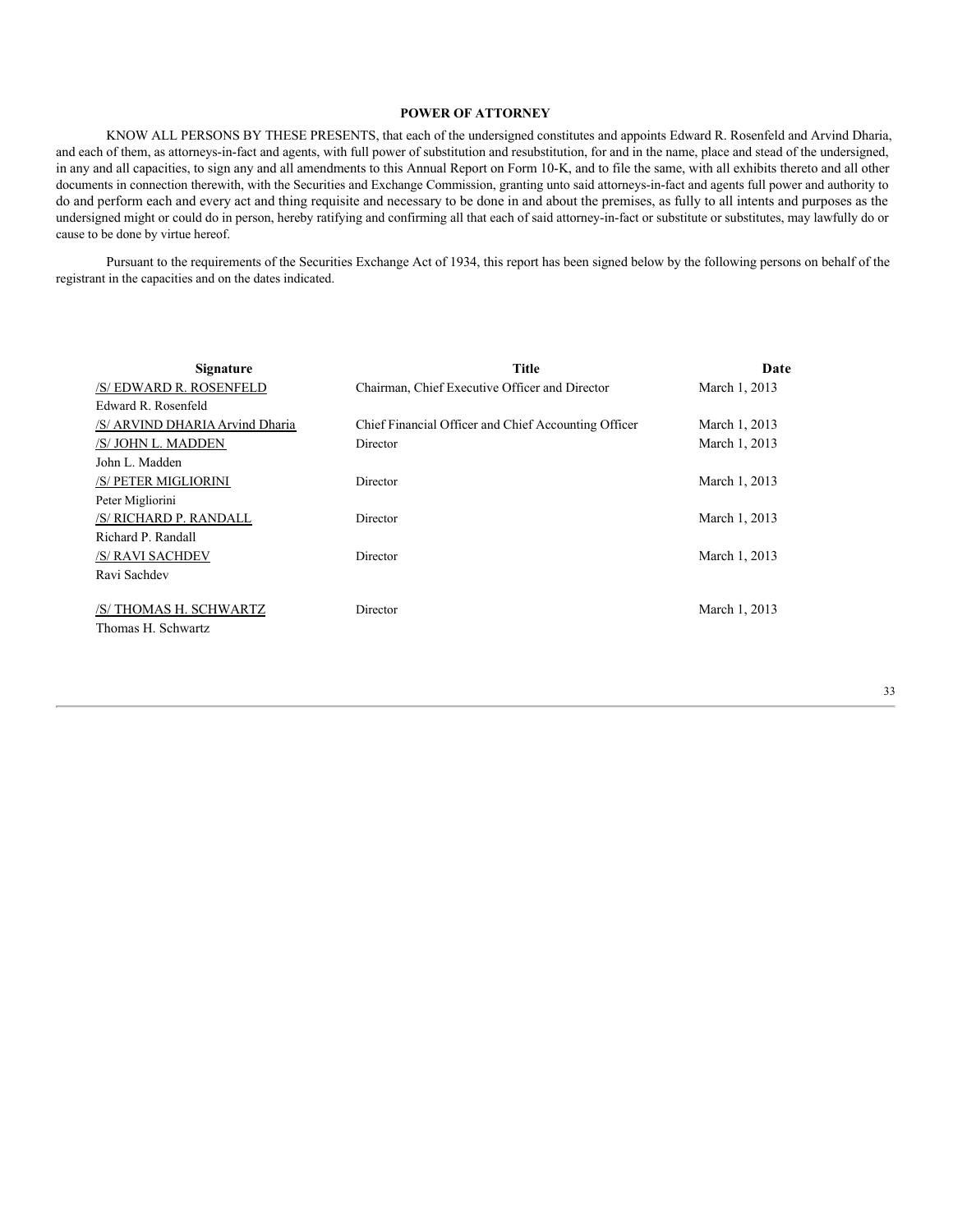# **STEVEN MADDEN, LTD.**

# **INDEX TO CONSOLIDATED FINANCIAL STATEMENTS**

| Report of Independent Registered Public Accounting Firm                                                         | $F-1$ |
|-----------------------------------------------------------------------------------------------------------------|-------|
| Consolidated Balance Sheets as of December 31, 2012 and 2011                                                    | $F-2$ |
| Consolidated Statements of Income for the years ended December 31, 2012, 2011 and 2010                          | $F-3$ |
| Consolidated Statements of Comprehensive Income for the years ended December 31, 2012, 2011 and 2010            | $F-4$ |
| Consolidated Statements of Changes in Stockholders' Equity for the years ended December 31, 2012, 2011 and 2010 | $F-5$ |
| Consolidated Statements of Cash Flows for the years ended December 31, 2012, 2011 and 2010                      | $F-7$ |
| Notes to Consolidated Financial Statements                                                                      | $F-8$ |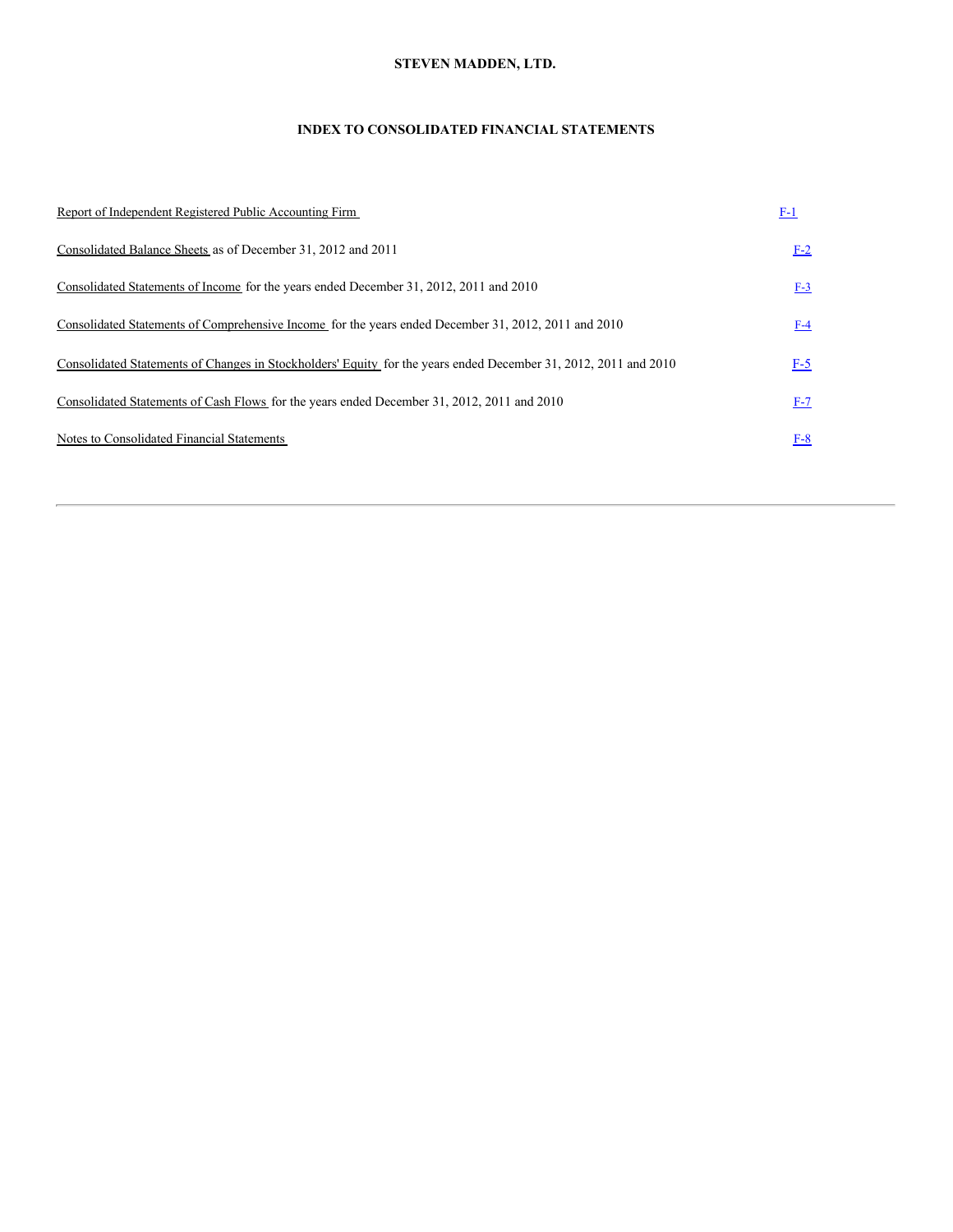## <span id="page-37-0"></span>**REPORT OF INDEPENDENT REGISTERED PUBLIC ACCOUNTING FIRM**

To the Board of Directors and Stockholders Steven Madden, Ltd. and subsidiaries

We have audited the accompanying consolidated balance sheets of Steven Madden, Ltd. and subsidiaries (the "Company") as of December 31, 2012 and 2011, and the related consolidated statements of income, comprehensive income, changes in stockholders' equity and cash flows for each of the years in the three-year period ended December 31, 2012. We also have audited the Company's internal control over financial reporting as of December 31, 2012, based on criteria established in Internal Control-Integrated Framework issued by the Committee of Sponsoring Organizations of the Treadway Commission (COSO). The Company's management is responsible for these consolidated financial statements, for maintaining effective internal control over financial reporting, and for its assessment of the effectiveness of internal control over financial reporting included in the accompanying Management's Report on Internal Control over Financial Reporting appearing under Item 9A of the Company's December 31, 2012 annual report on Form 10-K. Our responsibility is to express an opinion on these consolidated financial statements based on our audits.

We conducted our audits in accordance with the standards of the Public Company Accounting Oversight Board (United States). Those standards require that we plan and perform the audits to obtain reasonable assurance about whether the financial statements are free of material misstatement and whether effective internal control over financial reporting was maintained in all material respects. Our audits of the consolidated financial statements included examining, on a test basis, evidence supporting the amounts and disclosures in the financial statements, assessing the accounting principles used and significant estimates made by management, and evaluating the overall financial statement presentation. Our audit of internal control over financial reporting included obtaining an understanding of internal control over financial reporting, assessing the risk that a material weakness exists, and testing and evaluating the design and operating effectiveness of internal control based on the assessed risk. Our audits also included performing such other procedures as we considered necessary in the circumstances. We believe that our audits provide a reasonable basis for our opinions.

A company's internal control over financial reporting is a process designed to provide reasonable assurance regarding the reliability of financial reporting and the preparation of financial statements for external purposes in accordance with generally accepted accounting principles. A company's internal control over financial reporting includes those policies and procedures that (1) pertain to the maintenance of records that, in reasonable detail, accurately and fairly reflect the transactions and dispositions of the assets of the company; (2) provide reasonable assurance that transactions are recorded as necessary to permit preparation of financial statements in accordance with generally accepted accounting principles, and that receipts and expenditures of the company are being made only in accordance with authorizations of management and directors of the company; and (3) provide reasonable assurance regarding prevention or timely detection of unauthorized acquisition, use, or disposition of the company's assets that could have a material effect on the financial statements.

Because of its inherent limitations, internal control over financial reporting may not prevent or detect misstatements. Also, projections of any evaluation of effectiveness to future periods are subject to the risk that controls may become inadequate because of changes in conditions, or that the degree of compliance with the policies or procedures may deteriorate.

In our opinion, the consolidated financial statements referred to above present fairly, in all material respects, the financial position of Steven Madden, Ltd. and subsidiaries as of December 31, 2012 and 2011, and the results of their operations and their cash flows for each of the years in the three-year period ended December 31, 2012, in conformity with U.S. generally accepted accounting principles. Also, in our opinion, the Company has maintained, in all material respects, effective internal control over financial reporting as of December 31, 2012, based on criteria established in Internal Control-Integrated Framework issued by COSO.

As indicated in the accompanying Management's Annual Report on Internal Control over Financial Reporting, management's assessment of the effectiveness of internal control over financial reporting as of December 31, 2012 did not include the internal controls of Steve Madden Canada, Inc., Steve Madden Retail Canada, Inc., and Pasa Agency, Inc. (collectively, "SM Canada") because they were acquired by the Company in purchase business combinations during 2012. SM Canada constituted approximately 8% of total assets and approximately 3% and 7% of revenues and net income, respectively, of the related consolidated financial statement amounts as of and for the year ended December 31, 2012. Our audit of internal control over financial reporting of the Company also excluded an evaluation of the internal control over financial reporting of SM Canada.

/s/ EisnerAmper LLP

New York, New York February 28, 2013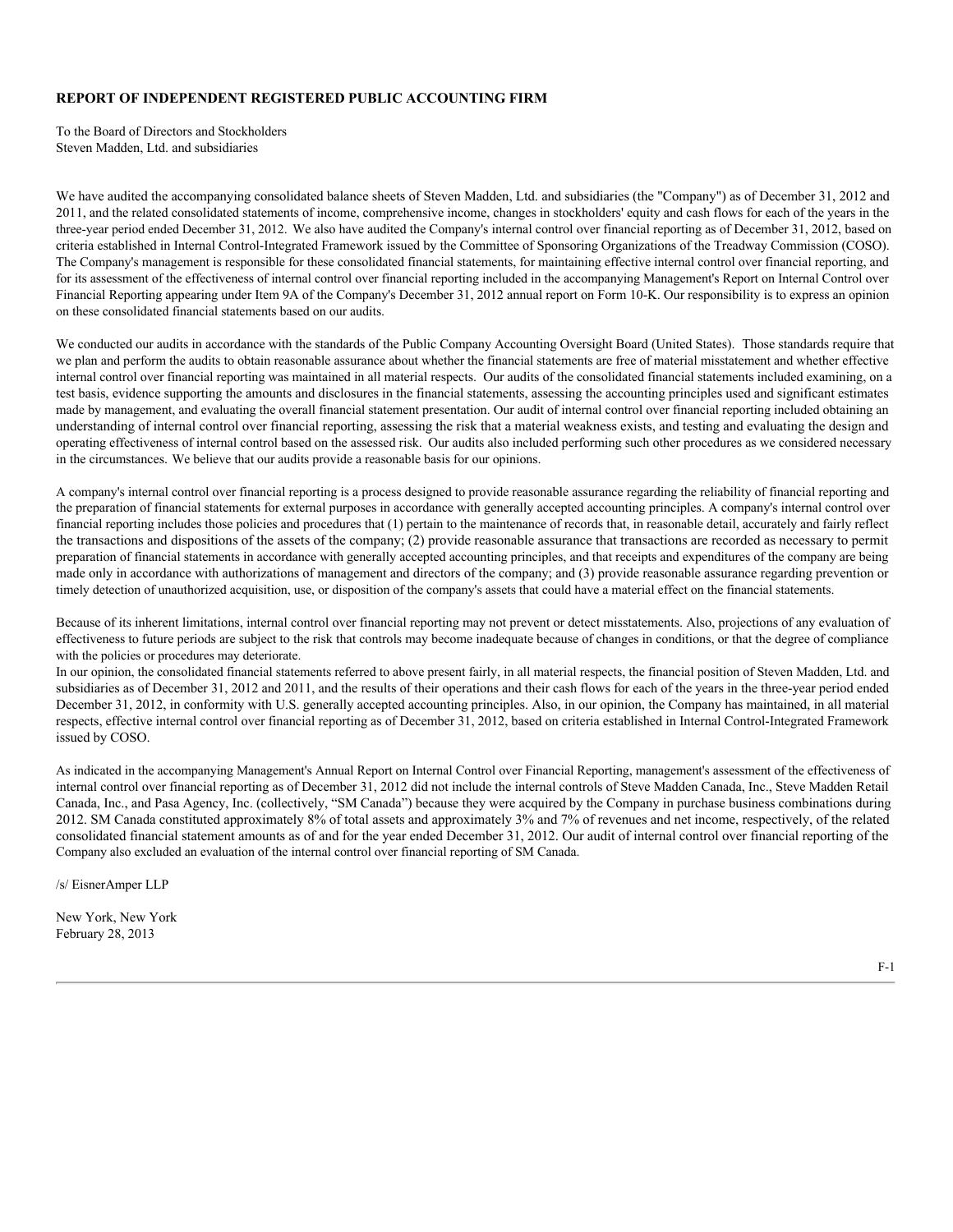# **Consolidated Balance Sheets**

(in thousands)

|                                                                                                                                                                                      | December 31,       |            |    |            |
|--------------------------------------------------------------------------------------------------------------------------------------------------------------------------------------|--------------------|------------|----|------------|
|                                                                                                                                                                                      |                    | 2012       |    | 2011       |
| <b>ASSETS</b>                                                                                                                                                                        |                    |            |    |            |
| Current assets:                                                                                                                                                                      |                    |            |    |            |
| Cash and cash equivalents                                                                                                                                                            | $\boldsymbol{\$}$  | 168,777    | \$ | 102,830    |
| Accounts receivable, net of allowances of \$4,581 and \$5,894                                                                                                                        |                    | 75,545     |    | 91,407     |
| Factor accounts receivable, net of allowances of \$17,856 and \$12,325                                                                                                               |                    | 92,156     |    | 62,017     |
| Inventories                                                                                                                                                                          |                    | 63,683     |    | 59,644     |
| Marketable securities - available for sale                                                                                                                                           |                    | 16,285     |    | 5,659      |
| Prepaid expenses and other current assets                                                                                                                                            |                    | 13,404     |    | 13,832     |
| Prepaid taxes                                                                                                                                                                        |                    | 331        |    | 1,457      |
| Deferred taxes                                                                                                                                                                       |                    | 11,073     |    | 9,711      |
| Total current assets                                                                                                                                                                 |                    | 441,254    |    | 346,557    |
| Notes receivable                                                                                                                                                                     |                    | 3,085      |    | 7,401      |
| Note receivable – related party                                                                                                                                                      |                    | 3,581      |    | 4,090      |
| Property and equipment, net                                                                                                                                                          |                    | 45,285     |    | 31,587     |
| Deferred taxes                                                                                                                                                                       |                    |            |    | 2,428      |
| Deposits and other                                                                                                                                                                   |                    | 2,305      |    | 1,257      |
| Marketable securities – available for sale                                                                                                                                           |                    | 81,202     |    | 72,004     |
| Goodwill - net                                                                                                                                                                       |                    | 91,559     |    | 75,595     |
| Intangibles - net                                                                                                                                                                    |                    | 135,768    |    | 98,867     |
| <b>Total Assets</b>                                                                                                                                                                  | \$                 | 804,039    | \$ | 639,786    |
| <b>LIABILITIES</b>                                                                                                                                                                   |                    |            |    |            |
| Current liabilities:                                                                                                                                                                 |                    |            |    |            |
| Accounts payable                                                                                                                                                                     | $\pmb{\mathbb{S}}$ | 83,427     | \$ | 69,747     |
| Accrued expenses                                                                                                                                                                     |                    | 31,782     |    | 34,327     |
| Contingent payment liability – current portion                                                                                                                                       |                    | 11,551     |    | 14,133     |
| Accrued incentive compensation                                                                                                                                                       |                    | 7,718      |    | 16,881     |
| Total current liabilities                                                                                                                                                            |                    | 134,478    |    | 135,088    |
| Contingent payment liability                                                                                                                                                         |                    | 30,409     |    | 23,788     |
| Deferred rent                                                                                                                                                                        |                    | 7,521      |    | 6,004      |
| Deferred taxes                                                                                                                                                                       |                    | 5,117      |    |            |
| Other liabilities                                                                                                                                                                    |                    | 114        |    | 148        |
| <b>Total Liabilities</b>                                                                                                                                                             |                    | 177,639    |    | 165,028    |
| Commitments, contingencies and other                                                                                                                                                 |                    |            |    |            |
| <b>STOCKHOLDERS' EQUITY</b>                                                                                                                                                          |                    |            |    |            |
| Preferred stock – \$.0001 par value, 5,000 shares authorized; none issued; Series A Junior Participating preferred<br>stock $-$ \$.0001 par value, 60 shares authorized; none issued |                    |            |    |            |
| Common stock $-$ \$.0001 par value, 60,000 shares authorized, 54,530 and 51,408 shares issued, 46,127 and<br>43,005 shares outstanding at December 31, 2012 and 2011, respectively   |                    | 5          |    | 5          |
| Additional paid-in capital                                                                                                                                                           |                    | 217,638    |    | 186,325    |
| Retained earnings                                                                                                                                                                    |                    | 540,037    |    | 420,411    |
| Other comprehensive income                                                                                                                                                           |                    | 1,443      |    | 678        |
| Treasury stock $-8,403$ shares at cost                                                                                                                                               |                    | (132, 543) |    | (132, 543) |
| Total Steven Madden, Ltd. stockholders' equity                                                                                                                                       |                    | 626,580    |    | 474,876    |
| Noncontrolling interests                                                                                                                                                             |                    | (180)      |    | (118)      |
| Total stockholders' equity                                                                                                                                                           |                    | 626,400    |    | 474,758    |
| <b>Total Liabilities and Stockholders' Equity</b>                                                                                                                                    | \$                 | 804,039    | \$ | 639,786    |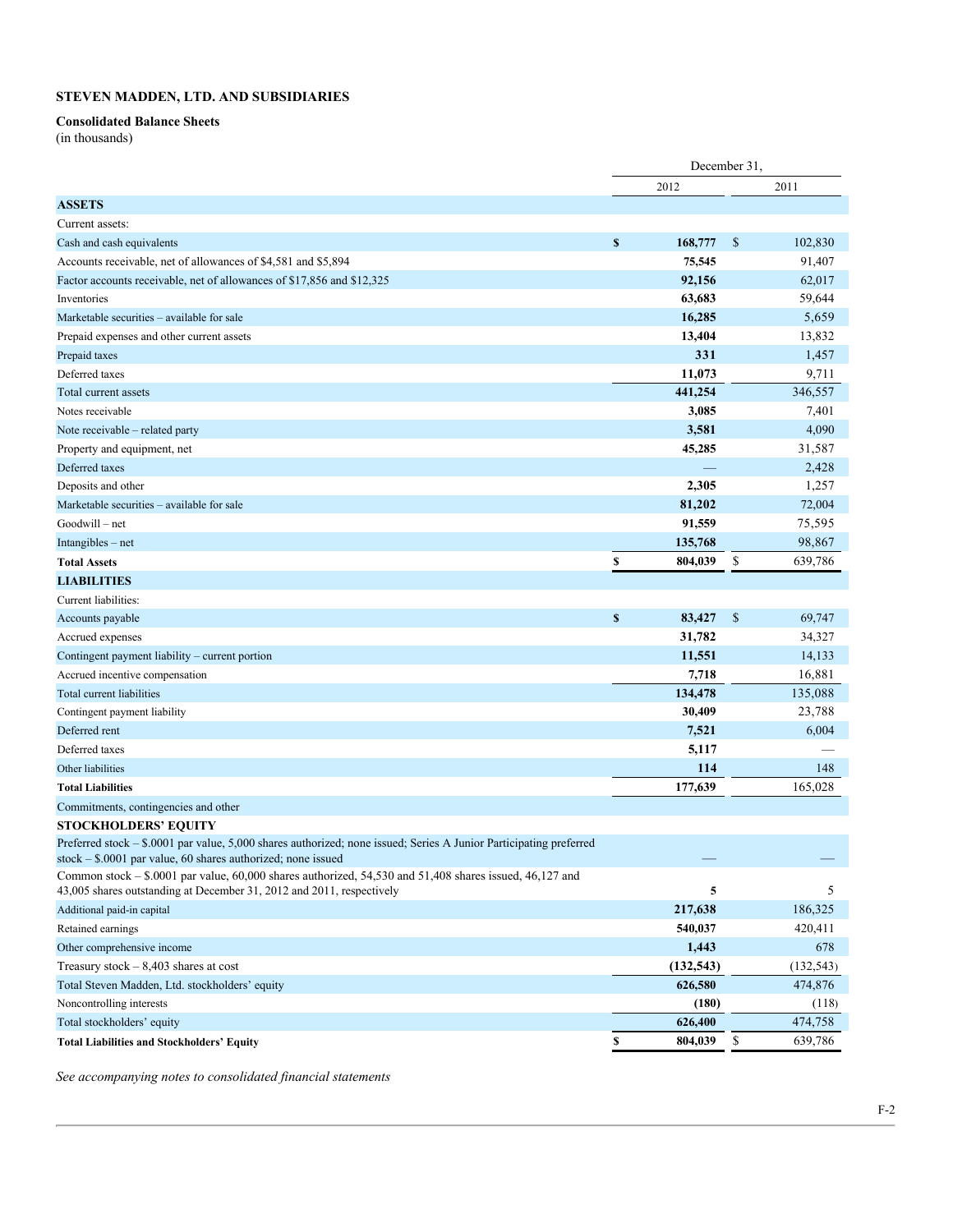# <span id="page-39-0"></span>**Consolidated Statements of Income**

(in thousands, except per share data)

|                                                          |              | <b>Years Ended December 31,</b> |               |            |                           |            |  |
|----------------------------------------------------------|--------------|---------------------------------|---------------|------------|---------------------------|------------|--|
|                                                          |              | 2012                            |               | 2011       |                           | 2010       |  |
| Net sales                                                | $\mathbf{s}$ | 1,227,072                       | $\mathbb{S}$  | 968,549    | $\sqrt{3}$                | 635,418    |  |
| Cost of sales                                            |              | 771,370                         |               | 606,601    |                           | 359,564    |  |
| Gross profit                                             |              | 455,702                         |               | 361,948    |                           | 275,854    |  |
| Commission and licensing fee income – net                |              | 15,395                          |               | 18,715     |                           | 22,629     |  |
| Operating expenses                                       |              | (283, 689)                      |               | (226, 893) |                           | (176, 859) |  |
| Impairment charges and provision for litigation          |              | (8, 432)                        |               |            |                           |            |  |
| Income from operations                                   |              | 178,976                         |               | 153,770    |                           | 121,624    |  |
| Interest income                                          |              | 3,067                           |               | 4,885      |                           | 4,208      |  |
| Interest expense                                         |              | (49)                            |               | (51)       |                           | (4)        |  |
| Other income (expense) - net                             |              | 2,193                           |               | 188        |                           | 29         |  |
| Income before provision for income taxes                 |              | 184,187                         |               | 158,792    |                           | 125,857    |  |
| Provision for income taxes                               |              | 64,623                          |               | 61,591     |                           | 50,132     |  |
| Net income                                               |              | 119,564                         |               | 97,201     |                           | 75,725     |  |
| Net loss attributable to noncontrolling interests        |              | 62                              |               | 118        |                           |            |  |
| Net income attributable to Steven Madden, Ltd.           | S            | 119,626                         | \$            | 97,319     | \$                        | 75,725     |  |
|                                                          |              |                                 |               |            |                           |            |  |
| Basic net income per share                               | \$           | 2.78                            | <sup>\$</sup> | 2.30       | $\mathbb{S}$              | 1.83       |  |
| Diluted net income per share                             | \$           | 2.71                            | $\mathcal{S}$ | 2.25       | $\boldsymbol{\mathsf{S}}$ | 1.78       |  |
|                                                          |              |                                 |               |            |                           |            |  |
| Basic weighted average common shares outstanding         |              | 43,019                          |               | 42,264     |                           | 41,477     |  |
| Effect of dilutive securities - options/restricted stock |              | 1,151                           |               | 975        |                           | 966        |  |
| Diluted weighted average common shares outstanding       |              | 44,170                          |               | 43,239     |                           | 42,443     |  |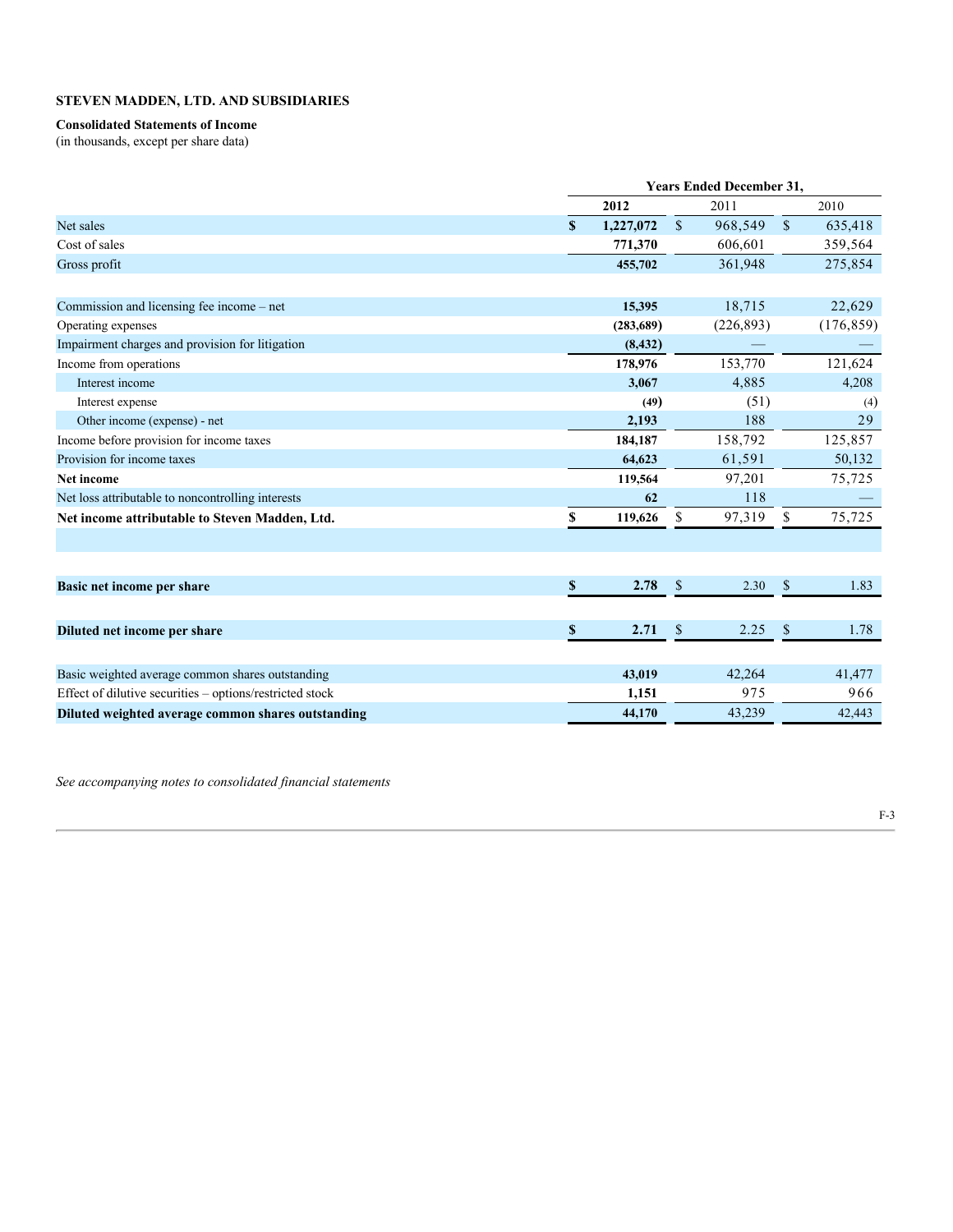## **Consolidated Statements of Comprehensive Income** (in thousands)

|                                                             | <b>Years Ended December 31,</b> |         |      |        |               |        |
|-------------------------------------------------------------|---------------------------------|---------|------|--------|---------------|--------|
|                                                             |                                 | 2012    | 2011 |        | 2010          |        |
| <b>Net income</b>                                           | S                               | 119,564 | -S   | 97,201 | <sup>\$</sup> | 75,725 |
| Other comprehensive income (loss) (net of tax):             |                                 |         |      |        |               |        |
| Foreign currency translation adjustment                     |                                 | (21)    |      | (209)  |               |        |
| Cash flow hedges:                                           |                                 |         |      |        |               |        |
| Gains on cash flow hedging derivatives                      |                                 | 87      |      |        |               |        |
| Unrealized gain (loss) on marketable securities             |                                 | 699     |      | (85)   |               | 272    |
|                                                             |                                 |         |      |        |               |        |
| Total other comprehensive income (loss) (net of tax)        |                                 | 765     |      | (294)  |               | 272    |
|                                                             |                                 |         |      |        |               |        |
| <b>Comprehensive income</b>                                 |                                 | 120,329 |      | 96,907 |               | 75,997 |
| Comprehensive loss attributable to noncontrolling interests |                                 | 62      |      | 118    |               |        |
|                                                             |                                 |         |      |        |               |        |
| Comprehensive income attributable to Steven Madden, Ltd.    | S                               | 120,391 | S    | 97,025 | <sup>S</sup>  | 75,997 |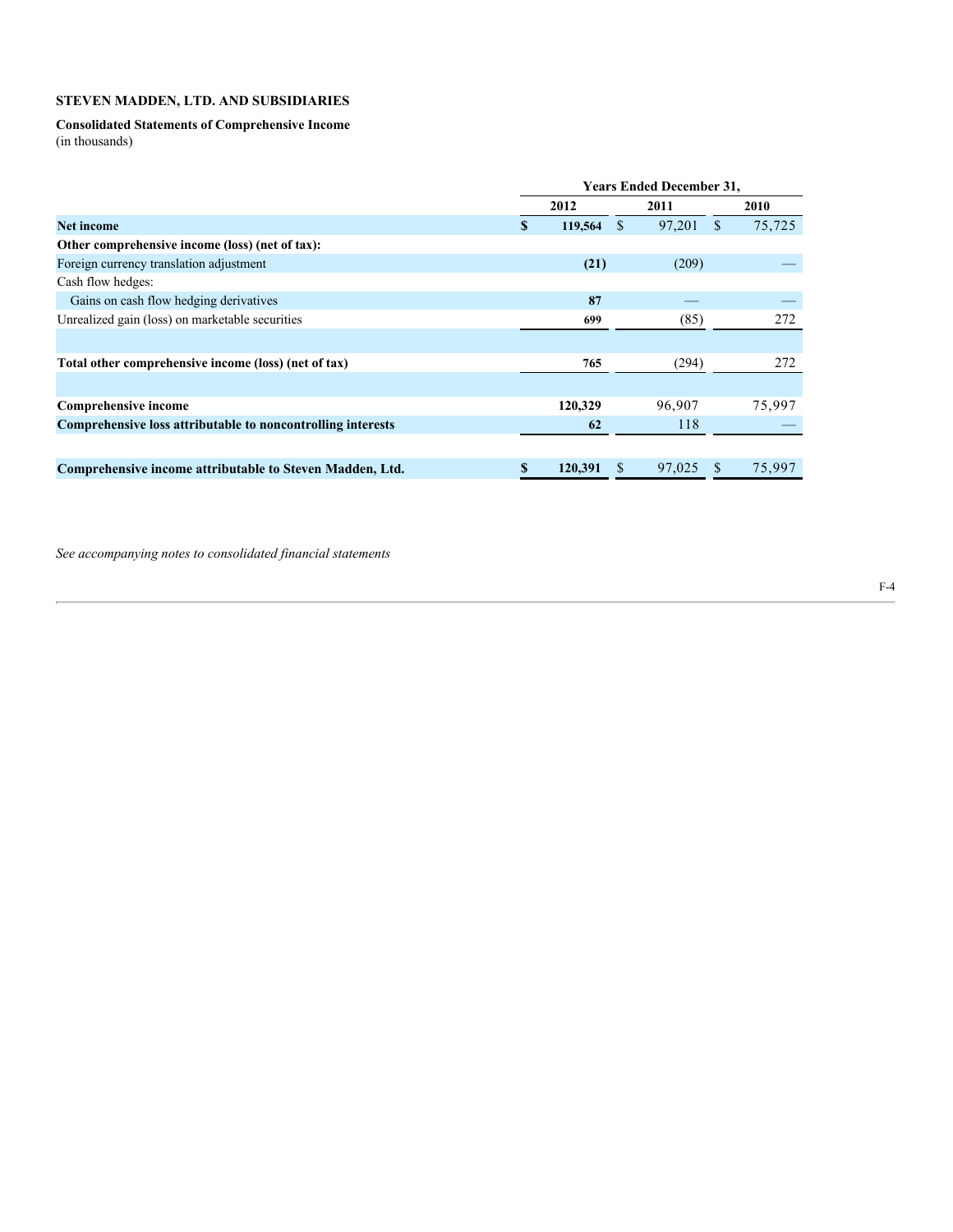# <span id="page-41-0"></span>**Consolidated Statements of Changes in Stockholders' Equity**

(in thousands)

|                                                                              | <b>Common Stock</b> |                | <b>Additional Paid-in</b> |                          |
|------------------------------------------------------------------------------|---------------------|----------------|---------------------------|--------------------------|
|                                                                              | <b>Shares</b>       | Amount         | Capital                   | <b>Retained Earnings</b> |
| Balance - December 31, 2009                                                  | 40,927              | $\overline{3}$ | 147,703                   | 247,365                  |
| Exercise of stock options                                                    | 646                 |                | 5,081                     |                          |
| Tax benefit from stock based compensation                                    |                     |                | 4,718                     |                          |
| Issuance of fully vested restricted stock                                    | 447                 |                |                           |                          |
| Stock-based compensation                                                     |                     |                | 8,271                     |                          |
| Unrealized holding gain on marketable securities (net of<br>taxes of $$198)$ |                     |                |                           |                          |
| Net income                                                                   |                     |                |                           | 75,725                   |
| Forfeiture of accrued dividends                                              |                     |                |                           | 2                        |
| Common stock purchased for treasury                                          |                     |                |                           |                          |
| Balance - December 31, 2010                                                  | 42,020              | $\overline{4}$ | 165,773                   | 323,092                  |
| Exercise of stock options                                                    | 439                 | 1              | 4,994                     |                          |
| Tax benefit from exercise of options                                         |                     |                | 4,154                     |                          |
| Issuance of restricted stock                                                 | 546                 |                |                           |                          |
| Stock-based compensation                                                     |                     |                | 11,404                    |                          |
| Foreign currency translation adjustment                                      |                     |                |                           |                          |
| Unrealized holding gain on marketable securities (net of<br>taxes of $$54)$  |                     |                |                           |                          |
| Net income                                                                   |                     |                |                           | 97,319                   |
| Balance - December 31, 2011                                                  | 43,005              | 5              | 186,325                   | 420,411                  |
| Exercise of stock options                                                    | 583                 |                | 9,271                     |                          |
| Tax benefit from exercise of options                                         |                     |                | 4,608                     |                          |
| Issuance of restricted stock                                                 | 2,539               |                |                           |                          |
| Stock-based compensation                                                     |                     |                | 17,434                    |                          |
| Foreign currency translation adjustment                                      |                     |                |                           |                          |
| Unrealized holding gain on marketable securities (net of<br>taxes of \$447)  |                     |                |                           |                          |
| Cash flow hedge (net of taxes of \$75)                                       |                     |                |                           |                          |
| Net income                                                                   |                     |                |                           | 119,626                  |
| Balance - December 31, 2012                                                  | 46,127              | \$<br>5        | \$<br>217,638             | \$<br>540,037            |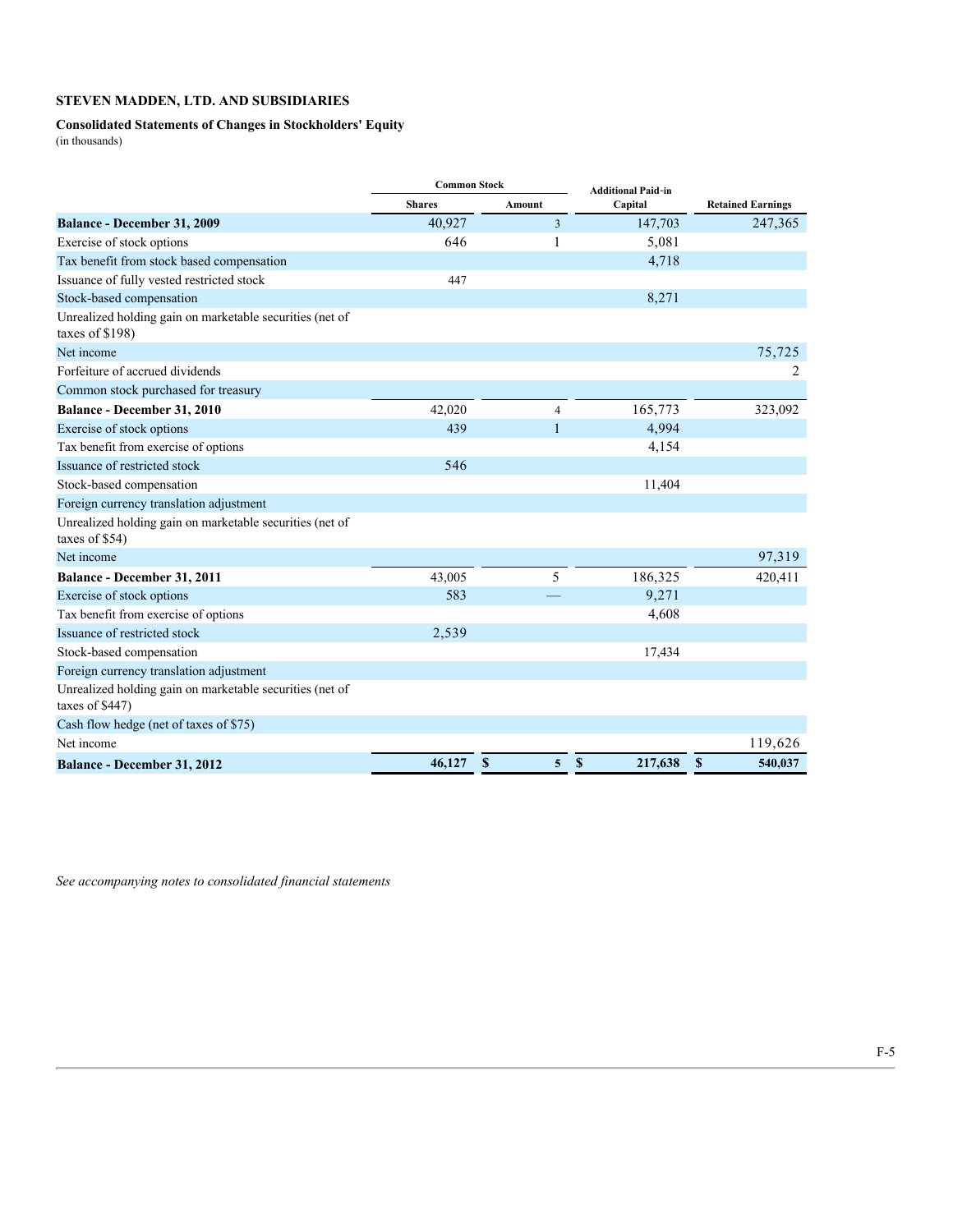## **Consolidated Statements of Changes in Stockholders' Equity (Continued)** (in thousands)

|                                                                             | <b>Accumulated Other</b>            |               | <b>Treasury Stock</b>    |                             |                                             |
|-----------------------------------------------------------------------------|-------------------------------------|---------------|--------------------------|-----------------------------|---------------------------------------------|
|                                                                             | <b>Comprehensive Gain</b><br>(Loss) | <b>Shares</b> | Amount                   | Non-controlling<br>interest | <b>Total Stockholders'</b><br><b>Equity</b> |
| Balance - December 31, 2009                                                 | 700                                 | 8,262         | (127, 984)               |                             | 267,787                                     |
| Exercise of stock options                                                   |                                     |               |                          |                             | 5,082                                       |
| Tax benefit from stock based compensation                                   |                                     |               |                          |                             | 4,718                                       |
| Issuance of fully vested restricted stock                                   |                                     |               |                          |                             |                                             |
| Stock-based compensation                                                    |                                     |               |                          |                             | 8,271                                       |
| Unrealized holding gain on marketable securities (net of<br>taxes of \$198) | 272                                 |               |                          |                             | 272                                         |
| Net income                                                                  |                                     |               |                          |                             | 75,725                                      |
| Forfeiture of accrued dividends                                             |                                     |               |                          |                             |                                             |
| Common stock purchased for treasury                                         |                                     | 141           | (4, 559)                 |                             | (4, 559)                                    |
| Balance - December 31, 2010                                                 | 972                                 | 8,403         | (132, 543)               |                             | 357,298                                     |
| Exercise of stock options                                                   |                                     |               |                          |                             | 4,995                                       |
| Tax benefit from exercise of options                                        |                                     |               |                          |                             | 4,154                                       |
| Issuance of restricted stock                                                |                                     |               |                          |                             |                                             |
| Stock-based compensation                                                    |                                     |               |                          |                             | 11,404                                      |
| Foreign currency translation adjustment                                     | (209)                               |               |                          |                             | (209)                                       |
| Unrealized holding gain on marketable securities (net of<br>taxes of \$54)  | (85)                                |               |                          |                             | (85)                                        |
| Net income                                                                  |                                     |               |                          | (118)                       | 97,201                                      |
| Balance - December 31, 2011                                                 | 678                                 | 8,403         | (132, 543)               | (118)                       | 474,758                                     |
| Exercise of stock options                                                   |                                     |               |                          |                             | 9,271                                       |
| Tax benefit from exercise of options                                        |                                     |               |                          |                             | 4,608                                       |
| Issuance of restricted stock                                                |                                     |               |                          |                             |                                             |
| Stock-based compensation                                                    |                                     |               |                          |                             | 17,434                                      |
| Foreign currency translation adjustment                                     | (21)                                |               |                          |                             | (21)                                        |
| Unrealized holding gain on marketable securities (net of<br>taxes of \$447) | 699                                 |               |                          |                             | 699                                         |
| Cash flow hedge (net of taxes of \$75)                                      | 87                                  |               |                          |                             | 87                                          |
| Net income                                                                  |                                     |               |                          | (62)                        | 119,564                                     |
| <b>Balance - December 31, 2012</b>                                          | \$<br>1,443                         | 8,403         | $\mathbf S$<br>(132,543) | $\mathbf S$<br>(180)        | $\mathbf S$<br>626,400                      |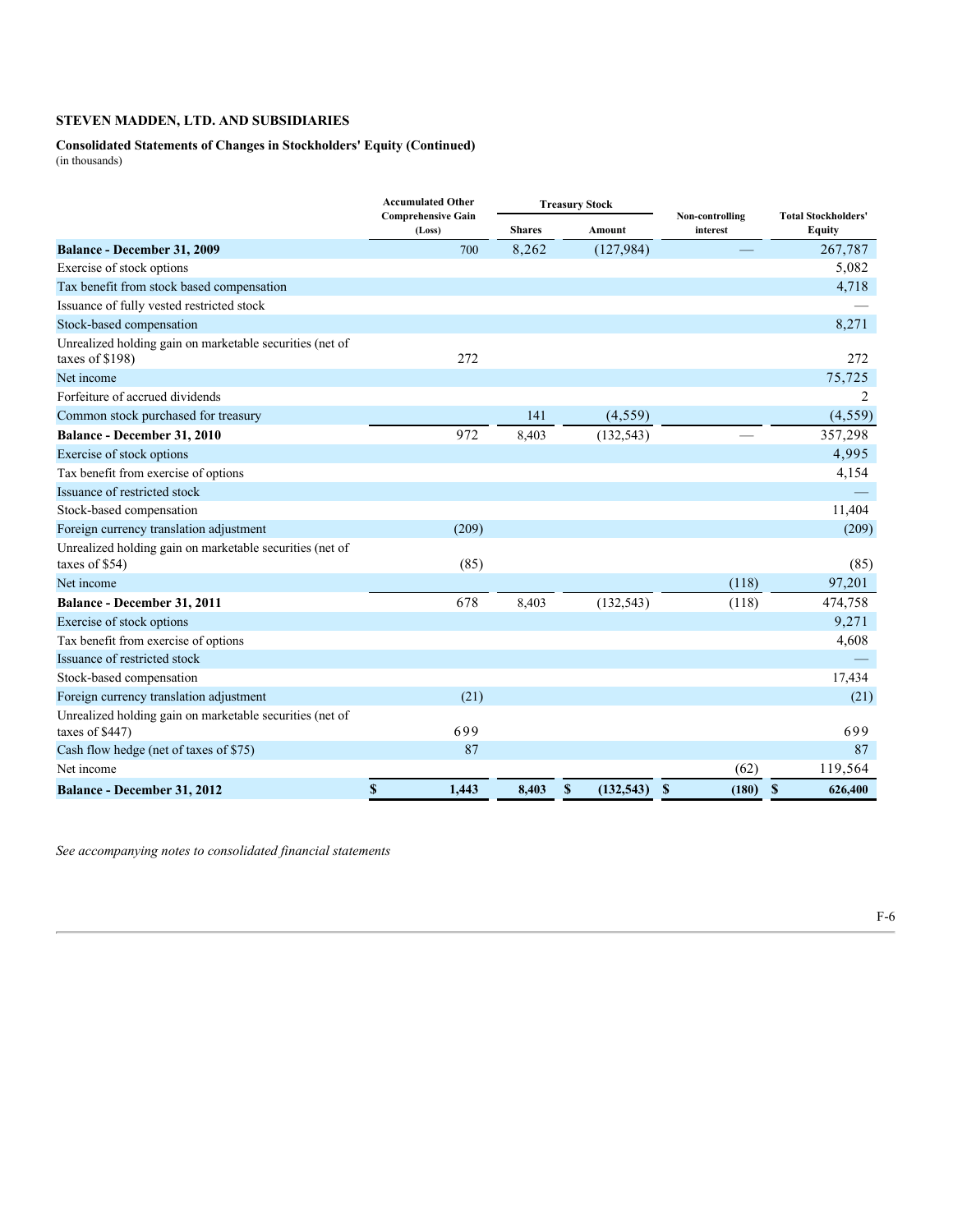## <span id="page-43-0"></span>**Consolidated Statements of Cash Flows**

(in thousands)

|                                                                                   |                    | Year Ended December 31, |               |                   |      |                       |  |  |
|-----------------------------------------------------------------------------------|--------------------|-------------------------|---------------|-------------------|------|-----------------------|--|--|
|                                                                                   |                    | 2012                    |               | 2011              |      | 2010                  |  |  |
| Cash flows from operating activities:                                             |                    |                         |               |                   |      |                       |  |  |
| Net income                                                                        | \$                 | 119,564                 | \$            | 97,201            | \$   | 75,725                |  |  |
| Adjustments to reconcile net income to net cash provided by operating activities: |                    |                         |               |                   |      |                       |  |  |
| Stock-based compensation                                                          |                    | 17,434                  |               | 11,404            |      | 8,271                 |  |  |
| Tax benefit from stock-based compensation                                         |                    | (4,608)                 |               | (4,154)           |      | (4,718)               |  |  |
| Depreciation and amortization                                                     |                    | 12,642                  |               | 11,060            |      | 9,999                 |  |  |
| Loss on disposal of fixed assets                                                  |                    | 250                     |               | 726               |      | 543                   |  |  |
| Impairment charges                                                                |                    | 5,932                   |               |                   |      |                       |  |  |
| Deferred taxes                                                                    |                    | 1,528                   |               | 1,452             |      | (798)                 |  |  |
| Provision for doubtful accounts and chargebacks                                   |                    | 4,218                   |               | 2,961             |      | 1,576                 |  |  |
| Accrued interest on note receivable - related party                               |                    | 509                     |               | (241)             |      | (281)                 |  |  |
| Deferred rent expense and other liabilities                                       |                    | 1,538                   |               | (357)             |      | 423                   |  |  |
| Realized gain on sale of marketable securities                                    |                    | (2,110)                 |               | (1,254)           |      | (29)                  |  |  |
| Changes in:                                                                       |                    |                         |               |                   |      |                       |  |  |
| Accounts receivable                                                               |                    | 19,669                  |               | (16, 543)         |      | (8,266)               |  |  |
| Due from factor                                                                   |                    | (35,670)                |               | (9,336)           |      | (4,985)               |  |  |
| Inventories                                                                       |                    | (1, 819)                |               | (9,210)           |      | (8, 804)              |  |  |
| Prepaid expenses, prepaid taxes, deposits and other                               |                    | 1,557                   |               | (2,068)           |      | (4, 420)              |  |  |
| Accounts payable and accrued expenses                                             |                    | 11,956                  |               | (7,551)           |      | 19,572                |  |  |
| Accrued incentive compensation                                                    |                    | (9,163)                 |               | 964               |      | 3,603                 |  |  |
| Other liabilities                                                                 |                    | (86)                    |               | (86)              |      | (538)                 |  |  |
| Net cash provided by operating activities                                         |                    | 143,341                 |               | 74,968            |      | 86,873                |  |  |
|                                                                                   |                    |                         |               |                   |      |                       |  |  |
| Cash flows from investing activities:                                             |                    |                         |               |                   |      |                       |  |  |
| Capital expenditures                                                              |                    | (20, 102)               |               | (15, 477)         |      | (3,424)               |  |  |
| Purchases of marketable securities                                                |                    | (63, 822)               |               | (17,968)          |      | (72, 663)             |  |  |
| Purchase of notes receivable, net of collections                                  |                    | (1, 562)                |               |                   |      | (7,004)               |  |  |
| Payment of contingent liability                                                   |                    | (22, 867)               |               | (4,151)<br>67,885 |      | (1,628)               |  |  |
| Maturity/sale of marketable securities                                            |                    | 46,447                  |               |                   |      | 30,092                |  |  |
| Refundable cash acquired from seller<br>Acquisitions, net of cash required        |                    |                         |               | 12,004            |      |                       |  |  |
| Net cash used in investing activities                                             |                    | (29, 367)               |               | (89, 730)         |      | (40,602)<br>(95, 229) |  |  |
|                                                                                   |                    | (91, 273)               |               | (47, 437)         |      |                       |  |  |
| Cash flows from financing activities:                                             |                    |                         |               |                   |      |                       |  |  |
| Proceeds from exercise of stock options                                           |                    | 9,271                   |               | 4,994             |      | 5,082                 |  |  |
| Tax benefit from the exercise of options                                          |                    | 4,608                   |               | 4,154             |      | 4,718                 |  |  |
| Common stock purchased for treasury                                               |                    |                         |               |                   |      | (4, 559)              |  |  |
| Net cash provided by financing activities                                         |                    | 13,879                  |               | 9,148             |      | 5,241                 |  |  |
| Net increase (decrease) in cash and cash equivalents                              |                    | 65,947                  |               | 36,679            |      | (3, 115)              |  |  |
| Cash and cash equivalents - beginning of period                                   |                    | 102,830                 |               | 66,151            |      | 69,266                |  |  |
| Cash and cash equivalents - end of period                                         | $\mathbb S$        | 168,777                 | $\mathbb{S}$  | 102,830           | \$   | 66,151                |  |  |
| Supplemental disclosures of cash flow information:                                |                    |                         |               |                   |      |                       |  |  |
| Cash paid during the year for:                                                    |                    |                         |               |                   |      |                       |  |  |
| Interest                                                                          | \$                 | 49                      | \$            | 51                | \$   | 4                     |  |  |
| Income taxes                                                                      | $\pmb{\mathbb{S}}$ | 52,711                  | $\mathcal{S}$ | 59,633            | $\$$ | 42,651                |  |  |
| Non-cash transactions                                                             |                    |                         |               |                   |      |                       |  |  |
| Dividend forfeitures related to restricted stock                                  | $\boldsymbol{s}$   |                         | \$            |                   | $\$$ | (2)                   |  |  |
|                                                                                   |                    |                         |               |                   |      |                       |  |  |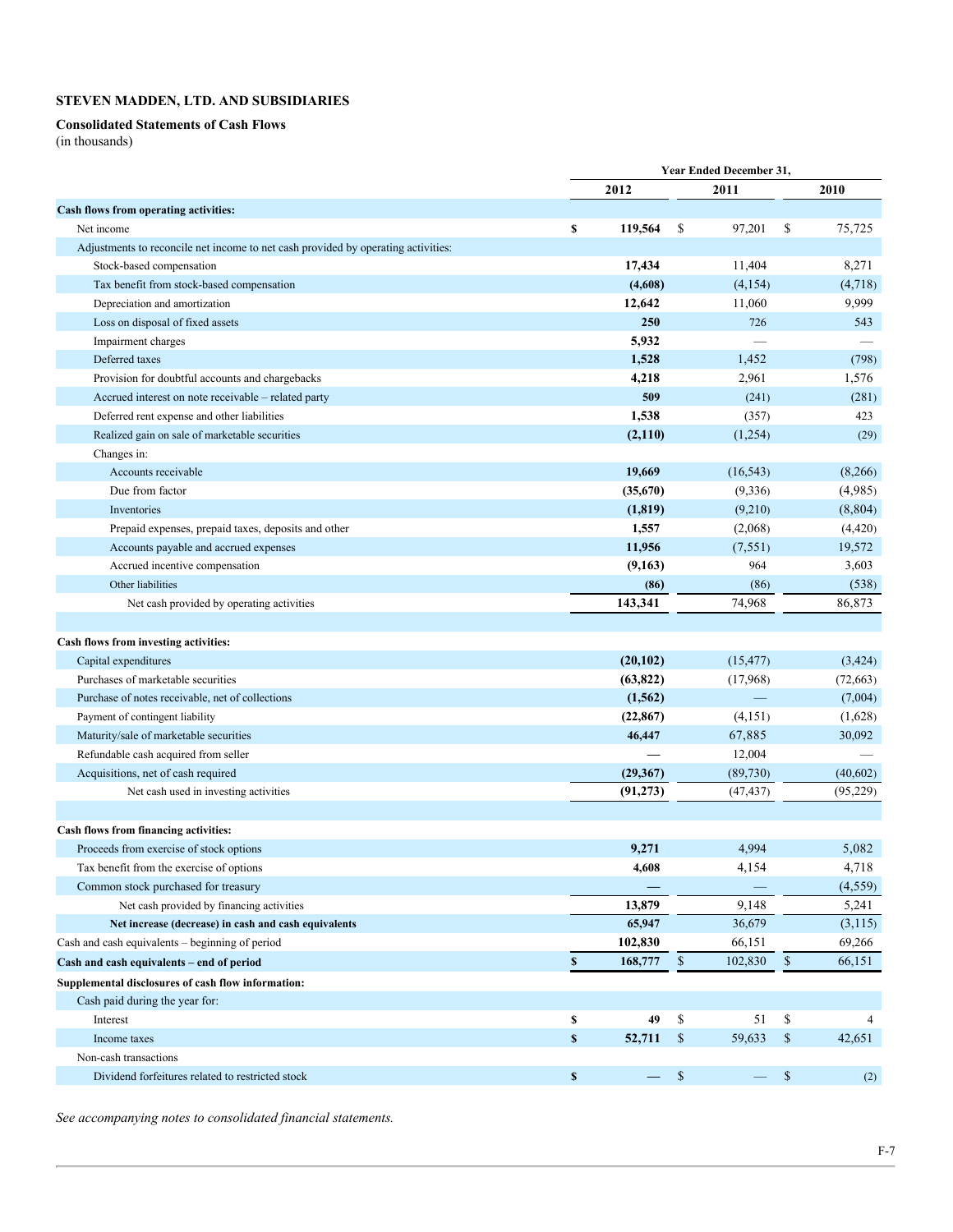**Notes to Consolidated Financial Statements December 31, 2012 and 2011 (\$ in thousands except share and per share data)**

## **NOTE A – Summary of Significant Accounting Policies**

#### **[1] Organization:**

Steven Madden, Ltd. and its subsidiaries (collectively, the "Company"), a Delaware corporation, design, source, market and sell name brand and private label women's, men's and children's shoes, worldwide through its wholesale and retail channels under the Steve Madden Women's, Steven and Madden Men's brand names and through its wholesale channels under the Stevies, Madden Girl, Madden, l.e.i. (under license), Elizabeth and James (under license), Report, Superga (under license), Betsey Johnson and Big Buddha brand names. In addition, the Company designs, sources, markets and sells name brand and private label fashion handbags and accessories to customers worldwide through its Wholesale Accessories segment. The Wholesale Accessories segment includes Big Buddha, Betsey Johnson, Betseyville, Cejon, Steve Madden and Steven by Steve Madden and, through license agreements, Daisy Fuentes and Olsenboye accessories brands. Revenue is generated predominantly through the sale of the Company's brand name and private label merchandise and certain licensed products. At December 31, 2012 and 2011, the Company operated 109 (including three e-commerce websites) and 84 (including one e-commerce website) retail stores, respectively. Revenue is subject to seasonal fluctuations. See Note P for operating segment information.

#### **[2] Principles of consolidation:**

The Consolidated Financial Statements include the accounts of Steven Madden, Ltd. and its wholly owned subsidiaries Steven Madden Retail, Inc., Diva Acquisition Corp., Adesso Madden, Inc., Stevies, Inc., Daniel M. Friedman and Associates, Inc., Big Buddha, Inc., the Topline Corporation, Cejon, Inc., SML Holdings S.a.r.l., Steve Madden Canada Inc., Steve Madden Retail Canada Inc. and Pasa Agency Inc. (collectively referred to as the "Company"). The accounts of Madlove LLC, a joint venture in which the Company is the primary beneficiary, is included in the Consolidated Financial Statements with the other members' interests reflected in "Net loss attributable to noncontrolling interests" in the Consolidated Statements of Income and "Noncontrolling interests" in the Consolidated Balance Sheets. All significant intercompany balances and transactions have been eliminated.

#### **[3] Use of Estimates:**

The preparation of financial statements in conformity with GAAP requires management to make estimates and assumptions that affect the reported amounts of assets and liabilities and disclosure of contingent assets and liabilities at the date of the financial statements and the reported amounts of revenue and expenses during the reporting period. Actual results could differ from those estimates.

Significant areas involving management estimates include allowances for bad debts, returns and customer chargebacks, inventory valuation, valuation of intangible assets, litigation reserves, and contingent payment liabilities. The Company provides reserves on trade accounts receivables and factor receivables for future customer chargebacks and markdown allowances, discounts, returns and other miscellaneous compliance-related deductions that relate to the current period sales. The Company evaluates anticipated chargebacks by reviewing several performance indicators of its major customers. These performance indicators, which include retailers' inventory levels, sell-through rates and gross margin levels, are analyzed by management to estimate the amount of the anticipated customer allowance.

#### **[4] Cash equivalents:**

Cash equivalents at December 31, 2012 and 2011 amounted to approximately \$5,707 and \$57,652, respectively, and consisted of money market accounts held primarily at four brokerage companies. The Company considers all highly liquid instruments with an original maturity of three months or less when purchased to be cash equivalents.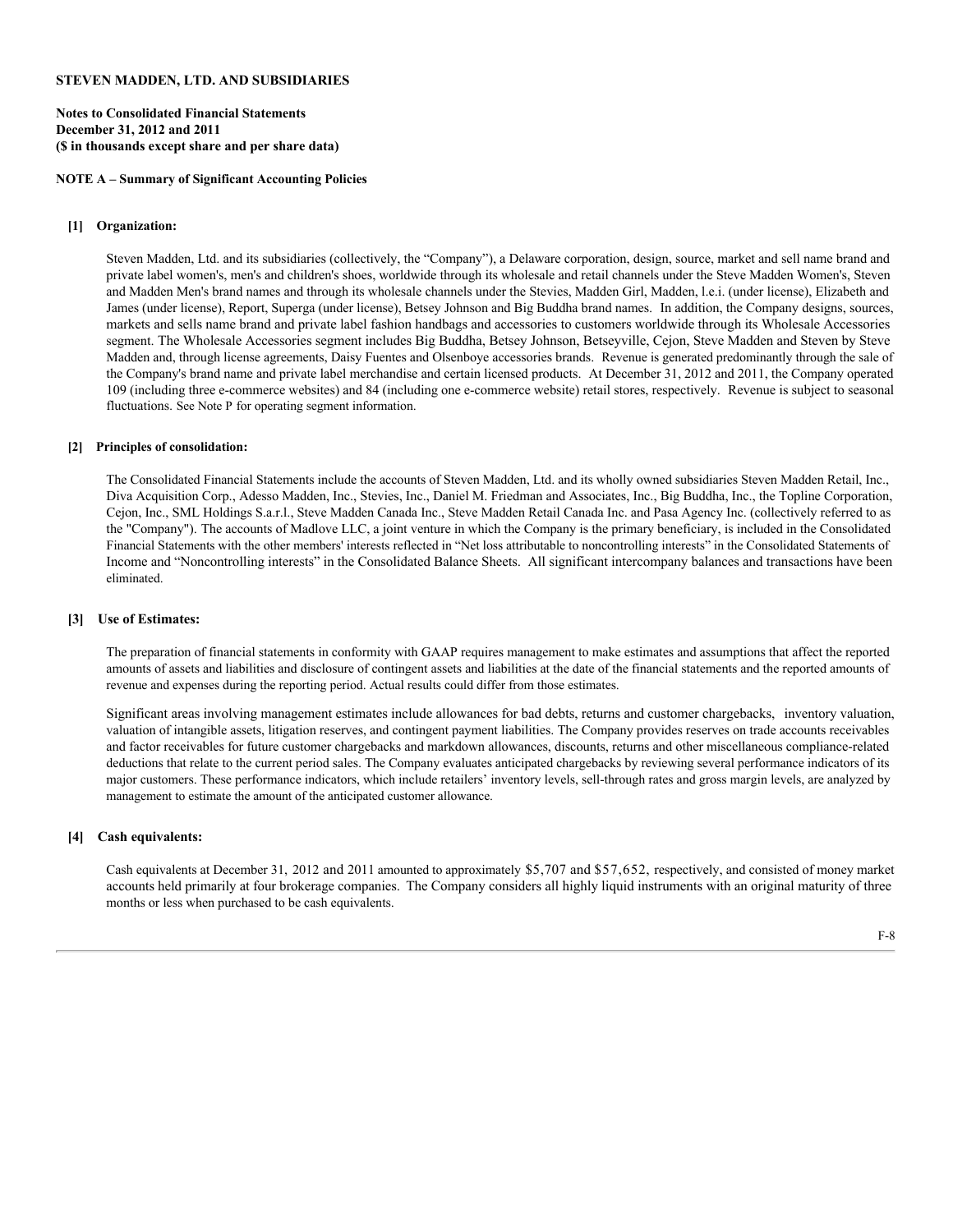**Notes to Consolidated Financial Statements December 31, 2012 and 2011 (\$ in thousands except share and per share data)**

#### **NOTE A – Summary of Significant Accounting Policies (Continued)**

#### **[5] Marketable securities:**

Marketable securities consist primarily of corporate bonds and certificates of deposit with maturities greater than three months and up to eight years at the time of purchase. These securities, which are classified as available for sale, are carried at fair value, with unrealized gains and losses net of any tax effect reported in stockholders' equity as accumulated other comprehensive income (loss) until realized. Amortization of premiums and discounts is included in interest income. For the years ended December 31, 2012 and 2011, the amortization of bond premiums was \$894 and \$1,119, respectively. The schedule of maturities at December 31, 2012 and 2011 are as follows:

|                         | Maturities as of<br><b>December 31, 2012</b> |  |               |  | <b>Maturities as of</b><br>December 31, 2011 |              |
|-------------------------|----------------------------------------------|--|---------------|--|----------------------------------------------|--------------|
|                         | 1 Year or Less                               |  | 1 to 10 Years |  | 1 Year or Less                               | 1 to 8 Years |
| Corporate bonds         | \$<br>8,285                                  |  | 73,027        |  | 5,659                                        | 63,965       |
| Certificates of deposit | 8.000                                        |  | 8.175         |  |                                              | 8.039        |
| Total                   | \$<br>16,285                                 |  | 81,202        |  | 5,659                                        | 72.004       |

#### **[6] Inventories:**

Inventories, which consist of finished goods on hand and in transit, are stated at the lower of cost (first-in, first-out method) or market.

## **[7] Property and equipment:**

Property and equipment are stated at cost less accumulated depreciation and amortization. Depreciation is computed utilizing the straight-line method based on estimated useful lives ranging from three to ten years. Leasehold improvements are amortized utilizing the straight-line method over the shorter of their estimated useful lives or the remaining lease term. Impairment losses are recognized for long-lived assets, including certain intangibles, used in operations when indicators of impairment are present and the undiscounted cash flows estimated to be generated by those assets are not sufficient to recover the assets' carrying amount. Impairment losses are measured by comparing the fair value of the assets to their carrying amount.

## **[8] Goodwill and intangible assets:**

The Company's goodwill and indefinite lived intangible assets are not amortized, rather they are tested for impairment on an annual basis or more often if events or circumstances change that could cause these assets to become impaired. The Company completed its annual impairment tests on goodwill, which relates to the retail, accessories and Steven reporting units, as well as the Betsey Johnson trademarks. No impairments were recognized.

## **[9] Net Income Per Share of Common Stock:**

Basic net income per share is based on the weighted average number of shares of common stock outstanding during the period, which does not include unvested restricted stock subject to forfeiture. Diluted net income per share reflects: a) the potential dilution assuming shares of common stock were issued upon the exercise of outstanding in-the-money options and the proceeds thereof were used to purchase shares of the Company's common stock at the average market price during the period, and b) the vesting of granted nonvested restricted stock awards for which the assumed proceeds upon vesting are deemed to be the amount of compensation cost not yet recognized attributable to future services using the treasury stock method, to the extent dilutive. For the years ended December 31, 2012, 2011 and 2010, options to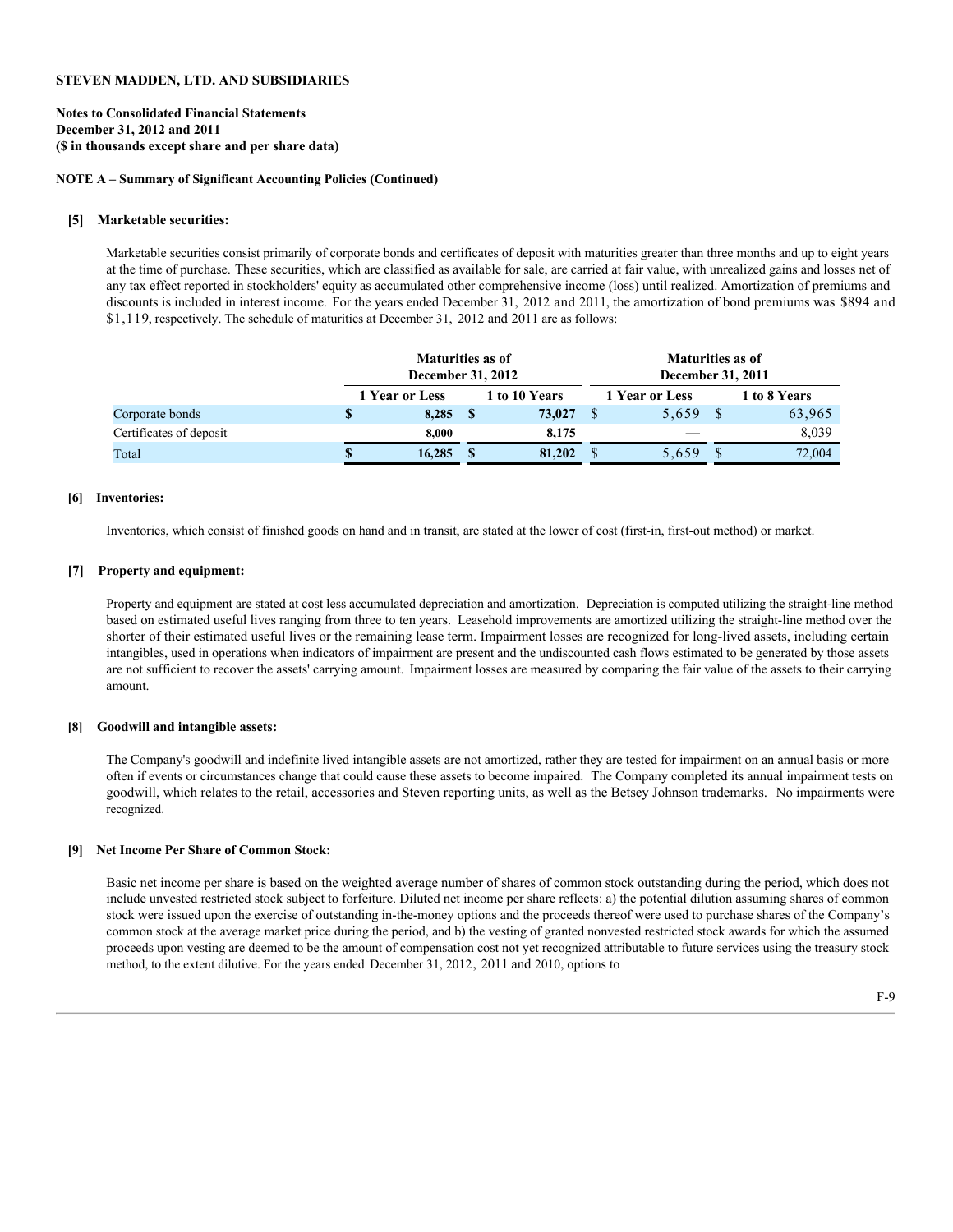**Notes to Consolidated Financial Statements December 31, 2012 and 2011 (\$ in thousands except share and per share data)**

#### **NOTE A – Summary of Significant Accounting Policies (Continued)**

purchase approximately 99,000, 182,000 and 39,000 shares of common stock, respectively, have been excluded in the calculation of diluted income per share as the result would have been anti-dilutive. For the years ended December 31, 2012, 2011 and 2010, all unvested restricted stock awards were dilutive.

#### **[10] Comprehensive Income:**

Comprehensive income is the total of net earnings and all other non-owner changes in equity. Except for net income, foreign currency translation adjustments, cash flow hedging and unrealized gains and losses on marketable securities, the Company does not have any transactions or other economic events that qualify as comprehensive income.

#### **[11] Advertising costs:**

The Company expenses costs of print, radio and billboard advertisements as incurred. Advertising expense included in operating expenses amounted to approximately \$9,783 in 2012, \$7,312 in 2011 and \$5,597 in 2010.

#### **[12] Revenue Recognition:**

The Company recognizes revenue on wholesale sales when (i) products are shipped pursuant to its standard terms, which are freight on board ("FOB") Company warehouse, or when products are delivered to the consolidators, or any other destination, as per the terms of the customers' purchase order, (ii) persuasive evidence of an arrangement exists, (iii) the price is fixed and determinable and (iv) collection is reasonably assured. Sales reductions on wholesale sales for anticipated discounts, allowances and other deductions are recognized during the period when sales are recorded. Customers retain the right to replacement of the product for poor quality or improper or short shipments, which have historically been immaterial. Retail sales are recognized when the payment is received from customers and are recorded net of estimated returns. The Company also generates commission income acting as a buying agent by arranging to manufacture private label shoes to the specifications of its clients. The Company's commission revenue includes fees charged for its design, product and development services provided to certain suppliers in connection with the Company's private label business. Commission revenue and product and development fees are recognized as earned when title to the product transfers from the manufacturer to the customer and collections are reasonably assured and are reported on a net basis after deducting related operating expenses.

The Company licenses its Steve Madden® and Steven by Steve Madden® trademarks for use in connection with the manufacture, marketing and sale of sunglasses, eyewear, outerwear, bedding, hosiery, women's fashion apparel, jewelry and luggage. In addition, the Company licenses the Betsey Johnson® and Betseyville® trademarks for use in connection with the manufacture, marketing and sale of apparel, jewelry, swimwear, eyewear, watches, fragrances and outerwear. The license agreements require the licensee to pay the Company a royalty and, in substantially all of the agreements, an advertising fee based on the higher of a minimum or a net sales percentage as defined in the various agreements. In addition, under the terms of retail selling agreements, most of the Company's international distributors are required to pay the Company a royalty based on a percentage of net sales, in addition to a commission and a design fee on the purchases of the Company's products. Licensing revenue is recognized on the basis of net sales reported by the licensees, or the minimum guaranteed royalties, if higher.

In substantially all of the Company's license agreements, the minimum guaranteed royalty is earned and receivable on a quarterly basis.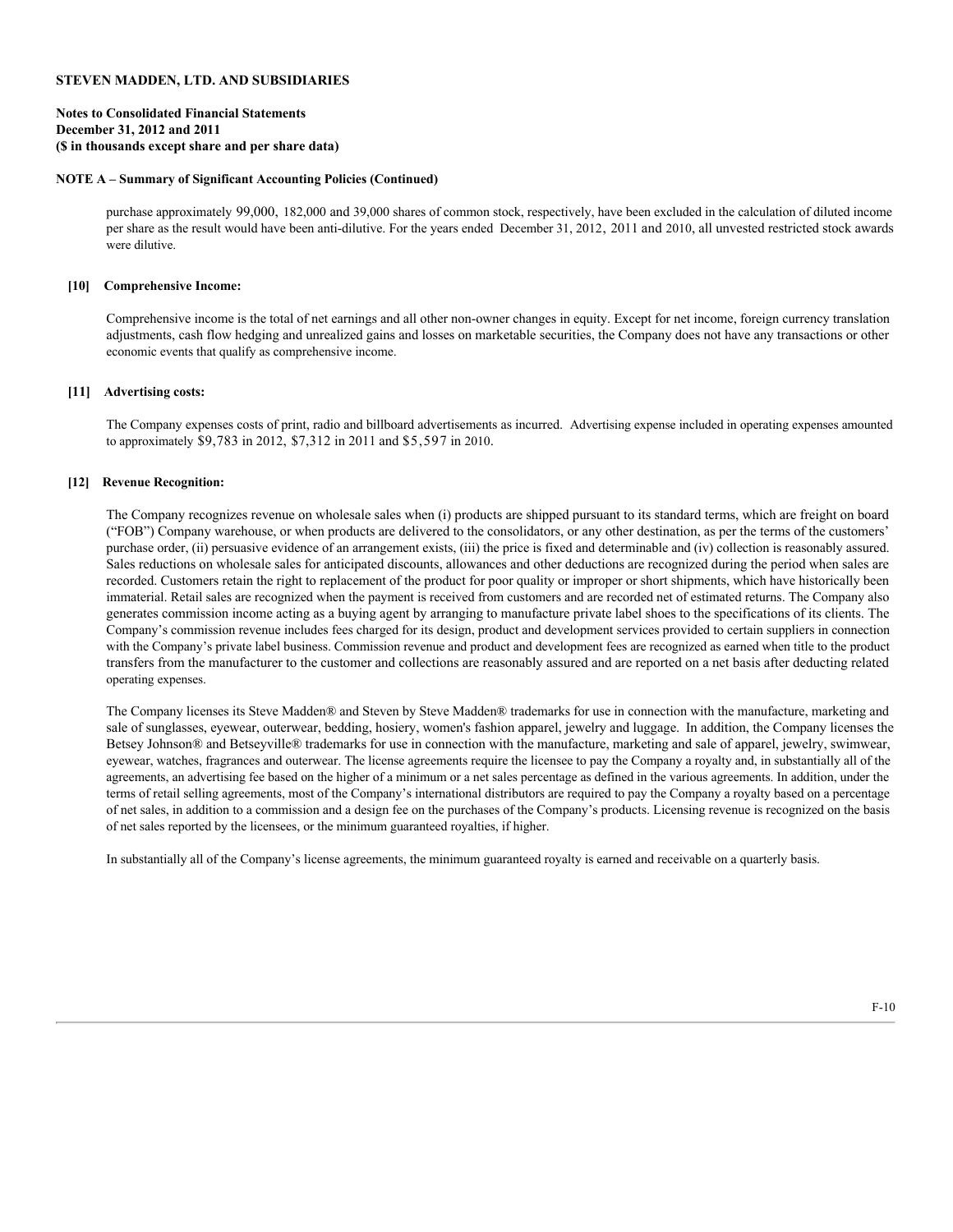**Notes to Consolidated Financial Statements December 31, 2012 and 2011 (\$ in thousands except share and per share data)**

#### **NOTE A – Summary of Significant Accounting Policies (Continued)**

#### **[13] Taxes Collected From Customers:**

The Company accounts for certain taxes collected from its customers in accordance with the accounting guidance which permits companies to adopt a policy of presenting taxes in the income statement on either a gross basis (included in revenues and costs) or a net basis (excluded from revenues). Taxes within the scope of this accounting guidance would include taxes that are imposed on a revenue transaction between a seller and a customer, for example, sales taxes, use taxes, value-added taxes and some types of excise taxes. The Company has consistently recorded all taxes on a net basis.

## **[14] Sales Deductions:**

The Company supports retailers' initiatives to maximize sales of the Company's products on the retail floor by subsidizing the co-op advertising programs of such retailers, providing them with inventory markdown allowances and participating in various other marketing initiatives of its major customers. In addition, the Company accepts returns for damaged products for which the Company's costs are normally charged back to the responsible third-party factory. Such expenses are reflected in the financial statements as deductions to net sales.

#### **[15] Cost of Sales:**

All costs incurred to bring finished products to the Company's distribution center or to the customers' freight forwarder and, in the Retail segment, the costs to bring products to the Company's stores, are included in the cost of sales line on the Consolidated Statements of Income. These include the cost of finished products, purchase commissions, letter of credit fees, brokerage fees, sample expenses, custom duty, inbound freight, royalty payments on licensed products, labels and product packaging. All warehouse and distribution costs related to the Wholesale segments and freight to customers, if any, are included in the operating expenses line item of the Company's Consolidated Statements of Income. The Company's gross margins may not be comparable to those of other companies in the industry because some companies may include warehouse and distribution costs, as well as other costs excluded from cost of sales by the Company, as a component of cost of sales, while other companies report on the same basis as the Company and include them in operating expenses.

#### **[16] Warehouse and shipping costs:**

The Company includes all warehouse and distribution costs for the Wholesale segment in the Operating Expenses line on the Consolidated Statements of Income. For the years ended December 31, 2012, 2011 and 2010, the total warehouse and distribution costs included in Operating Expenses were \$14,140, \$12,190 and \$10,409 respectively. Since the Company's standard terms of sales are "FOB Steve Madden warehouse," the Company's wholesale customers absorb most shipping costs. Shipping costs to wholesale customers incurred by the Company are not considered significant and are included in the Operating Expense line in the Consolidated Statements of Income.

## **[17] Employee benefit plan:**

The Company maintains a tax-qualified 401(k) plan which is available to each of the Company's eligible employees who elect to participate after meeting certain length-of-service requirements. The Company made discretionary matching contributions of 50% of employees' contributions up to a maximum of 6% of employees' compensation which vest to the employees over a period of time. Total matching contributions to the plan for 2012, 2011 and 2010 were approximately \$1,206, \$844 and \$675, respectively.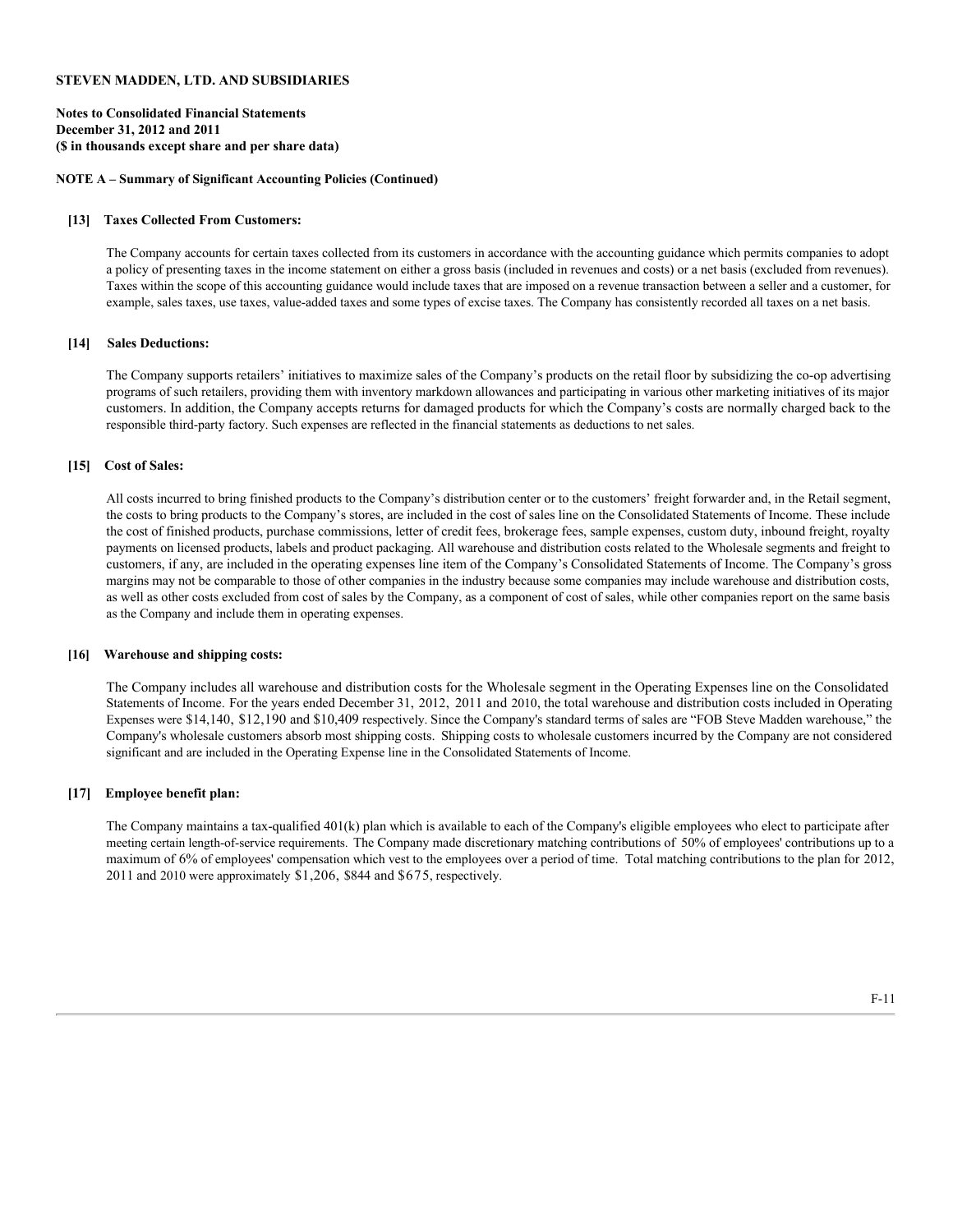**Notes to Consolidated Financial Statements December 31, 2012 and 2011 (\$ in thousands except share and per share data)**

#### **NOTE A – Summary of Significant Accounting Policies (Continued)**

#### **[18] Derivative Instruments:**

The Company uses derivative instruments to manage its exposure to cash-flow variability from foreign currency risk. Derivatives are carried on the balance sheet at fair value and included in prepaid expenses and other current assets. The Company applies cash flow hedge accounting for its derivative instruments. Net derivative gains and losses attributable to derivatives subject to cash flow hedge accounting reside in accumulated other comprehensive income and will be reclassified to earnings in future periods as the economic transactions to which the derivatives relate affect earnings. See Note L-Derivative Instruments.

#### **Note B – Acquisitions**

#### *Steve Madden Canada*

On February 21, 2012, the Company purchased all of the assets of Steve Madden Canada Inc., Steve Madden Retail Canada Inc., Pasa Agency Inc. and Gelati Imports Inc. (collectively, "SM Canada"), the Company's sole distributor in Canada since 1994, comprising SM Canada's footwear, handbags and accessories wholesale and retail businesses. The transaction was completed for cash consideration of approximately \$29,367 plus potential earn-out payments of up to a maximum of \$38,000 (Canadian dollars, which converts to approximately the same in U.S. dollars), in the aggregate, based on achievement of certain earnings targets for each of the twelve-month periods ending on March 31, 2013 through 2017, inclusive. The fair value of the contingent payments was estimated using the present value of management's projections of the financial results of SM Canada during the earn-out period. As of December 31, 2012, the Company estimates the fair value of the contingent consideration to be \$19,975.

The transaction was accounted for using the acquisition method required by GAAP. Accordingly, the assets and liabilities of SM Canada were adjusted to their fair values, and the excess of the purchase price over the fair value of the assets acquired, including identified intangible assets, was recorded as goodwill. The fair values assigned to tangible and intangible assets acquired and liabilities assumed are based on management's estimates and assumptions, which are subject to change. The purchase price, net of an estimated working capital adjustment of \$2,681, has been preliminarily allocated as follows:

| Accounts receivable                 | $\mathbb{S}$ | 2,496   |
|-------------------------------------|--------------|---------|
| Inventory                           |              | 2,220   |
| Prepaid expenses and other assets   |              | 147     |
| Fixed assets                        |              | 1,005   |
| Re-acquired right                   |              | 35,200  |
| Customer relationships              |              | 4,400   |
| Non-compete agreement               |              | 455     |
| Accounts payable                    |              | (2,645) |
| Accrued expenses                    |              | (802)   |
| Total fair value excluding goodwill |              | 42,476  |
| Goodwill                            |              | 4,185   |
|                                     |              |         |
| Net assets acquired                 | \$           | 46.661  |

Prior to the acquisition, the Company and SM Canada had a preexisting relationship under which SM Canada had the exclusive right to use the Steve Madden brand throughout Canada in connection with the sale and distribution of merchandise. The settlement of the preexisting relationship is considered a re-acquired right and was valued based on the present value of estimated future cash flows.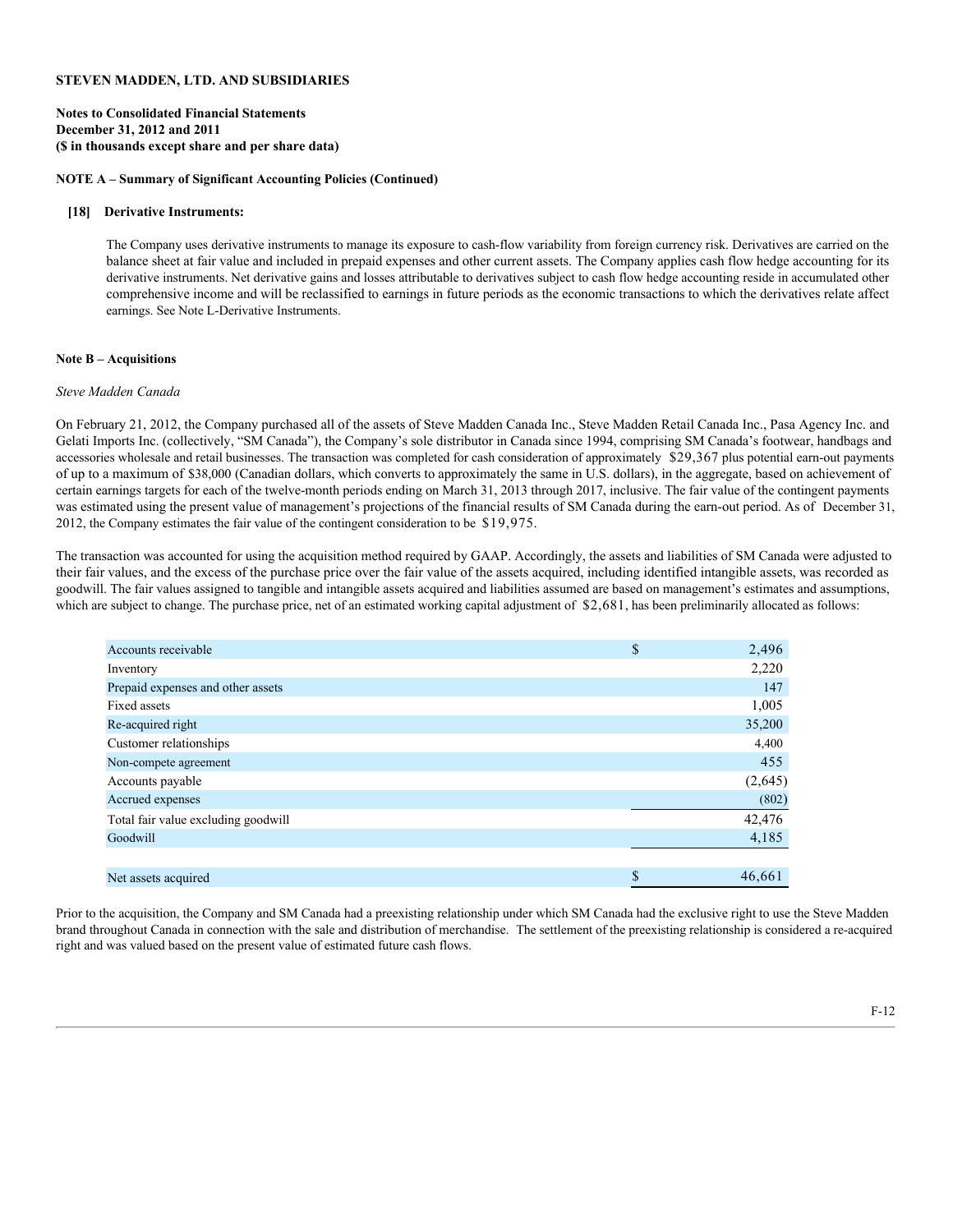**Notes to Consolidated Financial Statements December 31, 2012 and 2011 (\$ in thousands except share and per share data)**

#### **Note B – Acquisitions (continued)**

The purchase price and related allocation are preliminary and may be revised as a result of adjustments made to the purchase price as may be required as additional information regarding assets and liabilities is revealed. Contingent consideration, classified as a liability, will be remeasured at fair value at each reporting date, until the contingency is resolved, with changes recognized in earnings. The goodwill and other identifiable intangible assets related to this transaction are expected to be deductible for tax purposes over 15 years.

The Company incurred approximately \$ 951 in acquisition-related costs applicable to the SM Canada transaction, \$ 800 of which were incurred in 2012. These expenses are included in operating expenses in the Company's Consolidated Statements of Income. In connection with the acquisition, the Company provided an interest free loan to the seller of SM Canada in the principal amount of \$ 3,107 Canadian dollars (\$3,085 in U.S. dollars) pursuant to a promissory note. The note will be paid in five annual installments which are due on the dates the five annual earn-out payments are paid. To the extent the contingent consideration recorded above related to the earn-out is not achieved, the repayment terms of the note may result in less than the entire principal amount of the loan being paid. In such event, the unpaid principal amount of the note will be forgiven. The note was recorded net of the imputed interest, which will be amortized to income over the term of the note.

#### *Cejon*

On May 25, 2011, the Company acquired all of the outstanding shares of the capital stock of closely held Cejon, Inc. and Cejon Accessories, Inc. from the sole stockholder of these companies, as well as all of the outstanding membership interests in New East Designs, LLC (together with Cejon Inc. and Cejon Accessories, "Cejon") from its members (together with the sole stockholder of Cejon, the "Cejon Sellers"). Founded in 1991, Cejon designs, markets and sells cold weather accessories, fashion scarves, wraps and other trend accessories primarily under the Cejon brand name, private labels and under the Steve Madden brand name. Cejon had been a licensee of the Company for cold weather and selected other fashion accessories since September 2006. Management expects the Cejon acquisition will further strengthen and expand the Company's accessories platform. The acquisition was completed for consideration of approximately \$29,502 cash plus potential contingent payments pursuant to an earn-out agreement with the Cejon Sellers. The earn-out agreement specifies two tiers of potential payments to the Cejon Sellers based on the financial performance of Cejon for each of the twelve-month periods ending on June 30, 2012 through 2016, inclusive. The tier one earn-out is based on a graduated percentage of EBITDA up to a maximum EBITDA of \$11,000 in each of the earn-out periods, provided that the total aggregate payments under this tier do not exceed \$25,000. The tier two earn-out is based on a multiple of the amount that EBITDA exceeds certain levels in each of the earn-out periods, provided that the total aggregate payments under this tier do not exceed \$33,000. The earn-out payment for the period ended June 30, 2012 was paid in the third quarter of this year.

The transaction was accounted for using the acquisition method required by GAAP. Accordingly, the assets and liabilities of Cejon were adjusted to their fair values, and the excess of the purchase price over the fair value of the assets acquired, including identified intangible assets, was recorded as goodwill. The fair values assigned to tangible and intangible assets acquired and liabilities assumed are based on management's estimates and assumptions. The purchase price, net of a working capital adjustment of \$836, has been allocated as follows: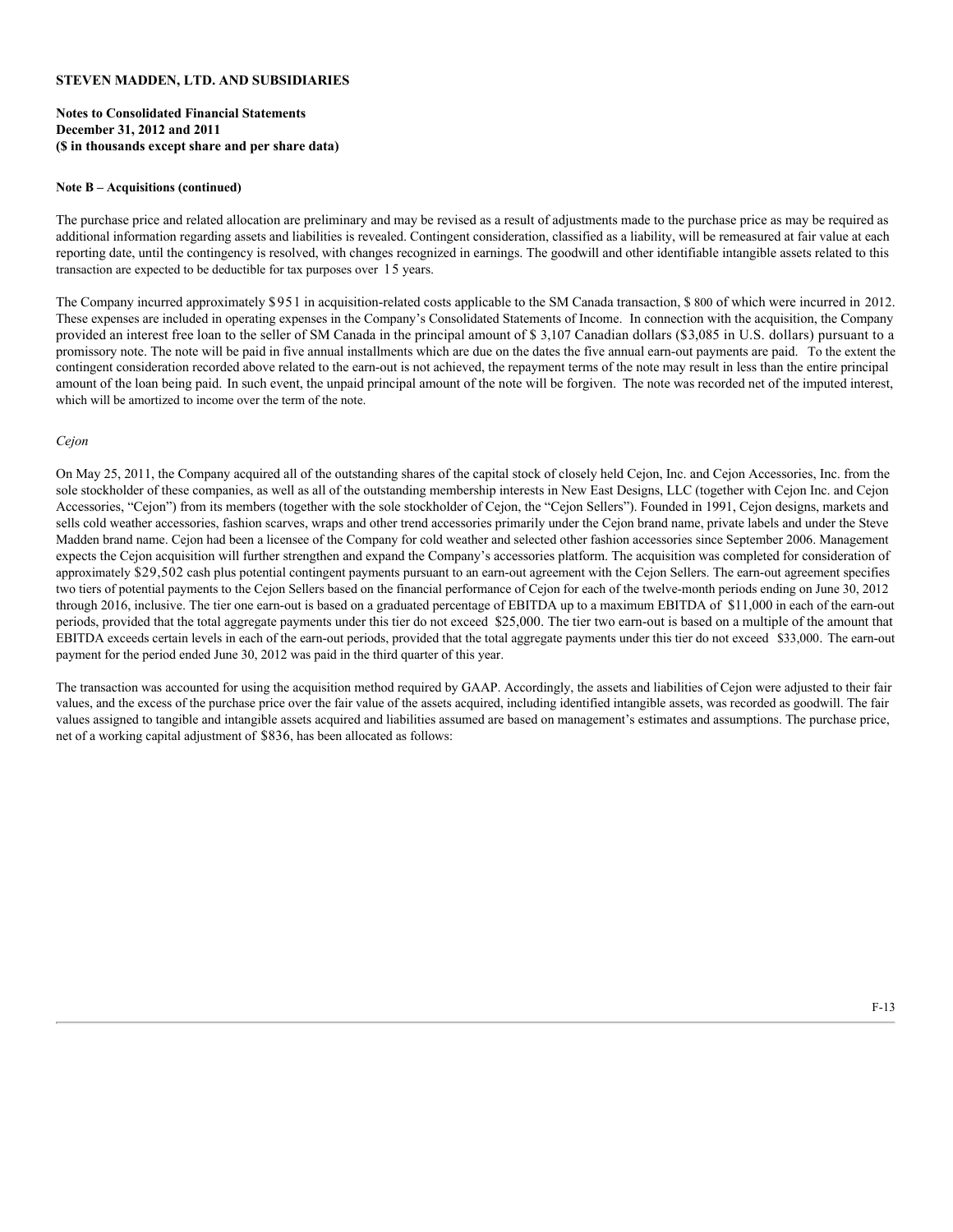**Notes to Consolidated Financial Statements December 31, 2012 and 2011 (\$ in thousands except share and per share data)**

## **Note B – Acquisitions (continued)**

| Accounts receivable                       | \$<br>3,631  |
|-------------------------------------------|--------------|
| Inventory                                 | 3,998        |
| Prepaid expenses and other current assets | 196          |
| Fixed assets                              | 190          |
| Trade name                                | 27,065       |
| Customer relationships                    | 3,225        |
| Non-compete agreement                     | 305          |
| Other assets                              | 24           |
| Accounts payable                          | (1,318)      |
| Accrued expenses                          | (2, 242)     |
| Total fair value excluding goodwill       | 35,074       |
| Goodwill                                  | 17,759       |
|                                           |              |
| Net assets acquired                       | \$<br>52,833 |

Contingent consideration, classified as a liability, will be remeasured at fair value at each reporting date, until the contingency is resolved, with changes recognized in earnings. The goodwill and other identifiable intangibles related to this transaction are expected to be deductible for tax purposes over 15 years.

The Company incurred approximately \$ 531 in acquisition-related costs applicable to the Cejon transaction during the year ended December 31, 2011. These expenses were included in operating expenses in the Company's Consolidated Statements of Income for the year ended December 31, 2011.

## *Topline*

On May 20, 2011, the Company acquired all of the outstanding shares of capital stock of the closely held company, The Topline Corporation ("Topline") from its sole stockholder (the "Topline Seller"). Founded in 1980, Topline and its subsidiaries design, manufacture, market and sell private label and branded women's footwear primarily to value priced retailers, department stores, specialty retailers and mass merchants. Topline has sourcing capabilities, sample making facilities and product development capabilities in China, including personnel and facilities engaged in direct sourcing. Management believes that Topline is an excellent strategic fit for the Company. The acquisition was completed for consideration of approximately \$56,128 cash, plus potential contingent payments pursuant to an earn-out agreement with the Topline Seller. The earn-out agreement provides for potential payments to the Topline Seller based on the financial performance of Topline for the twelve-month period ended on June 30, 2012. The fair value of the contingent payments was estimated using the present value of management's projections of the financial results of Topline during the earn-out period (see Note F).

The transaction was accounted for using the acquisition method required by GAAP. Accordingly, the assets and liabilities of Topline were adjusted to their fair values, and the excess of the purchase price over the fair value of the assets acquired, including identified intangible assets, was recorded as goodwill. The fair values assigned to tangible and intangible assets acquired and liabilities assumed are based on management's estimates and assumptions. The purchase price, net of working capital adjustment of \$ 4,154 paid to the Topline Seller, has been allocated as follows: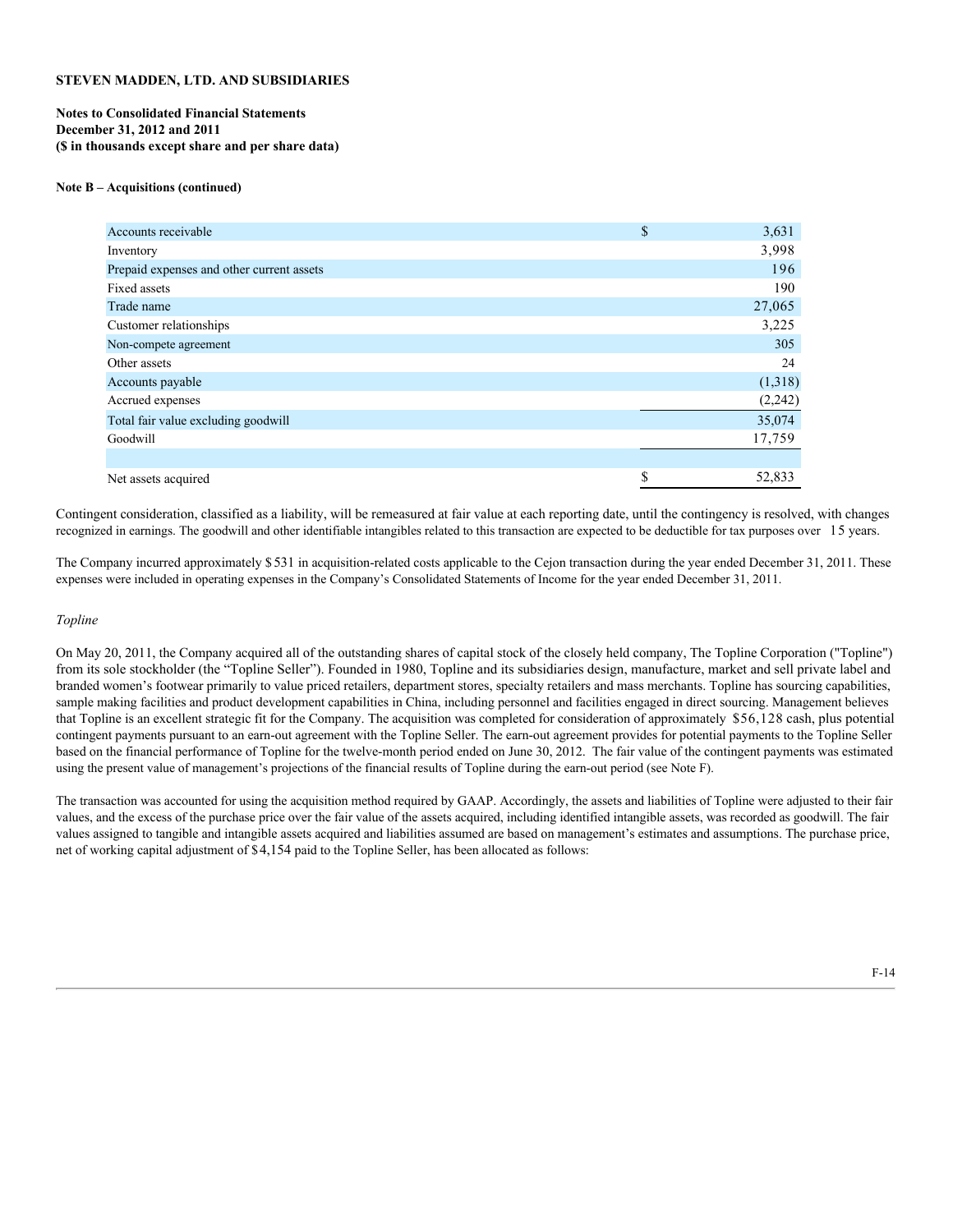**Notes to Consolidated Financial Statements December 31, 2012 and 2011 (\$ in thousands except share and per share data)**

## **Note B – Acquisitions (continued)**

| Accounts receivable                       | $\mathcal{S}$ | 55,950    |
|-------------------------------------------|---------------|-----------|
| Inventory                                 |               | 8,460     |
| Prepaid expenses and other current assets |               | 990       |
| Fixed assets                              |               | 3,895     |
| Trade name                                |               | 16,600    |
| Customer relationships                    |               | 7,900     |
| Non-compete agreement                     |               | 300       |
| Other assets                              |               | 108       |
| Accounts payable                          |               | (40, 475) |
| Accrued expenses                          |               | (7, 784)  |
| Income tax payable                        |               | (3,082)   |
| Deferred tax liability                    |               | (8,491)   |
| Total fair value excluding goodwill       |               | 34,371    |
| Goodwill                                  |               | 31,003    |
|                                           |               |           |
| Net assets acquired                       | \$            | 65,374    |

Contingent consideration, classified as a liability, will be remeasured at fair value at each reporting date, until the contingency is resolved, with changes recognized in earnings. The trade name, customer relationships, non-compete agreement and goodwill related to this transaction are not deductible for tax purposes.

The Company incurred approximately \$ 529 in acquisition related costs applicable to the Topline transaction during the year ended December 31, 2011. These expenses were included in operating expenses in the Company's Consolidated Statements of Income.

The results of operations of SM Canada, Cejon and Topline have been included in the Company's Consolidated Statements of Income from the date of the acquisitions. Unaudited pro forma information related to these acquisitions is not included, as the impact of these transactions is not material to the Company's consolidated results.

## **Note C – Factor Receivable**

The Company has a collection agency agreement with Rosenthal & Rosenthal, Inc. ("Rosenthal") that became effective on September 15, 2009. The agreement can be terminated by the Company or Rosenthal at any time upon 60 days prior written notice. Under the agreement the Company can request advances from Rosenthal of up to 85% of aggregate receivables submitted to Rosenthal. The agreement provides the Company with a \$30,000 credit facility with a \$15,000 sub-limit for letters of credit at an interest rate based, at the Company's election, upon either the prime rate or LIBOR. The Company also pays a fee based on a percentage of the gross invoice amount submitted to Rosenthal. Originally the fee was 0.275% of the gross invoice amount but, on July 10, 2012 the agreement was amended to reduce the fee to 0.25%. Rosenthal assumes the credit risk on a substantial portion of the receivables that the Company submits to it and, to the extent of any loans made to the Company, Rosenthal maintains a lien on all of the Company's receivables to secure the Company's obligations.

As of December 31, 2012 and 2011, the Company assumed the credit risk on approximately \$211 and \$357 of factor receivables, respectively.

Rosenthal services the collection of the Company's accounts receivable. Funds collected by Rosenthal are applied against advances owed to Rosenthal (if any), and the balance is due and payable to the Company, net of any fees. The allowance against "factor receivables" is a projected provision based on certain formulas and prior approvals for markdowns, allowances, discounts, advertising and other deductions that customers may deduct against their payments.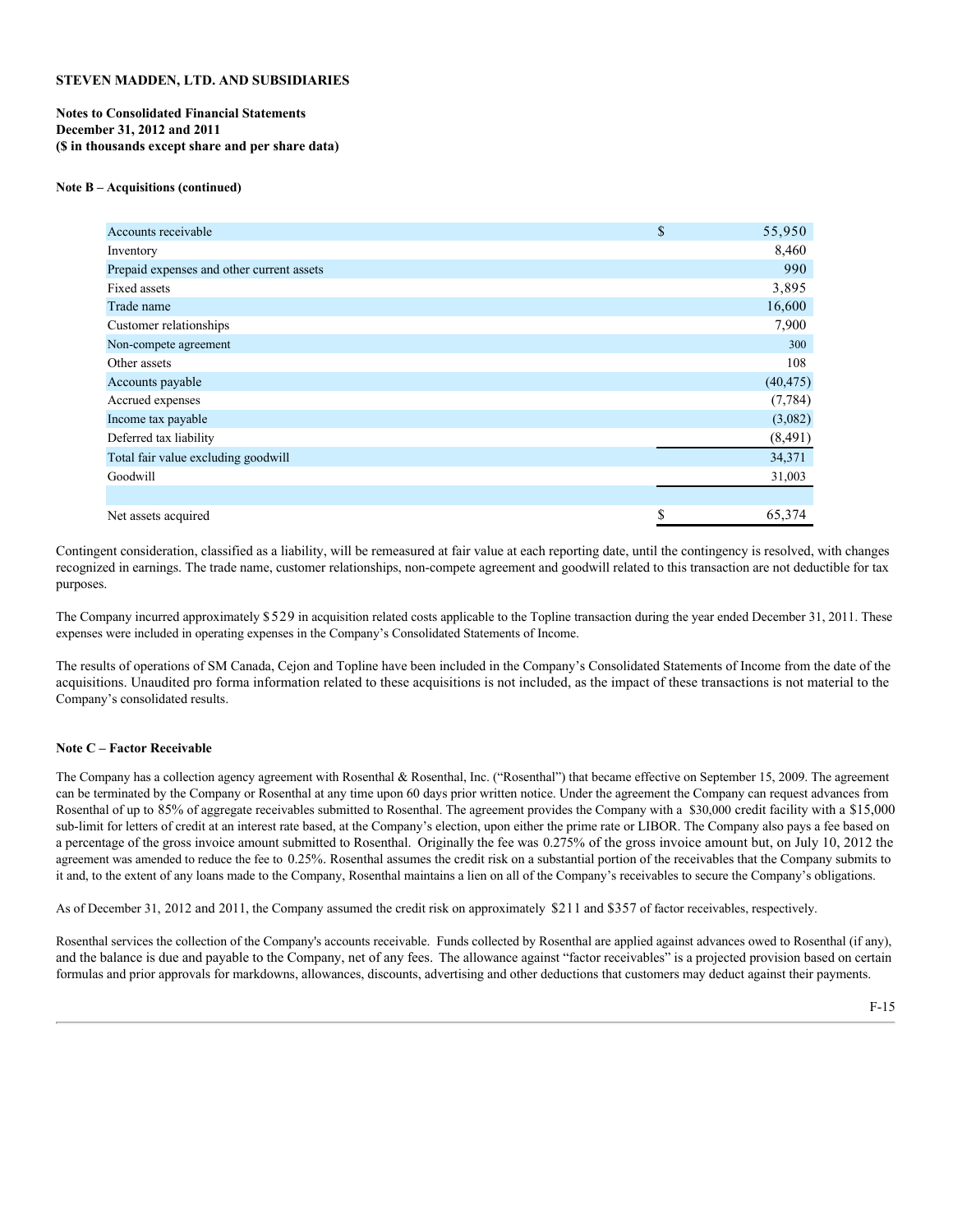## **Notes to Consolidated Financial Statements December 31, 2012 and 2011 (\$ in thousands except share and per share data)**

### **Note D – Notes Receivable**

As of December 31, 2012 and 2011, Notes Receivable were comprised of the following:

|                                           | December 31,<br>2012 | December 31,<br>2011 |  |       |
|-------------------------------------------|----------------------|----------------------|--|-------|
| Due from Bakers Footwear Group, Inc.      |                      |                      |  | 4.092 |
| Due from Betsey Johnson LLC               |                      |                      |  | 3.309 |
| Due from seller of SM Canada (see Note B) |                      | 3,085                |  |       |
| Total                                     |                      | 3.085                |  | 7.401 |

On August 26, 2010, the Company entered into a Debenture and Stock Purchase Agreement with Bakers Footwear Group, Inc. ("Bakers") pursuant to which the Company paid \$5,000 to acquire a subordinated debenture in the principal amount of \$5,000 and 1,844,860 unregistered shares of Bakers common stock which traded on the Over-the-Counter Bulletin Board. The Company allocated \$996 of the purchase price to the common stock and \$4,004 to the subordinated debenture based upon their relative fair values. Interest accrues on the debenture at the rate of 11% per annum and is payable quarterly in cash. The principal amount of the debenture was payable by Bakers in four equal installments of \$1,250 due on August 31, 2017, 2018, 2019 and 2020. The difference between the \$4,004 purchase price of the debenture and the \$5,000 principal amount of the debenture is considered original issue discount and is being amortized over the life of the debenture. During 2012 and 2011, the total amount of the discount amortized was \$ 145 and \$88, bringing the value of the note to \$4,148 and \$4,092, respectively. On October 3, 2012, Bakers filed for Chapter 11 protection in the United States Bankruptcy Court. As a consequence of the bankruptcy, the debenture due from Bakers (as well as the common stock) is considered impaired and, therefore, was deemed to have no value. Accordingly, a charge of \$4,148 (as well as a charge of \$996 for the write-off of Bakers common stock) was included in the Impairment charges and provision for litigation. In January 2013, Bakers announced it intends to liquidate or sell all of its remaining assets.

In April 2012, Betsey Johnson LLC filed for Chapter 11 protection in the United States Bankruptcy Court. Shortly thereafter, Betsey Johnson LLC announced that it would commence an orderly liquidation of all of its assets. As a consequence of the bankruptcy, the note receivable due from Betsey Johnson LLC is considered impaired, and accordingly, an impairment charge was recorded and the value of the note was reduced to its anticipated recovery of \$ 500 in the second quarter of 2012. In the fourth quarter of 2012, the Company collected \$1,522 and recorded a \$1,022 benefit related to a greater-than-anticipated recovery of the notes receivable.

## **Note E – Note Receivable – Related Party**

On June 25, 2007, the Company made a loan to Steve Madden, its Creative and Design Chief and a principal stockholder of the Company, in the amount of \$3,000 in order for Mr. Madden to satisfy a personal tax obligation resulting from the exercise of options that were due to expire and to retain the underlying Company common stock, which he pledged to the Company as collateral to secure the loan. Mr. Madden executed a secured promissory note in favor of the Company bearing interest at an annual rate of 8%, which was due on the earlier of the date Mr. Madden ceases to be employed by the Company or December 31, 2007. The note was amended and restated as of December 19, 2007, to extend the maturity date to March 31, 2009, and amended and restated again as of April 1, 2009 to change the interest rate to 6% and extend the maturity date to June 30, 2015 at which time all principal and accrued interest would become due. On January 3, 2012, in connection with an amendment of Mr. Madden's employment contract, the note was again amended and restated (the "Third Amended and Restated Note") to extend the maturity date to December 31, 2023 and eliminate the accrual of interest after December 31, 2011. In addition, the Third Amended and Restated Note provides that, commencing on December 31, 2014, and annually on each December 31 thereafter through the maturity date, one-tenth of the principal amount thereof, together with accrued interest, will be cancelled by the Company, provided that Mr. Madden continues to be employed by the Company on each such December 31. As of December 31, 2011, \$1,090 of interest has accrued on the principal amount of the loan related to the period prior to the elimination of the accrual of interest and has been reflected on the Company's Consolidated Financial Statements. Due to the three-for-two stock split of the Company's common stock effected on May 3, 2010, the number of shares of the Company's common stock securing the loan increased from 510,000 shares to 765,000 shares. Based upon the increase in the market value of the Company's common stock since the inception of the loan, on July 12, 2010, the Company released from its security interest 555,000 shares of the Company's common stock, retaining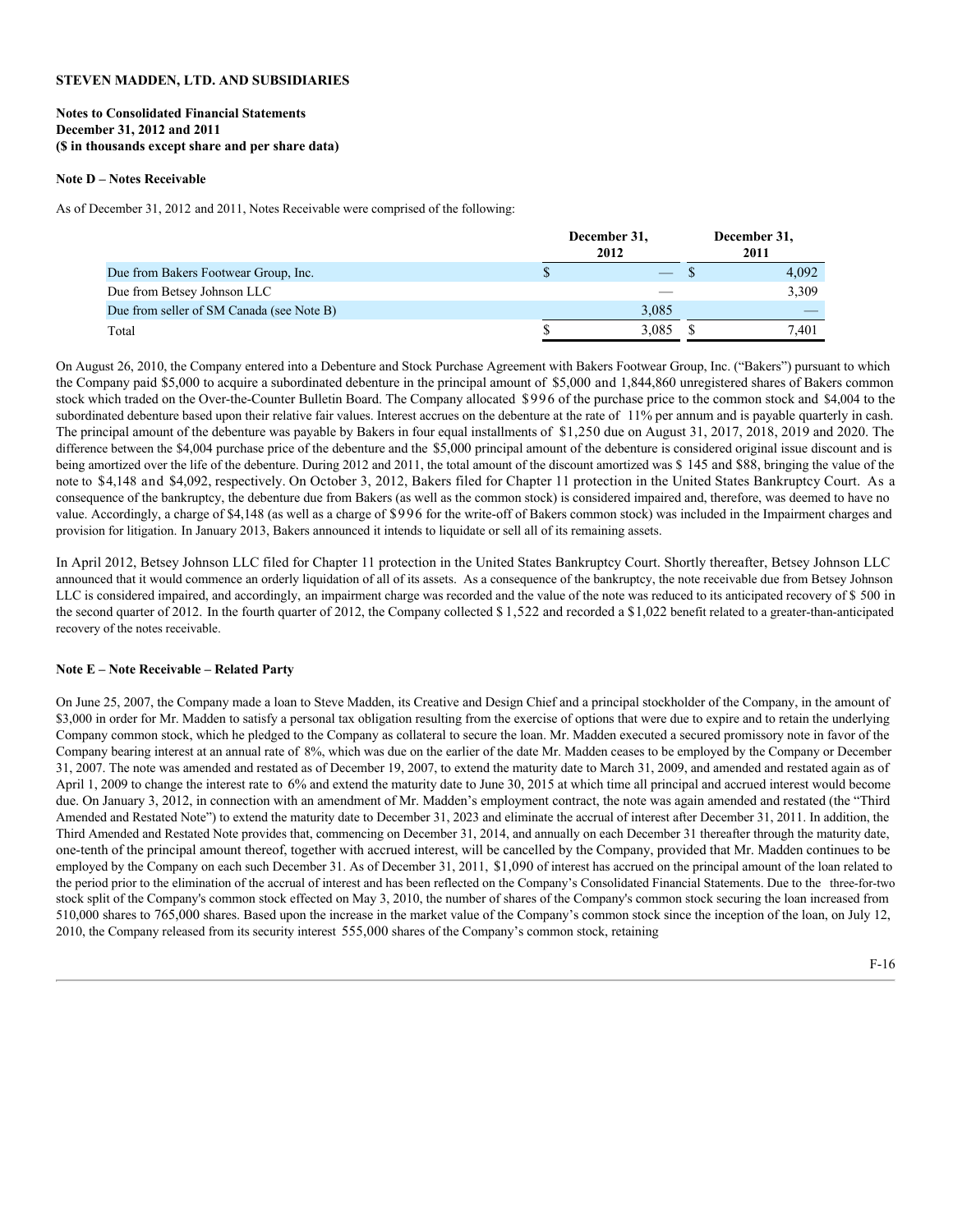**Notes to Consolidated Financial Statements December 31, 2012 and 2011 (\$ in thousands, except share and per share data)**

## **Note E – Note Receivable – Related Party (continued)**

210,000 shares with a total market value on that date of \$6,798, as collateral for the loan. Subsequently, pursuant to the three-for-two stock split of the Company's common stock effected on May 31, 2011, the number of shares of the Company's common stock securing the repayment of the loan has increased from 210,000 shares to 315,000 shares. On December 31, 2012, the total market value of these shares was \$ 13,315. Pursuant to the elimination of further interest accumulation under the Third Amended and Restated Note, the outstanding principal and the accrued interest as of December 31, 2012 and 2011 has been discounted to reflect imputed interest, which will be amortized over the remaining life of the loan.

## **Note F – Fair Value Measurement**

The accounting guidance under Accounting Standards Codification "Fair Value Measurements and Disclosures" ("ASC 820-10") requires the Company to make disclosures about the fair value of certain of its assets and liabilities. ASC 820-10 clarifies the principle that fair value should be based on the assumptions market participants would use when pricing an asset or liability and establishes a fair value hierarchy that prioritizes the information used to develop those assumptions. ASC 820-10 utilizes a fair value hierarchy that prioritizes the inputs to valuation techniques used to measure fair value into three broad levels. A brief description of those three levels is as follows:

- Level 1: Observable inputs such as quoted prices in active markets for identical assets or liabilities.
- Level 2: Inputs other than quoted prices that are observable for the asset or liability, either directly or indirectly.
- Level 3: Significant unobservable inputs.

The Company's financial assets and liabilities, subject to fair value measurements, as of December 31, 2012 and 2011 are as follows:

|                                                      |                                                       |            | December 31, 2012 |         |               |                |     |         |
|------------------------------------------------------|-------------------------------------------------------|------------|-------------------|---------|---------------|----------------|-----|---------|
|                                                      | Fair Value Measurements<br>Using Fair Value Hierarchy |            |                   |         |               |                |     |         |
|                                                      |                                                       | Fair value |                   | Level 1 |               | <b>Level 2</b> |     | Level 3 |
| Assets:                                              |                                                       |            |                   |         |               |                |     |         |
| Cash equivalents                                     | \$                                                    | 5,707      | S                 | 5,707   | <sup>\$</sup> |                | S   |         |
| Current marketable securities – available for sale   |                                                       | 16,285     |                   | 16,285  |               |                |     |         |
| Forward contracts                                    |                                                       | 161        |                   |         |               | 161            |     |         |
| Note receivable – related party                      |                                                       | 3,581      |                   |         |               |                |     | 3,581   |
| Note receivable – Seller of SM Canada                |                                                       | 3,085      |                   |         |               |                |     | 3,085   |
| Long-term marketable securities – available for sale |                                                       | 81,202     |                   | 81,202  |               |                |     |         |
| Total assets                                         |                                                       | 110,021    |                   | 103,194 |               | 161            | \$. | 6,666   |
| Liabilities:                                         |                                                       |            |                   |         |               |                |     |         |
| Contingent consideration                             |                                                       | 41,960     |                   |         |               |                | S   | 41,960  |
| <b>Total liabilities</b>                             |                                                       | 41,960     | \$.               |         |               |                |     | 41,960  |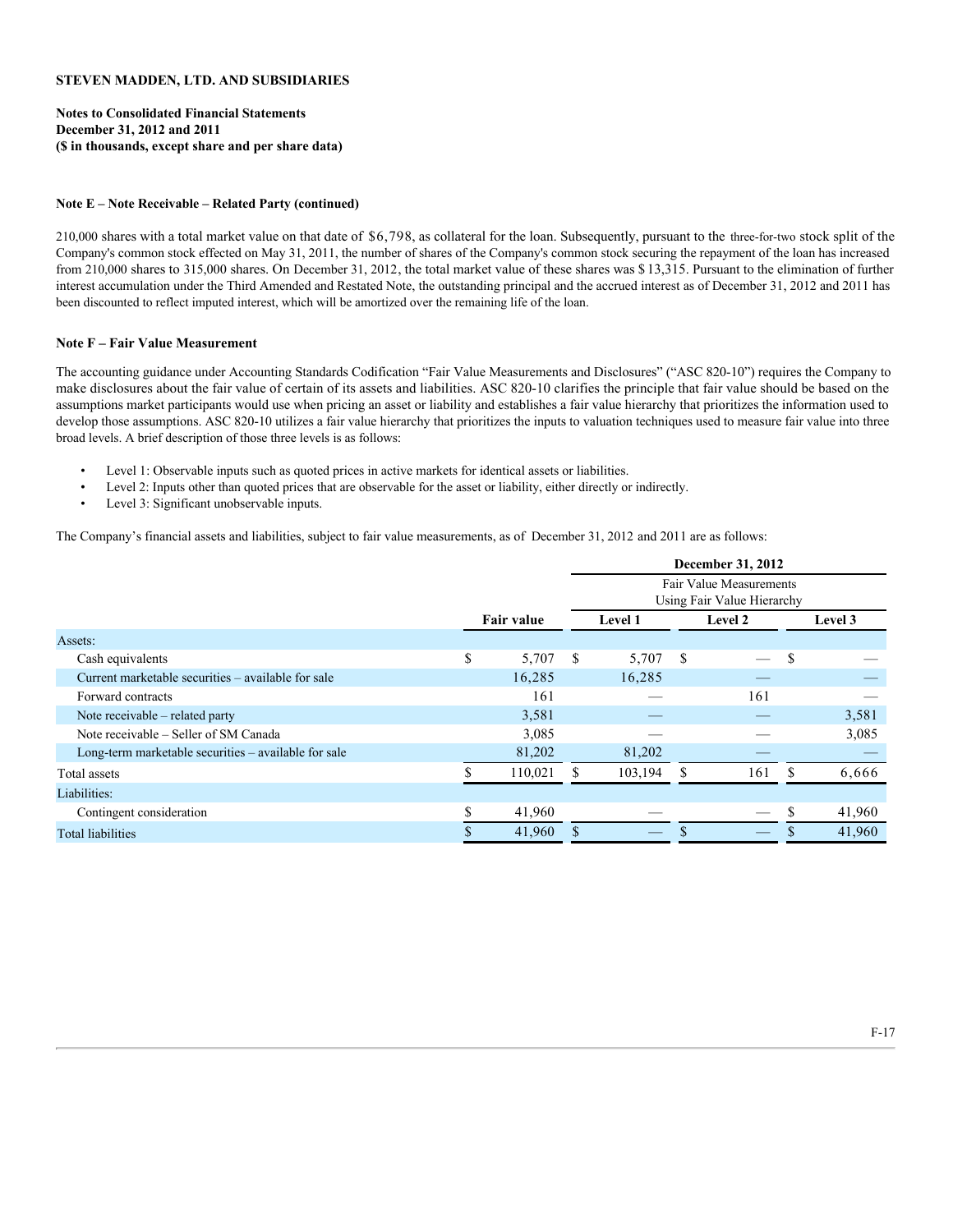**Notes to Consolidated Financial Statements December 31, 2012 and 2011 (\$ in thousands, except share and per share data)**

#### **Note F – Fair Value Measurement (continued)**

|                                                      |              | December 31, 2011                                     |                |               |                |    |         |
|------------------------------------------------------|--------------|-------------------------------------------------------|----------------|---------------|----------------|----|---------|
|                                                      |              | Fair Value Measurements<br>Using Fair Value Hierarchy |                |               |                |    |         |
|                                                      | Fair value   |                                                       | <b>Level 1</b> |               | <b>Level 2</b> |    | Level 3 |
| Assets:                                              |              |                                                       |                |               |                |    |         |
| Cash equivalents                                     | \$<br>57,652 | <sup>S</sup>                                          | 57,652         | <sup>\$</sup> |                | -S |         |
| Current marketable securities – available for sale   | 5,659        |                                                       | 5,659          |               |                |    |         |
| <b>Investment in Bakers</b>                          | 996          |                                                       |                |               | 996            |    |         |
| Note receivable – related party                      | 4,090        |                                                       |                |               |                |    | 4,090   |
| Note receivable – Bakers                             | 4,092        |                                                       |                |               |                |    | 4,092   |
| Note receivable – Betsey Johnson                     | 3,309        |                                                       |                |               |                |    | 3,309   |
| Long-term marketable securities – available for sale | 72,004       |                                                       | 72,004         |               |                |    |         |
| Total assets                                         | 147,802      |                                                       | 135,315        |               | 996            |    | 11,491  |
| Liabilities:                                         |              |                                                       |                |               |                |    |         |
| Contingent consideration                             | 37,921       |                                                       |                |               |                | \$ | 37,921  |
| Total liabilities                                    | 37,921       | S                                                     |                | \$            |                | S  | 37,921  |

Pursuant to the Debenture and Stock Purchase Agreement with Bakers (see Note D), the Company acquired 1,844,860 unregistered shares of Bakers common stock. At the time, Bakers common stock was thinly traded on the OTC Bulletin Board. These shares were valued using the quoted price of similar registered shares of Bakers common stock adjusted for the effect of the transfer restriction, considering factors such as the nature and duration of the transfer restriction, the volatility of the stock and the risk free interest rate. The shares were included in deposits and other assets on the Company's Consolidated Balance Sheet for the fiscal year ended December 31, 2011. For the note receivable due from Bakers (see Note D), which was purchased at a substantial discount, the carrying value was determined to be the fair value. On October 3, 2012, Bakers filed for Chapter 11 protection in the United States Bankruptcy Court. As a consequence of the bankruptcy, Bakers common stock and the notes receivable, as well as account receivable due from Bakers, which had been valued at \$996, \$4,148 and \$852, respectively, are considered impaired, and therefore were deemed to have no value. Accordingly, charges of \$996 and \$4,148 were included in the impairment charges and provision for litigation and a charge of \$852 was included in commission and licensing fee income in the Consolidated Statements of Income for the fiscal year ended 2012.

Forward contracts are entered into to manage the risk associated with the volatility of future cash flows denominated in Mexican pesos. Fair vale of these instruments are based on observable market transactions of spot and forward rates.

For the note receivable due from related party (see Note D) and due from the sellers of SM Canada (see Note B), the carrying value was determined to be the fair value, based upon their actual interest rates, which approximate current market interest rates.

As of December 31, 2011 the Company had a note receivable related to the Betsey Johnson acquisition. In April 2012, Betsey Johnson LLC announced that it would commence an orderly liquidation under the protection of the United States Bankruptcy Court. During 2012, the note receivable due from Betsey Johnson LLC was reduced to reflect the anticipated future recoveries from the bankruptcy proceeding. During the fourth quarter of 2012, the Company received \$1,522 in recoveries (see Note D).

The Company has recorded a liability for potential contingent consideration in connection with the February 21, 2012 acquisition of SM Canada (see Note B). Pursuant to the terms of an earn-out agreement between the Company and the seller of SM Canada, earn-out payments will be due annually to the seller of SM Canada based on the financial performance of SM Canada for each of the twelve-month periods ending on March 31, 2013 through 2017, inclusive. The fair value of the contingent payments was estimated using the present value of management's projections of the financial results of SM Canada during the earn-out period.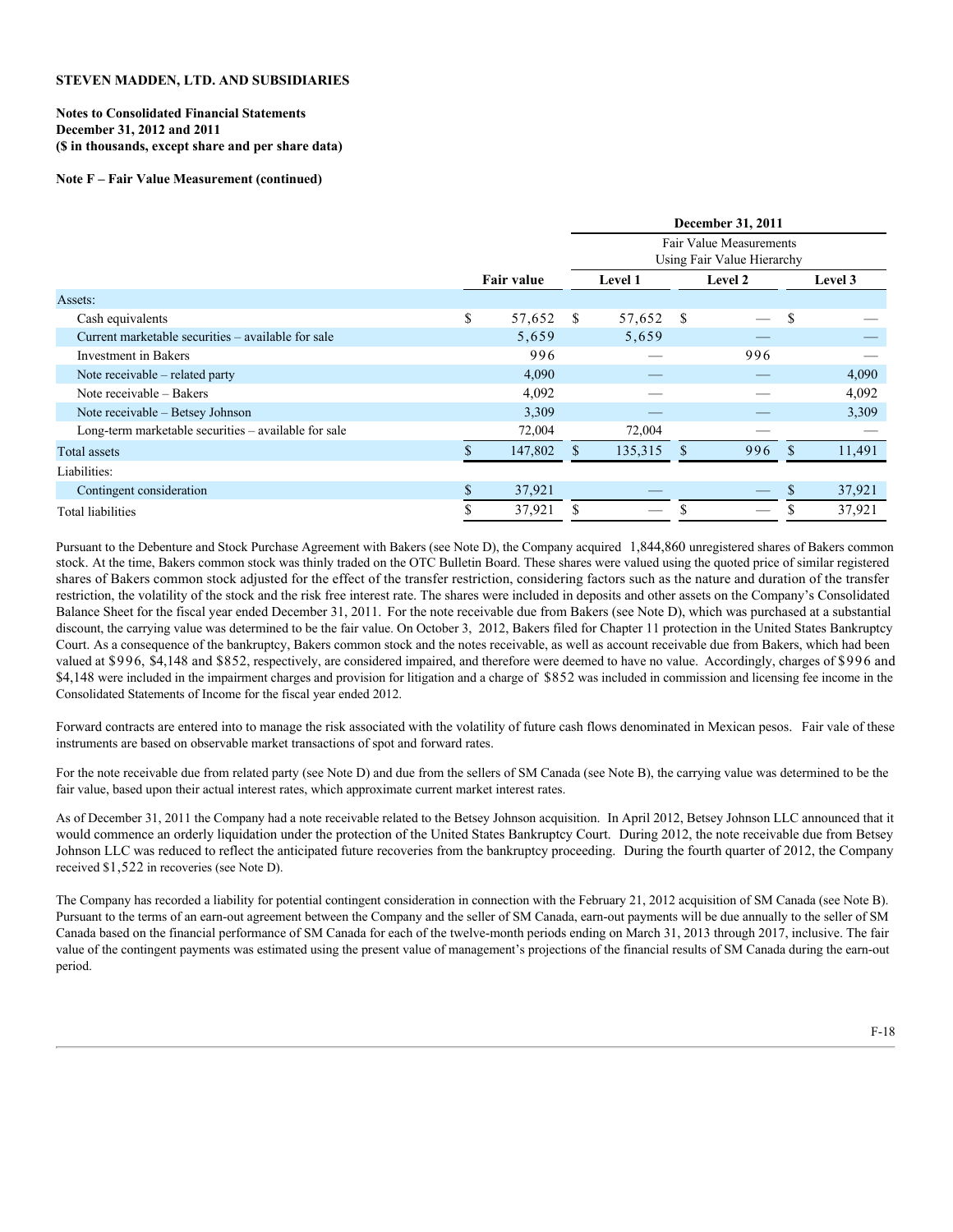## **Notes to Consolidated Financial Statements December 31, 2012 and 2011 (\$ in thousands, except share and per share data)**

#### **Note F – Fair Value Measurement (continued)**

The Company has recorded a liability for potential contingent consideration in connection with the May 25, 2011 acquisition of Cejon (see Note B). Pursuant to the terms of an earn-out agreement between the Company and the sellers of Cejon, earn-out payments will be made annually to the sellers of Cejon, based on the financial performance of Cejon for each of the twelve-month periods ending on June 30, 2012 through 2016, inclusive. The fair value of the contingent payments was estimated using the present value of management's projections of the financial results of Cejon during the earn-out period. The earn-out payment for the period ended June 30, 2012 was paid in the third quarter of this year.

The Company has recorded a liability for potential contingent consideration in connection with the May 20, 2011 acquisition of Topline (see Note B). Pursuant to the terms of the acquisition agreement, an earn-out payment was paid in 2012 to the Topline seller based on the financial performance of Topline for the twelve-month period ended June 30, 2012. The final payment approximated the liability recorded.

The Company has recorded a liability for contingent consideration as a result of the February 10, 2010 acquisition of Big Buddha, Inc. The contingent consideration will be payable to the seller of Big Buddha based on the financial performance of Big Buddha for the twelve-month period ending on March 31, 2013. The fair value of the contingent payments was estimated using the present value of management's projections of the financial results of Big Buddha during the earn-out period.

Accounting guidance permits entities to choose to measure financial instruments and certain other items at fair value that are not currently required to be measured at fair value. The accounting guidance also establishes presentation and disclosure requirements designed to facilitate comparisons between entities that chose different measurement attributes for similar assets and liabilities. The Company has elected not to measure any eligible items at fair value.

The carrying value of certain financial instruments such as accounts receivable, due from factor and accounts payable approximates their fair values due to the short-term nature of their underlying terms. The fair values of investment in marketable securities available for sale are determined by reference to market data and other valuation techniques, as appropriate. Fair value of the notes receivable held by the Company approximates their carrying value based upon their imputed or actual interest rate, which approximates current market interest rates.

## **Note G** - **Property and Equipment**

The major classes of assets and total accumulated depreciation and amortization are as follows:

|                                                | December 31, |           |    |           |  |  |
|------------------------------------------------|--------------|-----------|----|-----------|--|--|
|                                                |              | 2012      |    | 2011      |  |  |
| Land and building                              | S            | 767       | -8 | 767       |  |  |
| Leasehold improvements                         |              | 55,005    |    | 40,147    |  |  |
| Machinery and equipment                        |              | 5,808     |    | 5,833     |  |  |
| Furniture and fixtures                         |              | 6,432     |    | 5,893     |  |  |
| Computer equipment                             |              | 30,676    |    | 26,191    |  |  |
|                                                |              | 98,688    |    | 78,831    |  |  |
| Less accumulated depreciation and amortization |              | (53, 403) |    | (47, 244) |  |  |
| Property and equipment - net                   | S            | 45,285    |    | 31,587    |  |  |

Depreciation and amortization expense included in operating expenses amounted to approximately \$ 8,501 in 2012, \$6,732 in 2011 and \$5,824 in 2010.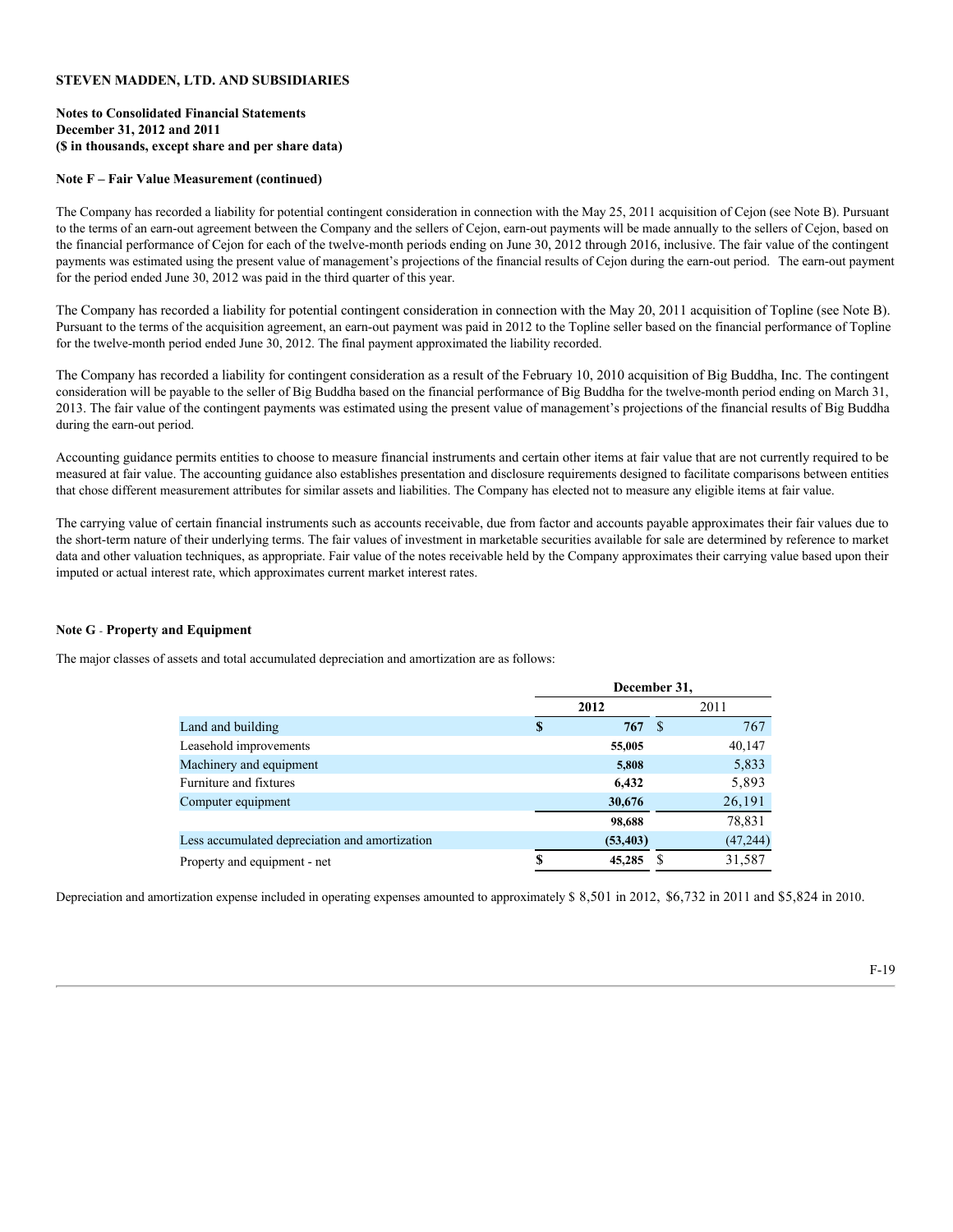**Notes to Consolidated Financial Statements December 31, 2012 and 2011 (\$ in thousands except share and per share data)**

## **Note H – Goodwill and Intangible Assets**

The following is a summary of the carrying amount of goodwill by segment as of December 31, 2012 and 2011:

|                                | Wholesale |  |                    |        |  | <b>Net Carrying</b> |
|--------------------------------|-----------|--|--------------------|--------|--|---------------------|
|                                | Footwear  |  | <b>Accessories</b> | Retail |  | Amount              |
| Balance at January 1, 2011     | 1,547     |  | 31,565             | 5,501  |  | 38,613              |
| Acquisition of Cejon           |           |  | 17,590             |        |  | 17,590              |
| Acquisition of Topline         | 19.392    |  |                    |        |  | 19,392              |
| Balance at December 31, 2011   | 20,939    |  | 49,155             | 5,501  |  | 75,595              |
| Purchase accounting adjustment | 11,610    |  | 169                |        |  | 11,779              |
| Acquisition of SM Canada       | 3,841     |  |                    | 344    |  | 4,185               |
| Balance at December 31, 2012   | 36,390    |  | 49.324             | 5,845  |  | 91,559              |

Pursuant to the final reconciliation of assets and liabilities acquired in the Topline and Cejon acquisitions, adjustments to goodwill were recorded in the amount of \$11,610 and \$169, respectively.

The following table details identifiable intangible assets as of December 31, 2012 and 2011:

|                        |                        |              |                   | 2012               |                             |               |                                      |
|------------------------|------------------------|--------------|-------------------|--------------------|-----------------------------|---------------|--------------------------------------|
|                        | <b>Estimated Lives</b> |              | <b>Cost Basis</b> |                    | Accumulated<br>Amortization |               | <b>Net Carrying</b><br><b>Amount</b> |
| Trade names            | $6 - 10$ years         | \$           | 4,590             | <sup>S</sup>       | 1,618                       | <sup>\$</sup> | 2,972                                |
| Customer relationships | 10 years               |              | 27,339            |                    | 7,541                       |               | 19,798                               |
| License agreements     | $3-6$ years            |              | 5,600             |                    | 5,600                       |               |                                      |
| Non-compete agreement  | 5 years                |              | 2,440             |                    | 1,530                       |               | 910                                  |
| Other                  | 3 years                |              | 14                |                    | 14                          |               |                                      |
|                        |                        |              | 39,983            |                    | 16,303                      |               | 23,680                               |
| Re-acquired right      | indefinite             |              | 35,200            |                    |                             |               | 35,200                               |
| Trade names            | indefinite             |              | 76,888            |                    |                             |               | 76,888                               |
|                        |                        | S.           | 152,071           | \$                 | 16,303                      | \$            | 135,768                              |
|                        |                        |              |                   | 2011               |                             |               |                                      |
|                        | <b>Estimated Lives</b> |              | <b>Cost Basis</b> |                    | Accumulated<br>Amortization |               | <b>Net Carrying</b><br><b>Amount</b> |
| Trade names            | $6-10$ years           | $\mathbb{S}$ | 8,590             | $\mathbf{\hat{s}}$ | 1,180                       | $\mathbb{S}$  | 7,410                                |
| Customer relationships | 10 years               |              | 22,834            |                    | 4,999                       |               | 17,835                               |
| License agreements     | $3-6$ years            |              | 5,600             |                    | 5,600                       |               |                                      |
| Non-compete agreement  | 5 years                |              | 1,985             |                    | 1,205                       |               | 780                                  |
| Other                  | 3 years                |              | 14                |                    | 14                          |               |                                      |
|                        |                        |              | 39,023            |                    | 12,998                      |               | 26,025                               |
| Trade names            | indefinite             |              | 72,842            |                    |                             |               | 72,842                               |
|                        |                        | S            | 111,865           | \$.                | 12,998                      | S             | 98,867                               |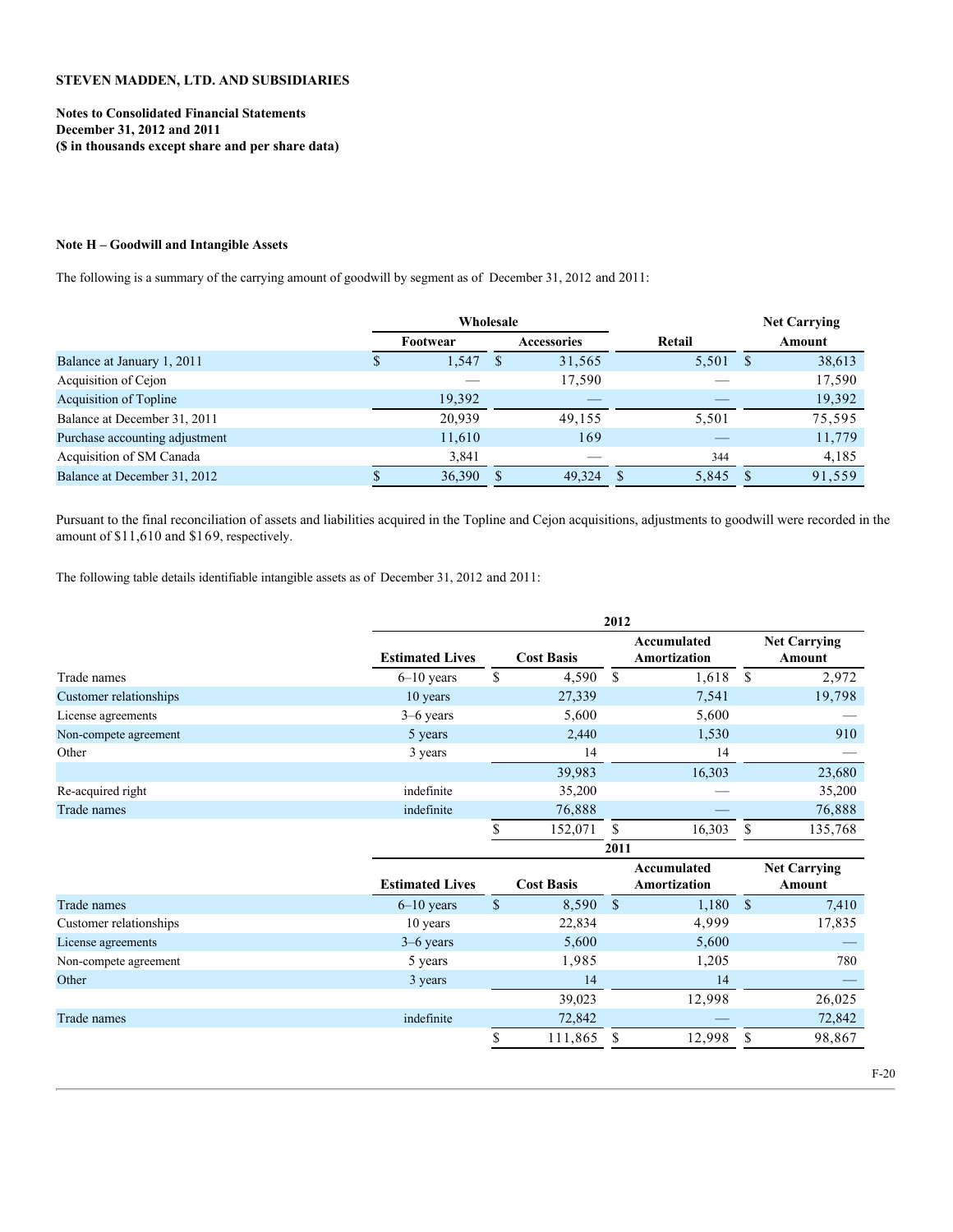**Notes to Consolidated Financial Statements December 31, 2012 and 2011 (\$ in thousands except share and per share data)**

## **Note H – Goodwill and Intangible Assets (continued)**

The amortization of intangible assets amounted to \$3,305 for 2012 and \$3,191 for 2011 and is included in operating expenses on the Company's Consolidated Statements of Income. The estimated future amortization expense of purchased intangibles for the next five years is as follows:

| 2013       | Φ | 3,351  |
|------------|---|--------|
| 2014       |   | 3,286  |
| 2015       |   | 3,101  |
| 2016       |   | 2,795  |
| 2017       |   | 2,554  |
| Thereafter |   | 8,593  |
| Total      |   | 23,680 |

#### **Note I – Stock-Based Compensation**

In March 2006, the Board of Directors approved the Steven Madden, Ltd. 2006 Stock Incentive Plan (the "Plan") under which nonqualified stock options, stock appreciation rights, performance shares, restricted stock, other stock-based awards and performance-based cash awards may be granted to employees, consultants and non-employee directors. The stockholders approved the Plan on May 26, 2006. On May 25, 2007, the stockholders approved an amendment to the Plan to increase the maximum number of shares that may be issued under the Plan from 2,700,000 to 3,487,500. On May 22, 2009, the stockholders approved a second amendment to the Plan that increased the maximum number of shares that may be issued under the Plan to 9,144,000. On May 25, 2012, the stockholders approved a third amendment to the Plan that increased the maximum number of shares that may be issued under the Plan to 15,644,000. The following table summarizes the number of shares of common stock authorized for use under the Plan, the number of stock-based awards granted (net of expired or cancelled awards) under the Plan and the number of shares of common stock available for the grant of stock-based awards under the Plan:

| Common stock authorized                                                                                  | 15,644,000     |
|----------------------------------------------------------------------------------------------------------|----------------|
| Stock-based awards, including restricted stock and stock options granted, net of<br>expired or cancelled | (11, 132, 000) |
|                                                                                                          |                |
| Common stock available for grant of stock-based awards as of December 31, 2012                           | 4,512,000      |

In accordance with accounting guidance relating to stock-based compensation, the Company records compensation for all awards based on the fair value of options and restricted stock on the date of grant. Equity-based compensation is included in operating expenses on the Company's Consolidated Statements of Income. For the years ended December 31, 2012, 2011 and 2010, total equity-based compensation was as follows:

|                  | <b>Years Ended December 31,</b> |             |  |        |      |       |  |  |
|------------------|---------------------------------|-------------|--|--------|------|-------|--|--|
|                  |                                 | 2012        |  |        | 2010 |       |  |  |
| Restricted stock |                                 | $11,622$ \$ |  | 5,787  |      | 3,724 |  |  |
| Stock options    |                                 | 5,812       |  | 5.617  |      | 4.547 |  |  |
| Total            |                                 | 17,434      |  | 11.404 |      | 8,271 |  |  |

The Company classifies cash flows resulting from the tax benefits from tax deductions in excess of the compensation costs recognized for those options (tax benefits) as financing cash flows. For the years ended December 31, 2012, 2011 and 2010, the Company realized a tax benefit from the exercise of stock options of \$4,608, \$4,154 and \$4,718, respectively.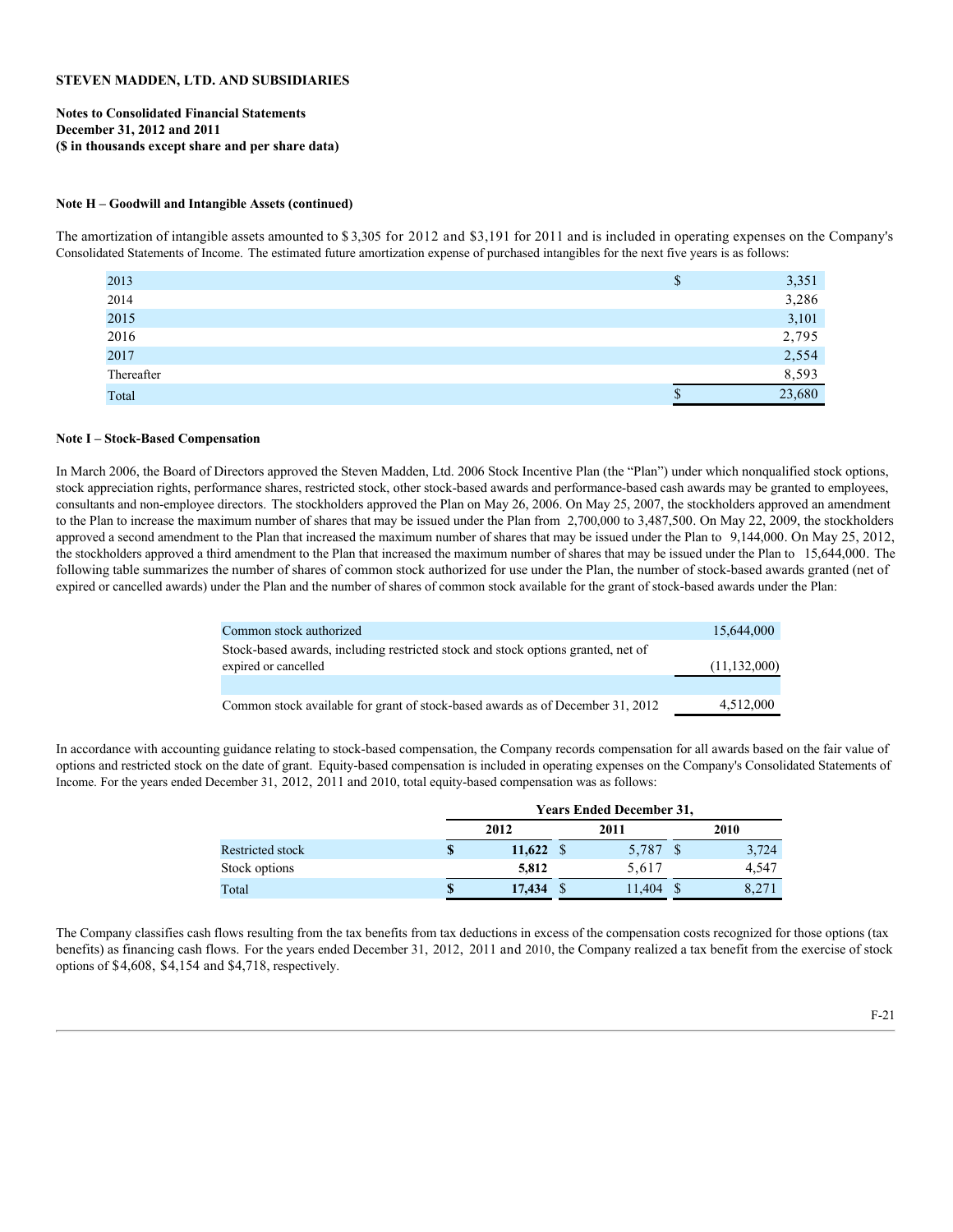## **Notes to Consolidated Financial Statements December 31, 2012 and 2011 (\$ in thousands, except share and per share data)**

### **Note I – Stock-Based Compensation (continued)**

#### *Stock Options*

The total intrinsic value of options exercised during 2012, 2011 and 2010 amounted to \$15,386, \$10,768 and \$11,684 respectively. During the years ended December 31, 2012, 2011 and 2010, 829,000 options with a weighted average exercise price of \$19.15, 860,000 options with a weighted average exercise price of \$15.92 and 587,000 options with a weighted average exercise price of \$11.20 vested, respectively. As of December 31, 2012, there were unvested options relating to 1,158,000 shares of common stock with a total of \$6,416 of unrecognized compensation cost and an average vesting period of 2 years.

The Company uses the Black-Scholes option-pricing model to estimate the fair value of options granted, which requires several assumptions. The expected term of the options represents the estimated period of time until exercise and is based on the historical experience of similar awards. Expected volatility is based on the historical volatility of the Company's common stock. The risk free interest rate is based on the U.S. Treasury yield curve in effect at the time of the grant. With the exception of special dividends paid in November 2005 and 2006, the Company historically has not paid regular cash dividends and thus the expected dividend rate is assumed to be zero. The following weighted average assumptions were used for stock options granted:

|                             | 2012           | 2011              | 2010              |
|-----------------------------|----------------|-------------------|-------------------|
| Volatility                  | 40\% to 47\%   | 43\% to 49\%      | 47\% to 52\%      |
| Risk-free interest rate     | 0.47% to 0.87% | $0.61\%$ to 1.78% | $0.84\%$ to 2.16% |
| Expected life in years      | $3$ to 5       | $2$ to 4          | $3$ to 4          |
| Dividend yield              | $0.00\%$       | $0.00\%$          | $0.00\%$          |
| Weighted average fair value | \$14.15        | \$10.97           | \$8.53            |

Activity relating to stock options granted under the Company's plans and outside the plans during the three years ended December 31, 2012 is as follows:

|                                         | Number of<br><b>Shares</b> |              | Weighted<br><b>Average Exercise</b><br>Price | Weighted<br>Average<br>Remaining<br>Contractual<br><b>Term</b> | Aggregate<br><b>Intrinsic Value</b> |
|-----------------------------------------|----------------------------|--------------|----------------------------------------------|----------------------------------------------------------------|-------------------------------------|
| <b>Outstanding at January 1, 2010</b>   | 2,423,000                  | $\mathbb{S}$ | 9.12                                         |                                                                |                                     |
| Granted                                 | 971,000                    | \$           | 22.49                                        |                                                                |                                     |
| Exercised                               | (647,000)                  | <sup>S</sup> | 8.00                                         |                                                                |                                     |
| Cancelled/Forfeited                     | (44,000)                   | -S           | 16.03                                        |                                                                |                                     |
| <b>Outstanding at December 31, 2010</b> | 2,703,000                  | $\mathbb{S}$ | 14.08                                        |                                                                |                                     |
| Granted                                 | 618,000                    | S.           | 29.93                                        |                                                                |                                     |
| Exercised                               | (439,000)                  | <sup>S</sup> | 11.39                                        |                                                                |                                     |
| Cancelled/Forfeited                     | (179,000)                  | <sup>S</sup> | 19.42                                        |                                                                |                                     |
| Outstanding at December 31, 2011        | 2,703,000                  | $\mathbf{s}$ | 17.79                                        |                                                                |                                     |
| Granted                                 | 236,000                    |              | 40.63                                        |                                                                |                                     |
| Exercised                               | (583,000)                  |              | 15.91                                        |                                                                |                                     |
| Cancelled/Forfeited                     | (87,000)                   |              | 20.10                                        |                                                                |                                     |
| <b>Outstanding at December 31, 2012</b> | 2,269,000                  | $\mathbf{s}$ | 20.57                                        | $4.0 \text{ years}$ \$                                         | 49,356                              |
| <b>Exercisable at December 31, 2012</b> | 1,111,000                  | S            | 17.98                                        | 3.7 years \$                                                   | 26,972                              |
|                                         |                            |              |                                              |                                                                |                                     |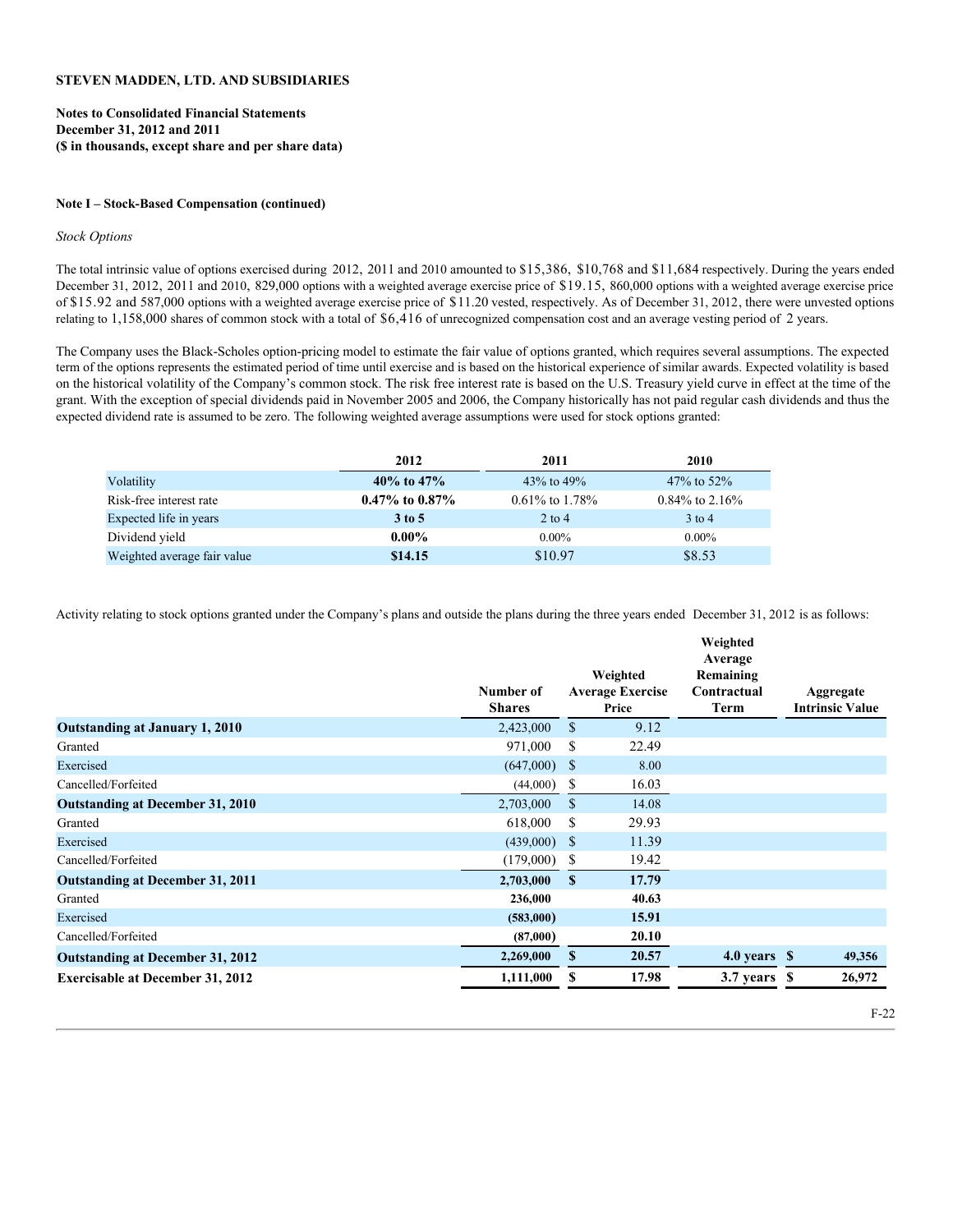## **Notes to Consolidated Financial Statements December 31, 2012 and 2011 (\$ in thousands, except share and per share data)**

## **Note I – Stock-Based Compensation (continued)**

The following table summarizes information about stock options at December 31, 2012:

|                                |                           | <b>Options Outstanding</b>                                                 |                                                  | <b>Options Exercisable</b> |                                                  |
|--------------------------------|---------------------------|----------------------------------------------------------------------------|--------------------------------------------------|----------------------------|--------------------------------------------------|
| <b>Range of Exercise Price</b> | <b>Number Outstanding</b> | <b>Weighted Average</b><br><b>Remaining Contractual</b><br>Life (in Years) | <b>Weighted Average</b><br><b>Exercise Price</b> | Number Exercisable         | <b>Weighted Average</b><br><b>Exercise Price</b> |
| \$5.47 to \$8.59               | 851,000                   | 2.9                                                                        | \$8.31                                           | 565,000                    | \$8.27                                           |
| \$13.07 to \$18.33             | 171,000                   | 3.9                                                                        | 14.97                                            | 58,000                     | 14.37                                            |
| \$21.69 to \$25.45             | 602,000                   | 4.2                                                                        | 23.87                                            | 228,000                    | 23.46                                            |
| \$25.75 to \$31.75             | 237,000                   | 5.2                                                                        | 29.03                                            | 49,000                     | 28.69                                            |
| \$34.50 to \$44.51             | 408,000                   | 5.7                                                                        | 38.70                                            | 211,000                    | 36.60                                            |
|                                | 2,269,000                 | 4.0                                                                        | \$20.57                                          | 1,111,000                  | \$17.98                                          |

## *Restricted Stock*

The following table summarizes restricted stock activity during the three years ended December 31, 2012:

|                                  | Number of<br><b>Shares</b> |    | <b>Weighted Average</b><br><b>Fair Value at</b><br><b>Grant Date</b> |
|----------------------------------|----------------------------|----|----------------------------------------------------------------------|
| Outstanding at January 1, 2010   | 671,000                    | -S | 13.98                                                                |
| Granted                          | 254,000                    | S  | 23.39                                                                |
| Vested                           | $(348,000)$ \$             |    | 13.01                                                                |
| Forfeited                        | $(15,000)$ \$              |    | 18.99                                                                |
| Outstanding at December 31, 2010 | 562,000                    | -S | 17.20                                                                |
| Granted                          | 383,000                    | -S | 31.65                                                                |
| Vested                           | $(239,000)$ \$             |    | 15.56                                                                |
| Forfeited                        | $(35,000)$ \$              |    | 28.44                                                                |
| Outstanding at December 31, 2011 | 671,000                    | -S | 25.44                                                                |
| Granted                          | 2,447,000                  | S  | 36.34                                                                |
| Vested                           | $(227,000)$ \$             |    | 24.50                                                                |
| Forfeited                        | $(2,000)$ \$               |    | 38.10                                                                |
| Outstanding at December 31, 2012 | 2,889,000                  | S  | 34.74                                                                |

As of December 31, 2012, there was \$90,642 of total unrecognized compensation cost related to restricted stock awards granted under the Plan. This cost is expected to be recognized over a weighted average of 9.9 years.

The Company determines the fair value of its restricted stock awards based on the market price of its common stock on the date of grant. The fair value of the restricted stock that vested during the years ended December 31, 2012, 2011 and 2010 was \$5,553, \$3,718 and \$4,537, respectively.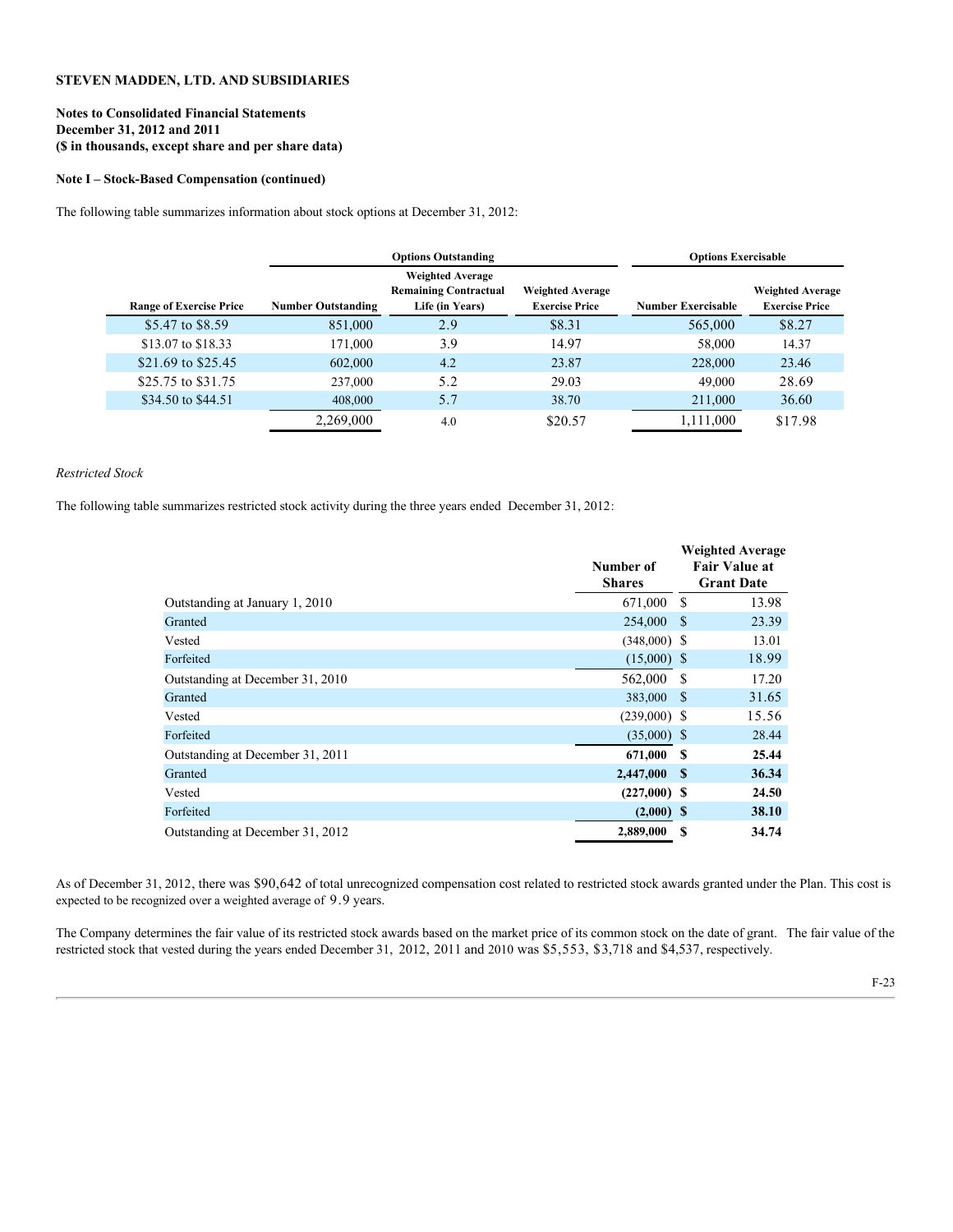## **Notes to Consolidated Financial Statements December 31, 2012 and 2011 (\$ in thousands, except share and per share data)**

#### **Note I – Stock-Based Compensation (continued)**

On January 3, 2012, the Company and its Creative and Design Chief, Steven Madden, entered into an amendment of Mr. Madden's existing employment agreement, pursuant to which, on February 8, 2012, Mr. Madden was granted 975,371 restricted shares of the Company's common stock at the then market price of \$41.01, which will vest in equal annual installments over a seven-year period commencing on December 31, 2017 and, thereafter, on each December 31 through December 31, 2023, subject to Mr. Madden's continued employment on each such vesting date. Pursuant to the amended employment agreement, on June 30, 2012, Mr. Madden exercised his right to receive an additional restricted stock award, and on July 3, 2012 he was granted 1,262,228 restricted shares of the Company's common stock at the then market price of \$31.69, which will vest in the same manner as the prior grant.

#### **Note J** - **Preferred Stock**

The Company has authorized 5,000,000 shares of preferred stock. The Board of Directors has designated 60,000 shares of such preferred stock as Series A Junior Participating Preferred Stock ("Series A Preferred"). Holders of the shares of Series A Preferred are entitled to dividends equal to 1,000 times dividends declared or paid on the Company's common stock. Each share of Series A Preferred entitles the holder to 1,000 votes on all matters submitted to the holders of common stock. The Series A Preferred has a liquidation preference of \$1,000 per share, and is not redeemable by the Company. No shares of preferred stock have been issued.

#### **Note K - Rights Agreement**

On October 30, 2001, the Company declared a dividend distribution of one preferred stock purchase right (a "Right") for each outstanding share of common stock. Prior to a three-for-two stock split of the Company's outstanding shares of common stock on May 31, 2011, each Right entitled the holder to purchase from the Company four ten-thousandths (4/10,000) of a share of Series A Preferred at a price of \$ 33.33 per four ten-thousandths (4/10,000) of a share. As a consequence of the aforementioned stock split, an automatic adjustment of each Right occurred pursuant to a Rights Agreement dated November 14, 2001 between the Company and American Stock Transfer and Trust Company (the "Rights Agreement"), following which each holder of a Right was then entitled to purchase from the Company three ten-thousandths (3/10,000) of a share of Series A Preferred at a price of \$ 22.22 per three ten-thousandths (3/10,000) of a share. Initially, the Rights would not be exercisable and would automatically trade with the common stock. The Rights would become exercisable, in general, ten days following the announcement of a person or group acquiring beneficial ownership of at least 15% of the outstanding voting stock of the Company. Pursuant to the Rights Agreement, the Rights expired on November 14, 2011.

## **Note L - Derivative Instruments**

The Company uses derivative instruments, specifically, forward foreign exchange contracts, to manage the risk associated with the volatility of future cash flows denominated in Mexican pesos. The foreign exchange contracts will be used to mitigate the impact of exchange rate fluctuations on forecasted purchases of inventory from Mexico and are designated as cash flow hedging instruments. As of December 31, 2012, the fair value of the Company's foreign currency derivatives, which is included on the Consolidated Balance Sheet in prepaid expenses and other current assets, is \$161. As of December 31, 2012, \$87 of gains related to cash flow hedges are recorded in accumulated other comprehensive income, net of taxes and are expected to be recognized in earnings at the same time the hedged items affect earnings. As of December 31, 2012, none of the Company's hedging activities were considered ineffective and thus no gains and losses from hedging activities were recognized in the Consolidated Statement of Income.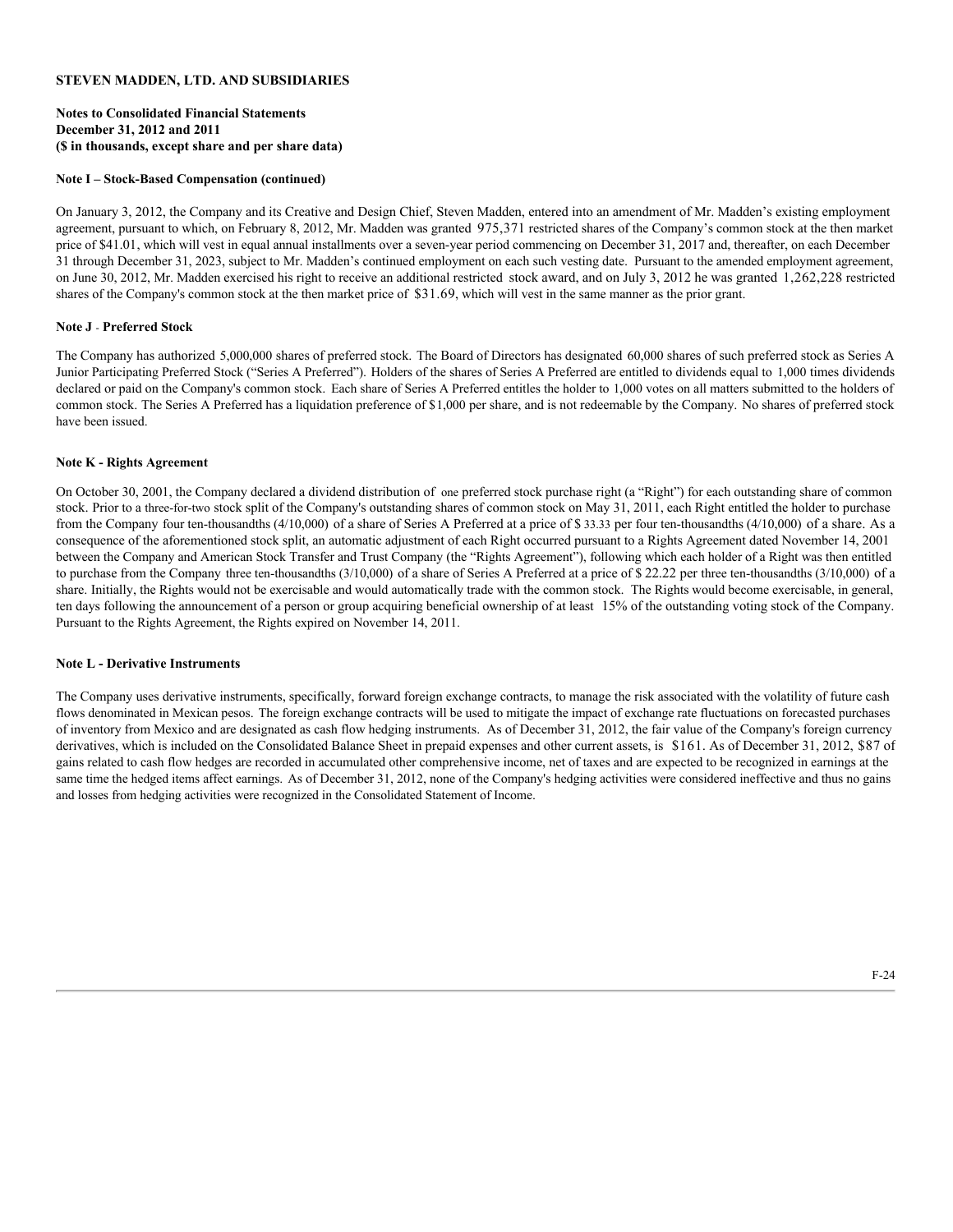## **Notes to Consolidated Financial Statements December 31, 2012 and 2011 (\$ in thousands, except share and per share data)**

#### **Note M - Operating Leases**

The Company leases office, showroom and retail facilities under noncancelable operating leases with terms expiring at various times through 2023. Future minimum annual lease payments under noncancelable operating leases consist of the following at December 31:

| 2013       | S  | 27,423  |
|------------|----|---------|
| 2014       |    | 26,760  |
| 2015       |    | 25,424  |
| 2016       |    | 24,172  |
| 2017       |    | 21,435  |
| Thereafter |    | 63,561  |
| Total      | \$ | 188,775 |

A majority of the retail store leases provide for contingent rental payments if gross sales exceed certain targets. In addition, many of the leases contain rent escalation clauses to compensate for increases in operating costs and real estate taxes. Rent expense for the years ended December 31, 2012, 2011 and 2010 was approximately \$33,073, \$25,328 and \$21,485, respectively. Included in such amounts are contingent rents of \$ 169, \$142 and \$3 in 2012, 2011 and 2010, respectively.

Rent expense is calculated by amortizing total base rental payments (net of any rental abatements, construction allowances and other rental concessions), on a straight-line basis, over the lease term. Accordingly, rent expense charged to operations differs from rent paid resulting in the Company recording deferred rent.

## **Note N** - **Income Taxes**

The components of income before income taxes are as follows:

|          | 2012          |    | 2011    | 2010 |         |  |
|----------|---------------|----|---------|------|---------|--|
| Domestic | \$<br>123,691 | S  | 117,497 | S    | 88,308  |  |
| Foreign  | 60,496        |    | 41.295  |      | 37,549  |  |
|          | \$<br>184,187 | \$ | 158,792 | S    | 125,857 |  |

The income tax provision (benefit) consists of the following:

|                 |              | 2012   |               | 2011      |               | 2010   |
|-----------------|--------------|--------|---------------|-----------|---------------|--------|
| Current:        |              |        |               |           |               |        |
| Federal         | \$           | 41,280 | \$            | 43,953 \$ |               | 36,482 |
| State and local |              | 10,319 |               | 8,560     |               | 8,253  |
| Foreign         |              | 11,035 |               | 6,814     |               | 6,195  |
|                 |              | 62,634 |               | 59,327    |               | 50,930 |
| Deferred:       |              |        |               |           |               |        |
| Federal         |              | 2,272  |               | 1,588     |               | (651)  |
| State and local |              | (396)  |               | 676       |               | (147)  |
| Foreign         |              | 113    |               |           |               |        |
|                 |              | 1,989  |               | 2,264     |               | (798)  |
|                 | $\mathbf{s}$ | 64,623 | <sup>\$</sup> | 61,591    | <sup>\$</sup> | 50,132 |
|                 |              |        |               |           |               |        |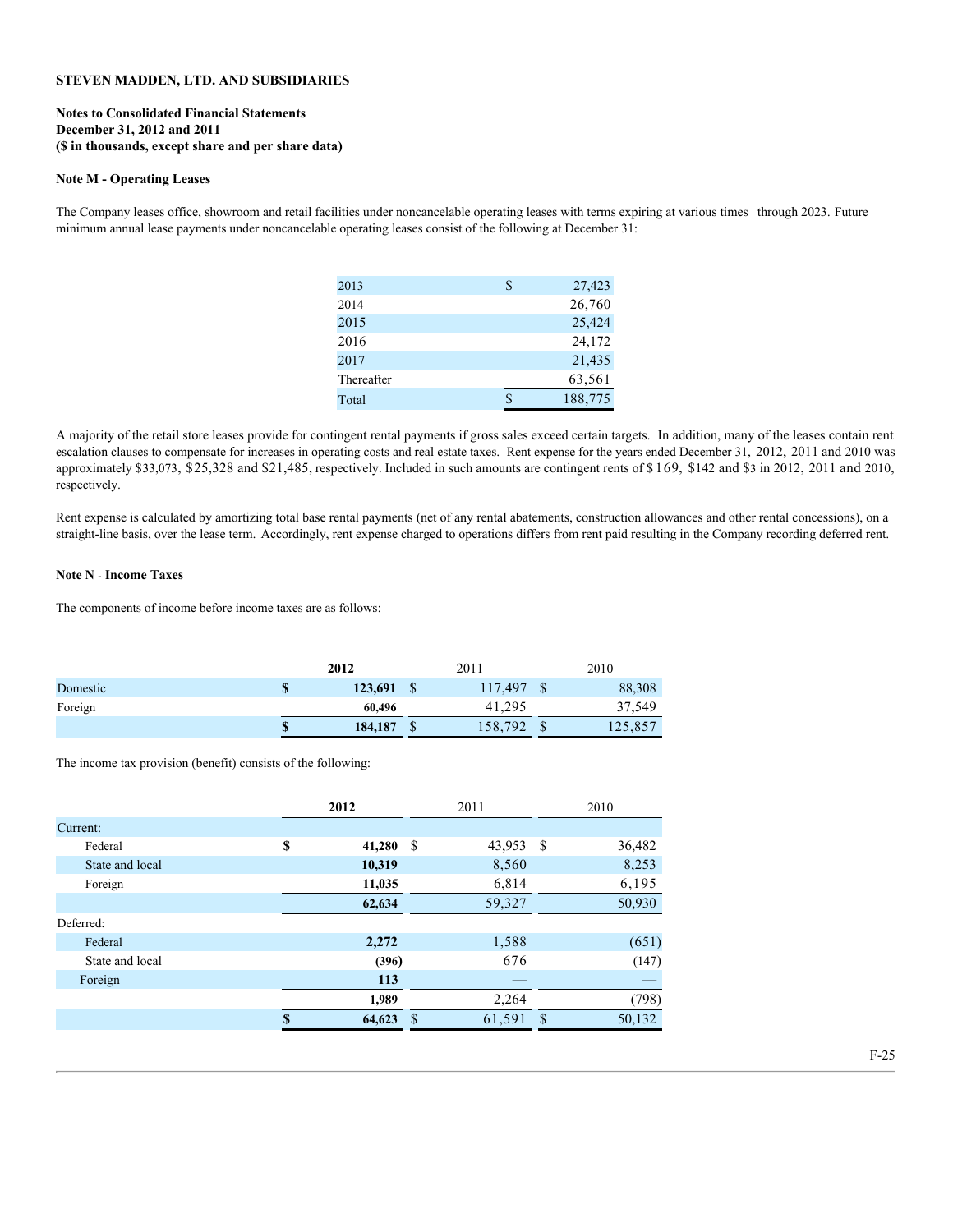**Notes to Consolidated Financial Statements December 31, 2012 and 2011 (\$ in thousands, except share and per share data)**

## **Note N** - **Income Taxes (continued)**

A reconciliation between taxes computed at the federal statutory rate and the effective tax rate is as follows:

|                                                                  | December 31, |        |       |  |  |  |  |
|------------------------------------------------------------------|--------------|--------|-------|--|--|--|--|
|                                                                  | 2012         | 2011   | 2010  |  |  |  |  |
| Income taxes at federal statutory rate                           | 35.0 $%$     | 35.0 % | 35.0% |  |  |  |  |
| Effects of foreign operations                                    | (3.3)        |        |       |  |  |  |  |
| State and local income taxes - net of federal income tax benefit | 3.4          | 3.9    | 3.9   |  |  |  |  |
| Nondeductible items                                              | 0.1          | 0.3    | 0.2   |  |  |  |  |
| Valuation allowance (reversal)                                   | (0.3)        | (0.4)  | 0.5   |  |  |  |  |
| Other                                                            | 0.2          |        | 0.2   |  |  |  |  |
| Effective rate                                                   | $35.1 \%$    | 38.8%  | 39.8% |  |  |  |  |

The Company applies the asset and liability method of accounting for income taxes. Under this method, deferred tax assets and liabilities are determined based on differences between financial reporting and tax bases of assets and liabilities and are measured using the enacted tax rates and laws that are expected to be in effect when the differences are expected to reverse.

In accordance with accounting guidance, the Company has opted to classify interest and penalties that would accrue according to the provisions of relevant tax law as income tax expense on the Consolidated Statements of Income. The Company determines the amount of interest expense to be recognized by applying the applicable statutory rate of interest to the difference between the tax position recognized and the amount previously taken or expected to be taken on a tax return. The Company's tax years 2009 through 2012 remain open to examination by most taxing authorities. The Company has no unrecognized tax benefits recorded as of the year ended December 31, 2012.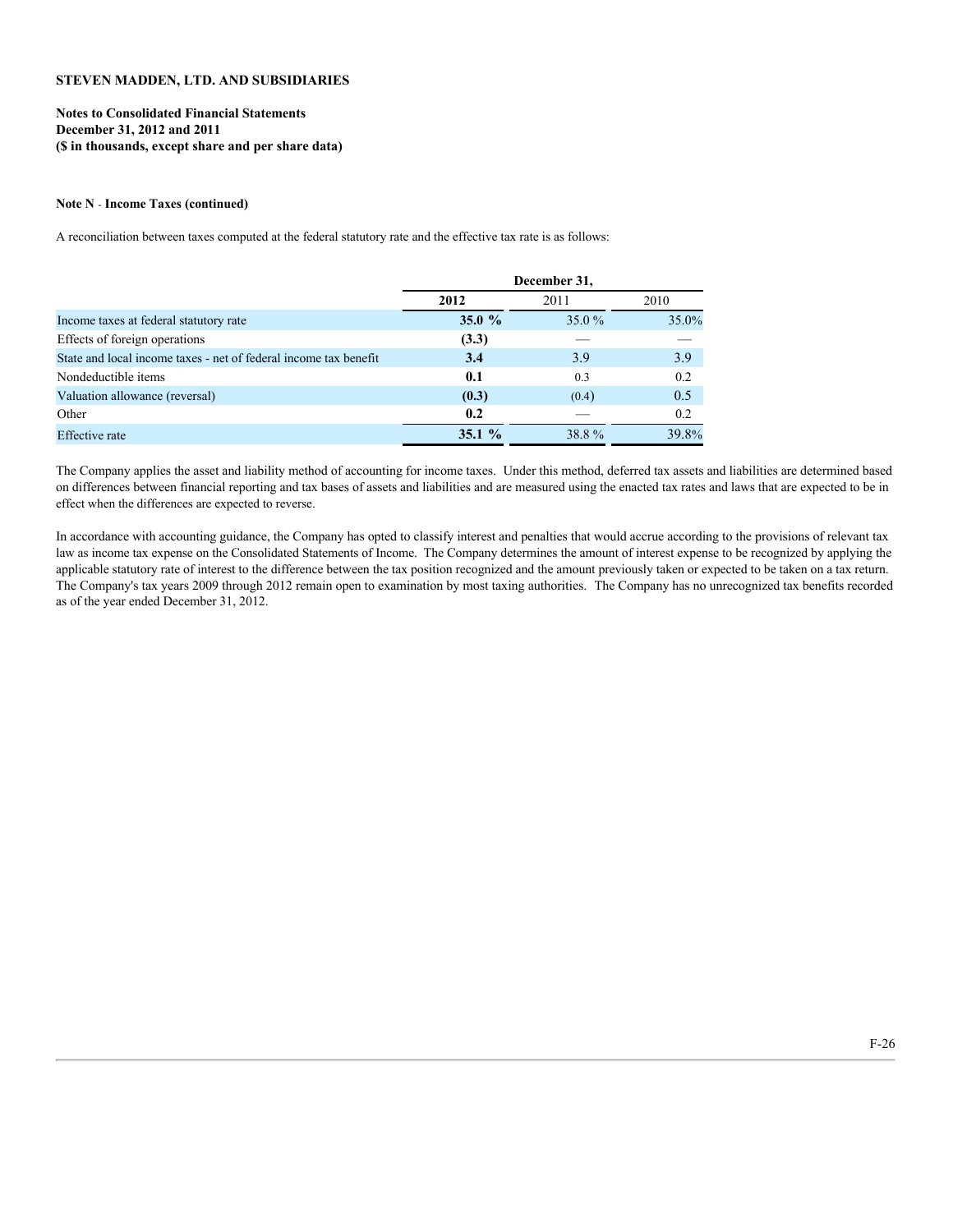**Notes to Consolidated Financial Statements December 31, 2012 and 2011 (\$ in thousands, except share and per share data)**

#### **Note N** - **Income Taxes (continued)**

The components of deferred tax assets and liabilities are as follows:

|                                                | December 31, |           |   |         |  |
|------------------------------------------------|--------------|-----------|---|---------|--|
|                                                |              | 2012      |   | 2011    |  |
| Current deferred tax assets (liabilities):     |              |           |   |         |  |
| Receivable allowances                          | \$           | 9,005     | S | 7,246   |  |
| Inventory                                      |              | 1,588     |   | 1,975   |  |
| Unrealized (gain) loss                         |              | 58        |   | (6)     |  |
| Accrued expenses                               |              | 496       |   | 496     |  |
| Other                                          |              | (74)      |   | 595     |  |
| Gross current deferred tax asset               |              | 11,073    |   | 10,306  |  |
| Valuation allowance                            |              |           |   | (595)   |  |
|                                                |              | 11,073    |   | 9,711   |  |
| Non-current deferred tax assets (liabilities): |              |           |   |         |  |
| Depreciation and amortization                  |              | (1,982)   |   | (1,889) |  |
| Deferred compensation                          |              | 8,200     |   | 4,902   |  |
| Unremitted earnings of foreign subsidiaries    |              | (10, 224) |   |         |  |
| Deferred rent                                  |              | 2,991     |   | 2,388   |  |
| Amortization of goodwill                       |              | (3,097)   |   | (2,504) |  |
| Unrealized (gain) loss                         |              | (1,073)   |   | (561)   |  |
| Other                                          |              | 68        |   | 92      |  |
|                                                |              | (5,117)   |   | 2,428   |  |
| Deferred tax assets                            | \$           | 5,956     | S | 12,139  |  |

The Company's consolidated financial statements provide for any related tax liability on amounts that may be repatriated from foreign operations, aside from undistributed earnings of certain of the Company's foreign subsidiaries that are intended to be indefinitely reinvested in operations outside the U.S. The deferred tax liability of \$10,224 reflects the amounts that may be repatriated from foreign operations. A portion of the amount established in the current year was based on the finalization of the purchase accounting in 2012 of Topline. The total amount of indefinitely reinvested earnings of foreign subsidiaries as of December 31, 2012 was \$27,100. Accordingly, no provision has been made for United States income taxes which may become payable if those undistributed earnings of foreign subsidiaries are paid as dividends. Determination of the amount of unrecognized deferred income tax liabilities on these earnings is not practicable because such liability, if any, is subject to many variables and is dependent on circumstances existing if and when remittance occurs.

## **Note O – Commitments, Contingencies and Other**

## **[1] Legal Proceedings:**

(a) On February 2, 2012, two individuals purporting to be stockholders of the Company commenced separate civil actions in the Supreme Court of New York, Queens County, *Mark Ioffe, Derivatively on Behalf of Nominal Defendant Steven Madden, Ltd. v. Steven Madden, et. al* , No. 700188-2012 (the "Ioffe Action") and *Catherine L. Phillips, Derivatively on Behalf of Nominal Defendant Steven Madden, Ltd. v. Steven Madden, et. al*, No. 700189-2012 (together with the Ioffe Action, the "Actions"). The Actions asserted derivative claims challenging the decision of the Company's Board of Directors in January 2012 to amend Steven Madden's employment agreement dated July 15, 2005, and amended as of December 14, 2009 and to amend the promissory note setting forth Mr. Madden's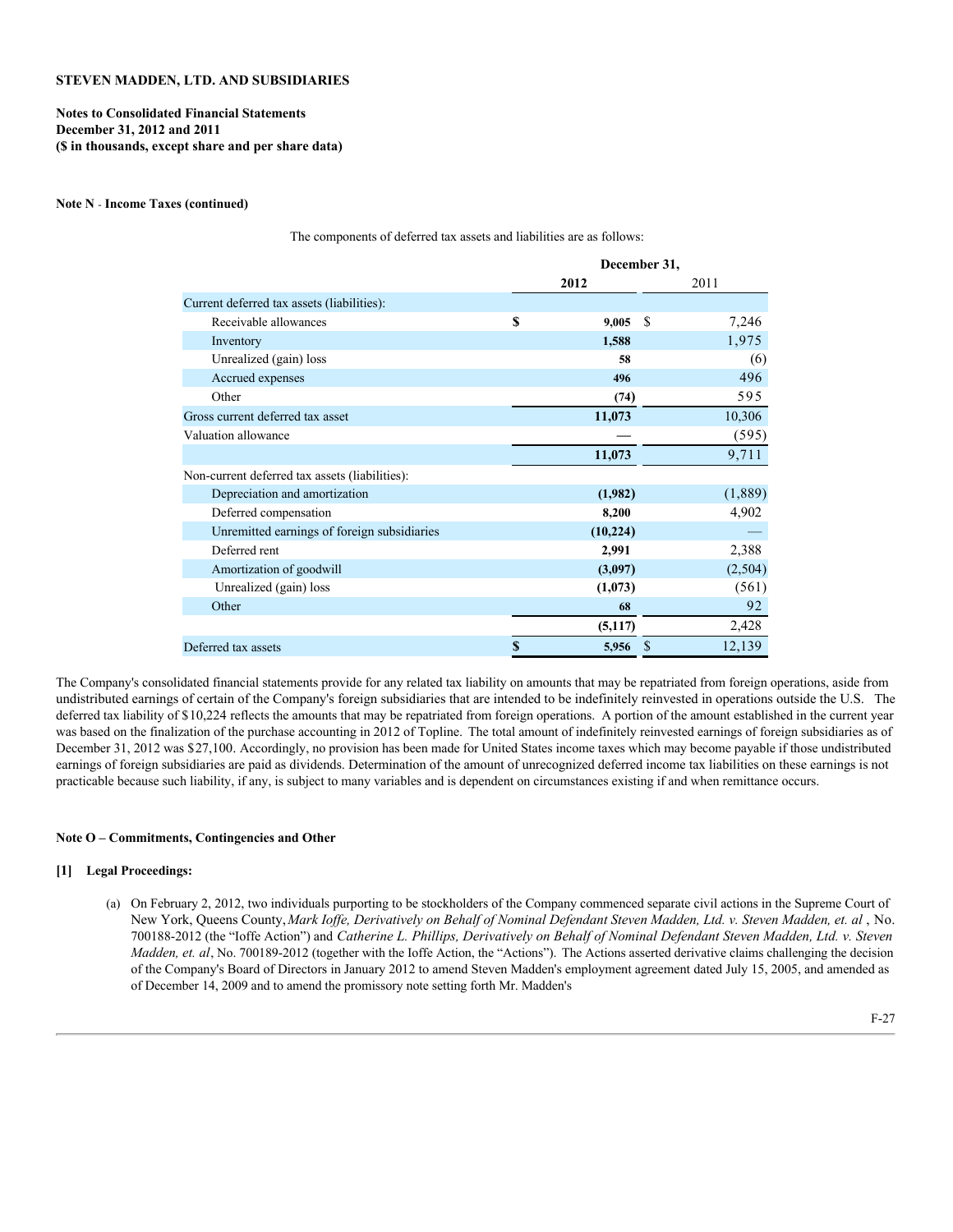**Notes to Consolidated Financial Statements December 31, 2012 and 2011 (\$ in thousands, except share and per share data)**

#### **Note O – Commitments, Contingencies and Other (continued)**

obligations in respect of a loan made by the Company to Mr. Madden in 2007 and amended in 2009 and claimed, among other things, that the Board violated its duties of loyalty and good faith by approving the amendments. The Actions also asserted claims of unjust enrichment against Mr. Madden. The Company and the other defendants filed a motion for dismissal of the Actions, which was granted by the court on September 13, 2012. The plaintiffs did not file a notice of appeal with respect to the dismissal of the Actions and the time period for filing an appeal has now expired.

(b) On July 19, 2011, an individual purporting to act on behalf of a class of similarly situated individuals commenced a civil action in the United States District Court for the Central District of California, *Samantha Ellison, individually and on behalf of a class of similarly situated individuals v. Steven Madden, Ltd.,* No. CV11-05935 (the "Ellison Action") asserting that the Company made unsolicited commercial text calls to wireless telephone numbers of the class members in violation of the Telephone Consumers Protection Act (the "TCPA") and seeking, on behalf of the class, an injunction requiring the Company to cease all wireless text messages without prior written consent as required by the TCPA, as well as the recovery of statutory damages to the class members together with costs and reasonable attorneys' fees. The Company responded by challenging the suit on several grounds. Settlement discussions resulted in a settlement being reached on July 30, 2012, subject to final court approval, for an aggregate gross settlement fund amount of \$10,000, including all settlement costs and administration fees, as well as fees recoverable by class counsel. As the settlement calls for the reversion of all monies not paid to class claimants, it is possible that the actual settlement amount paid will be substantially less than \$10,000. In addition, the Company's insurance coverage will cover a portion of the settlement at the rate of 45% of the initial settlement payment of \$5,000 and 30% of amounts over and above the initial settlement payment. On September 25, 2012 the court certified the class for settlement purposes only and approved the settlement on a preliminary basis. The court further ordered all litigants to make further submissions to the court concerning, among other things, the merits and value of the case and to deliver notice of the proposed settlement to all class members prior to a fairness hearing and final approval of the settlement. Based on the settlement as contemplated and applying the insurance coverage as applicable, the maximum

exposure to the Company is approximately \$6,250; however, in light of historical "take rates" in cases of this type, the Company's counsel estimates that the actual liability to the Company will likely be \$2,500 or less. Accordingly, the Company recorded a liability in the amount of \$2,500 in the second quarter of 2012 and subsequently paid this amount in 2012 pursuant to the preliminary settlement agreement.

(c) On August 10, 2005, following the conclusion of an audit of the Company conducted by auditors for U.S. Customs and Border Protection ("U.S. Customs") during 2004 and 2005, U.S. Customs issued a report that asserts that certain commissions that the Company treated as "buying agents' commissions" (which are non-dutiable) should be treated as "selling agents' commissions" and hence are dutiable. Subsequently, U.S. Immigration and Customs Enforcement notified the Company's legal counsel that a formal investigation of the Company's importing practices had been commenced as a result of the audit. In September 2007, U.S. Customs notified the Company that it had finalized its assessment of the underpaid duties at \$1,400. The Company, with the advice of legal counsel, evaluated the liability in the case, including additional duties, interest and penalties, and believed that it was not likely to exceed \$3,045, and accordingly, a liability for this amount was recorded as of December 31, 2009. The Company contested the conclusions of the U.S. Customs audit and filed a request for review and issuance of rulings thereon by U.S. Customs Headquarters, of Regulations and Rulings, under internal advice procedures. On September 20, 2010, U.S. Customs issued a ruling in the matter, concluding that the commissions paid by the Company pursuant to buying agreements entered into by the Company and one of its two buying agents under review were *bona fide* buying-agent commissions and, therefore, were nondutiable. With respect to the second buying agent, U.S. Customs also ruled that beginning in February 2002, commissions paid by the Company were *bona fide* buying agent commissions and, therefore, were non-dutiable. However, U.S. Customs found that the Company's pre-2002 buying agreements with the second agent were legally insufficient to substantiate a buyer-buyer's agent relationship between the Company and the agent and that commissions paid to the second agent under such buying agreements, in fact, were dutiable. On the basis of the U.S. Customs ruling, the Company reevaluated the liability in the case and believes that it is not likely to exceed \$1,248 and the liability was reduced from \$3,045 to such amount as of September 30, 2010.

On November 21, 2011, U.S. Customs issued a pre-penalty notice to the Company in which it alleges that gross negligence by the Company resulted in an underpayment of duties with respect to certain pre-2002 buying agreements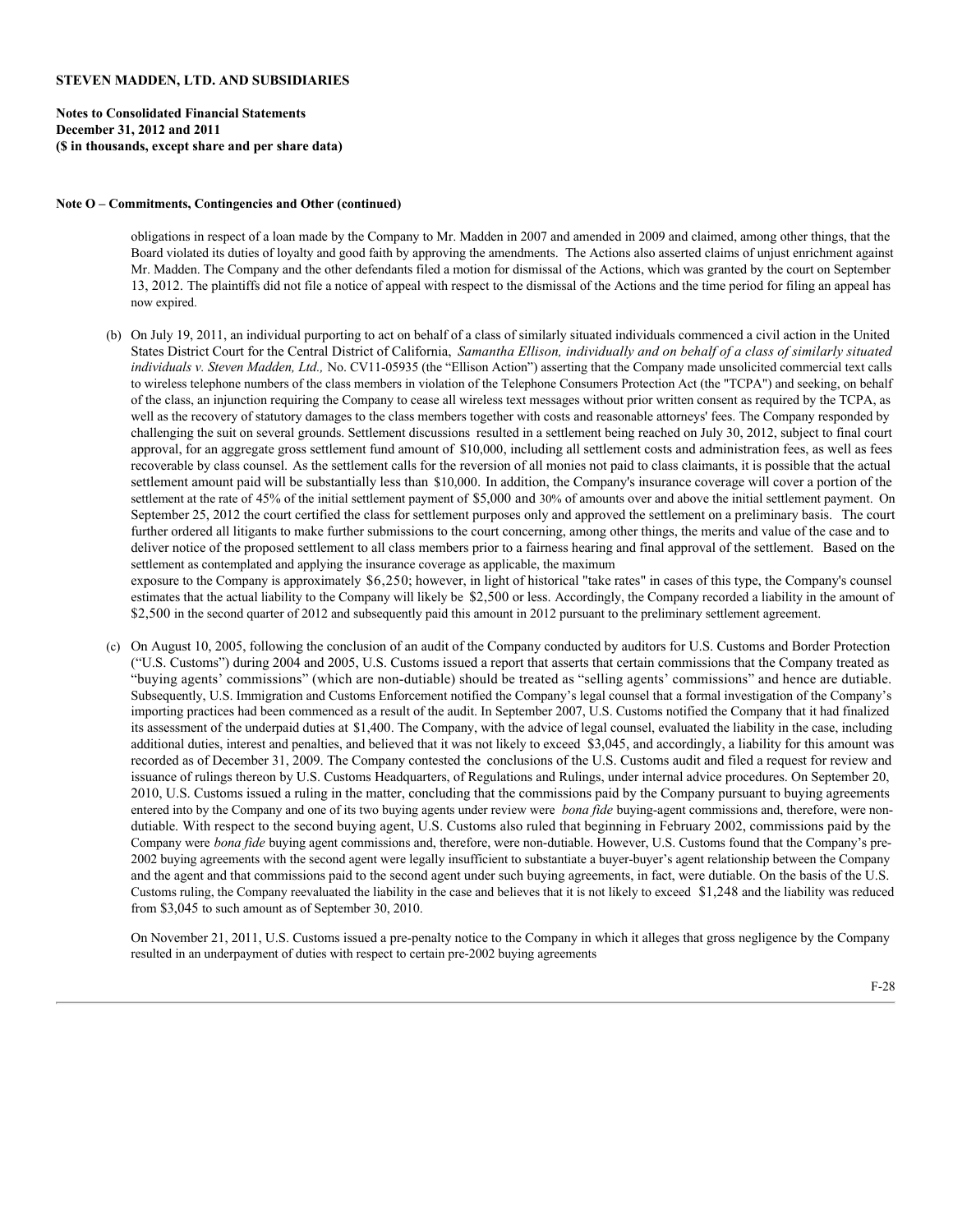**Notes to Consolidated Financial Statements December 31, 2012 and 2011 (\$ in thousands, except share and per share data)**

#### **Note O – Commitments, Contingencies and Other (continued)**

and claims that the Company owes \$342 as an additional duty and \$1,367 in monetary penalties. In its February 16, 2012 response to the prepenalty notice, the Company submitted that it owes no additional duty and, further, did not through negligence or gross negligence fail to pay any duty or engage in conduct amounting to either gross negligence or negligence. The Company requested that U.S. Customs withdraw its proposal to issue a notice of penalty and take no further adverse action against the Company. In the event that U.S. Customs is not inclined to withdraw the pre-penalty notice after review of the Company's response, the Company has requested the opportunity to make an oral presentation to U.S. Customs prior to the issuance of a notice of penalty. In the event that U.S. Customs determines to issue a notice of penalty, the Company intends to file a petition for relief requesting a reduction of the level of culpability and mitigation of the penalty amount assessed. The maximum total amount of damages related to this matter is approximately \$1,700 for which the Company has accrued \$1,248.

(d) The Company has been named as a defendant in certain other lawsuits in the normal course of business. In the opinion of management, after consulting with legal counsel, the liabilities, if any, resulting from these matters should not have a material effect on the Company's financial position or results of operations. It is the policy of management to disclose the amount or range of reasonably possible losses in excess of recorded amounts.

## **[2] Employment agreements:**

*Robert Schmertz.* Effective January 1, 2013, the Company entered into a new employment agreement with Robert Schmertz, the Company's Brand Director, to replace an existing employment agreement that expired at the end of 2012. The new agreement, which expires on December 31, 2014, provides for an annual salary of \$725. In addition, pursuant to his new employment agreement, on January 4, 2013, Mr. Schmertz received a grant of 16,667 shares of the Company's common stock subject to certain restrictions. The restricted shares were issued under the Company's 2006 Stock Incentive Plan, as amended, and will vest in five substantially equal annual installments over five years commencing on the first anniversary of the date of the grant. Additional compensation and bonuses, if any, are at the sole discretion of the Board of Directors.

*Edward R. Rosenfeld.* On December 31, 2012, the Company entered into a new employment agreement with Edward R. Rosenfeld, the Company's Chief Executive Officer and the Chairman of the Board of Directors, to replace an existing employment agreement that expired on December 31, 2012. The agreement, which expires on December 31, 2015, provides for an approximate annual salary of \$ 579 through December 31, 2013, \$608 in 2014 and \$638 in 2015. In addition, pursuant to his new employment agreement, Mr. Rosenfeld received a grant of 100,000 shares of the Company's common stock subject to certain restrictions. The restricted shares were issued under the Company's 2006 Stock Incentive Plan, as amended, and will vest in equal annual installments over a five-year period commencing on December 1, 2013. Additional compensation and bonuses, if any, are at the sole discretion of the Board of Directors.

*Steven Madden.* On January 3, 2012, the Company and its Creative and Design Chief, Steven Madden, entered into an amendment, dated as of December 31, 2011, to Mr. Madden's existing employment agreement with the Company (the "Amended Madden Agreement"). The Amended Madden Agreement, which extends the term of Mr. Madden's employment through December 31, 2023, provides for an annual base salary of approximately \$5,417 in 2012, approximately \$7,417 in 2013, approximately \$9,667 in 2014, approximately \$11,917 in 2015 and approximately \$10,698 in 2016 and in each year thereafter through the end of the term of employment. Effective in 2012, the Amended Madden Agreement eliminates the annual cash bonuses payable to Mr. Madden based on EBITDA and the annual cash bonus in relation to new business contained in Mr. Madden's previously existing employment agreement and provides that all future cash bonuses will be at the sole discretion of the Company's Board of Directors. Further, the Amended Madden Agreement eliminates the annual non-accountable expense allowance of up to \$ 200 provided to Mr. Madden under the previously existing employment agreement. Pursuant to the Amended Madden Agreement, on February 8, 2012, Mr. Madden was granted 975,371 restricted shares of the Company's common stock valued at approximately \$ 40,000, which will vest in equal annual installments over seven years commencing on December 31, 2017 through December 31, 2023, subject to Mr. Madden's continued employment with the Company on each such vesting date. Pursuant to the Amended Madden Agreement, on June 30, 2012, Mr. Madden exercised his right to receive an additional restricted stock award, and on July 3, 2012 he was granted 1,262,228 restricted shares of the Company's common stock, which will vest in the same manner as the February 8, 2012 grant. As consideration for the additional restricted stock grant, Mr. Madden will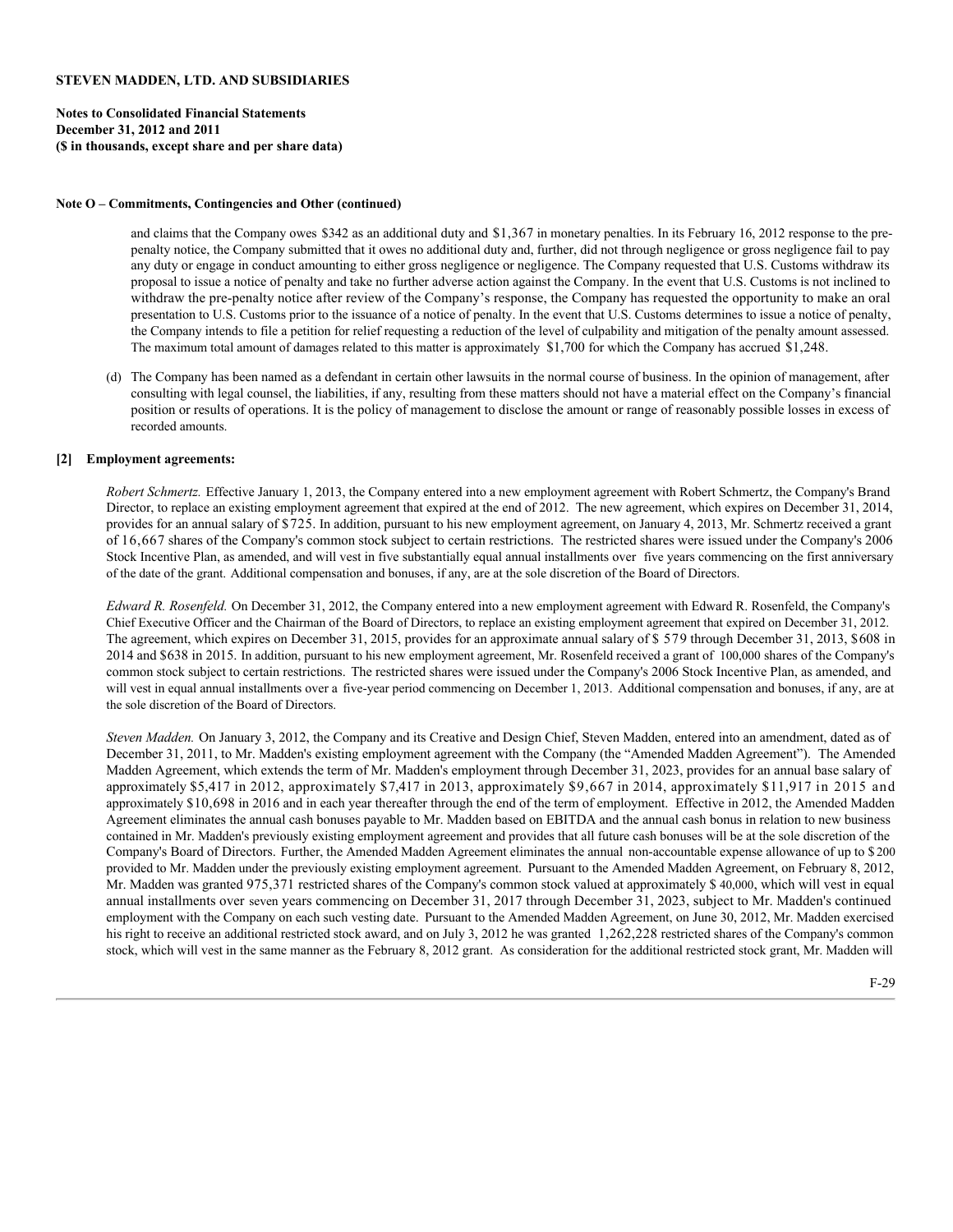**Notes to Consolidated Financial Statements December 31, 2012 and 2011 (\$ in thousands, except share and per share data)**

#### **Note O – Commitments, Contingencies and Other (continued)**

receive a reduction in his annual base salary in years subsequent to 2012 as follows: approximately \$ 4,000 in 2013, approximately \$6,125 in 2014, approximately \$8,250 in 2015 and approximately \$7,026 in 2016 and in each year thereafter through the end of the term of employment. In addition to the opportunity for discretionary cash bonuses, the Amended Madden Agreement entitles Mr. Madden to an annual life insurance premium reimbursement of up to \$200, as well as an annual stock option grant and the potential for an additional one-time stock option grant based upon achievement of certain financial performance criteria. The Amended Madden Agreement also provides for the elimination of interest accrued after December 31, 2011 on an outstanding loan in the original principal amount of \$ 3,000 made by the Company to Mr. Madden, the extension of the maturity date of such loan until December 31, 2023, and the forgiveness of 1/10th of the principal amount of the loan, together with accrued interest, annually over a ten-year period commencing on December 31, 2014 for so long as Mr. Madden continues to be employed by the Company on each such December 31st.

*Arvind Dharia.* On February 8, 2012, the Company and its Chief Financial Officer, Arvind Dharia, entered into an amendment of Mr. Dharia's existing employment agreement. The amendment, among other things, extends the term of Mr. Dharia's employment agreement, which was set to expire at the end of 2011, until December 31, 2014 and increases his annual base salary to \$ 555 effective January 1, 2012 through the remainder of the term. Pursuant to the amendment, on February 8, 2012, Mr. Dharia received a restricted stock award for 10,000 restricted shares of the Company's common stock, which will vest in substantially equal annual installments over a three-year period commencing on February 8, 2013 through February 8, 2015. The agreement, as amended, provides for an annual bonus to Mr. Dharia at the discretion of the Board of Directors.

*Amelia Newton Varela.* Effective January 1, 2011, the Company entered into an employment agreement with Amelia Newton Varela, the Company's Executive Vice President of Wholesale, to replace an existing employment agreement that expired at the end of 2010. The agreement provides for an annual salary of \$450 through December 31, 2013 and provides the opportunity for annual cash incentive bonuses. In addition, on February 1, 2011, Ms. Varela received an option to purchase 100,000 shares of common stock at the market value on the date of grant, which will vest in equal annual installments over a four-year period commencing on the first anniversary of the grant date.

*Awadhesh Sinha.* Effective January 1, 2011, the Company entered into a new employment agreement with Awadhesh Sinha, the Company's Chief Operating Officer, to replace an existing employment agreement that expired at the end of 2010. The agreement provides for an annual salary of \$ 575 through December 31, 2013. In addition, on December 1, 2010, Mr. Sinha received a grant of 35,000 shares of restricted common stock, which will vest in equal annual installments over a three-year period commencing on the first anniversary of the grant date. Additional compensation and bonuses, if any, are at the discretion of the Board of Directors.

## **[3] Letters of credit:**

At December 31, 2012, the Company had open letters of credit for the purchase of imported merchandise of approximately \$ 1,072.

#### **[4] License agreements:**

On February 9, 2011, the Company entered into a license agreement with Basic Properties America Inc. and BasicNet S.p.A, under which the Company has the right to use the Superga® trademark in connection with the sale and marketing of women's footwear. The agreement requires the Company to pay the licensor a royalty equal to a percentage of net sales and a minimum royalty in the event that specified net sales targets are not achieved. The agreement expires on December 31, 2013, with one four-year renewal period, at the Company's option, if certain provisions are met.

On January 1, 2010, the Company entered into a license agreement with Jones Investment Co. Inc., under which the Company has the right to use the GLO Jeans® trademark in connection with the sale and marketing of women's footwear exclusively to K-Mart. The agreement requires the Company to pay the licensor a royalty and advertising payments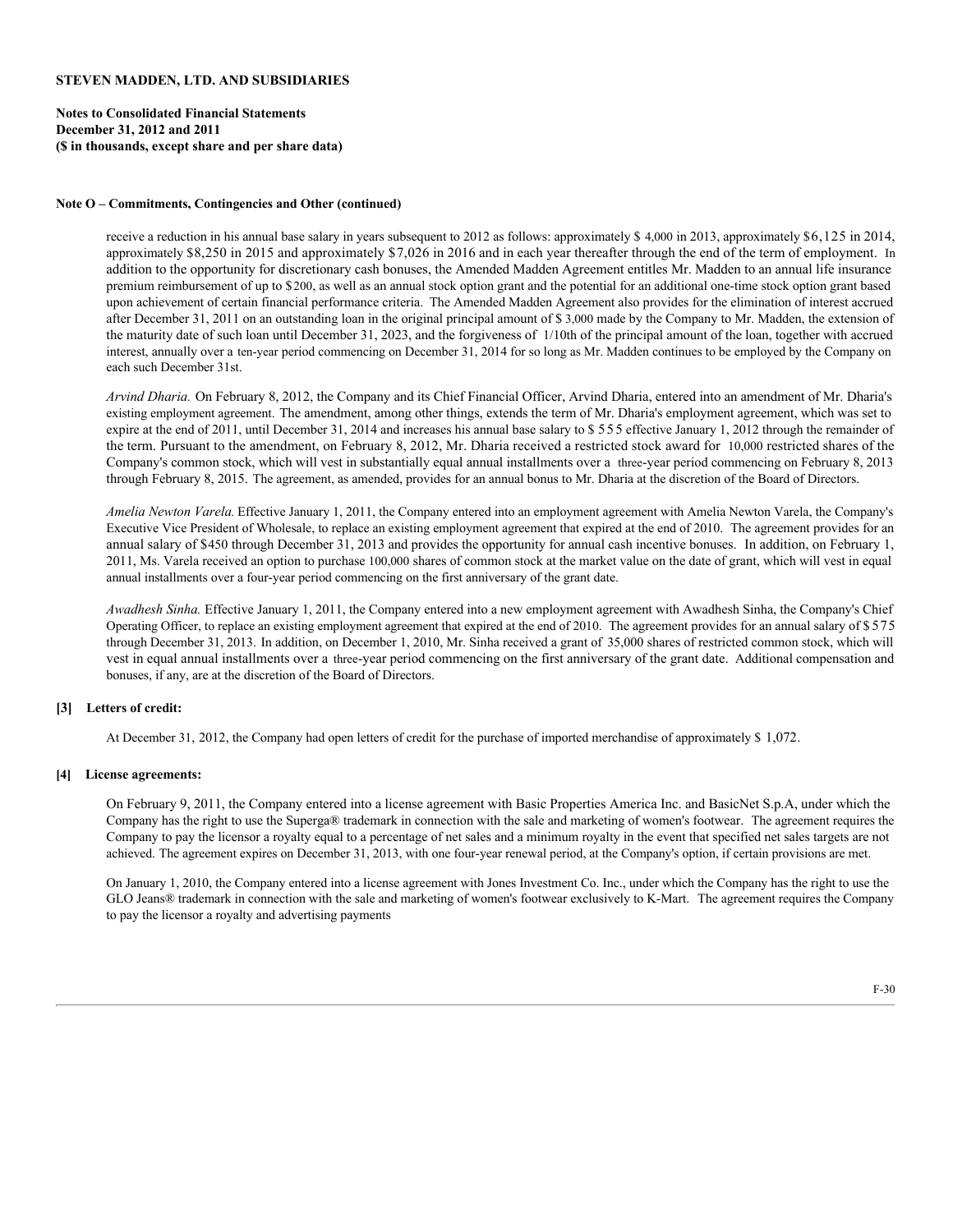**Notes to Consolidated Financial Statements December 31, 2012 and 2011 (\$ in thousands, except share and per share data)**

#### **Note O – Commitments, Contingencies and Other (continued)**

equal to a percentage of net sales and a minimum royalty and advertising payment in the event that specified net sales targets are not achieved. The agreement which expired on December 31, 2012, was renewed for an additional three-year term and will now expire on December 31, 2015.

In September 2009, the Company entered into a license agreement with Dualstar Entertainment Group, LLC, under which the Company has the right to use the Olsenboye® trademark in connection with the marketing and sale of footwear and accessories. The agreement requires the Company to make royalty and advertising payments equal to a percentage of net sales and a minimum royalty and advertising payment in the event that specified net sales targets are not achieved. The initial term of this agreement, which expired on December 31, 2011, was renewed for an additional two-year term and will now expire on December 31, 2013.

On September 10, 2008, the Company entered into a license agreement with Dualstar Entertainment Group, LLC, under which the Company has the right to use the Elizabeth and James® trademark in connection with the sale and marketing of footwear. The agreement requires the Company to make royalty and advertising payments equal to a percentage of net sales and a minimum royalty and advertising payment in the event that specified net sales targets are not achieved. The agreement expires on March 31, 2015.

On July 1, 2008, the Company entered into a license agreement with Jones Investment Co. Inc., under which the Company has the right to use the l.e.i.® trademark in connection with the sale and marketing of women's footwear exclusively to Wal-Mart. The agreement requires the Company to pay the licensor a royalty and advertising payments equal to a percentage of net sales and a minimum royalty and advertising payment in the event that specified net sales targets are not achieved. The initial term of this agreement, which expired on December 31, 2011, was renewed for an additional three-year term, which will expire on December 31, 2014.

On March 28, 2007, the Company, through its Accessories Division, entered into a license agreement to design, manufacture and distribute handbags and belts and related accessories under the DF Daisy Fuentes® and the Daisy Fuentes® brands. The agreement requires the Company to pay the licensor a royalty and brand management fees based on a percentage of net sales and a minimum royalty in the event that specified net sales targets are not achieved. The agreement expired on December 31, 2012 and was not renewed.

Royalty expenses are included in the "cost of goods sold" section of the Company's Consolidated Statements of Income.

## **[5] Related Party Transactions:**

On February 23, 2012, the Company entered into an agreement (the "2012 Consulting Agreement") with JLM Consultants, Inc., a company wholly owned by John Madden, one of the Company's directors and the brother of Steven Madden, the Company's founder and Creative and Design Chief, which replaced an earlier consulting agreement (the "2004 Consulting Agreement") between the Company and JLM Consultants, Inc. that had expired by its terms on December 31, 2005 but under which JLM Consultants, Inc. had continued to provide consulting services for the consideration provided in the 2004 Consulting Agreement. Under the 2012 Consulting Agreement, Mr. Madden and JLM Consultants, Inc. will continue to provide consulting services with respect to the development of international sales of the Company. JLM Consultants, Inc. received fees and expenses of \$1,447 in fiscal year 2012 pursuant to the 2012 Consulting Agreement and \$ 1,552 and \$1,006 in 2011 and 2010, respectively, pursuant to the 2004 Consulting Agreement, in addition to fees that Mr. Madden received for his service to the Company as a director in 2011 and 2010.

#### **[6] Concentrations:**

The Company maintains cash and cash equivalents with various major financial institutions which at times are in excess of the amount insured. In addition, the Company's marketable securities are principally held at four brokerage companies .

During the year ended December 31, 2012, the Company did not purchase more that 10% of its merchandise from any single supplier. Total product purchases from China for the year ended December 31, 2012 was approximately 88%.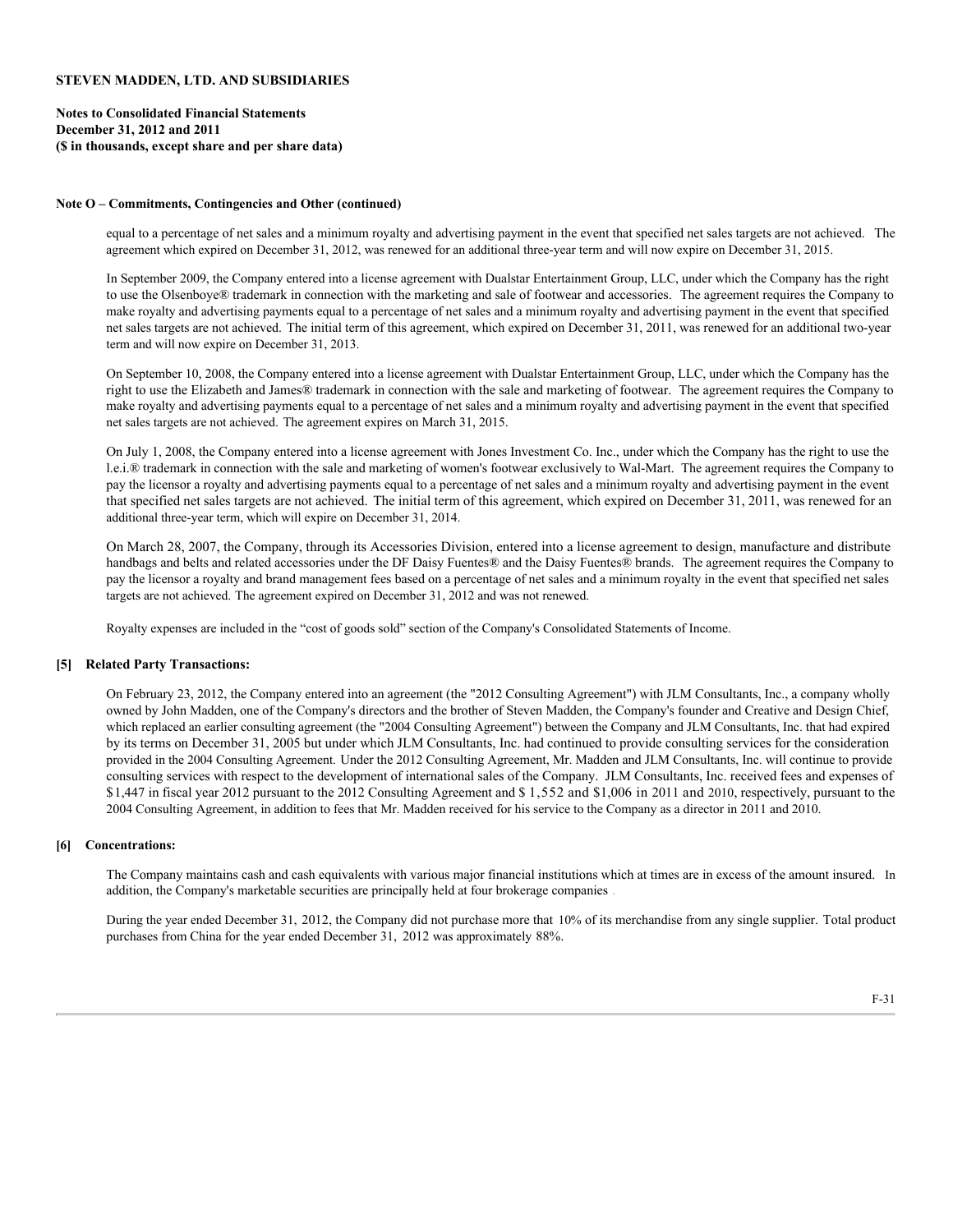**Notes to Consolidated Financial Statements December 31, 2012 and 2011 (\$ in thousands, except share and per share data)**

## **Note O – Commitments, Contingencies and Other (continued)**

During the year ended December 31, 2011, the Company did not purchase more that 10% of its merchandise from any single supplier. Total product purchases from China for the year ended December 31, 2011 was approximately 90%.

During the year ended December 31, 2010, the Company purchased approximately 13% and 12% of its merchandise from two suppliers in China. Total product purchases from China for the year ended December 31, 2010 was approximately 89%.

For the year ended December 31, 2012, the Company did not have any customers who account for more than 10% of total net sales or 10% of total accounts receivable.

For the year ended December 31, 2011, the Company did not have any customers who account for more than 10% of total net sales or 10% of total accounts receivable.

Sales to one customer accounted for 10% of total net sales for the year ended December 31, 2010. Three other customers represented 12%, 12% and 11% of accounts receivable at December 31, 2010.

Sales to such customers are included in the Wholesale segment (see Note P). Purchases are made primarily in United States dollars.

## **[7] Valuation and qualifying accounts:**

The following is a summary of the allowance for chargebacks and doubtful accounts related to accounts receivable and the allowance for chargebacks related to the amount due from factor for the years ended:

|                              |   | December 31. |  |        |      |        |  |  |  |  |  |  |
|------------------------------|---|--------------|--|--------|------|--------|--|--|--|--|--|--|
| Balance at beginning of year |   | 2012         |  | 2011   | 2010 |        |  |  |  |  |  |  |
|                              |   | 18.219       |  | 15.258 |      | 13.682 |  |  |  |  |  |  |
| Charged to reserve           |   |              |  |        |      |        |  |  |  |  |  |  |
| Increase in reserve          |   | 4.218        |  | 2.961  |      | 1.576  |  |  |  |  |  |  |
| Balance at end of year       | S | 22,437       |  | 18.219 |      | 15,258 |  |  |  |  |  |  |

The following is a summary of goodwill and the related accumulated amortization for the:

|                                             | <b>Year Ended December 31,</b> |        |    |        |      |        |  |  |  |  |  |  |
|---------------------------------------------|--------------------------------|--------|----|--------|------|--------|--|--|--|--|--|--|
|                                             |                                | 2012   |    | 2011   | 2010 |        |  |  |  |  |  |  |
| Cost basis                                  |                                |        |    |        |      |        |  |  |  |  |  |  |
| Balance at beginning of year                | \$                             | 76,193 | -S | 39,211 | - \$ | 24,911 |  |  |  |  |  |  |
| Acquisitions and purchase price adjustments |                                | 15,964 |    | 36,982 |      | 14,300 |  |  |  |  |  |  |
| Write-off of impaired assets                |                                |        |    |        |      |        |  |  |  |  |  |  |
| Balance at end of year                      |                                | 92,157 |    | 76,193 |      | 39,211 |  |  |  |  |  |  |
| <b>Accumulated amortization</b>             |                                |        |    |        |      |        |  |  |  |  |  |  |
| Balance at beginning of year                |                                | 598    |    | 598    |      | 598    |  |  |  |  |  |  |
| Write-off of impaired assets                |                                |        |    |        |      |        |  |  |  |  |  |  |
| Balance at end of year                      |                                | 598    |    | 598    |      | 598    |  |  |  |  |  |  |
| Goodwill                                    | S                              | 91,559 |    | 75,595 |      | 38,613 |  |  |  |  |  |  |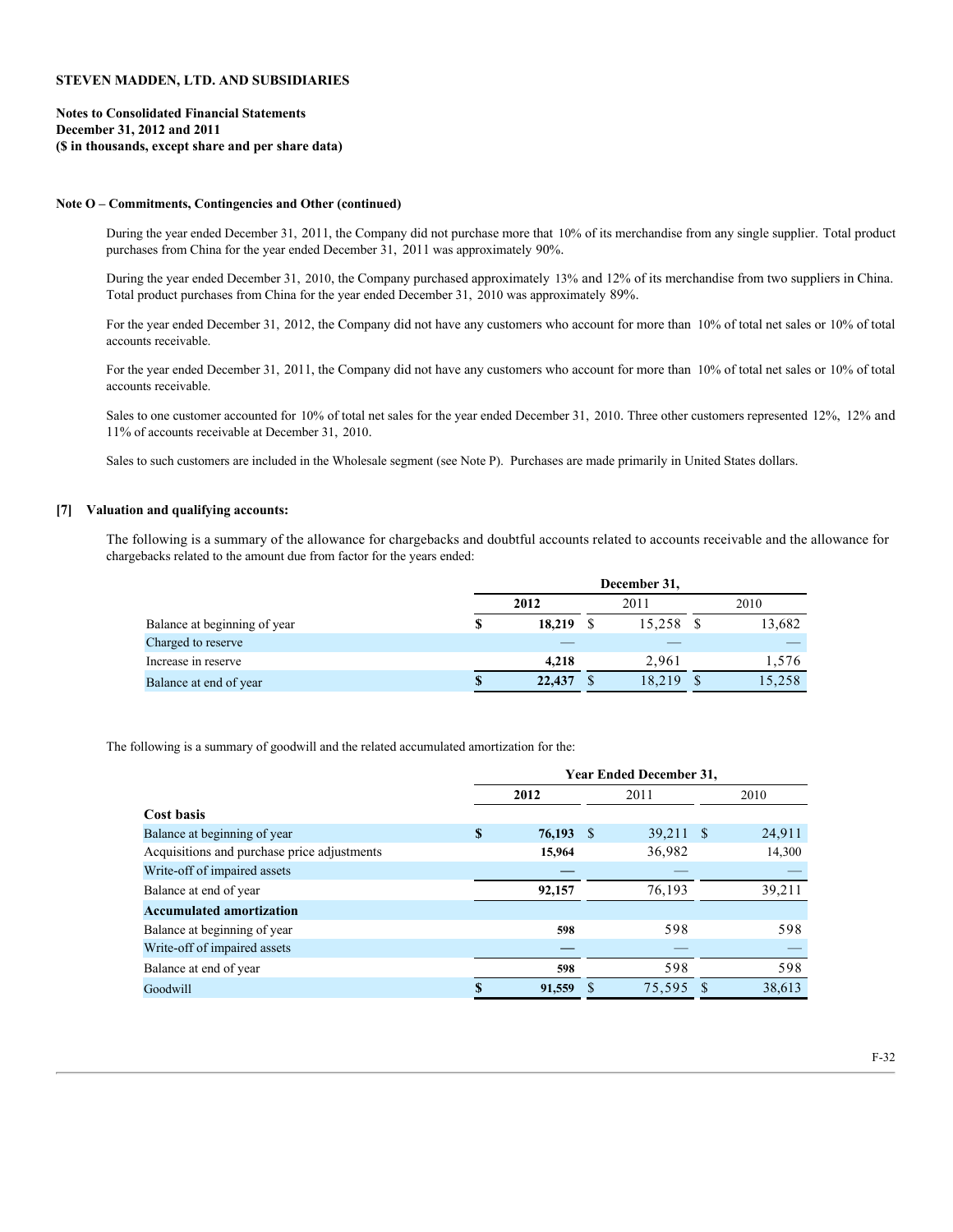## **Notes to Consolidated Financial Statements December 31, 2012 and 2011 (\$ in thousands, except share and per share data)**

## **Note P – Operating Segment Information**

The Company operates the following business segments: Wholesale Footwear, Wholesale Accessories, Retail, First Cost and Licensing. The Wholesale Footwear segment, through sales to department stores, mid-tier retailers, mass market merchants and specialty stores, derives revenue, both domestically and worldwide through our International business, from sales of branded and private label women's, men's, girls' and children's footwear. The Wholesale Accessories segment, which includes branded and private label handbags, belts and small leather goods as well as cold weather and selected other fashion accessories, derives revenue, both domestically and worldwide through our International business, from sales to department stores, mid-tier retailers, mass market merchants and specialty stores. Our Wholesale Footwear and Wholesale Accessories segments, through our International business, derive revenue from Canada and, under special distribution arrangements, from Asia, Europe, the Middle East, Mexico, Australia, India, South Africa and South America. The Retail segment, through the operation of Company-owned retail stores in the United States and Canada and the Company's websites, derives revenue from sales of branded women's, men's and children's footwear, accessories and licensed products to consumers. The First Cost segment represents activities of a subsidiary which earns commissions for serving as a buying agent of footwear products to mass-market merchandisers, mid-tier department stores and other retailers with respect to their purchase of footwear. In the Licensing segment, the Company licenses its Steve Madden® and Steven by Steve Madden® trademarks and other trademark rights for use in connection with the manufacture, marketing and sale of sunglasses, eyewear, outerwear, bedding, hosiery and women's fashion apparel, jewelry and luggage. In addition, this segment licenses the Betsey Johnson® and Betseyville® trademarks for use in connection with the manufacture, marketing and sale of apparel, jewelry, swimwear, eyewear, watches, fragrances and outerwear.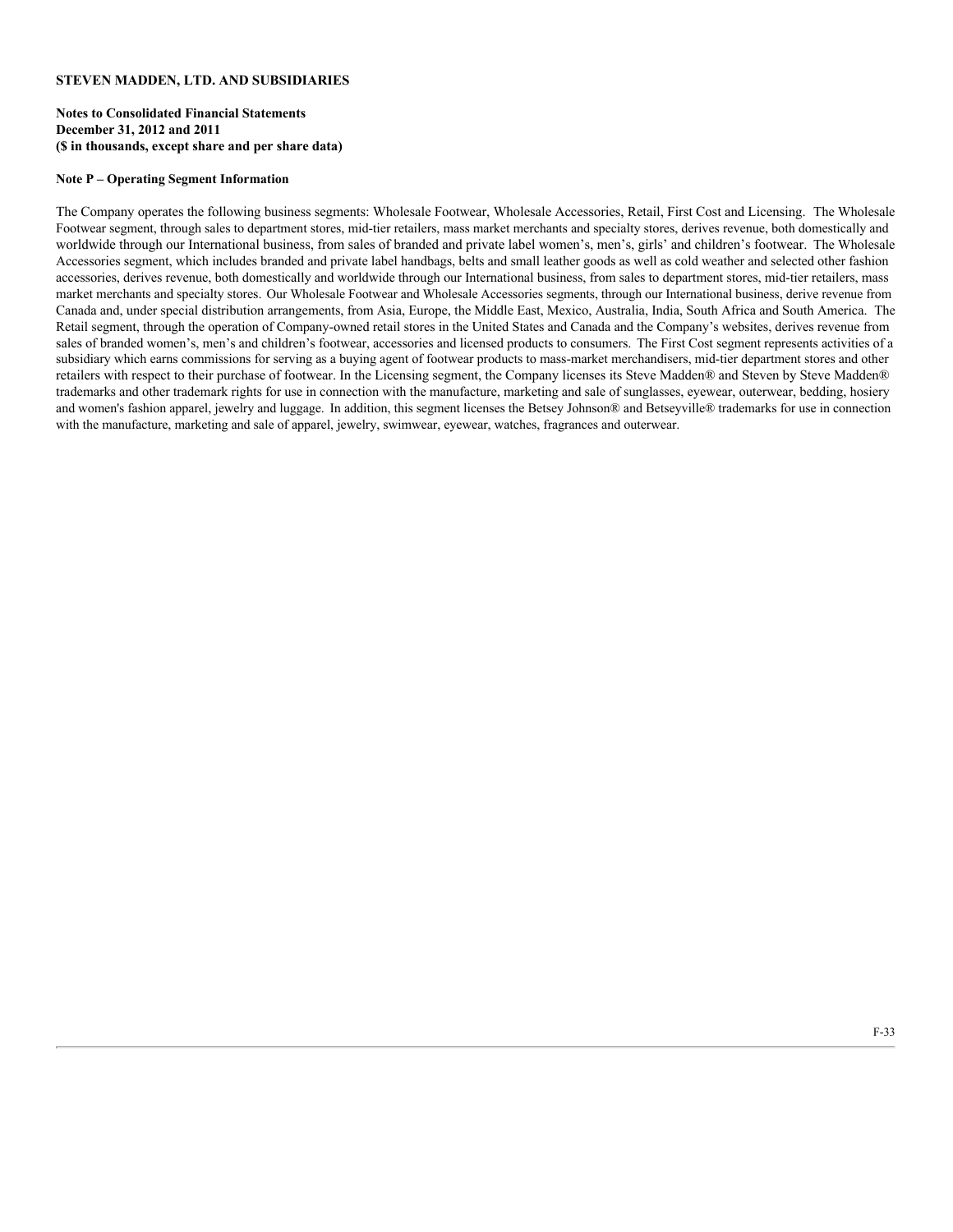## **Notes to Consolidated Financial Statements December 31, 2012 and 2011 (\$ in thousands, except share and per share data)**

**Note P – Operating Segment Information (continued)**

| <b>Year ended</b>                         |              | Wholesale<br>Footwear |              | Wholesale<br><b>Accessories</b> |    | <b>Total Wholesale</b> |    | Retail  |    | <b>First Cost</b> |    | Licensing | Corporate             |    | Consolidated |
|-------------------------------------------|--------------|-----------------------|--------------|---------------------------------|----|------------------------|----|---------|----|-------------------|----|-----------|-----------------------|----|--------------|
| December 31, 2012:                        |              |                       |              |                                 |    |                        |    |         |    |                   |    |           |                       |    |              |
| Net sales to external<br>customers        | s            | 794,486               | s            | 241,339                         | s  | 1,035,825              | s  | 191,247 | S  |                   | s  |           | \$                    | s  | 1,227,072    |
| Gross profit                              |              | 249,547               |              | 87,055                          |    | 336,602                |    | 119,100 |    |                   |    |           |                       |    | 455,702      |
| Commissions and licensing<br>$fees - net$ |              |                       |              |                                 |    |                        |    |         |    | 7,778             |    | 7,617     |                       |    | 15,395       |
| Income from operations                    |              | 104,326               |              | 41,376                          |    | 145,702                |    | 26,311  |    | 7,778             |    | 7,617     | (8, 432)              |    | 178,976      |
| Depreciation and<br>amortization          |              |                       |              |                                 |    | 7,717                  |    | 4,818   |    | 107               |    |           |                       |    | 12,642       |
| Segment assets                            | $\mathbf{s}$ | 511,011               | <sub>S</sub> | 138,602                         |    | 649,613                |    | 101,674 |    | 52,752            |    |           |                       |    | 804,039      |
| Capital expenditures                      |              |                       |              |                                 | s  | 7,506                  | s  | 12,596  | \$ |                   | s  |           | \$                    | s  | 20,102       |
| December 31, 2011:                        |              |                       |              |                                 |    |                        |    |         |    |                   |    |           |                       |    |              |
| Net sales to external<br>customers        | \$           | 636,809               | \$           | 176,824                         | \$ | 813,633                | \$ | 154,916 | \$ |                   | \$ |           | \$                    | \$ | 968,549      |
| Gross profit                              |              | 205,379               |              | 61,474                          |    | 266,853                |    | 95,095  |    |                   |    |           |                       |    | 361,948      |
| Commissions and licensing<br>$fees - net$ |              |                       |              |                                 |    |                        |    |         |    | 9,795             |    | 8,920     | \$                    |    | 18,715       |
| Income from operations                    |              | 86,676                |              | 28,009                          |    | 114,685                |    | 20,370  |    | 9,795             |    | 8,920     |                       |    | 153,770      |
| Depreciation and<br>amortization          |              |                       |              |                                 |    | 6,604                  |    | 4,378   |    | 78                |    |           |                       |    | 11,060       |
| Segment assets                            | $\mathbf{s}$ | 383,170               | $\mathbb{S}$ | 132,648                         |    | 515,818                |    | 76,630  |    | 47,338            |    |           |                       |    | 639,786      |
| Capital expenditures                      |              |                       |              |                                 | \$ | 10,314                 | \$ | 5,163   | \$ |                   | \$ |           | \$<br>$\qquad \qquad$ | \$ | 15,477       |
| December 31, 2010:                        |              |                       |              |                                 |    |                        |    |         |    |                   |    |           |                       |    |              |
| Net sales to external<br>customers        | \$           | 402,567               | \$           | 98,548                          | \$ | 501,115                | \$ | 134,303 | \$ |                   | \$ |           | \$                    | \$ | 635,418      |
| Gross profit                              |              | 156,603               |              | 37,926                          |    | 194,529                |    | 81,325  |    |                   |    |           |                       |    | 275,854      |
| Commissions and licensing<br>$fees - net$ |              |                       |              |                                 |    |                        |    |         |    | 17,258            |    | 5,371     |                       |    | 22,629       |
| Income from operations                    |              | 75,543                |              | 14,323                          |    | 89,866                 |    | 9,129   |    | 17,258            |    | 5,371     |                       |    | 121,624      |
| Depreciation and<br>amortization          |              |                       |              |                                 |    | 5,164                  |    | 4,631   |    | 204               |    |           |                       |    | 9,999        |
| Segment assets                            | $\mathbb{S}$ | 268,544               | \$           | 71,856                          |    | 340,400                |    | 65,835  |    | 41,461            |    |           |                       |    | 447,696      |
| Capital expenditures                      |              |                       |              |                                 | \$ | 1,020                  | \$ | 2.404   | \$ |                   | \$ |           | \$                    | \$ | 3,424        |

Revenues by geographic area are as follows:

|               | <b>Year Ended December 31,</b> |  |         |  |         |  |  |  |  |  |
|---------------|--------------------------------|--|---------|--|---------|--|--|--|--|--|
|               | 2012                           |  | 2011    |  | 2010    |  |  |  |  |  |
| Domestic      | 1,133,077                      |  | 915,286 |  | 600,637 |  |  |  |  |  |
| International | 93,995                         |  | 53.263  |  | 34.781  |  |  |  |  |  |
| Total         | 1,227,072                      |  | 968,549 |  | 635,418 |  |  |  |  |  |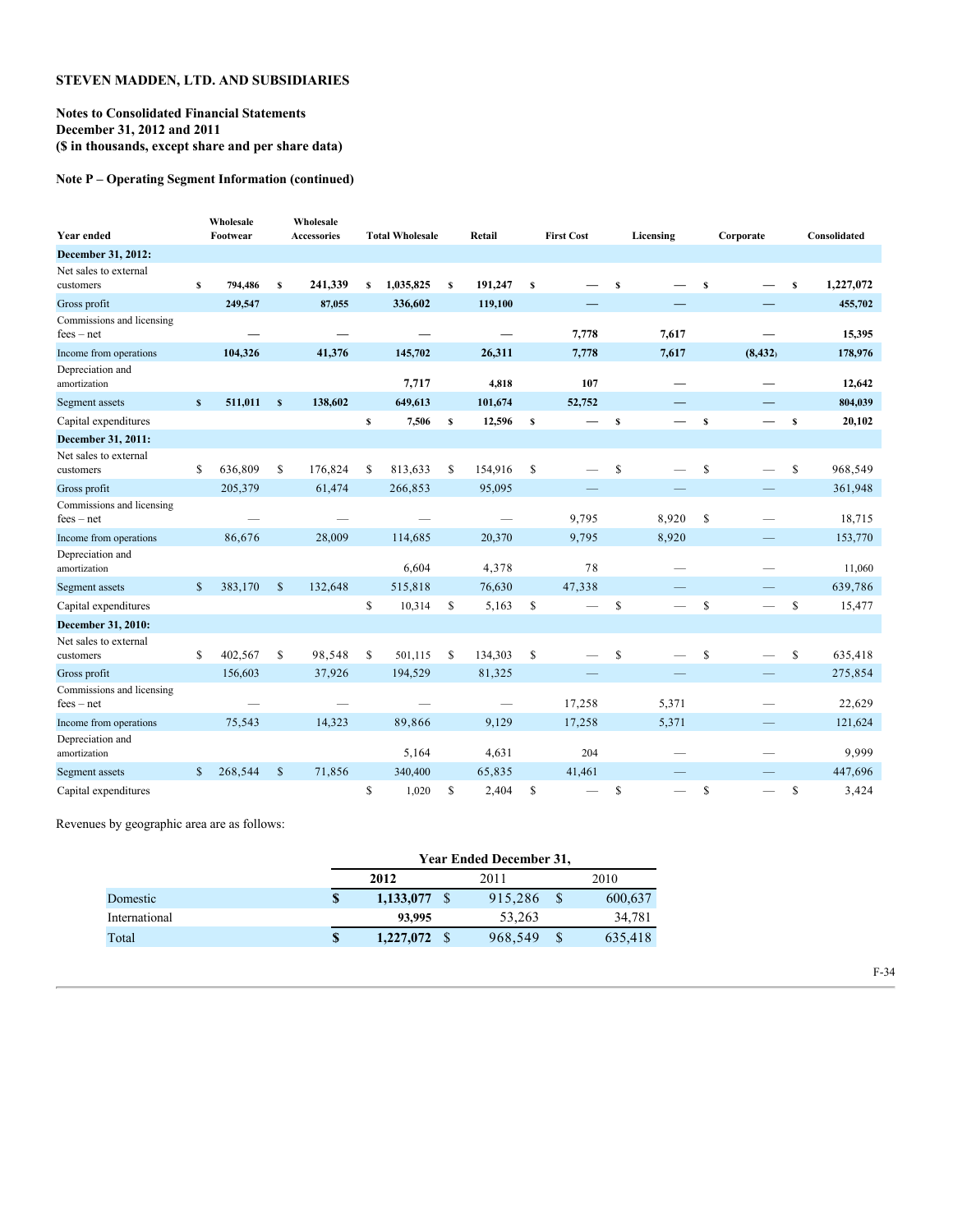**Notes to Consolidated Financial Statements December 31, 2012 and 2011 (\$ in thousands, except share and per share data)**

## **Note Q** - **Quarterly Results of Operations (unaudited)**

The following is a summary of the quarterly results of operations for the years ended December 31, 2012 and 2011:

|                                                     |              | March 31, | <b>June 30,</b> |         |               | September 30, |               | December 31. |
|-----------------------------------------------------|--------------|-----------|-----------------|---------|---------------|---------------|---------------|--------------|
| 2012:                                               |              |           |                 |         |               |               |               |              |
| Net sales                                           | \$           | 265,970   | S               | 288,692 | S             | 356,883       | S             | 315,527      |
| Cost of sales                                       |              | 169,877   |                 | 184,438 |               | 225,668       |               | 191,387      |
| Gross profit                                        |              | 96,093    |                 | 104,254 |               | 131,215       |               | 124,140      |
| Commissions, royalty and licensing fee income - net |              | 4,473     |                 | 4,252   |               | 3,875         |               | 2,795        |
| Net income attributable to Steven Madden, Ltd.      | \$           | 21,868    | <sup>\$</sup>   | 26,899  | \$            | 37,896        | -S            | 32,963       |
| Net income per share:                               |              |           |                 |         |               |               |               |              |
| <b>Basic</b>                                        |              | 0.51      |                 | 0.63    |               | 0.88          |               | 0.76         |
| <b>Diluted</b>                                      |              | 0.50      |                 | 0.61    |               | 0.86          |               | 0.74         |
| 2011:                                               |              |           |                 |         |               |               |               |              |
| Net sales                                           | $\mathbb{S}$ | 165,755   | $\mathcal{S}$   | 209,152 | $\mathcal{S}$ | 313,887       | $\mathcal{S}$ | 279,755      |
| Cost of sales                                       |              | 96,623    |                 | 125,057 |               | 204,434       |               | 180,487      |
| Gross profit                                        |              | 69,132    |                 | 84,095  |               | 109,453       |               | 99,268       |
| Commissions, royalty and licensing fee income - net |              | 4,567     |                 | 4,432   |               | 5,649         |               | 4,067        |
| Net income attributable to Steven Madden, Ltd.      | $\mathbb{S}$ | 17,852    | <sup>\$</sup>   | 23,784  | $\mathbb{S}$  | 31,911        | -S            | 23,772       |
| Net income per share:                               |              |           |                 |         |               |               |               |              |
| <b>Basic</b>                                        |              | 0.43      |                 | 0.56    |               | 0.75          |               | 0.56         |
| Diluted                                             |              | 0.42      |                 | 0.55    |               | 0.74          |               | 0.55         |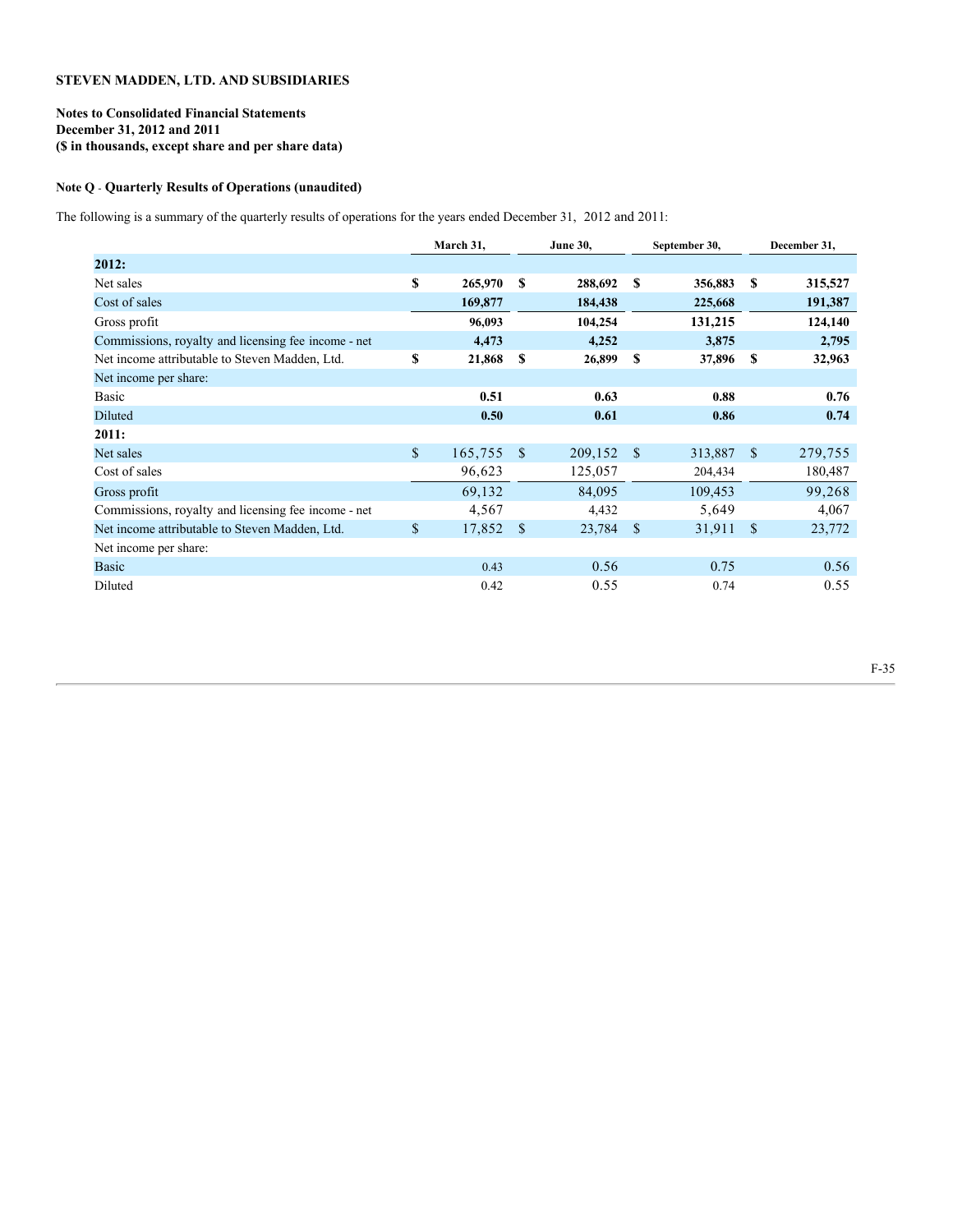#### Exhibit Index

| 2.01 | Stock Purchase Agreement dated February 10, 2010 between the Company and Jeremy Bassan (incorporated by reference to          |
|------|-------------------------------------------------------------------------------------------------------------------------------|
|      | Exhibit 2.1 to the Company's Quarterly Report on Form 10-Q for its fiscal quarter ended September 30, 2010 filed with the SEC |
|      | on November 9, 2010)                                                                                                          |

- 2.02 Restructuring Agreement dated October 5, 2010 among the Company, BJ Acquisition LLC, BJ Agent LLC, Betsey Johnson LLC, Betsey Johnson (UK) Limited, Betsey Johnson Canada Ltd., BJ Vines, Inc., Betsey Johnson, Chantal Bacon, Castanea Family Investments, LLC, Castanea Family Holdings, LLC and Castanea Partners Fund III, L.P. (incorporated by reference to Exhibit 2.1 to the Company's Current Report on Form 8-K filed with the SEC on October 8, 2010)
- 2.03 Stock Purchase Agreement dated May 20, 2011 among the Company, The Topline Corporation and William F. Snowden (incorporated by reference to Exhibit 2.1 to the Company's Current Report on Form 8-K filed with the SEC on May 25, 2011)
- 2.04 Stock Purchase Agreement dated May 25, 2011 among the Company, David Seerherman, Cejon, Inc., and Kenneth Rogala (incorporated by reference to Exhibit 10.1 to the Company's Current Report on Form 8-K filed with the SEC on May 26, 2011)
- 2.05 Asset Purchase Agreement, dated as of January 20, 2012, among Steve Madden Canada Inc., Steve Madden Retail Canada Inc., Pasa Agency Inc., Gelati Imports Inc., the Company, SML Canada Acquisition Corp., 6798039 Canada Inc., 6798012 Canada Inc., 3574563 Canada Inc. and Thomas Alberga (incorporated by reference to Exhibit 2.1 to the Company's Current Report on Form 8-K filed with the SEC on January 26, 2012)
- 3.01 Certificate of Incorporation of Steven Madden, Ltd. (incorporated by reference to Exhibit 1 to the Company's Current Report on Form 8-K filed with the SEC on November 23, 1998)
- 3.02 Amended & Restated By-Laws of Steven Madden, Ltd. (incorporated by reference to Exhibit 99.1 to the Company's Current Report on Form 8-K filed with the SEC on March 28, 2008)
- 4.01 Specimen Certificate for shares of Common Stock (incorporated by reference to Exhibit 4.1 to the Company's Registration Statement on Form SB-2/A filed with the SEC on September 29, 1993)
- 10.01 Third Amended and Restated Secured Promissory Note dated as of June 25, 2007 of Steven H. Madden to the Company (incorporated by reference to Exhibit 10.2 to the Company's Current Report on Form 8-K filed with the SEC on January 9, 2012)
- 10.02 Consulting Agreement dated February 23, 2012 between the Company and J.L.M. Consultants Inc. †
- 10.03 Collection Agency Agreement dated July 10, 2009 between Rosenthal & Rosenthal, Inc. and the Company (incorporated by reference to Exhibit 10.1 to the Company's Quarterly Report on Form 10-Q for its fiscal quarter ended September 30, 2010 filed with the SEC on November 9, 2010)
- 10.04 Amendment to Collection Agency Agreement dated February 16, 2010 between Rosenthal & Rosenthal, Inc. and the Company (incorporated by reference to Exhibit 10.10 to the Company's Annual Report on Form 10-K for its fiscal year ended December 31, 2010 filed with the SEC on March 12, 2010)
- 10.05 Collection Agency Agreement dated July 10, 2009 between Rosenthal & Rosenthal, Inc. and Daniel Friedman & Associates, Inc. (incorporated by reference to Exhibit 10.2 to the Company's Current Report on Form 8-K filed with the SEC on July 16, 2009)
- 10.06 Collection Agency Agreement dated July 10, 2009 between Rosenthal & Rosenthal, Inc. and Diva Acquisition Corp. (incorporated by reference to Exhibit 10.3 to the Company's Current Report on Form 8-K filed with the SEC on July 16, 2009)
- 10.07 Collection Agency Agreement dated July 10, 2009 between Rosenthal & Rosenthal, Inc. and Steven Madden Retail, Inc. (incorporated by reference to Exhibit 10.4 to the Company's Current Report on Form 8-K filed with the SEC on July 16, 2009)
- 10.08 Collection Agency Agreement dated July 10, 2009 between Rosenthal & Rosenthal, Inc. and Stevies, Inc. (incorporated by reference to Exhibit 10.5 to the Company's Current Report on Form 8-K filed with the SEC on July 16, 2009)
- 10.09 Collection Agency Agreement dated July 10, 2009 between Rosenthal & Rosenthal, Inc. and SML Acquisition Corp. (incorporated by reference to Exhibit 10.6 to the Company's Current Report on Form 8-K filed with the SEC on July 16, 2009)
- 10.10 Letter Agreement dated July 10, 2009 among Rosenthal & Rosenthal, Inc., the Company, Daniel Friedman & Associates, Inc., Diva Acquisition Corp., Steven Madden Retail, Inc., Stevies, Inc., and SML Acquisition Corp. (incorporated by reference to Exhibit 10.7 to the Company's Current Report on Form 8-K filed with the SEC on July 16, 2009)
- 10.11 Guarantee dated July 10, 2009 of the Company, Daniel Friedman & Associates, Inc., Diva Acquisition Corp., Steven Madden Retail, Inc., Stevies, Inc., and SML Acquisition Corp. in favor of Rosenthal & Rosenthal, Inc. (incorporated by reference to Exhibit 10.8 to the Company's Current Report on Form 8-K filed with the SEC on July 16, 2009)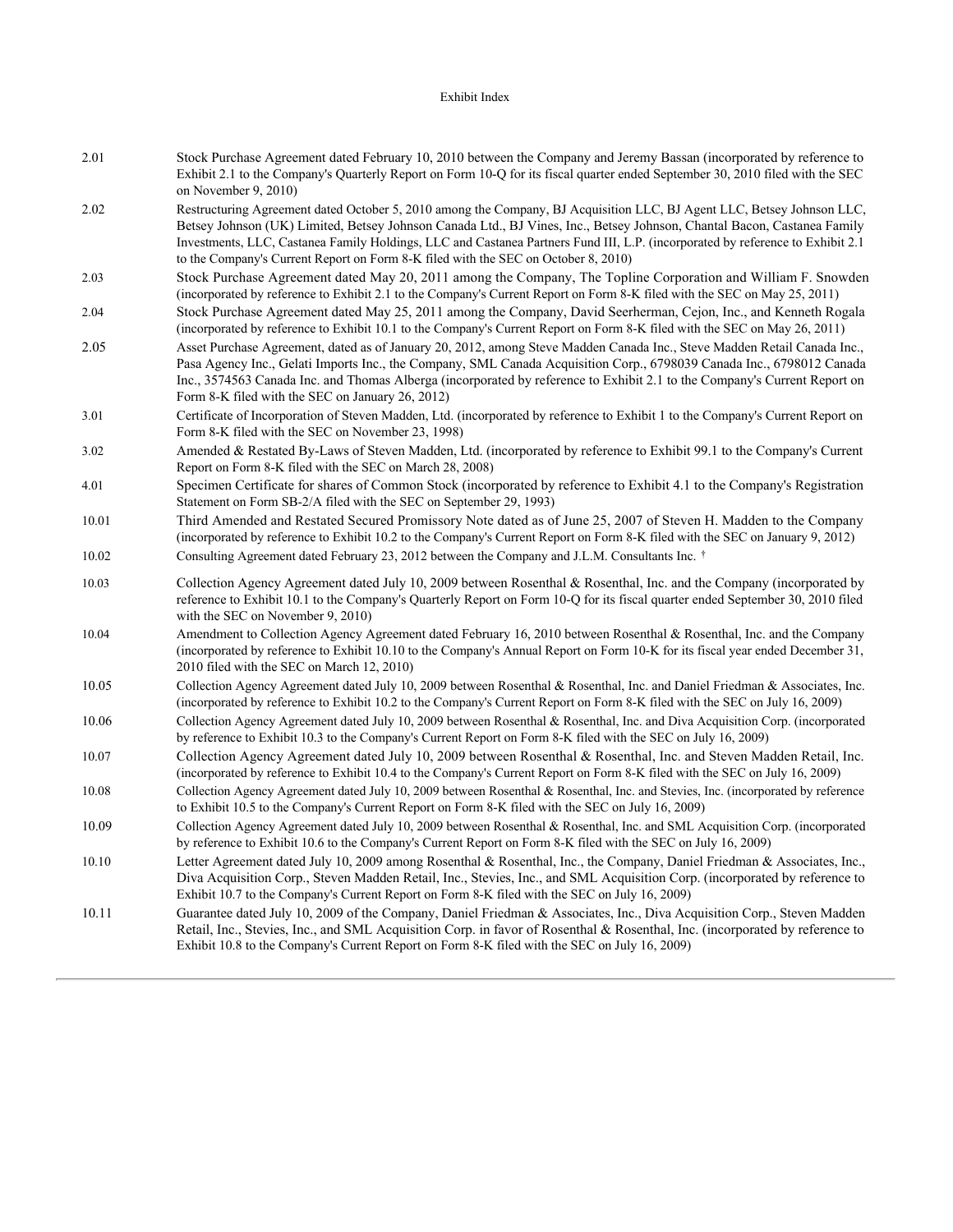- 10.12 Earn-Out Agreement dated February 10, 2010 among the Company, Jeremy Bassan and Big Buddha, Inc. (incorporated by reference to Exhibit 10.2 to the Company's Current Report on Form 8-K filed with the SEC on February 11, 2010)
- 10.13 Purchase and Sale Agreement for Distressed Trades dated August 26, 2010 between BJ Acquisition LLC and Paradox Lending LLC (incorporated by reference to Exhibit 10.2 to the Company's Quarterly Report on Form 10-Q for its fiscal quarter ended September 30, 2010 filed with the SEC on November 9, 2010)
- 10.14 Earn-Out Agreement dated May 25, 2011 among Steven Madden, Ltd., David Seerherman, Cejon, Inc., Cejon Accessories, Inc., New East Designs, LLC and Kenneth Rogala (incorporated by reference to Exhibit 10.2 to the Company's Current Report on Form 8-K filed with the SEC on May 26, 2011).
- 10.15 Third Amended Employment Agreement dated July 15, 2005 between the Company and Steven Madden (incorporated by reference to Exhibit 10.1 to the Company's Current Report on Form 8-K filed with the SEC on July 20, 2005)
- 10.16 Amendment dated December 14, 2009 to Third Amended Employment Agreement between the Company and Steven Madden (incorporated by reference to Exhibit 10.1 to the Company's Current Report on Form 8-K filed with the SEC on December 17, 2009)
- 10.17 Amended and Restated Second Amendment dated as of December 31, 2011 to Third Amended Employment Agreement between the Company and Steven Madden (incorporated by reference to Exhibit 10.17 to the Company's Annual Report on Form 10-K for its fiscal year ended December 31, 2011 filed with the SEC on February 29, 2012)
- 10.18 Employment Agreement dated January 1, 1998 between the Company and Arvind Dharia (incorporated by reference to Exhibit 10.07 to the Company's Annual Report on Form 10-K for its fiscal year ended December 31, 2000 filed with the SEC on March 30,  $2001)$ <sup>#</sup>
- 10.19 Amendment No. 1 dated June 29, 2001 to Employment Agreement between the Company and Arvind Dharia (incorporated by reference to Exhibit 99.4 to the Company's Quarterly Report on Form 10-Q for its fiscal quarter ended June 30, 2001 filed August  $14, 2001$ <sup>#</sup>
- 10.2 Amendment No. 2 dated October 30, 2002 to Employment Agreement between the Company and Arvind Dharia (incorporated by reference to Exhibit 10.16 to the Company's Quarterly Report on Form 10-Q for its fiscal quarter ended September 30, 2002 filed with the SEC on November 14,  $2002$ <sup>#</sup>
- 10.21 Amendment No. 3 dated February 1, 2006 to Employment Agreement between the Company and Arvind Dharia (incorporated by reference to Exhibit 10.1 to the Company's Current Report on Form 8-K filed with the SEC on February 3, 2006) #
- 10.22 Amendment No. 4 dated October 7, 2009 to Employment Agreement of Arvind Dharia between the Company and Arvind Dharia (incorporated by reference to Exhibit 10.2 to the Company's Current Report on Form 8-K filed with the SEC on October 13, 2009) #
- 10.23 Amendment No. 5 dated February 8, 2012 to Employment Agreement of Arvind Dharia between the Company and Arvind Dharia (incorporated by reference to Exhibit 10.1 to the Company's Current Report on Form 8-K filed with the SEC on February 14,  $2012$ <sup>#</sup>
- 10.24 Employment Agreement dated December 1, 2010 between the Company and Awadhesh Sinha (incorporated by reference to Exhibit 10.1 to the Company's Current Report on Form 8-K filed with the SEC on December 3, 2010) #
- 10.25 Amendment dated February 25, 2011 to Employment Agreement dated December 1, 2010 between the Company and Awadhesh Sinha (incorporated by reference to Exhibit 10.25 to the Company's Annual Report on Form 10-K for its fiscal year ended December 31, 2010, filed with the SEC on February 28, 2011)<sup>#</sup>
- 10.26 Employment Agreement dated January 2, 2013 between the Company and Robert Schmertz (incorporated by reference to Exhibit 10.1 to the Company's Current Report on Form 8-K filed with the SEC on January 8, 2013) #
- 10.27 Employment Agreement dated January 31, 2011 between the Company and Amelia Newton Varela (incorporated by reference to Exhibit 10.1 to the Company's Current Report on Form 8-K filed with the SEC on February 2, 2011)<sup>#</sup>
- 10.28 Employment Agreement dated December 31, 2012 between the Company and Edward R. Rosenfeld (incorporated by reference to Exhibit 10.1 to the Company's Current Report on Form 8-K filed with the SEC on January 3, 2013)  $#$
- 10.29 The 1999 Stock Plan, approved and adopted on March 15, 1999, amended as of March 20, 2000 and March 30, 2001 (incorporated by reference to Exhibit 10.A to the Company's Registration Statement on Form S-8 filed with the SEC on July 26,  $2004$ <sup>#</sup>
- 10.3 2006 Stock Incentive Plan (Amended and Restated Effective May 22, 2009), amended by the Board on April 5, 2012 and approved and adopted by the Company's stockholders on May 25, 2012 <sup>†#</sup>
- 21.01 Subsidiaries of the Registrant †
- 23.01 Consent of EisnerAmper LLP†
- 24.01 Power of Attorney (included on signature page hereto)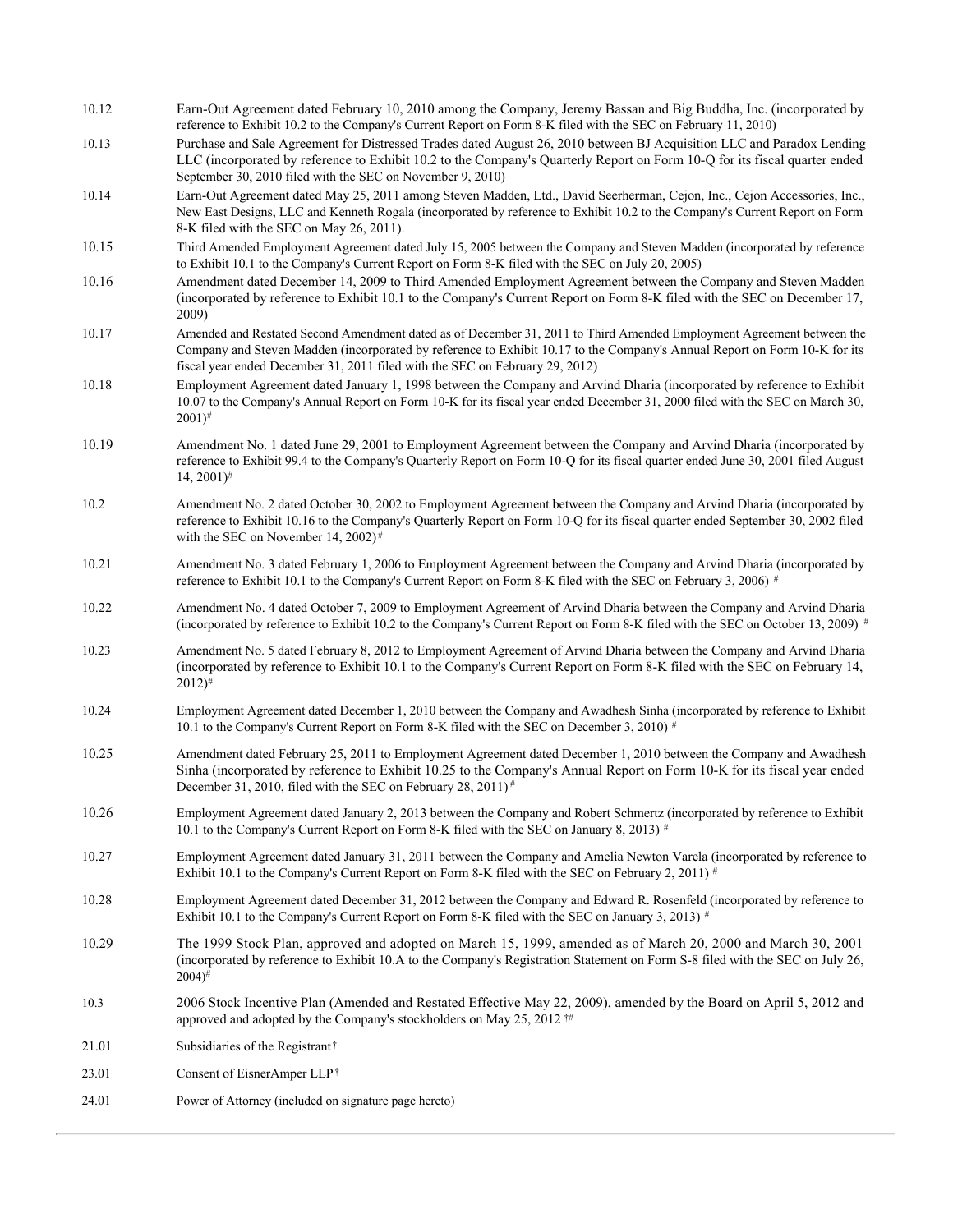- 31.01 Certification of Chief Executive Officer pursuant to Rule 13a-14(a) or 15d-14(a) of the Securities Exchange Act of 1934, as adopted pursuant to Section 302 of the Sarbanes-Oxley Act of 2002 †
- 31.02 Certification of Chief Financial Officer pursuant to Rule 13a-14(a) or 15d-14(a) of the Securities Exchange Act of 1934, as adopted pursuant to Section 302 of the Sarbanes-Oxley Act of 2002 †
- 32.01 Certification of Chief Executive Officer pursuant to 18 U.S.C. Section 1350 Adopted Pursuant to Section 906 of the Sarbanes-Oxley Act of 2002† \*
- 32.02 Certification of Chief Financial Officer pursuant to 18 U.S.C. Section 1350 Adopted Pursuant to Section 906 of the Sarbanes-Oxley Act of 2002† \*
- 101 The following materials from Steven Madden, Ltd.'s Annual Report on Form 10-K for the fiscal year ended December 31, 2012, formatted in XBRL (Extensible Business Reporting Language): (i) the Consolidated Balance Sheets, (ii) the Consolidated Statements of Income, (iii) the Consolidated Statements of Changes in Stockholders' Equity, (iv) the Consolidated Statements of Cash Flows, and (v) Notes to Consolidated Financial Statements, tagged as blocks of text.\*
- † Filed herewith.
- # Indicates management contract or compensatory plan or arrangement required to be identified pursuant to Item 15(b) of this Annual Report on Form 10-K. \* This exhibit shall not be deemed "filed" for purposes of Section 18 of the Securities Exchange Act of 1934, as amended, or otherwise subject to the liability of that section, nor shall it be deemed incorporated by reference into any filing under the Securities Act of 1933, as amended, or the Securities Exchange Act of 1934, as amended, whether made before or after the date hereof and irrespective of any general incorporation language in any filing, except to the extent the Company specifically incorporates it by reference.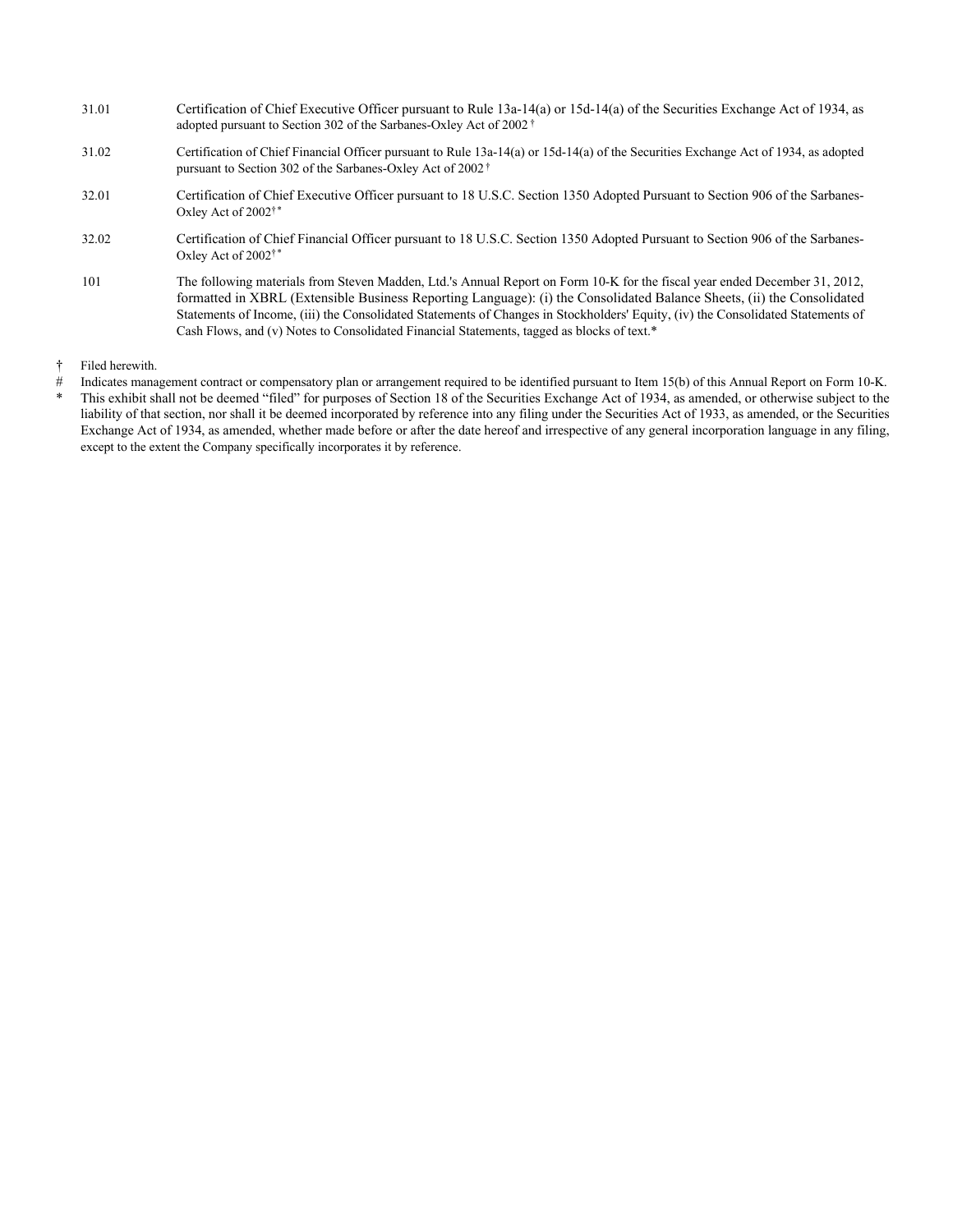# **CONSULTING AGREEMENT**

*WHEREAS,* Steven Madden, Ltd., a Delaware corporation ("Madden"), desires to hire a consultant for its International division; and

*WHEREAS,* JLM Consultants Inc., a Florida corporation ("JLM") desires to supply such services to Madden; then *W I T N E S S E T H :*

- 1. JLM shall enter into this consulting agreement (the "Agreement") with Madden. JLM shall supply such services to Madden for its International division, in connection with sales and distribution of Madden product.
- 2. The term of the Agreement shall be approximately three years, and shall expire on December 31, 2014.
- 3. JLM shall receive the following consulting fees:
	- a. For the year 2012, 1.5% of net sales, excluding retail royalty income.
	- b. For the years 2013 and 2014, 1% of net sales, excluding retail royalty income.
	- c. For the entire term, 10% of all retail royalty income.
	- d. To the extent that any commission income to the International division is not recognized in net sales, Consultant shall receive the applicable above percentages of that income.
- 4. JLM shall receive a draw against fees in the amount of \$25,000 per month. Fees shall be payable quarterly.
- 5. In addition:
	- a. On or about January 2, 2013, JLM shall receive a restricted stock grant of shares (SHOO) (the "Shares") in the amount of \$2 Million, such shares vesting in twelve equal tranches on the quarterly anniversary of the grant, starting April 1, 2013. The amount of shares of the total grant shall be determined by dividing \$2 Million by the price of the Shares as of the market close on January 2, 2013.
	- b. Consultant shall receive an automobile allowance of \$1,000 per month.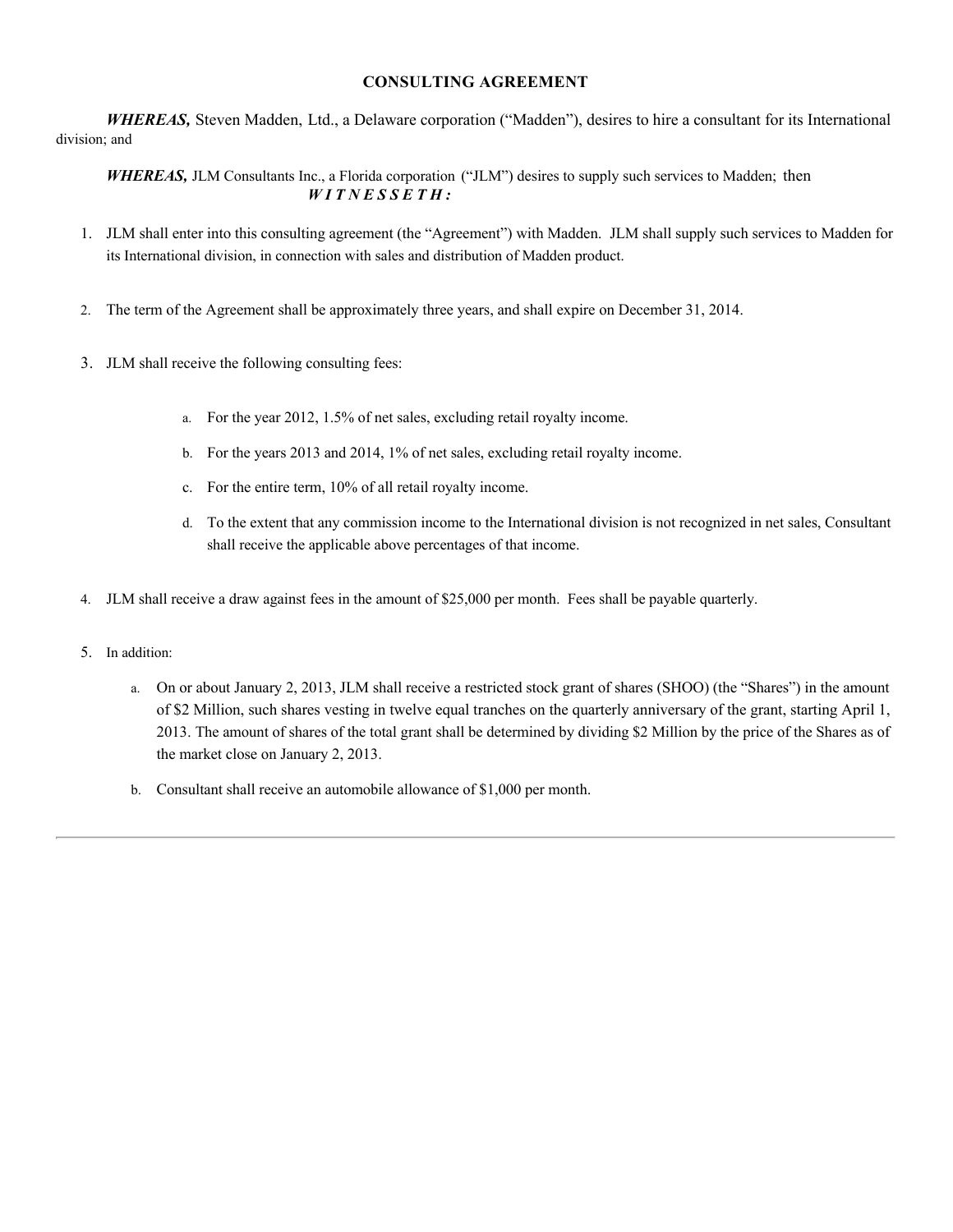- c. Consultant, during the term, shall be entitled to participate in the Corporation's health insurance, group insurance, hospitalization, and group health and benefit plans. In the event that Consultant shall not be able to participate in Corporation's health and other insurance packages as above, the Company shall reimburse Consultant for such expenses.
- 6. JLM shall pay all taxes due on the receipt of any fees, and on the vesting of any Shares.
- 7. JLM shall not be construed as an employee of Madden, but shall act as an Independent Subcontractor. JLM shall not be entitled to any benefits accorded an employee, Section 5(c) above notwithstanding. JLM shall not have the authority to bind Madden to any contract or other agreement.
- 8. This Agreement shall be subject to the laws of the State of New York. Should any one provision be found to be not valid, it shall not affect the validity of any other provision.

**Signed,** this 23 day of February, 2012.

JLM Consultants, Inc. Steven Madden, Ltd.

/s/ JOHN L. MADDEN /s/ EDWARD R. ROSNFELD By: John Madden By: Ed Rosenfeld, Chairman and CEO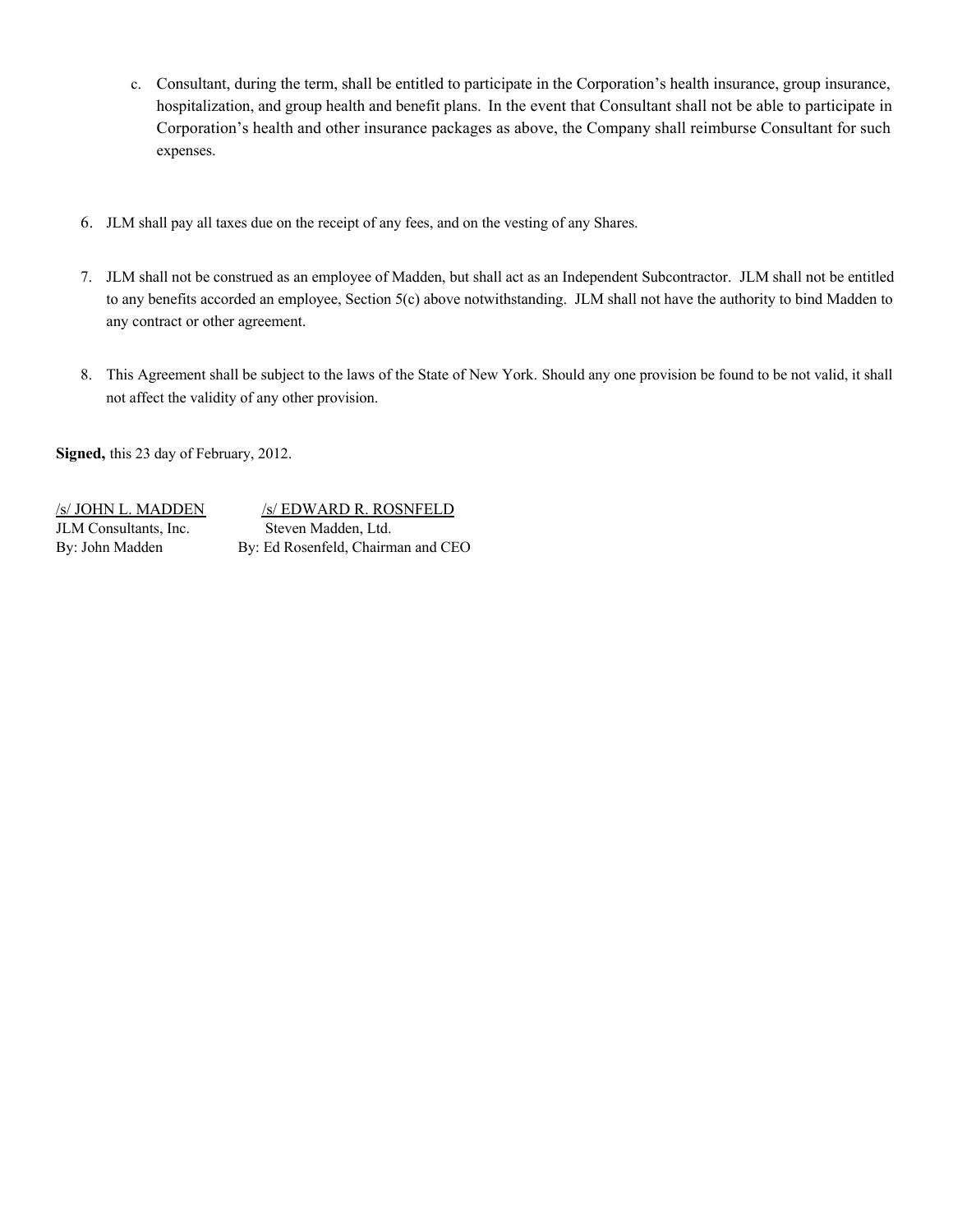# **TABLE OF CONTENTS**

| <b>ARTICLE I PURPOSE</b>                                       | $\mathbf{1}$ |
|----------------------------------------------------------------|--------------|
| <b>ARTICLE II DEFINITIONS</b>                                  | $\mathbf{1}$ |
| <b>ARTICLE III ADMINISTRATION</b>                              | 6            |
| <b>ARTICLE IV SHARE LIMITATION</b>                             | 9            |
| <b>ARTICLE V ELIGIBILITY - GENERAL REQUIREMENTS FOR AWARDS</b> | 12           |
| <b>ARTICLE VI STOCK OPTIONS</b>                                | 12           |
| <b>ARTICLE VII STOCK APPRECIATION RIGHTS</b>                   | 15           |
| <b>ARTICLE VIII RESTRICTED STOCK</b>                           | 17           |
| <b>ARTICLE IX PERFORMANCE SHARES</b>                           | 19           |
| <b>ARTICLE X OTHER STOCK-BASED AWARDS</b>                      | 21           |
| <b>ARTICLE XI PERFORMANCE-BASED CASH AWARDS</b>                | 23           |
| <b>ARTICLE XII TERMINATION</b>                                 | 25           |
| <b>ARTICLE XIII CHANGE IN CONTROL PROVISIONS</b>               | 26           |
| <b>ARTICLE XIV TERMINATION OR AMENDMENT OF PLAN</b>            | 27           |
| <b>ARTICLE XV UNFUNDED PLAN</b>                                | 28           |
| <b>ARTICLE XVI GENERAL PROVISIONS</b>                          | 29           |
| <b>ARTICLE XVII EFFECTIVE DATE OF PLAN</b>                     | 31           |
| <b>ARTICLE XVIII TERM OF PLAN</b>                              | 32           |
| <b>ARTICLE XIX NAME OF PLAN</b>                                | 32           |
| <b>EXHIBIT A PERFORMANCE GOALS</b>                             | A            |
|                                                                |              |

STEVEN MADDEN, LTD.

i

2006 STOCK INCENTIVE PLAN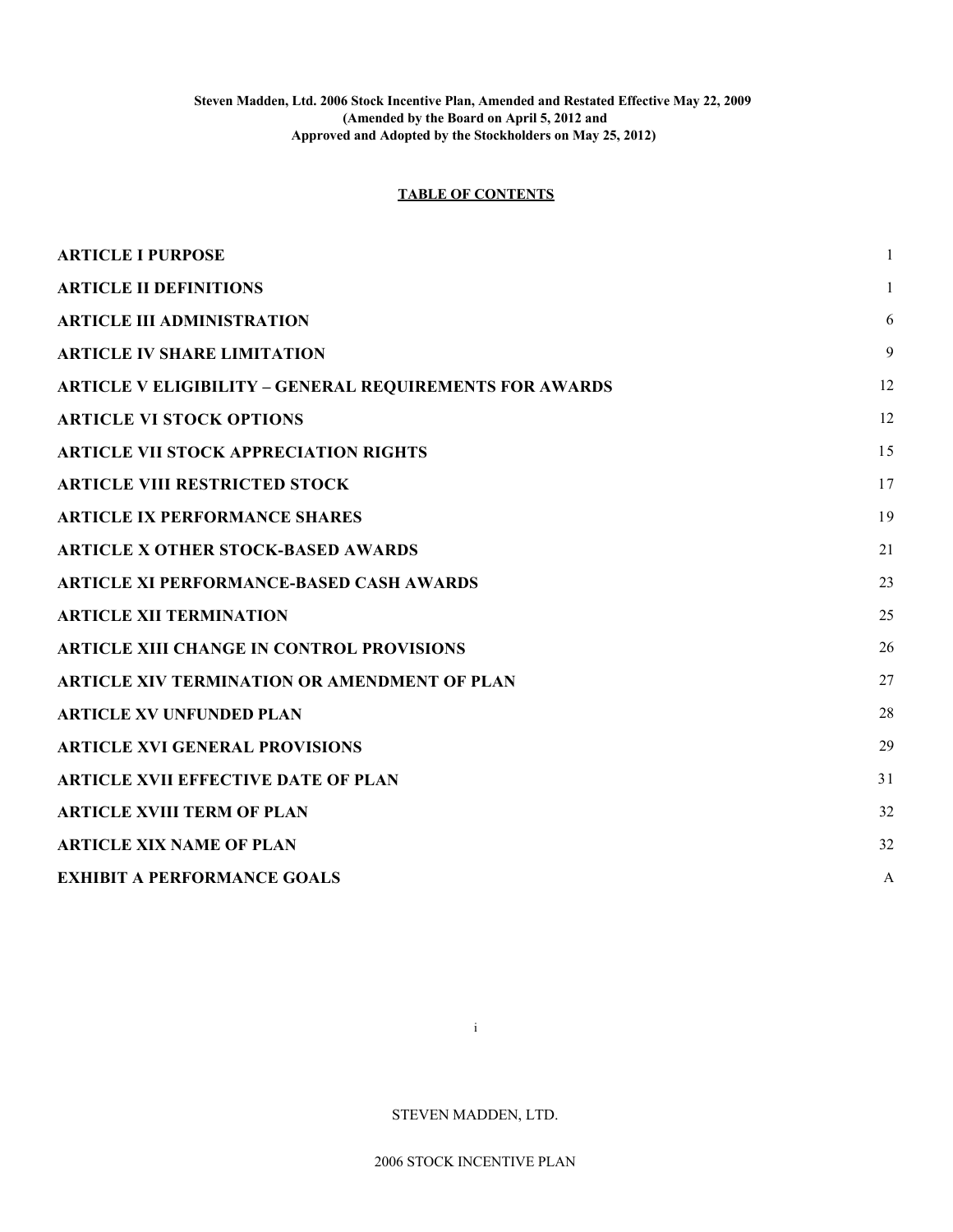(Amended and Restated Effective May 22, 2009) (Amended by the Board on April 5, 2012 and Approved and Adopted by the Stockholders on May 25, 2012)

# **ARTICLE I**

#### PURPOSE

The purpose of this Plan is to enhance the profitability and value of the Company for the benefit of its stockholders by enabling the Company to offer Eligible Employees, Consultants and Non-Employee Directors cash and stock based incentives in the Company to attract, retain and reward such individuals and strengthen the mutuality of interests between such individuals and the Company's stockholders.

This Plan, in the form set forth herein, is effective as of the Amendment Date (as defined in Article XVII) and amends the Steven Madden, Ltd. 2006 Stock Incentive Plan, as amended and restated effective May 22, 2009.

#### **ARTICLE II**

## **DEFINITIONS**

For purposes of this Plan, the following terms shall have the following meanings:

**2.1 "Acquisition Event"** means a merger or consolidation in which the Company is not the surviving entity, any transaction that results in the acquisition of all or substantially all of the Company's outstanding Common Stock by a single person or entity or by a group of persons and/or entities acting in concert, or the sale or transfer of all or substantially all of the Company's assets.

**2.2 "Affiliate"** means each of the following: (a) any Subsidiary; (b) any Parent; (c) any corporation, trade or business (including, without limitation, a partnership or limited liability company) which is directly or indirectly controlled 50% or more (whether by ownership of stock, assets or an equivalent ownership interest or voting interest) by the Company; (d) any corporation, trade or business (including, without limitation, a partnership or limited liability company) which directly or indirectly controls 50% or more (whether by ownership of stock, assets or an equivalent ownership interest or voting interest) of the Company; and (e) any other entity in which the Company or any of its Affiliates has a material equity interest and which is designated as an "Affiliate" by resolution of the Committee; provided that the Common Stock subject to any Award constitutes "service recipient stock" for purposes of Section 409A of the Code or otherwise does not subject the Award to Section 409A of the Code.

**2.3 "Appreciation Award"** means any Award under this Plan of any Stock Option, Stock Appreciation Right or Other Stock-Based Award, provided that such Other Stock-Based Award is based on the appreciation in value of a share of Common Stock in excess of an amount equal to at least the Fair Market Value of the Common Stock on the date such Other Stock-Based Award is granted.

**2.4 "Award"** means any award under this Plan of any Stock Option, Stock Appreciation Right, Restricted Stock, Performance Share, Other Stock-Based Award or Performance-Based Cash Awards. All Awards shall be granted by, confirmed by, and subject to the terms of, a written agreement executed by the Company and the Participant.

**2.5 "Board"** means the Board of Directors of the Company.

**2.6 "Cause"** means with respect to a Participant's Termination of Employment or Termination of Consultancy from and after the date hereof, the following: (a) in the case where there is no employment agreement, consulting agreement, change in control agreement or similar agreement in effect between the Company or an Affiliate and the Participant at the time of the grant of the Award (or where there is such an agreement but it does not define "cause" (or words of like import)), termination due to: (i) a Participant's conviction of, or plea of guilty or nolo contendere to, a felony; (ii) perpetration by a Participant of an illegal act, or fraud which could cause significant economic injury to the Company; (iii) continuing willful and deliberate failure by the Participant to perform the Participant's duties in any material respect, provided that the Participant is given notice and an opportunity to effectuate a cure as determined by the Committee; or (iv) a Participant's willful misconduct with regard to the Company that could have a material adverse effect on the Company; or (b) in the case where there is an employment agreement, consulting agreement, change in control agreement or similar agreement in effect between the Company or an Affiliate and the Participant at the time of the grant of the Award that defines "cause" (or words of like import), "cause" as defined under such agreement; provided, however, that with regard to any agreement under which the definition of "cause" only applies on occurrence of a change in control, such definition of "cause" shall not apply until a change in control actually takes place and then only with regard to a termination thereafter. With respect to a Participant's Termination of Directorship, "cause" means an act or failure to act that constitutes cause for removal of a director under applicable Delaware law.

**2.7 "Change in Control"** has the meaning set forth in Section 13.2.

**2.8 "Change in Control Price"** has the meaning set forth in Section 13.1.

**2.9 "Code"** means the Internal Revenue Code of 1986, as amended. Any reference to any section of the Code shall also be a reference to any successor provision and any Treasury Regulation promulgated thereunder.

**2.10 "Committee**" means a committee or subcommittee of the Board appointed from time to time by the Board, which committee or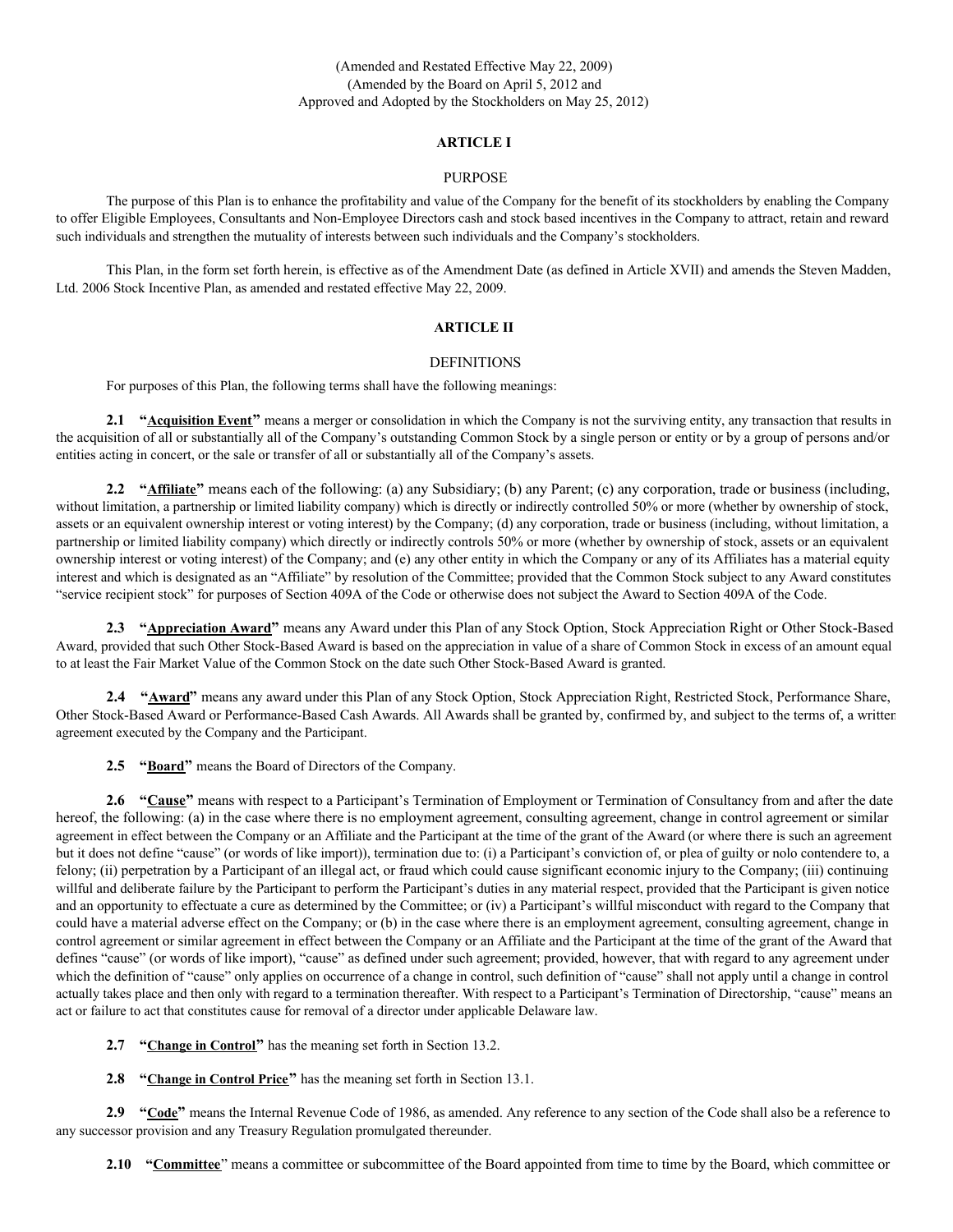subcommittee shall consist of two or more non-employee directors, each of whom shall be (i) a "non-employee director" as defined in Rule 16b-3; (ii) to the extent required by Section 162(m) of the Code, an "outside director" as defined under Section 162(m) of the Code; and (iii) an "independent director" as defined under NASD Rule 4200(a)(15) or such other applicable stock exchange rule. To the extent that no Committee exists that has the authority to administer this Plan, the functions of the Committee shall be exercised by the Board. If for any reason the appointed Committee does not meet the requirements of Rule 16b-3 or Section 162(m) of the Code, such noncompliance shall not affect the validity of [Awards, grants, interpretations or other actions of the Committee.](#page-3-0)

**[2.11 "](#page-3-0)Common Stock"** means the Common Stock, \$0.0001 par value per share, of the Company.

**2.12 "[Compan](#page-11-0)y"** [means Steven Mad](#page-16-0)den, Ltd., a Delaware corporation, and its successors by operation of law.

**[2.13 "](#page-16-0)Consultant"** means any natural person who provides bona fide consulting or advisory services to the Compa[ny](#page-16-0)or its Affiliates [pursuant to a written agreement, w](#page-17-0)hich are not in connection with the offer and sale of securities in a capital-raising transaction.

**2.14** "Disability" means with respect to a Participant's Termination, a permanent and total disability as defined in Section 22(e)(3) of the Code. A Disability shall only be deemed to occur at the time of the determination by the Committee of the Disability. Notwithstanding the foregoing, for Awa[rds that are subject to Section 409A of the Code, Disability shall mean that a](#page-18-0) Participant is disabled under Section 409A([a\)\(2](#page-18-0))(C)(i) or (ii) of [the Code.](#page-20-0)

**2.15 "Effective Date"** [means the effecti](#page-21-0)ve date of this Plan as defined in Article XVII.

**2.16 "Eligible Employees"** [means each employee of the Company or an Affiliate](#page-31-0).

2.17 "[Exc](#page-31-0)hange Act" means the Securities Exchange Act of 1934, as amended. Any references to any section of the Exchange Act shall also be a refere[nce to any successor provision.](#page-31-0)

**2.18 "[Fair Market Va](#page-32-0)lue"** means, unless otherwise required by any applicable provision of the Code or any r[eg](#page-32-0)ulations issued thereunder, as of any date and except as provided below, the closing price reported for the Common Stock on the applicable date: (a) as reported on [the principal national securities exchange in the United States on which it is then traded](#page-32-0) or The Nasdaq Stock Market; or (b) if not [tra](#page-32-0)ded on any such [national securities exchange or The Nasda](#page-32-0)q Stock Market, as quoted on an automated quotation system sponsored by the Natio[na](#page-32-0)l Association of Securities Dealers, Inc. or if the Common Stock shall not have been reported or quoted on such date, on the first day prior thereto on which the Common Stoc[k was reported or quoted. If the Common Stock is not traded, liste](#page-32-0)d or otherwise reported or quoted, then Fair Mark[et V](#page-32-0)alue means the fair market value of the Common Stock as determined by the Committee in good faith in whatever manner it considers appropriate taking into account the requiremen[ts of Section 422 of the Code o](#page-32-0)r Section 409A of the Code, as applicable. For purposes of the grant of any Award, [the](#page-32-0) applicable date shall be the trading day immediately prior to the date on which the Award is granted. For purposes of the exercise of any Award, the applicable date [shall be the date a notice of exercise is received by the Commit](#page-32-0)tee or, if not a day on which the applicable market is open, the next d[ay t](#page-32-0)hat it is open.

**2.19 "Family Member"** [means "family member" as de](#page-33-0)fined in Section A.1.(5) of the general instructions of Fo[rm](#page-33-0) S-8, as may be amended from time to time.

**2.20 "GAAP"** has the meaning set forth in Section 11.2(c)(ii).

**2.21 "Incentive Stock Option"** means any Stock Option awarded to an Eligible Employee of the Company, its Subsidiaries and its Parent (if any) under this Plan intended to be and designated as an "Incentive Stock Option" within the meaning of Section 422 of the Code.

**2.22 "Non-Employee Director"** means a director of the Company who is not an active employee of the Company or an Affiliate.

**2.23 "Non-Qualified Stock Option"** means any Stock Option awarded under this Plan that is not an Incentive Stock Option.

**2.24 "Other Stock-Based Award"** means an Award under Article X of this Plan that is valued in whole or in part by reference to, or is payable in or otherwise based on, Common Stock, including, without limitation, a restricted stock unit or an Award valued by reference to an Affiliate.

**2.25 "Parent"** means any parent corporation of the Company within the meaning of Section 424(e) of the Code.

**2.26 "Participant"** means an Eligible Employee, Non-Employee Director or Consultant to whom an Award has been granted pursuant to this Plan.

**2.27 "Performance-Based Cash Award"** means a cash Award under Article XI of this Plan that is payable or otherwise based on the attainment of certain pre-established performance goals during a Performance Period.

**2.28 "Performance Period"** means the duration of the period during which receipt of an Award is subject to the satisfaction of performance criteria, such period as determined by the Committee in its sole discretion.

**2.29 "Performance Share"** means an Award made pursuant to Article IX of this Plan of the right to receive Common Stock or cash of an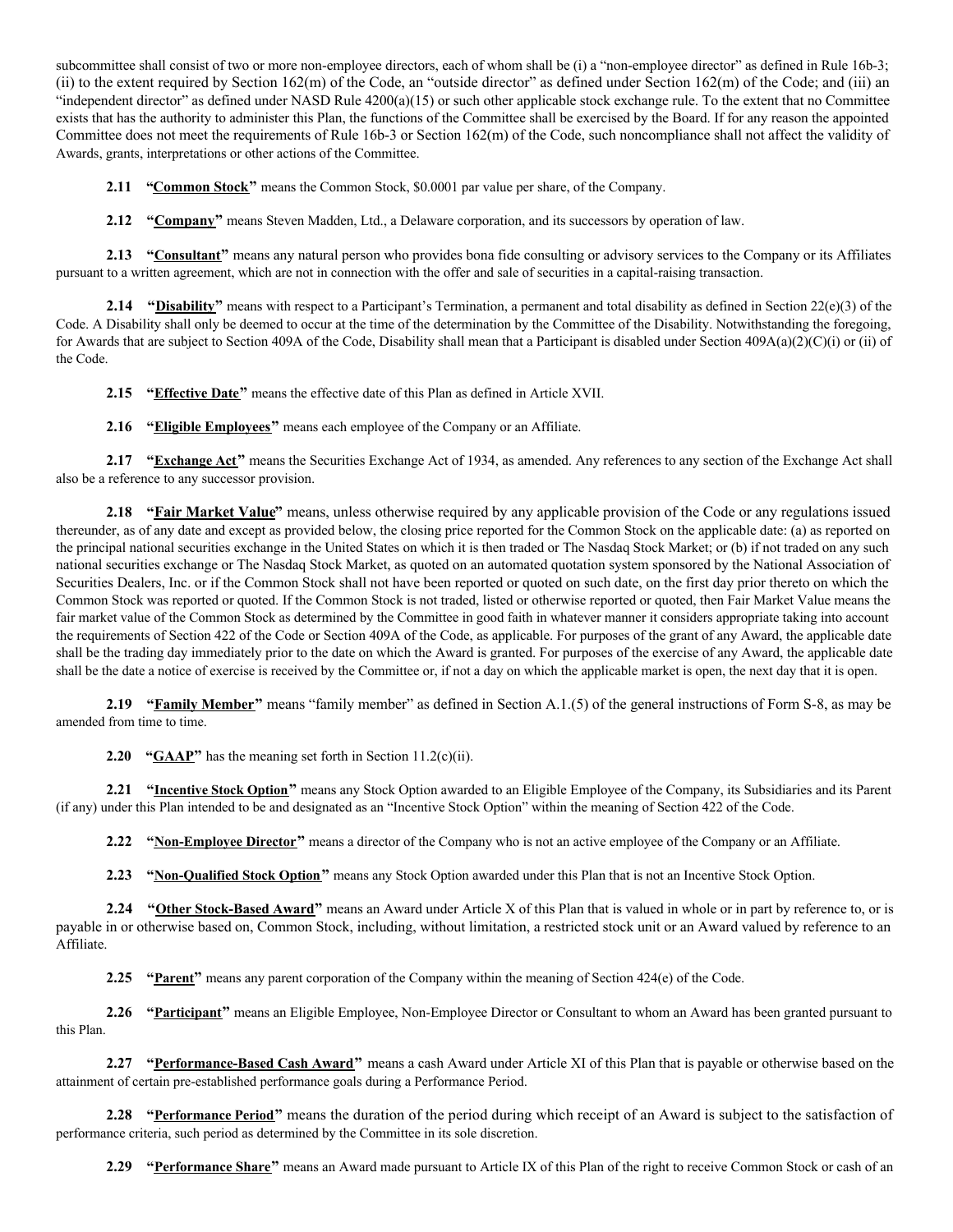equivalent value at the end of a specified Performance Period.

**2.30 "Person"** means any individual, corporation, partnership, limited liability company, firm, joint venture, association, joint-stock company, trust, incorporated organization, governmental or regulatory or other entity.

**2.31 "Plan"** means this Steven Madden, Ltd. 2006 Stock Incentive Plan, as amended from time to time.

**2.32 "Reference Stock Option"** has the meaning set forth in Section 7.1.

**2.33 "Restricted Stock"** means an Award of shares of Common Stock under this Plan that is subject to restrictions under Article VIII.

**2.34 "Restriction Period"** has the meaning set forth in Subsection 8.3(a).

**2.35 "Retirement"** means a voluntary Termination of Employment at or after age 65 or such earlier date after age 50 as may be approved by the Committee, in its sole discretion at the time of grant or thereafter provided that the exercise of such discretion does not make the applicable Award subject to Section 409A of the Code, except that Retirement shall not include any Termination with or without Cause. With respect to a Participant's Termination of Directorship, Retirement means the failure to stand for reelection or the failure to be reelected on or after a Participant has attained age 65 or, with the consent of the Board, provided that the exercise of such discretion does not make the applicable Award subject to Section 409A of the Code, before age 65 but after age 50.

**2.36 "Rule 16b-3"** means Rule 16b-3 under Section 16(b) of the Exchange Act as then in effect or any successor provision.

**2.37 "Section 162(m) of the Code"** means the exception for performance-based compensation under Section 162(m) of the Code and any applicable Treasury regulations thereunder.

**2.38 "Section 409A of the Code"** means the nonqualified deferred compensation rules under Section 409A of the Code and any applicable Treasury regulations thereunder.

**2.39 "Securities Act"** means the Securities Act of 1933, as amended and all rules and regulations promulgated thereunder. Any reference to any section of the Securities Act shall also be a reference to any successor provision.

**2.40 "Stock Appreciation Right"** means the right pursuant to an Award granted under Article VII. A Tandem Stock Appreciation Right shall mean the right to surrender to the Company all (or a portion) of a Stock Option in exchange for cash or a number of shares of Common Stock (as determined by the Committee, in its sole discretion, on the date of grant) equal to the difference between (a) the Fair Market Value on the date such Stock Option (or such portion thereof) is surrendered, of the Common Stock covered by such Stock Option (or such portion thereof), and (b) the aggregate exercise price of such Stock Option (or such portion thereof). A Non-Tandem Stock Appreciation Right shall mean the right to receive cash or a number of shares of Common Stock (as determined by the Committee, in its sole discretion, on the date of grant) equal to the difference between (i) the Fair Market Value of a share of Common Stock on the date such right is exercised, and (ii) the aggregate exercise price of such right, otherwise than on surrender of a Stock Option.

**2.41 "Stock Option"** or **"Option"** means any option to purchase shares of Common Stock granted to Eligible Employees, Non-Employee Directors or Consultants granted pursuant to Article VI.

**2.42 "Subsidiary"** means any subsidiary corporation of the Company within the meaning of Section 424(f) of the Code.

**2.43 "Ten Percent Stockholder"** means a person owning stock possessing more than 10% of the total combined voting power of all classes of stock of the Company, its Subsidiaries or its Parent.

**2.44 "Termination"** means a Termination of Consultancy, Termination of Directorship or Termination of Employment, as applicable.

**2.45** "**Termination of Consultancy**" means: (a) that the Consultant is no longer acting as a consultant to the Company or an Affiliate; or (b) when an entity which is retaining a Participant as a Consultant ceases to be an Affiliate unless the Participant otherwise is, or thereupon becomes, a Consultant to the Company or another Affiliate at the time the entity ceases to be an Affiliate. In the event that a Consultant becomes an Eligible Employee or a Non-Employee Director upon the termination of his or her consultancy, unless otherwise determined by the Committee, in its sole discretion, no Termination of Consultancy shall be deemed to occur until such time as such Consultant is no longer a Consultant, an Eligible Employee or a Non-Employee Director. Notwithstanding the foregoing, the Committee may, in its sole discretion, otherwise define Termination of Consultancy in the Award agreement or, if no rights of a Participant are reduced, may otherwise define Termination of Consultancy thereafter.

**2.46 "Termination of Directorship"** means that the Non-Employee Director has ceased to be a director of the Company; except that if a Non-Employee Director becomes an Eligible Employee or a Consultant upon the termination of his or her directorship, his or her ceasing to be a director of the Company shall not be treated as a Termination of Directorship unless and until the Participant has a Termination of Employment or Termination of Consultancy, as the case may be.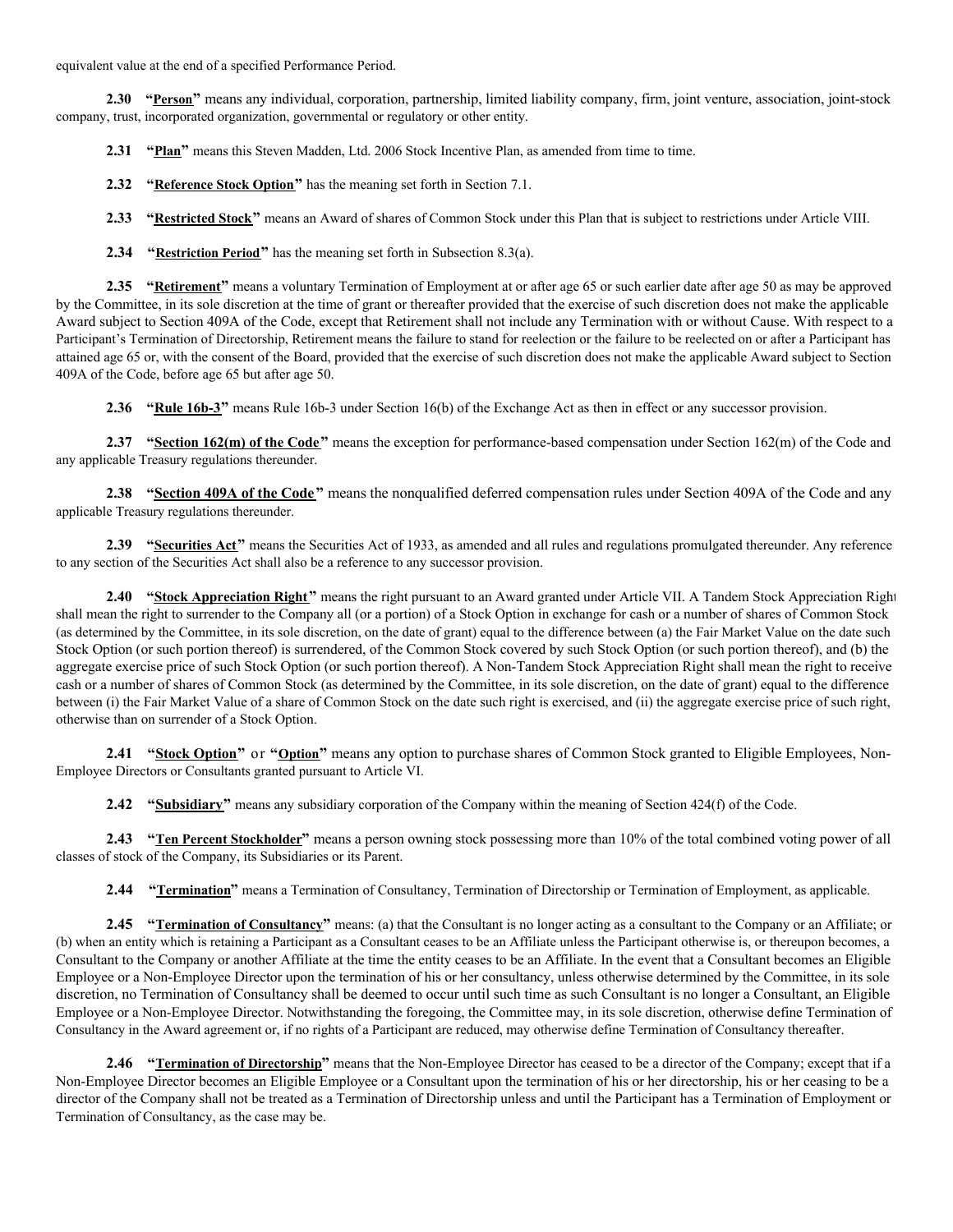**2.47 "Termination of Employment"** means: (a) a termination of employment (for reasons other than a military or personal leave of absence granted by the Company) of a Participant from the Company and its Affiliates; or (b) when an entity which is employing a Participant ceases to be an Affiliate, unless the Participant otherwise is, or thereupon becomes, employed by the Company or another Affiliate at the time the entity ceases to be an Affiliate. In the event that an Eligible Employee becomes a Consultant or a Non-Employee Director upon the termination of his or her employment, unless otherwise determined by the Committee, in its sole discretion, no Termination of Employment shall be deemed to occur until such time as such Eligible Employee is no longer an Eligible Employee, a Consultant or a Non-Employee Director. Notwithstanding the foregoing, the Committee may, in its sole discretion, otherwise define Termination of Employment in the Award agreement or, if no rights of a Participant are reduced, may otherwise define Termination of Employment thereafter.

**2.48** "**Transfer**" means: (a) when used as a noun, any direct or indirect transfer, sale, assignment, pledge, hypothecation, encumbrance or other disposition (including the issuance of equity in a Person), whether for value or no value and whether voluntary or involuntary (including by operation of law), and (b) when used as a verb, to directly or indirectly transfer, sell, assign, pledge, encumber, charge, hypothecate or otherwise dispose of (including the issuance of equity in a Person) whether for value or for no value and whether voluntarily or involuntarily (including by operation of law). "Transferred" and "Transferrable" shall have a correlative meaning.

## **ARTICLE III**

# ADMINISTRATION

**3.1 The Committee.** This Plan shall be administered and interpreted by the Committee.

**3.2 Grants of Awards**. The Committee shall have full authority to grant, pursuant to the terms of this Plan, to Eligible Employees, Consultants and Non-Employee Directors: (i) Stock Options, (ii) Stock Appreciation Rights, (iii) Restricted Stock, (iv) Performance Shares; (v) Other Stock-Based Awards, and (vi) Performance-Based Cash Awards. In particular, the Committee shall have the authority:

- (a) to select the Eligible Employees, Consultants and Non-Employee Directors to whom Awards may from time to time be granted hereunder;
- (b) to determine whether and to what extent Awards, or any combination thereof, are to be granted hereunder to one or more Eligible Employees, Consultants or Non-Employee Directors;
- (c) to determine the number of shares of Common Stock to be covered by each Award granted hereunder;
- (d) to determine the terms and conditions, not inconsistent with the terms of this Plan, of any Award granted hereunder (including, but not limited to, the exercise or purchase price (if any), any restriction or limitation, any vesting schedule or acceleration thereof, or any forfeiture restrictions or waiver thereof, regarding any Award and the shares of Common Stock relating thereto, based on such factors, if any, as the Committee shall determine, in its sole discretion);
- (e) to determine whether, to what extent and under what circumstances grants of Options and other Awards under this Plan are to operate on a tandem basis and/or in conjunction with or apart from other awards made by the Company outside of this Plan;
- (f) to determine whether and under what circumstances a Stock Option may be settled in cash, Common Stock and/or Restricted Stock under Section 6.3(d);
- (g) to determine whether, to what extent and under what circumstances Common Stock and other amounts payable with respect to an Award under this Plan shall be deferred either automatically or at the election of the Participant in any case, in a manner intended to comply with, Section 409A of the Code;
- (h) to determine whether a Stock Option is an Incentive Stock Option or Non-Qualified Stock Option;
- (i) to determine whether to require a Participant, as a condition of the granting of any Award, to not sell or otherwise dispose of shares acquired pursuant to the exercise of an Award for a period of time as determined by the Committee, in its sole discretion, following the date of the acquisition of such Award; and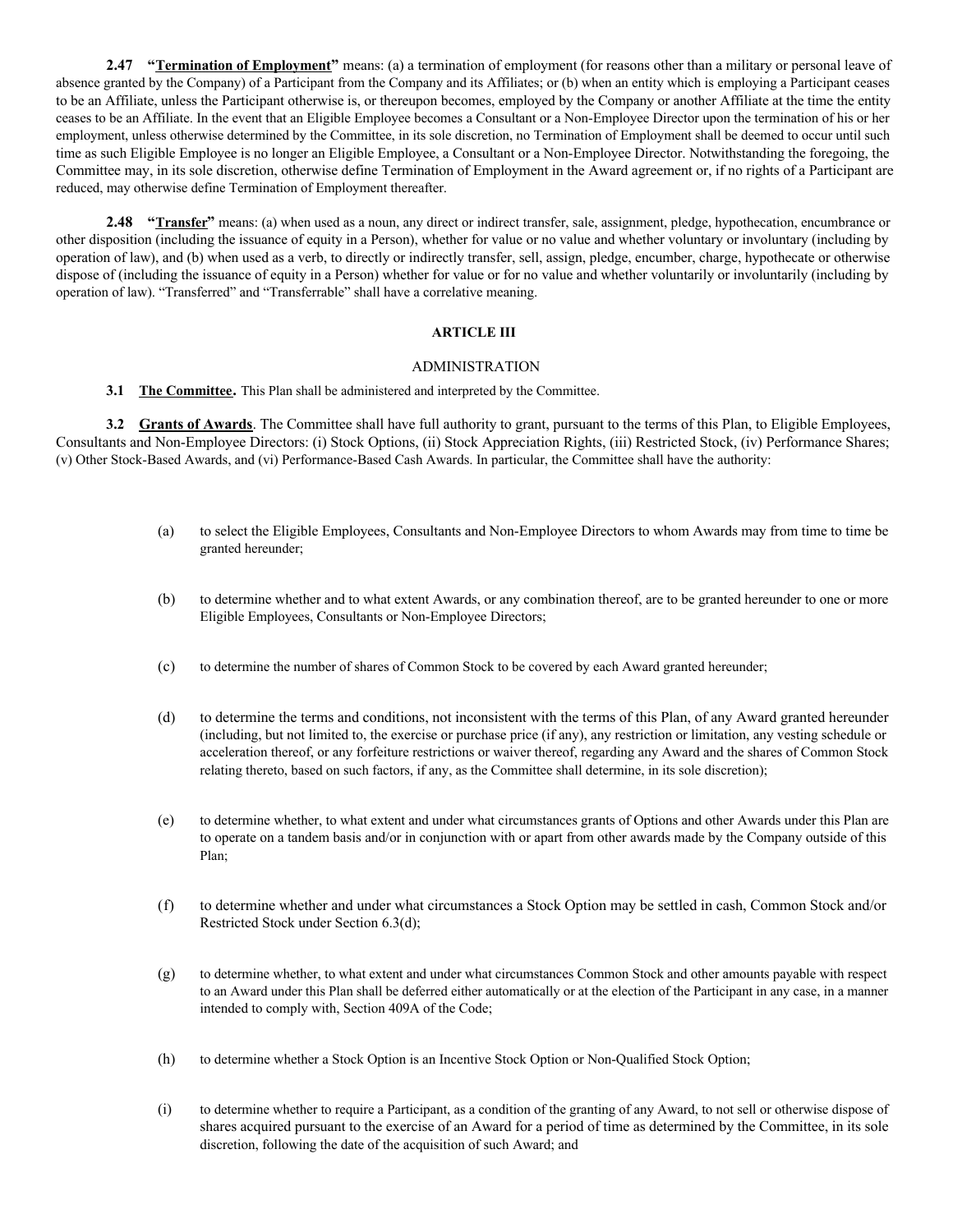(j) to set the performance criteria and the Performance Period with respect to any Award for which the grant, vesting or payment of such Award is conditioned upon the attainment of specified performance criteria and to certify the attainment of any such performance criteria; provided, that with regard to any Award that is intended to comply with Section 162(m) of the Code, the applicable performance criteria shall be based on one or more of the performance goals set forth in Exhibit A hereto ("Performance Goals").

**3.3 Guidelines**. Subject to Article XIV hereof, the Committee shall, in its sole discretion, have the authority to adopt, alter and repeal such administrative rules, guidelines and practices governing this Plan and perform all acts, including the delegation of its responsibilities (to the extent permitted by applicable law and applicable stock exchange rules), as it shall, from time to time, deem advisable; to construe and interpret the terms and provisions of this Plan and any Award issued under this Plan (and any agreements relating thereto); and to otherwise supervise the administration of this Plan. The Committee may, in its sole discretion, correct any defect, supply any omission or reconcile any inconsistency in this Plan or in any agreement relating thereto in the manner and to the extent it shall deem necessary to effectuate the purpose and intent of this Plan; provided, that with regard to any provision of this Plan or any agreement relating thereto that is intended to comply with Section 162(m) of the Code, any such action by the Committee shall be permitted only to the extent such action would be permitted under Section 162(m) of the Code. The Committee may, in its sole discretion, adopt special guidelines and provisions for persons who are residing in or employed in, or subject to, the taxes of, any domestic or foreign jurisdictions to comply with applicable tax and securities laws of such domestic or foreign jurisdictions. This Plan is intended to comply with the applicable requirements of Rule 16b-3 and with respect to Awards intended to be "performance-based," the applicable provisions of Section 162(m) of the Code, and this Plan shall be limited, construed and interpreted in a manner so as to comply therewith.

**3.4 Decisions Final**. Any decision, interpretation or other action made or taken in good faith by or at the direction of the Company, the Board or the Committee (or any of its members) arising out of or in connection with this Plan shall be within the absolute discretion of all and each of them, as the case may be, and shall be final, binding and conclusive on the Company and all employees and Participants and their respective heirs, executors, administrators, successors and assigns.

**3.5 Procedures**. If the Committee is appointed, the Board shall designate one of the members of the Committee as chairman and the Committee shall hold meetings, subject to the By-Laws of the Company, at such times and places as it shall deem advisable, including, without limitation, by telephone conference or by written consent to the extent permitted by applicable law. A majority of the Committee members shall constitute a quorum. All determinations of the Committee shall be made by a majority of its members. Any decision or determination reduced to writing and signed by all the Committee members in accordance with the By-Laws of the Company shall be fully effective as if it had been made by a vote at a meeting duly called and held. The Committee shall keep minutes of its meetings and shall make such rules and regulations for the conduct of its business as it shall deem advisable.

# **3.6 Designation of Consultants/Liability.**

- (a) The Committee may, in its sole discretion, designate employees of the Company and professional advisors to assist the Committee in the administration of this Plan and (to the extent permitted by applicable law and applicable exchange rules) may grant authority to officers to grant Awards and/or execute agreements or other documents on behalf of the Committee.
- (b) The Committee may, in its sole discretion, employ such legal counsel, consultants and agents as it may deem desirable for the administration of this Plan and may rely upon any opinion received from any such counsel or consultant and any computation received from any such consultant or agent. Expenses incurred by the Committee or the Board in the engagement of any such counsel, consultant or agent shall be paid by the Company. The Committee, its members and any person designated pursuant to sub-section (a) above shall not be liable for any action or determination made in good faith with respect to this Plan. To the maximum extent permitted by applicable law, no officer of the Company or member or former member of the Committee or of the Board shall be liable for any action or determination made in good faith with respect to this Plan or any Award granted under it.

**3.7 Indemnification.** To the maximum extent permitted by applicable law and the Certificate of Incorporation and By-Laws of the Company and to the extent not covered by insurance directly insuring such person, each officer or employee of the Company or any Affiliate and member or former member of the Committee or the Board shall be indemnified and held harmless by the Company against any cost or expense (including reasonable fees of counsel reasonably acceptable to the Committee) or liability (including any sum paid in settlement of a claim with the approval of the Committee), and advanced amounts necessary to pay the foregoing at the earliest time and to the fullest extent permitted, arising out of any act or omission to act in connection with the administration of this Plan, except to the extent arising out of such officer's, employee's, member's or former member's fraud. Such indemnification shall be in addition to any rights of indemnification the officers, employees, directors or members or former officers, directors or members may have under applicable law or under the Certificate of Incorporation or By-Laws of the Company or any Affiliate. Notwithstanding anything else herein, this indemnification will not apply to the actions or determinations made by an individual with regard to Awards granted to him or her under this Plan.

# **ARTICLE IV**

## SHARE LIMITATION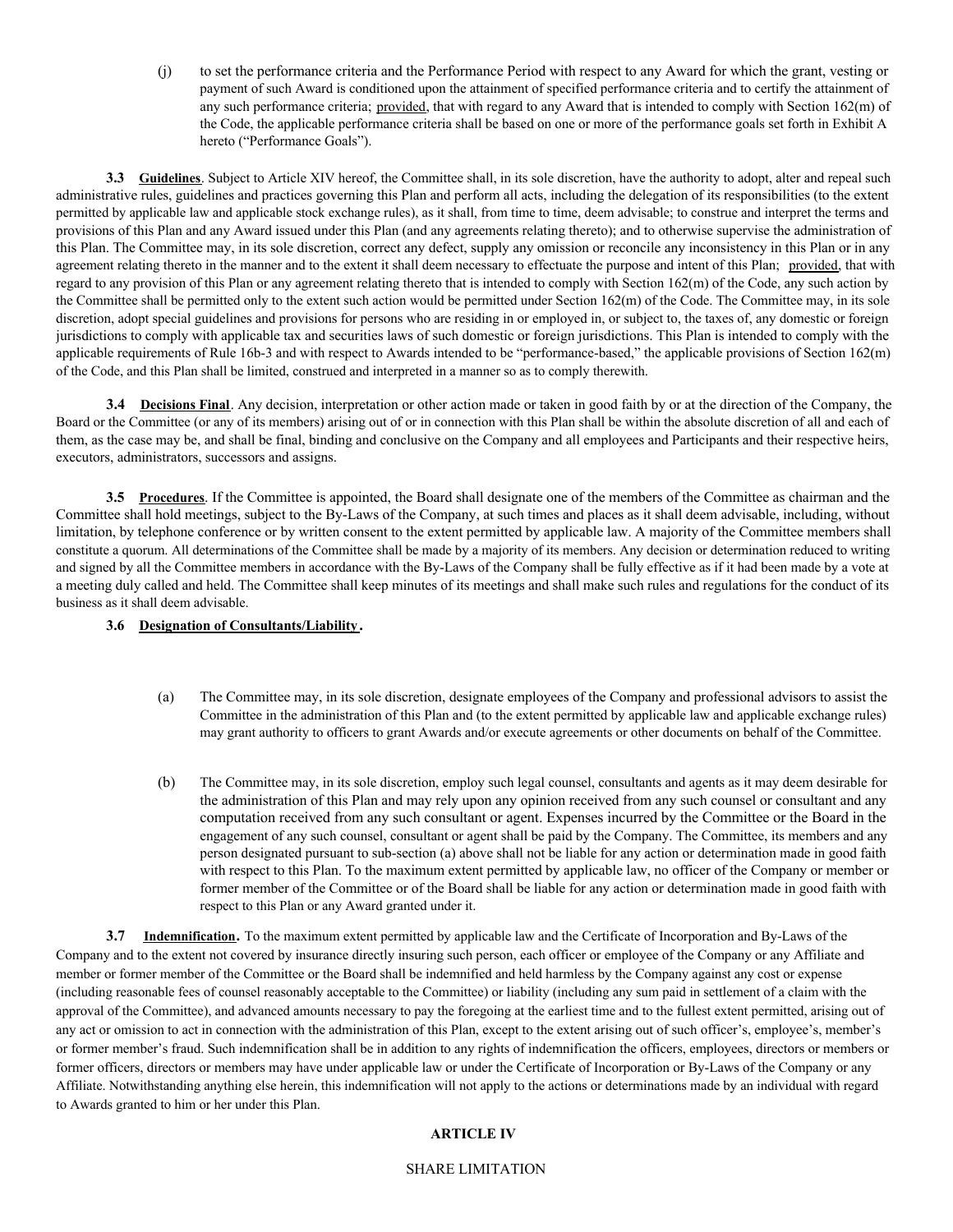## **4.1 Shares.**

(a) General Limitations. The aggregate number of shares of Common Stock that may be issued or used for reference purposes or with respect to which Awards may be granted under this Plan shall not exceed 15,644,000 shares (subject to any increase or decrease pursuant to Section 4.2), which may be either authorized and unissued Common Stock or Common Stock held in or acquired for the treasury of the Company or both. Any shares of Common Stock that are subject to Awards that are not Appreciation Awards shall be counted against this limit as 1.93 shares for every share granted. If any Appreciation Award granted under this Plan expires, terminates, is cancelled or is forfeited for any reason, the number of shares of Common Stock underlying any such Award shall again be available for the purpose of Awards under this Plan and added back to the aggregate maximum limit. If any Awards that are not Appreciation Awards granted under this Plan to a Participant expire, terminate, are cancelled or are forfeited for any reason, 1.93 shares of Common Stock shall again be available for the purposes of Awards under this Plan and added back to the aggregate maximum limit. If a Tandem Stock Appreciation Right or a Limited Stock Appreciation Right is granted in tandem with an Option, such grant shall only apply once against the maximum number of shares of Common Stock which may be issued under this Plan. The number of shares of Common Stock available for the purpose of Awards under this Plan shall be reduced by (i) the total number of Stock Options or Stock Appreciation Rights exercised, regardless of whether any of the shares of Common Stock underlying such Awards are not actually issued to the Participant as the result of a net settlement, (ii) any shares of Common Stock used to pay any exercise price or tax withholding obligation with respect to any Award and (iii) any shares of Common Stock repurchased by the Company on the open market with the proceeds of an Stock Option exercise price.

# (b) Individual Participant Limitations.

(i) The maximum number of shares of Common Stock subject to any Award of Stock Options, Stock Appreciation Rights or shares of Restricted Stock for which the grant of such Award or the lapse of the relevant Restriction Period is subject to the attainment of Performance Goals in accordance with Section 8.3(a)(ii) herein which may be granted under this Plan during any fiscal year of the Company to each Eligible Employee or Consultant shall be 1,800,000 shares per type of Award (which shall be subject to any further increase or decrease pursuant to Section 4.2), provided that the maximum number of shares of Common Stock for all types of Awards does not exceed 2,000,000 (which shall be subject to any further increase or decrease pursuant to Section 4.2) with respect to any fiscal year of the Company. If a Tandem Stock Appreciation Right is granted or a Limited Stock Appreciation Right is granted in tandem with a Stock Option, it shall apply against the Eligible Employee's or Consultant's individual share limitations for both Stock Appreciation Rights and Stock Options.

(ii) The maximum number of shares of Common Stock subject to any Award of Stock Options (other than Incentive Stock Options), Stock Appreciation Rights, Performance Shares or Other Stock-Based Awards which may be granted under this Plan during any fiscal year of the Company to each Non-Employee Director shall be 337,500 shares per type of Award (which shall be subject to any further increase or decrease pursuant to Section 4.2), provided that the maximum number of shares of Common Stock for all types of Awards does not exceed 450,000 (which shall be subject to any further increase or decrease pursuant to Section 4.2) with respect to any fiscal year of the Company, provided further, that, effective on the date of the Company's 2009 annual stockholders' meeting, in no event shall the aggregate grant of Awards to Non-Employee Directors granted on and after such date exceed 10% (when combined with the 10% limitation set forth in Sections 8.3(a)(iii), 9.2(f), and 10.2(d) of this Plan) of the total number of shares of Common Stock reserved for Awards under this Plan. If a Tandem Stock Appreciation Right is granted or a Limited Stock Appreciation Right is granted in tandem with a Stock Option, it shall apply against the Non-Employee Director's individual share limitations for both Stock Appreciation Rights and Stock Options.

(iii) There are no annual individual Eligible Employee or Consultant share limitations on Restricted Stock for which the grant of such Award or the lapse of the relevant Restriction Period is not subject to attainment of Performance Goals in accordance with Section 8.3(a)(ii) hereof.

(iv) The maximum number of shares of Common Stock subject to any Award of Performance Shares which may be granted under this Plan during any fiscal year of the Company to each Eligible Employee or Consultant shall be 1,800,000 (which shall be subject to any further increase or decrease pursuant to Section 4.2) with respect to any fiscal year of the Company. Each Performance Share shall be referenced to one share of Common Stock and shall be charged against the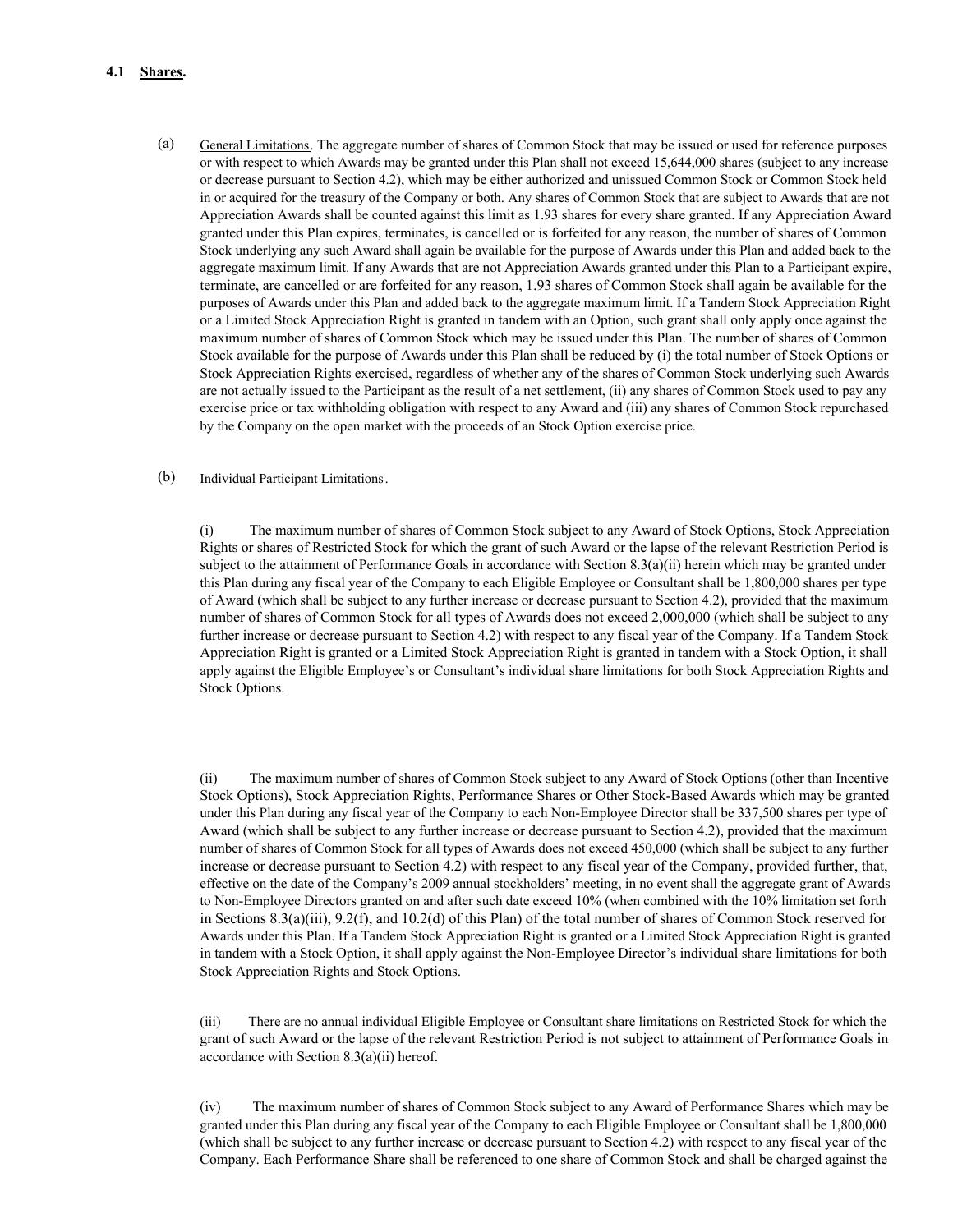available shares under this Plan at the time the unit value measurement is converted to a referenced number of shares of Common Stock in accordance with Section 9.1.

(v) The maximum payment under any Performance-Based Cash Award payable with respect to any fiscal year of the Company and for which the grant of such Award is subject to the attainment of Performance Goals in accordance with Section 11.2(c) herein which may be granted under this Plan with respect to any fiscal year of the Company to each Eligible Employee or Consultant shall be \$10,000,000.

(vi) The individual Participant limitations set forth in this Section 4.1(b) shall be cumulative; that is, to the extent that shares of Common Stock for which Awards are permitted to be granted to an Eligible Employee or a Consultant during a fiscal year are not covered by an Award to such Eligible Employee or Consultant in a fiscal year, the number of shares of Common Stock available for Awards to such Eligible Employee or Consultant shall automatically increase in the subsequent fiscal years during the term of the Plan until used.

## **4.2 Changes.**

- (a) The existence of this Plan and the Awards granted hereunder shall not affect in any way the right or power of the Board or the stockholders of the Company to make or authorize (i) any adjustment, recapitalization, reorganization or other change in the Company's capital structure or its business, (ii) any merger or consolidation of the Company or any Affiliate, (iii) any issuance of bonds, debentures, preferred or prior preference stock ahead of or affecting the Common Stock, (iv) the dissolution or liquidation of the Company or any Affiliate, (v) any sale or transfer of all or part of the assets or business of the Company or any Affiliate or (vi) any other corporate act or proceeding.
- (b) Subject to the provisions of Section 4.2(d), if there shall occur any such change in the capital structure of the Company by reason of any stock split, reverse stock split, stock dividend, subdivision, combination or reclassification of shares that may be issued under the Plan, any recapitalization, any merger, any consolidation, any spin off, any reorganization or any partial or complete liquidation, or any other corporate transaction or event having an effect similar to any of the foregoing (a "Section 4.2 Event"), then (i) the aggregate number and/or kind of shares that thereafter may be issued under the Plan, (ii) the number and/or kind of shares or other property (including cash) to be issued upon exercise of an outstanding Award or under other Awards granted under the Plan, (iii) the purchase price thereof, and/or (iv) the individual Participant limitations set forth in Section 4.1(b) (other than those based on cash limitations) shall be appropriately adjusted. In addition, subject to Section 4.2(d), if there shall occur any change in the capital structure or the business of the Company that is not a Section 4.2 Event (an "Other Extraordinary Event"), including by reason of any extraordinary dividend (whether cash or stock), any conversion, any adjustment, any issuance of any class of securities convertible or exercisable into, or exercisable for, any class of stock, or any sale or transfer of all or substantially all the Company's assets or business, then the Committee, in its sole discretion, may adjust any Award and make such other adjustments to the Plan. Any adjustment pursuant to this Section 4.2 shall be consistent with the applicable Section 4.2 Event or the applicable Other Extraordinary Event, as the case may be, and in such manner as the Committee may, in its sole discretion, deem appropriate and equitable to prevent substantial dilution or enlargement of the rights granted to, or available for, Participants under the Plan. Any such adjustment determined by the Committee shall be final, binding and conclusive on the Company and all Participants and their respective heirs, executors, administrators, successors and permitted assigns. Except as expressly provided in this Section 4.2 or in the applicable Award agreement, a Participant shall have no rights by reason of any Section 4.2 Event or any Other Extraordinary Event.
- (c) Fractional shares of Common Stock resulting from any adjustment in Awards pursuant to Section 4.2(a) or (b) shall be aggregated until, and eliminated at, the time of exercise by rounding-down for fractions less than one-half and rounding-up for fractions equal to or greater than one-half. No cash settlements shall be made with respect to fractional shares eliminated by rounding. Notice of any adjustment shall be given by the Committee to each Participant whose Award has been adjusted and such adjustment (whether or not such notice is given) shall be effective and binding for all purposes of this Plan.
- (d) In the event of an Acquisition Event, the Committee may, in its sole discretion, terminate all outstanding and unexercised Stock Options or Stock Appreciation Rights or any Other Stock Based Award that provides for a Participant elected exercise effective as of the date of the Acquisition Event, by delivering notice of termination to each Participant at least 20 days prior to the date of consummation of the Acquisition Event, in which case during the period from the date on which such notice of termination is delivered to the consummation of the Acquisition Event, each such Participant shall have the right to exercise in full all of his or her Stock Options or Stock Appreciation Rights that are then outstanding (without regard to any limitations on exercisability otherwise contained in the Award agreements), but any such exercise shall be contingent on the occurrence of the Acquisition Event, and, provided that, if the Acquisition Event does not take place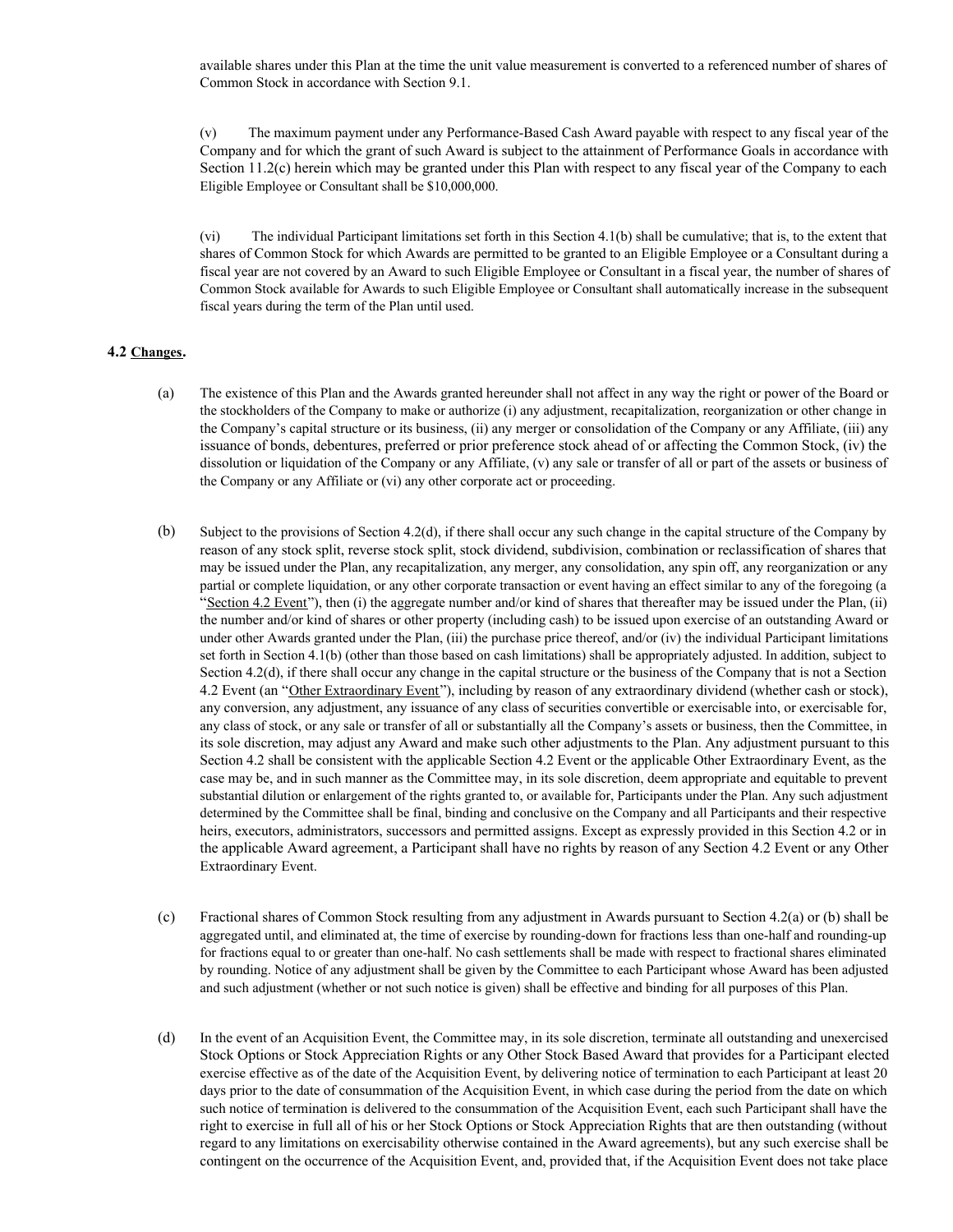within a specified period after giving such notice for any reason whatsoever, the notice and exercise pursuant thereto shall be null and void.

If an Acquisition Event occurs but the Committee does not terminate the outstanding Awards pursuant to this Section 4.2(d), then the provisions of Section 4.2(b) and Article XIII shall apply.

**4.3 Minimum Purchase Price**. Notwithstanding any provision of this Plan to the contrary, if authorized but previously unissued shares of Common Stock are issued under this Plan, such shares shall not be issued for a consideration that is less than as permitted under applicable law.

## **ARTICLE V**

# ELIGIBILITY – GENERAL REQUIREMENTS FOR AWARDS

**5.1 General Eligibility**. All Eligible Employees, Consultants, Non-Employee Directors and prospective employees and consultants are eligible to be granted Awards, subject to the terms and conditions of this Plan. Eligibility for the grant of Awards and actual participation in this Plan shall be determined by the Committee in its sole discretion.

**5.2 Incentive Stock Options**. Notwithstanding anything herein to the contrary, only Eligible Employees of the Company, its Subsidiaries and its Parent (if any) are eligible to be granted Incentive Stock Options under this Plan. Eligibility for the grant of an Incentive Stock Option and actual participation in this Plan shall be determined by the Committee in its sole discretion.

**5.3 General Requirement**. The vesting and exercise of Awards granted to a prospective employee or consultant are conditioned upon such individual actually becoming an Eligible Employee or Consultant.

# **ARTICLE VI**

# STOCK OPTIONS

**6.1 Options**. Stock Options may be granted alone or in addition to other Awards granted under this Plan. Each Stock Option granted under this Plan shall be of one of two types: (a) an Incentive Stock Option or (b) a Non-Qualified Stock Option.

**6.2 Grants**. The Committee shall, in its sole discretion, have the authority to grant to any Eligible Employee (subject to Section 5.2) Incentive Stock Options, Non-Qualified Stock Options, or both types of Stock Options. The Committee shall, in its sole discretion, have the authority to grant Non-Qualified Stock Options to any Consultant or Non-Employee Director. To the extent that any Stock Option does not qualify as an Incentive Stock Option (whether because of its provisions or the time or manner of its exercise or otherwise), such Stock Option or the portion thereof which does not qualify shall constitute a separate Non-Qualified Stock Option.

**6.3 Terms of Options**. Options granted under this Plan shall be subject to the following terms and conditions and shall be in such form and contain such additional terms and conditions, not inconsistent with the terms of this Plan, as the Committee, in its sole discretion, shall deem desirable:

- (a) Exercise Price. The exercise price per share of Common Stock subject to a Stock Option shall be determined by the Committee at the time of grant, provided that the per share exercise price of a Stock Option shall not be less than 100% (or, in the case of an Incentive Stock Option granted to a Ten Percent Stockholder, 110%) of the Fair Market Value of the Common Stock at the time of grant.
- (b) Stock Option Term. The term of each Stock Option shall be fixed by the Committee, provided that no Stock Option shall be exercisable more than seven (7) years after the date the Option is granted; and provided further that the term of an Incentive Stock Option granted to a Ten Percent Stockholder shall not exceed five (5) years.
- (c) Exercisability. Stock Options shall be exercisable at such time or times and subject to such terms and conditions or as shall be determined by the Committee at grant. If the Committee provides, in its discretion, that any Stock Option is exercisable subject to certain limitations (including, without limitation, that such Stock Option is exercisable only in installments or within certain time periods), the Committee may waive such limitations on the exercisability at any time at or after grant in whole or in part (including, without limitation, waiver of the installment exercise provisions or acceleration of the time at which such Stock Option may be exercised), based on such factors, if any, as the Committee shall determine, in its sole discretion. In the event that a written employment agreement between the Company and a Participant provides for a vesting schedule that is more favorable than the vesting schedule provided in the form of Award Agreement, the vesting schedule in such employment agreement shall govern, provided that such agreement is in effect on the date of grant and applicable to the specific Award.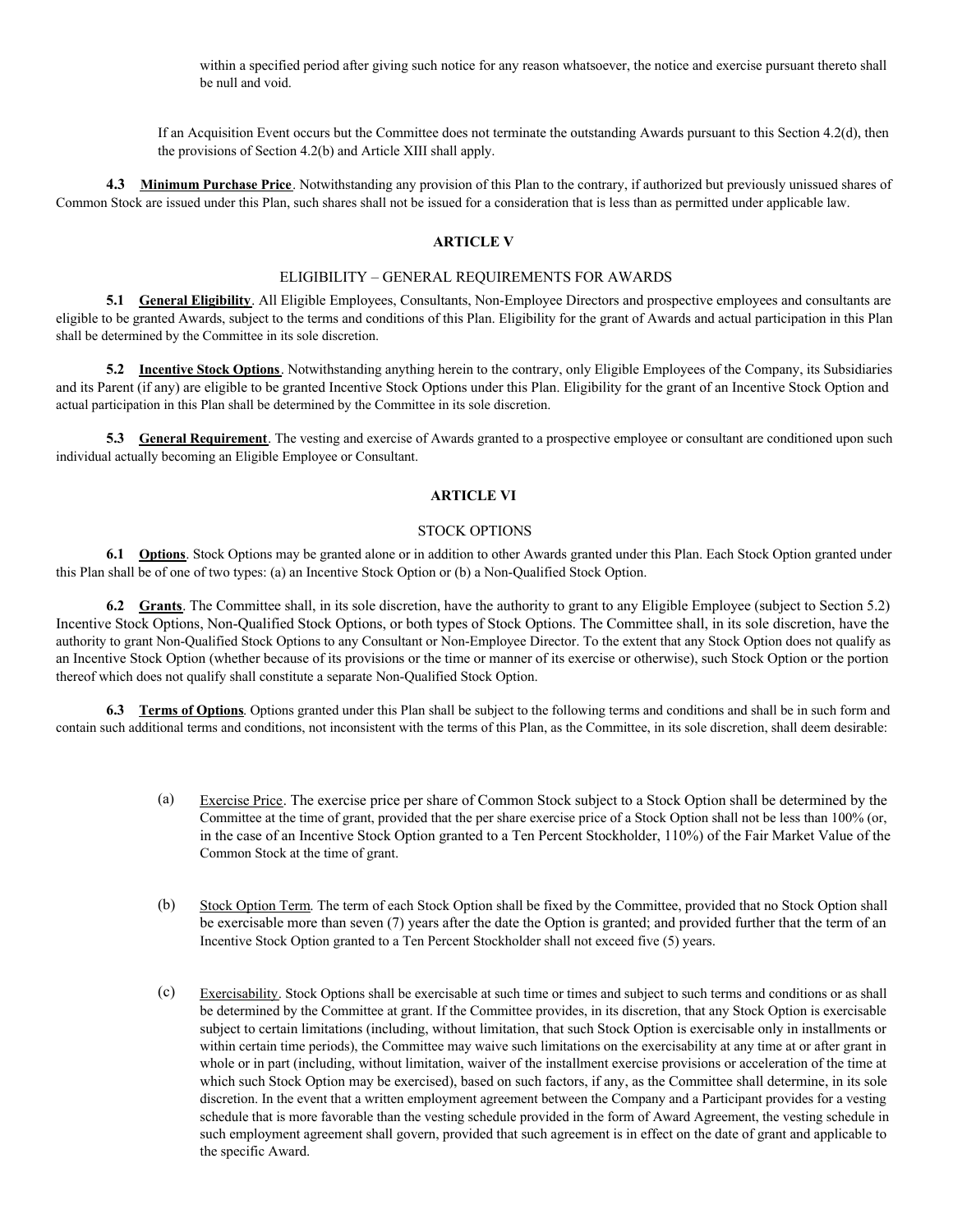- (d) Method of Exercise. Subject to whatever installment exercise and waiting period provisions apply under subsection (c) above, to the extent vested, Stock Options may be exercised in whole or in part at any time during the Option term, by giving written notice of exercise to the Company specifying the number of shares of Common Stock to be purchased. Such notice shall be in a form acceptable to the Company and shall be accompanied by payment in full of the purchase price as follows: (i) in cash or by check, bank draft or money order payable to the order of the Company; (ii) solely to the extent permitted by applicable law, if the Common Stock is traded on a national securities exchange, the Nasdaq Stock Market or quoted on a national quotation system sponsored by the National Association of Securities Dealers, and the Committee authorizes, through a procedure whereby the Participant delivers irrevocable instructions to a broker reasonably acceptable to the Committee to deliver promptly to the Company an amount equal to the purchase price; or (iii) on such other terms and conditions as may be acceptable to the Committee (including, without limitation, the relinquishment of Stock Options or by payment in full or in part in the form of Common Stock owned by the Participant based on the Fair Market Value of the Common Stock on the payment date as determined by the Committee, in its sole discretion). No shares of Common Stock shall be issued until payment therefor, as provided herein, has been made or provided for.
- (e) Non-Transferability of Options. No Stock Option shall be Transferable by the Participant otherwise than by will or by the laws of descent and distribution, and all Stock Options shall be exercisable, during the Participant's lifetime, only by the Participant. Notwithstanding the foregoing, the Committee may determine, in its sole discretion, at the time of grant or thereafter that a Non-Qualified Stock Option that is otherwise not Transferable pursuant to this Section is Transferable to a Family Member in whole or in part and in such circumstances, and under such conditions, as determined by the Committee, in its sole discretion. A Non-Qualified Stock Option that is Transferred to a Family Member pursuant to the preceding sentence (i) may not be subsequently Transferred otherwise than by will or by the laws of descent and distribution and (ii) remains subject to the terms of this Plan and the applicable Award agreement. Any shares of Common Stock acquired upon the exercise of a Non-Qualified Stock Option by a permissible transferee of a Non-Qualified Stock Option or a permissible transferee pursuant to a Transfer after the exercise of the Non-Qualified Stock Option shall be subject to the terms of this Plan and the applicable Award agreement.
- (f) Incentive Stock Option Limitations. To the extent that the aggregate Fair Market Value (determined as of the time of grant) of the Common Stock with respect to which Incentive Stock Options are exercisable for the first time by an Eligible Employee during any calendar year under this Plan and/or any other stock option plan of the Company, any Subsidiary or any Parent exceeds \$100,000, such Options shall be treated as Non-Qualified Stock Options. Should any provision of this Plan not be necessary in order for the Stock Options to qualify as Incentive Stock Options, or should any additional provisions be required, the Committee may, in its sole discretion, amend this Plan accordingly, without the necessity of obtaining the approval of the stockholders of the Company.
- (g) Form, Modification, Extension and Renewal of Stock Options . Subject to the terms and conditions and within the limitations of this Plan, Stock Options shall be evidenced by such form of agreement or grant as is approved by the Committee, and the Committee may, in its sole discretion (i) modify, extend or renew outstanding Stock Options granted under this Plan (provided that the rights of a Participant are not reduced without his or her consent and provided further that such action does not subject the Stock Options to Section 409A of the Code), and (ii) accept the surrender of outstanding Stock Options (up to the extent not theretofore exercised) and authorize the granting of new Stock Options in substitution therefor (to the extent not theretofore exercised). Notwithstanding the foregoing, an outstanding Option may not be modified to reduce the exercise price thereof nor may a new Option at a lower price be substituted for a surrendered Option (other than adjustments or substitutions in accordance with Section 4.2), unless such action is approved by the stockholders of the Company.
- (h) Early Exercise. The Committee may provide that a Stock Option include a provision whereby the Participant may elect at any time before the Participant's Termination to exercise the Stock Option as to any part or all of the shares of Common Stock subject to the Stock Option prior to the full vesting of the Stock Option and such shares shall be subject to the provisions of Article VIII and treated as Restricted Stock. Any unvested shares of Common Stock so purchased may be subject to a repurchase option in favor of the Company or to any other restriction the Committee determines to be appropriate.
- (i) Other Terms and Conditions. Stock Options may contain such other provisions, which shall not be inconsistent with any of the terms of this Plan, as the Committee shall, in its sole discretion, deem appropriate.

# **ARTICLE VII**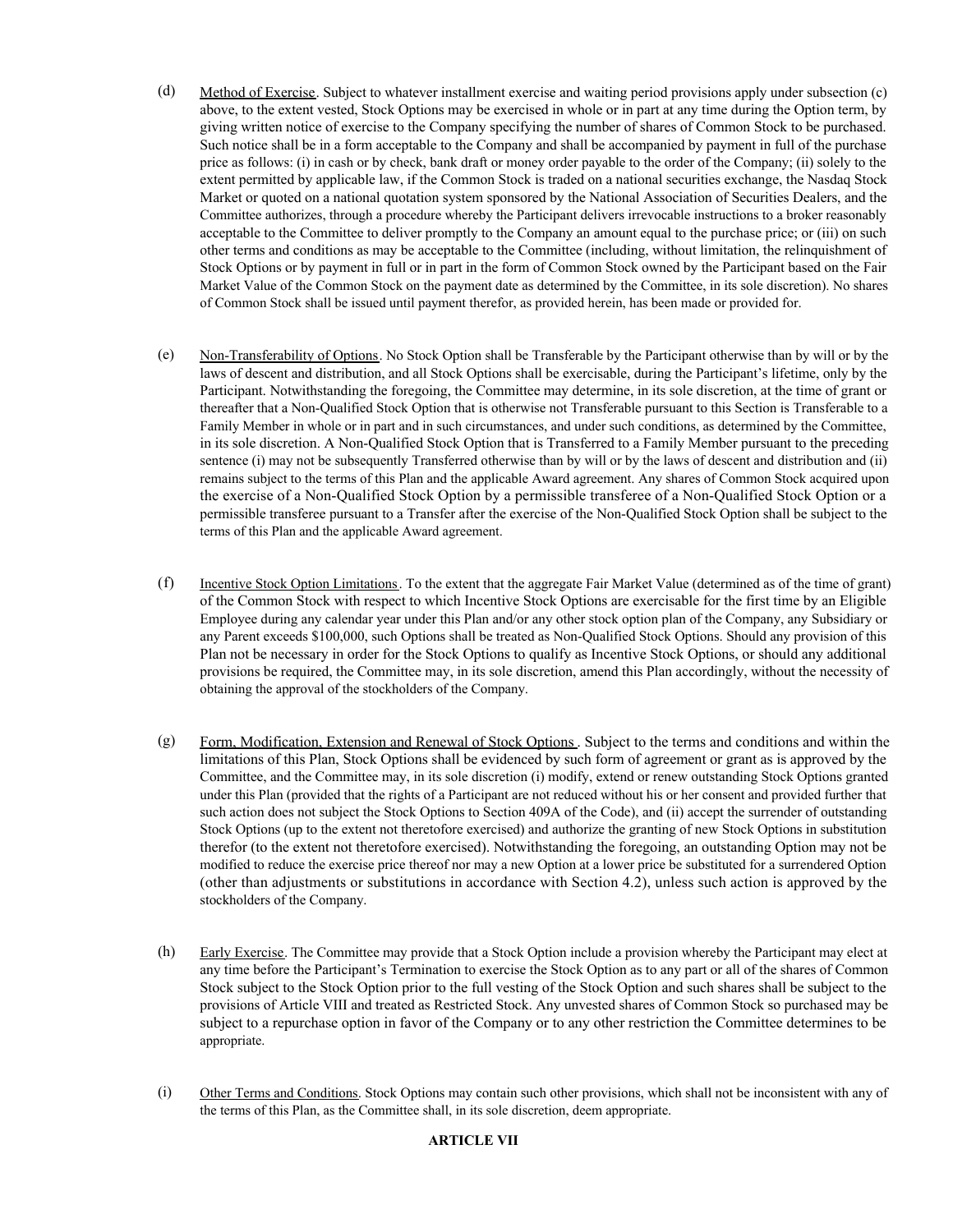# STOCK APPRECIATION RIGHTS

**7.1 Tandem Stock Appreciation Rights**. Stock Appreciation Rights may be granted in conjunction with all or part of any Stock Option (a "Reference Stock Option") granted under this Plan ("Tandem Stock Appreciation Rights"). In the case of a Non-Qualified Stock Option, such rights may be granted either at or after the time of the grant of such Reference Stock Option. In the case of an Incentive Stock Option, such rights may be granted only at the time of the grant of such Reference Stock Option.

**7.2 Terms and Conditions of Tandem Stock Appreciation Rights**. Tandem Stock Appreciation Rights granted hereunder shall be subject to such terms and conditions, not inconsistent with the provisions of this Plan, as shall be determined from time to time by the Committee in its sole discretion, and the following:

- (a) Exercise Price. The exercise price per share of Common Stock subject to a Tandem Stock Appreciation Right shall be determined by the Committee at the time of grant, provided that the per share exercise price of a Tandem Stock Appreciation Right shall not be less than 100% of the Fair Market Value of the Common Stock at the time of grant.
- (b) Term. A Tandem Stock Appreciation Right or applicable portion thereof granted with respect to a Reference Stock Option shall terminate and no longer be exercisable upon the termination or exercise of the Reference Stock Option, except that, unless otherwise determined by the Committee, in its sole discretion, at the time of grant, a Tandem Stock Appreciation Right granted with respect to less than the full number of shares covered by the Reference Stock Option shall not be reduced until and then only to the extent the exercise or termination of the Reference Stock Option causes the number of shares covered by the Tandem Stock Appreciation Right to exceed the number of shares remaining available and unexercised under the Reference Stock Option.
- (c) Exercisability. Tandem Stock Appreciation Rights shall be exercisable only at such time or times and to the extent that the Reference Stock Options to which they relate shall be exercisable in accordance with the provisions of Article VI, and shall be subject to the provisions of Section 6.3(c).
- (d) Method of Exercise. A Tandem Stock Appreciation Right may be exercised by the Participant by surrendering the applicable portion of the Reference Stock Option. Upon such exercise and surrender, the Participant shall be entitled to receive an amount determined in the manner prescribed in this Section 7.2. Stock Options which have been so surrendered, in whole or in part, shall no longer be exercisable to the extent the related Tandem Stock Appreciation Rights have been exercised.
- (e) Payment. Upon the exercise of a Tandem Stock Appreciation Right, a Participant shall be entitled to receive up to, but no more than, an amount in cash or a number of shares of Common Stock (as determined by the Committee, in its sole discretion, on the date of grant) equal in value to the excess of the Fair Market Value of one share of Common Stock over the Option exercise price per share specified in the Reference Stock Option agreement, multiplied by the number of shares in respect of which the Tandem Stock Appreciation Right shall have been exercised.
- (f) Deemed Exercise of Reference Stock Option . Upon the exercise of a Tandem Stock Appreciation Right, the Reference Stock Option or part thereof to which such Stock Appreciation Right is related shall be deemed to have been exercised for the purpose of the limitation set forth in Article IV of the Plan on the number of shares of Common Stock to be issued under the Plan.
- (g) Non-Transferability. Tandem Stock Appreciation Rights shall be Transferable only when and to the extent that the underlying Stock Option would be Transferable under Section 6.3(e) of the Plan.

**7.3 Non-Tandem Stock Appreciation Rights**. Non-Tandem Stock Appreciation Rights may also be granted without reference to any Stock Options granted under this Plan.

**7.4 Terms and Conditions of Non-Tandem Stock Appreciation Rights**. Non-Tandem Stock Appreciation Rights granted hereunder shall be subject to such terms and conditions, not inconsistent with the provisions of this Plan, as shall be determined from time to time by the Committee in its sole discretion, and the following:

> (a) Exercise Price. The exercise price per share of Common Stock subject to a Non-Tandem Stock Appreciation Right shall be determined by the Committee at the time of grant, provided that the per share exercise price of a Non-Tandem Stock Appreciation Right shall not be less than 100% of the Fair Market Value of the Common Stock at the time of grant.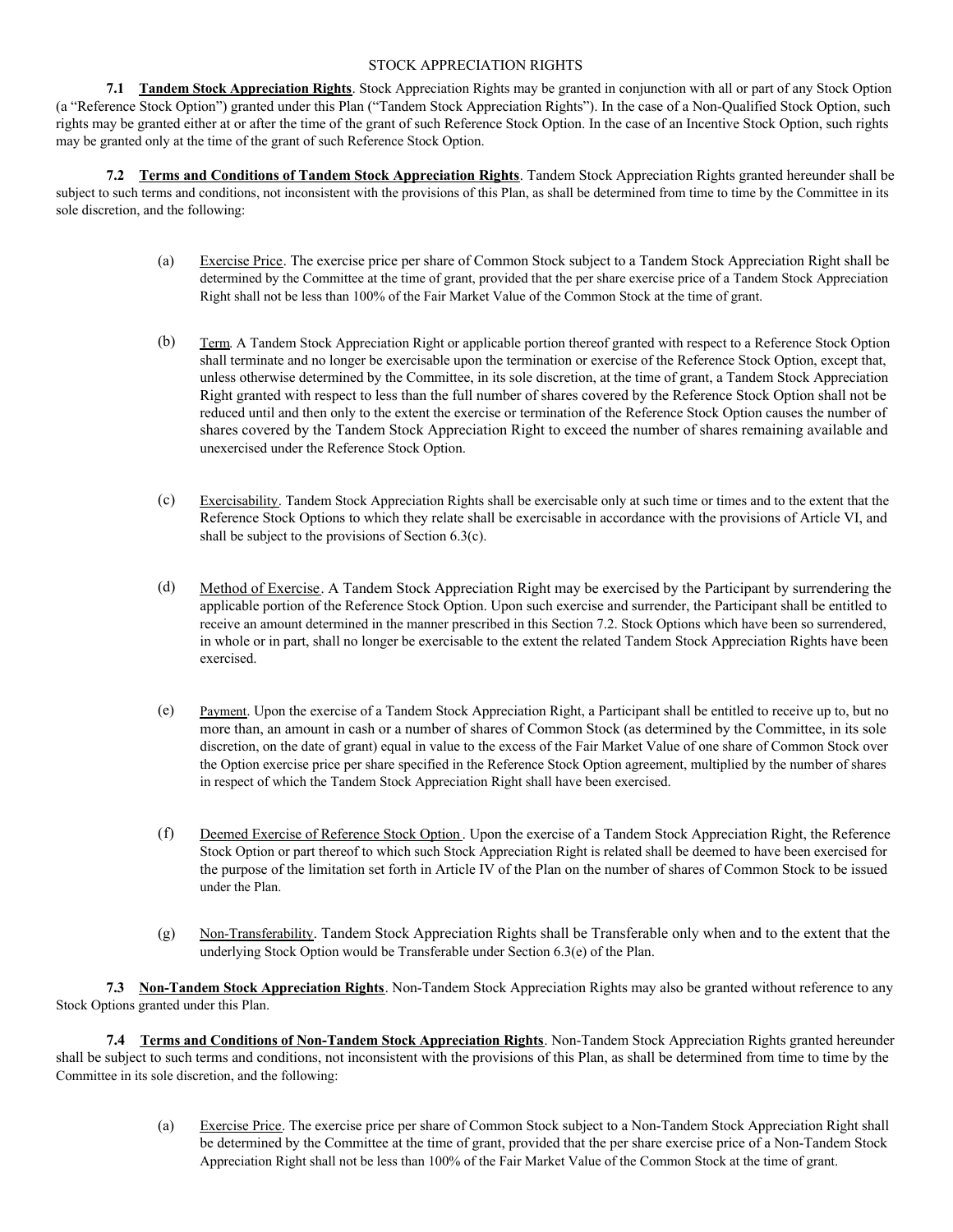- (b) Term. The term of each Non-Tandem Stock Appreciation Right shall be fixed by the Committee, but shall not be greater than 7 years after the date the right is granted.
- (c) Exercisability. Non-Tandem Stock Appreciation Rights shall be exercisable at such time or times and subject to such terms and conditions as shall be determined by the Committee at grant. If the Committee provides, in its discretion, that any such right is exercisable subject to certain limitations (including, without limitation, that it is exercisable only in installments or within certain time periods), the Committee may waive such limitations on the exercisability at any time at or after grant in whole or in part (including, without limitation, waiver of the installment exercise provisions or acceleration of the time at which such right may be exercised), based on such factors, if any, as the Committee shall determine, in its sole discretion. In the event that a written employment agreement between the Company and a Participant provides for a vesting schedule that is more favorable than the vesting schedule provided in the form of Award Agreement, the vesting schedule in such employment agreement shall govern, provided that such agreement is in effect on the date of grant and applicable to the specific Award.
- (d) Method of Exercise. Subject to whatever installment exercise and waiting period provisions apply under subsection (c) above, Non-Tandem Stock Appreciation Rights may be exercised in whole or in part at any time in accordance with the applicable Award agreement, by giving written notice of exercise to the Company specifying the number of Non-Tandem Stock Appreciation Rights to be exercised.
- (e) Payment. Upon the exercise of a Non-Tandem Stock Appreciation Right a Participant shall be entitled to receive, for each right exercised, up to, but no more than, an amount in cash or a number of shares of Common Stock (as determined by the Committee, in its sole discretion, on the date of grant) equal in value to the excess of the Fair Market Value of one share of Common Stock on the date the right is exercised over the Fair Market Value of one share of Common Stock on the date the right was awarded to the Participant.
- (f) Non-Transferability. No Non-Tandem Stock Appreciation Rights shall be Transferable by the Participant otherwise than by will or by the laws of descent and distribution, and all such rights shall be exercisable, during the Participant's lifetime, only by the Participant.

**7.5 Limited Stock Appreciation Rights**. The Committee may, in its sole discretion, grant Tandem and Non-Tandem Stock Appreciation Rights either as a general Stock Appreciation Right or as a Limited Stock Appreciation Right. Limited Stock Appreciation Rights may be exercised only upon the occurrence of a Change in Control or such other event as the Committee may, in its sole discretion, designate at the time of grant or thereafter. Upon the exercise of Limited Stock Appreciation Rights, except as otherwise provided in an Award agreement, the Participant shall receive in cash or Common Stock, as determined by the Committee, an amount equal to the amount (a) set forth in Section 7.2(e) with respect to Tandem Stock Appreciation Rights, or (b) set forth in Section 7.4(e) with respect to Non-Tandem Stock Appreciation Rights, as applicable.

# **ARTICLE VIII**

# RESTRICTED STOCK

**8.1 Awards of Restricted Stock**. Shares of Restricted Stock may be issued either alone or in addition to other Awards granted under the Plan. The Committee shall, in its sole discretion, determine the Eligible Employees, Consultants and Non-Employee Directors, to whom, and the time or times at which, grants of Restricted Stock shall be made, the number of shares to be awarded, the price (if any) to be paid by the Participant (subject to Section 8.2), the time or times within which such Awards may be subject to forfeiture, the vesting schedule and rights to acceleration thereof, and all other terms and conditions of the Awards. The Committee may condition the grant or vesting of Restricted Stock upon the attainment of specified performance targets (including, the Performance Goals specified in Exhibit A attached hereto) or such other factors as the Committee may determine, in its sole discretion, including to comply with the requirements of Section 162(m) of the Code.

**8.2 Awards and Certificates**. Eligible Employees, Consultants and Non-Employee Directors selected to receive Restricted Stock shall not have any rights with respect to such Award, unless and until such Participant has delivered a fully executed copy of the agreement evidencing the Award to the Company and has otherwise complied with the applicable terms and conditions of such Award. Further, such Award shall be subject to the following conditions:

> (a) Purchase Price. The purchase price of Restricted Stock shall be fixed by the Committee. Subject to Section 4.3, the purchase price for shares of Restricted Stock may be zero to the extent permitted by applicable law, and, to the extent not so permitted, such purchase price may not be less than par value.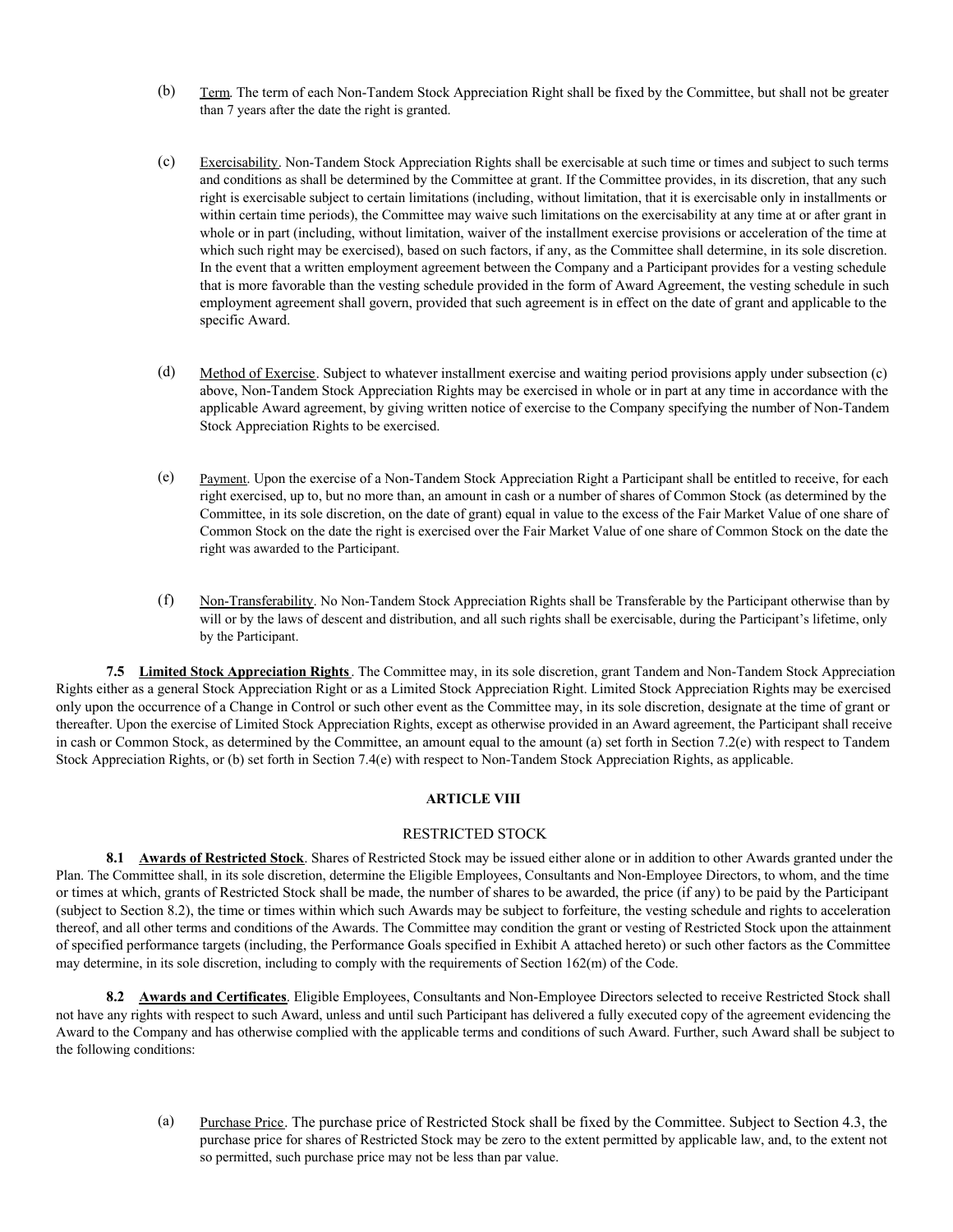- (b) Acceptance. Awards of Restricted Stock must be accepted within a period of 60 days (or such other period as the Committee may specify) after the grant date, by executing a Restricted Stock agreement and by paying whatever price (if any) the Committee has designated thereunder.
- (c) Legend. Each Participant receiving Restricted Stock shall be issued a stock certificate in respect of such shares of Restricted Stock, unless the Committee elects to use another system, such as book entries by the transfer agent, as evidencing ownership of shares of Restricted Stock. Such certificate shall be registered in the name of such Participant, and shall, in addition to such legends required by applicable securities laws, bear an appropriate legend referring to the terms, conditions, and restrictions applicable to such Award, substantially in the following form:

"The anticipation, alienation, attachment, sale, transfer, assignment, pledge, encumbrance or charge of the shares of stock represented hereby are subject to the terms and conditions (including forfeiture) of the Steven Madden, Ltd. (the "Company") 2009 Stock Incentive Plan (the "Plan") and an agreement entered into between the registered owner and the Company dated . Copies of such Plan and agreement are on file at the principal office of the Company."

(d) Custody. If stock certificates are issued in respect of shares of Restricted Stock, the Committee may require that any stock certificates evidencing such shares be held in custody by the Company until the restrictions thereon shall have lapsed, and that, as a condition of any grant of Restricted Stock, the Participant shall have delivered a duly signed stock power, endorsed in blank, relating to the Common Stock covered by such Award.

**8.3 Restrictions and Conditions**. The shares of Restricted Stock awarded pursuant to this Plan shall be subject to the following restrictions and conditions:

> (a) Restriction Period. (i) The Participant shall not be permitted to Transfer shares of Restricted Stock awarded under this Plan during the period or periods set by the Committee (the "Restriction Period") commencing on the date of such Award, as set forth in a Restricted Stock Award agreement and such agreement shall set forth a vesting schedule and any events which would accelerate vesting of the shares of Restricted Stock. Within these limits, based on service, attainment of Performance Goals pursuant to Section 8.3(a)(ii) below and/or such other factors or criteria as the Committee may determine in its sole discretion, the Committee may condition the grant or provide for the lapse of such restrictions in installments in whole or in part, or may accelerate the vesting of all or any part of any Restricted Stock Award and/or waive the deferral limitations for all or any part of any Restricted Stock Award. Subject to Section 8.3(a)(iii) of this Plan, in the event that a written employment agreement between the Company and a Participant provides for a vesting schedule that is more favorable than the vesting schedule provided in the form of Award Agreement, the vesting schedule in such employment agreement shall govern, provided that such agreement is in effect on the date of grant and applicable to the specific Award.

(ii) *Objective Performance Goals, Formulae or Standards*. If the grant of shares of Restricted Stock or the lapse of restrictions is based on the attainment of Performance Goals, the Committee shall establish the Performance Goals and the applicable vesting percentage of the Restricted Stock Award applicable to each Participant or class of Participants in writing prior to the beginning of the applicable Performance Period or at such later date as otherwise determined by the Committee and while the outcome of the Performance Goals are substantially uncertain. Such Performance Goals may incorporate provisions for disregarding (or adjusting for) changes in accounting methods, corporate transactions (including, without limitation, dispositions and acquisitions) and other similar type events or circumstances. With regard to a Restricted Stock Award that is intended to comply with Section 162(m) of the Code, to the extent any such provision would create impermissible discretion under Section 162(m) of the Code or otherwise violate Section 162(m) of the Code, such provision shall be of no force or effect. The applicable Performance Goals shall be based on one or more of the performance criteria set forth in Exhibit A hereto.

(iii) *Limitations*. Notwithstanding any other provision of this Plan to the contrary, effective on the date of the Company's 2009 annual stockholders' meeting, the Restriction Period with respect to any Restricted Stock Award granted on or after such date shall be no less than (A) one year, if the lapsing of restrictions is based (in whole or in part) on the attainment of one or more Performance Goals, and (B) three years, if the lapsing of restrictions is based solely on the continued performance of services by the Participant (with restrictions as to no more than  $1/3$  <sup>rd</sup> of the shares of Common Stock subject thereto lapsing on each of the first three anniversaries of the date of grant); provided, that, subject to the terms of this Plan, the Committee shall be authorized (at the time of grant or thereafter) to provide for the earlier lapsing of restrictions in the event of a Change in Control or a Participant's retirement, death or Disability; and provided further, that, subject to the limitations set forth in Section 4.1(b), Restricted Stock Awards may be granted on or after the date of the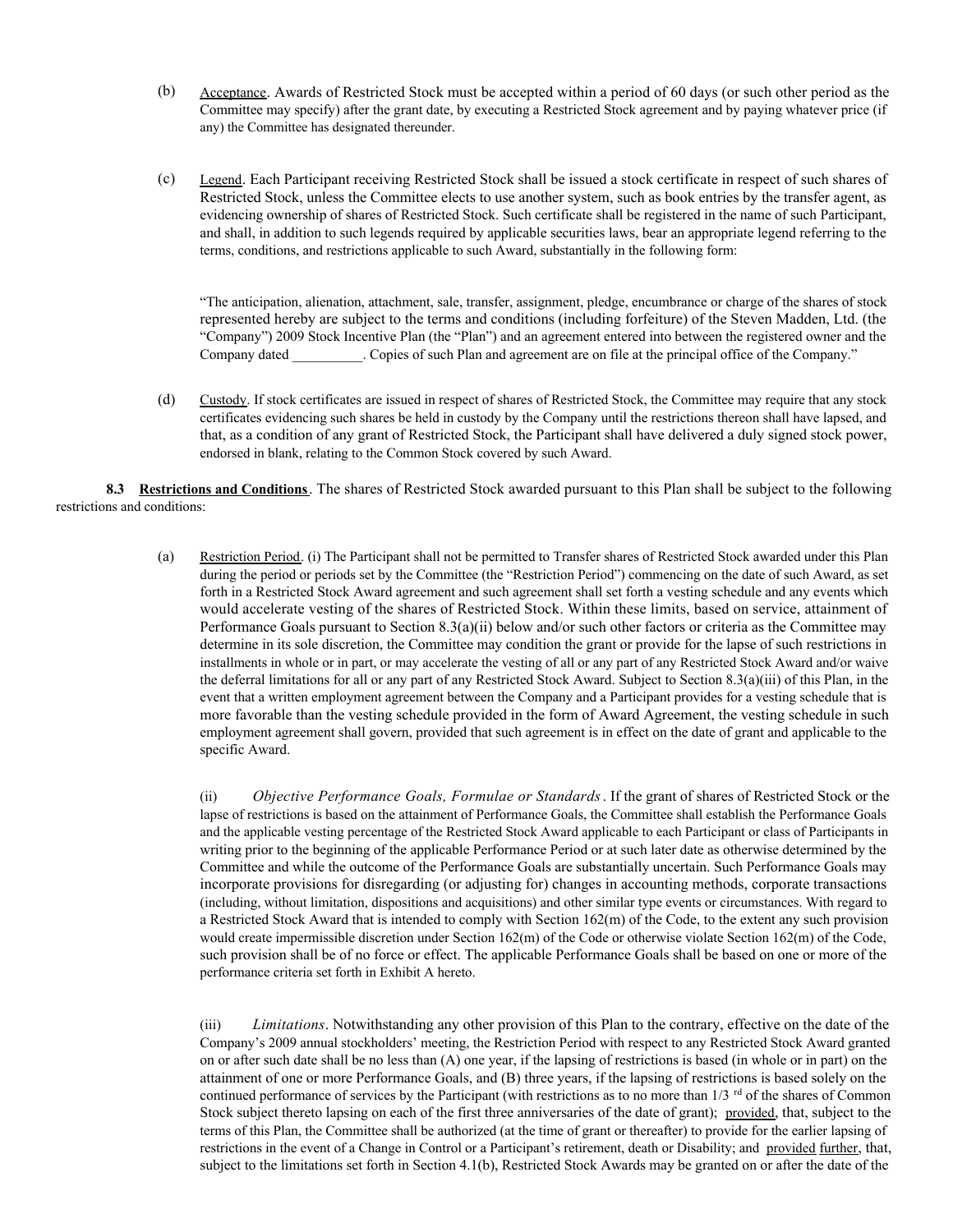Company's 2009 annual stockholders' meeting without the foregoing limitations with respect to up to 10% (when combined with the 10% limitation set forth in Sections 4.1(b)(ii), 9.2(f) and 10.2(d) of this Plan) of the total number of shares of Common Stock reserved for Awards under this Plan.

- (b) Rights as a Stockholder. Except as provided in this subsection (b) and subsection (a) above and as otherwise determined by the Committee, the Participant shall have, with respect to the shares of Restricted Stock, all of the rights of a holder of shares of Common Stock of the Company including, without limitation, the right to receive any dividends, the right to vote such shares and, subject to and conditioned upon the full vesting of shares of Restricted Stock, the right to tender such shares. The Committee may, in its sole discretion, determine at the time of grant that the payment of dividends shall be deferred until, and conditioned upon, the expiration of the applicable Restriction Period.
- (c) Lapse of Restrictions. If and when the Restriction Period expires without a prior forfeiture of the Restricted Stock, the certificates for such shares shall be delivered to the Participant. All legends shall be removed from said certificates at the time of delivery to the Participant, except as otherwise required by applicable law or other limitations imposed by the Committee.

# **ARTICLE IX**

# PERFORMANCE SHARES

**9.1 Award of Performance Shares**. Performance Shares may be awarded either alone or in addition to other Awards granted under this Plan. The Committee shall, in its sole discretion, determine the Eligible Employees, Consultants and Non-Employee Directors, to whom, and the time or times at which, Performance Shares shall be awarded, the number of Performance Shares to be awarded to any person, the Performance Period during which, and the conditions under which, receipt of the Shares will be deferred, and the other terms and conditions of the Award in addition to those set forth in Section 9.2.

Except as otherwise provided herein, the Committee shall condition the right to payment of any Performance Share upon the attainment of specified objective performance goals (including, the Performance Goals specified in Exhibit A attached hereto) established pursuant to Section 9.2(c) below and such other factors as the Committee may determine, in its sole discretion, including to comply with the requirements of Section 162(m) of the Code.

- **9.2 Terms and Conditions**. Performance Shares awarded pursuant to this Article IX shall be subject to the following terms and conditions:
	- (a) Earning of Performance Share Award. At the expiration of the applicable Performance Period, the Committee shall determine the extent to which the Performance Goals established pursuant to Section 9.2(c) are achieved and the percentage of each Performance Share Award that has been earned.
	- (b) Non-Transferability. Subject to the applicable provisions of the Award agreement and this Plan, Performance Shares may not be Transferred during the Performance Period.
	- (c) Objective Performance Goals, Formulae or Standards. The Committee shall establish the objective Performance Goals for the earning of Performance Shares based on a Performance Period applicable to each Participant or class of Participants in writing prior to the beginning of the applicable Performance Period or at such later date as permitted under Section 162(m) of the Code and while the outcome of the Performance Goals are substantially uncertain. Such Performance Goals may incorporate, if and only to the extent permitted under Section 162(m) of the Code, provisions for disregarding (or adjusting for) changes in accounting methods, corporate transactions (including, without limitation, dispositions and acquisitions) and other similar type events or circumstances. To the extent any such provision would create impermissible discretion under Section 162(m) of the Code or otherwise violate Section 162(m) of the Code, such provision shall be of no force or effect. The applicable Performance Goals shall be based on one or more of the performance criteria set forth in Exhibit A hereto.
	- (d) Dividends. Unless otherwise determined by the Committee at the time of grant, amounts equal to any dividends declared during the Performance Period with respect to the number of shares of Common Stock covered by a Performance Share will not be paid to the Participant.
	- (e) Payment. Following the Committee's determination in accordance with subsection (a) above, shares of Common Stock or, as determined by the Committee in its sole discretion, the cash equivalent of such shares shall be delivered to the Eligible Employee, Consultant or Non-Employee Director, or his legal representative, in an amount equal to such individual's earned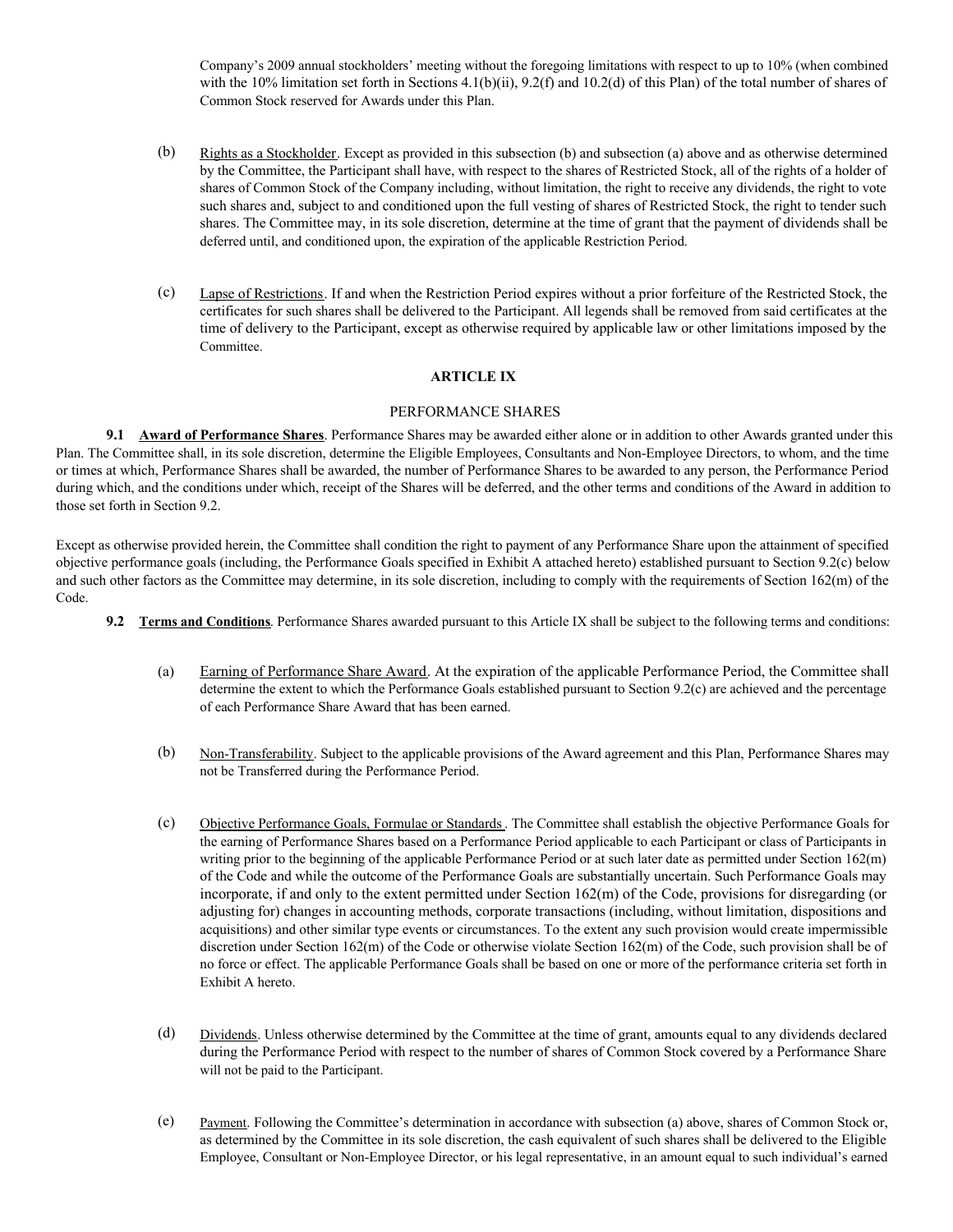Performance Share. Notwithstanding the foregoing, the Committee may, in its sole discretion, award an amount less than the earned Performance Share and/or subject the payment of all or part of any Performance Share to additional vesting, forfeiture and deferral conditions as it deems appropriate.

(f) Accelerated Vesting. Based on service, performance and/or such other factors or criteria, if any, as the Committee may determine, the Committee may, in its sole discretion, at or after grant, accelerate the vesting of all or any part of any Performance Share Award and/or waive the preceding sentence and any other provision of this Plan to the contrary. Notwithstanding the preceding sentence or any other provision of this Plan, effective on the date of the Company's 2009 annual stockholders' meeting, the vesting schedule with respect to any Performance Share Award on or after such date shall be no less than (A) one year, if the vesting period is based (in whole or in part) on the attainment of one or more Performance Goals, and (B) three years, if the vesting period is based solely on the continued performance of services by the Participant (with restrictions as to no more than 1/3<sup>rd</sup> of the shares of Common Stock subject thereto lapsing on each of the first three anniversaries of the date of grant); provided, that, subject to the terms of this Plan, the Committee shall be authorized (at the time of grant or thereafter) to provide for the acceleration of vesting in the event of a Change in Control or a Participant's retirement, death or Disability; and provided further, that, subject to the limitations set forth in Section 4.1(b), Performance Share Awards may be granted on or after the date of the Company's 2009 annual stockholders' meeting without the foregoing limitations with respect to up to 10% (when combined with the 10% limitation set forth in Sections 4.1(b)(ii), 8.3(a)(iii) and 10.2(d) of this Plan) of the total number of shares of Common Stock reserved for Awards under this Plan.

# **ARTICLE X**

#### OTHER STOCK-BASED AWARDS

**10.1 Other Awards.** The Committee, in its sole discretion, is authorized to grant to Eligible Employees, Consultants and Non-Employee Directors Other Stock-Based Awards that are payable in, valued in whole or in part by reference to, or otherwise based on or related to shares of Common Stock, including, but not limited to, shares of Common Stock awarded purely as a bonus and not subject to any restrictions or conditions, shares of Common Stock in payment of the amounts due under an incentive or performance plan sponsored or maintained by the Company or an Affiliate, performance units, dividend equivalent units, stock equivalent units, restricted stock units and deferred stock units. To the extent permitted by law, the Committee may, in its sole discretion, permit Eligible Employees and/or Non-Employee Directors to defer all or a portion of their cash compensation in the form of Other Stock-Based Awards granted under this Plan, subject to the terms and conditions of any deferred compensation arrangement established by the Company, which shall be intended to comply with Section 409A of the Code. Other Stock-Based Awards may be granted either alone or in addition to or in tandem with other Awards granted under the Plan.

Subject to the provisions of this Plan, the Committee shall, in its sole discretion, have authority to determine the Eligible Employees, Consultants and Non-Employee Directors, to whom, and the time or times at which, such Awards shall be made, the number of shares of Common Stock to be awarded pursuant to such Awards, and all other conditions of the Awards. The Committee may also provide for the grant of Common Stock under such Awards upon the completion of a specified Performance Period.

The Committee may condition the grant or vesting of Other Stock-Based Awards upon the attainment of specified Performance Goals set forth on Exhibit A as the Committee may determine, in its sole discretion; provided that to the extent that such Other Stock-Based Awards are intended to comply with Section 162(m) of the Code, the Committee shall establish the objective Performance Goals for the vesting of such Other Stock-Based Awards based on a performance period applicable to each Participant or class of Participants in writing prior to the beginning of the applicable performance period or at such later date as permitted under Section 162(m) of the Code and while the outcome of the Performance Goals are substantially uncertain. Such Performance Goals may incorporate, if and only to the extent permitted under Section 162(m) of the Code, provisions for disregarding (or adjusting for) changes in accounting methods, corporate transactions (including, without limitation, dispositions and acquisitions) and other similar type events or circumstances. To the extent any such provision would create impermissible discretion under Section 162(m) of the Code or otherwise violate Section 162(m) of the Code, such provision shall be of no force or effect. The applicable Performance Goals shall be based on one or more of the performance criteria set forth in Exhibit A hereto.

**10.2 Terms and Conditions**. Other Stock-Based Awards made pursuant to this Article X shall be subject to the following terms and conditions:

- (a) Non-Transferability. Subject to the applicable provisions of the Award agreement and this Plan, shares of Common Stock subject to Awards made under this Article X may not be Transferred prior to the date on which the shares are issued, or, if later, the date on which any applicable restriction, performance or deferral period lapses.
- (b) Dividends. Unless otherwise determined by the Committee at the time of Award, subject to the provisions of the Award agreement and this Plan, the recipient of an Award under this Article X shall not be entitled to receive, currently or on a deferred basis, dividends or dividend equivalents with respect to the number of shares of Common Stock covered by the Award.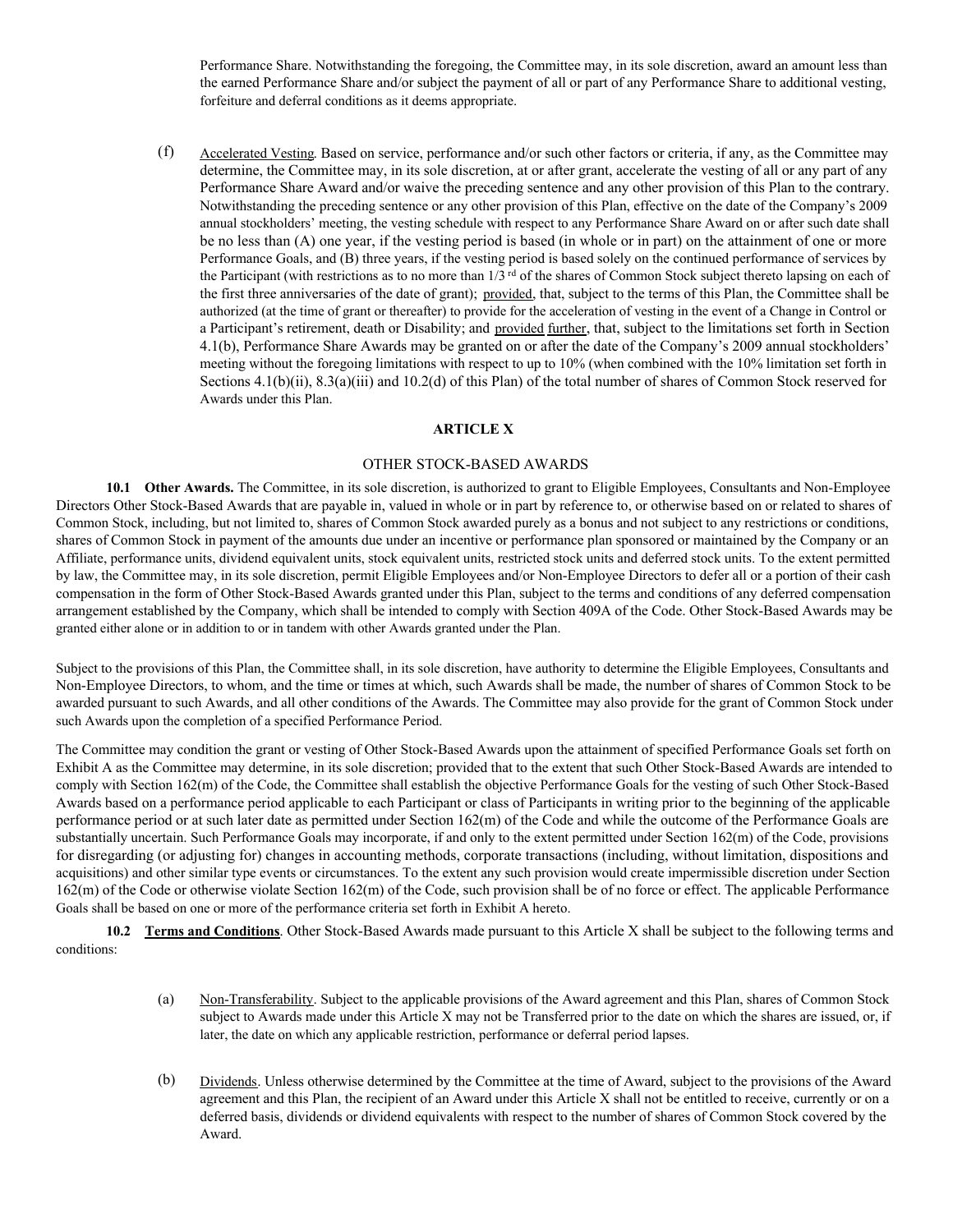- (c) Vesting. Any Award under this Article X and any Common Stock covered by any such Award shall vest or be forfeited to the extent so provided in the Award agreement, as determined by the Committee, in its sole discretion, in accordance with the terms of this Plan. Subject to Section 10.2(d) of this Plan, in the event that a written employment agreement between the Company and a Participant provides for a vesting schedule that is more favorable than the vesting schedule provided in the form of Award Agreement, the vesting schedule in such employment agreement shall govern, provided that such agreement is in effect on the date of grant and applicable to the specific Award.
- (d) Limitation. Notwithstanding Section 10.2(c) of this Plan and any other provision of this Plan to the contrary, effective on the date of the Company's 2009 annual stockholders' meeting, the vesting schedule with respect to any Other Stock-Based Award on or after such date shall be no less than (A) one year, if the vesting period is based (in whole or in part) on the attainment of one or more Performance Goals, and (B) three years, if the vesting period is based solely on the continued performance of services by the Participant (with restrictions as to no more than  $1/3$  <sup>rd</sup> of the shares of Common Stock subject thereto lapsing on each of the first three anniversaries of the date of grant); provided, that, subject to the terms of this Plan, the Committee shall be authorized (at the time of grant or thereafter) to provide for the acceleration of vesting in the event of a Change in Control or a Participant's retirement, death or Disability; and provided further, that, subject to the limitations set forth in Section 4.1(b), Other Stock-Based Awards may be granted on or after the date of the Company's 2009 annual stockholders' meeting without the foregoing limitations with respect to up to 10% (when combined with the 10% limitation set forth in Sections 4.1(b)(ii), 8.3(a)(iii) and 9.2(f) of this Plan) of the total number of shares of Common Stock reserved for Awards under this Plan.
- (e) Price. Common Stock issued on a bonus basis under this Article X may be issued for no cash consideration; Common Stock purchased pursuant to a purchase right awarded under this Article X shall be priced, as determined by the Committee in its sole discretion.
- (f) Payment. Form of payment for the Other Stock-Based Award shall be specified in the Award agreement.

# **ARTICLE XI**

# PERFORMANCE-BASED CASH AWARDS

**11.1 Performance-Based Cash Awards**. Performance-Based Cash Awards may be granted either alone or in addition to or in tandem with Stock Options, Stock Appreciation Rights, or Restricted Stock. Subject to the provisions of this Plan, the Committee shall, in its sole discretion, have authority to determine the Eligible Employees, Consultants and Non-Employee Directors to whom, and the time or times at which, such Awards shall be made, the dollar amount to be awarded pursuant to such Awards, and all other conditions of the Awards. The Committee may also provide for the payment of dollar amount under such Awards upon the completion of a specified Performance Period.

For each Participant, the Committee may specify a targeted performance award. The individual target award may be expressed, at the Committee's discretion, as a fixed dollar amount, a percentage of base pay or total pay (excluding payments made under the Plan), or an amount determined pursuant to an objective formula or standard. Establishment of an individual target award for a Participant for a calendar year shall not imply or require that the same level individual target award (if any such award is established by the Committee for the relevant Participant) be set for any subsequent calendar year. At the time the Performance Goals are established, the Committee shall prescribe a formula to determine the percentages (which may be greater than 100%) of the individual target award which may be payable based upon the degree of attainment of the Performance Goals during the calendar year. Notwithstanding anything else herein, the Committee may, in its sole discretion, elect to pay a Participant an amount that is less than the Participant's individual target award (or attained percentage thereof) regardless of the degree of attainment of the Performance Goals; provided that no such discretion to reduce an Award earned based on achievement of the applicable Performance Goals shall be permitted for the calendar year in which a Change in Control of the Company occurs, or during such calendar year with regard to the prior calendar year if the Awards for the prior calendar year have not been made by the time of the Change in Control of the Company, with regard to individuals who were Participants at the time of the Change in Control of the Company.

**11.2 Terms and Conditions**. Performance-Based Awards made pursuant to this Article XI shall be subject to the following terms and conditions:

- (a) Vesting of Performance-Based Cash Award. At the expiration of the applicable Performance Period, the Committee shall determine and certify in writing the extent to which the Performance Goals established pursuant to Section 11.2(c) are achieved and the percentage of the Participant's individual target award has been vested and earned.
- (b) Waiver of Limitation. In the event of the Participant's Retirement (other than with respect to Performance-Based Cash Awards that are intended to comply with Section 162(m) of the Code), Disability or death, or in cases of special circumstances (to the extent permitted under Section 162(m) of the Code with regard to a Performance-Based Cash Award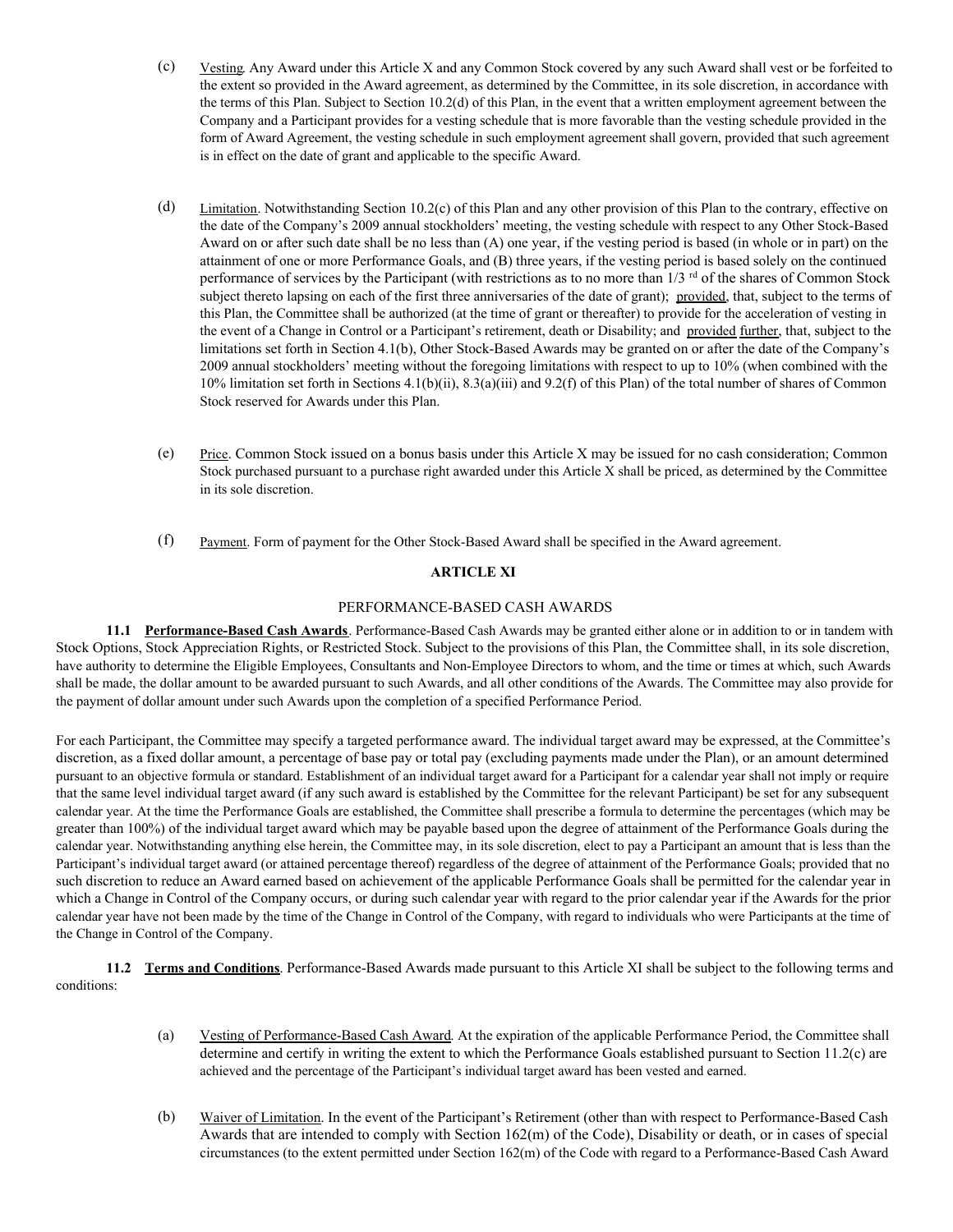that is intended to comply with Section 162(m) of the Code), the Committee may, in its sole discretion, waive in whole or in part any or all of the limitations imposed hereunder (if any) with respect to any or all of an Award under this Article XI.

## (c) Objective Performance Goals, Formulae or Standards.

(i) The Committee shall establish the objective Performance Goals and the individual target award (if any) applicable to each Participant or class of Participants in writing prior to the beginning of the applicable Performance Period or at such later date as permitted under Section 162(m) of the Code and while the outcome of the Performance Goals are substantially uncertain. Such Performance Goals may incorporate, if and only to the extent permitted under Section 162(m) of the Code, provisions for disregarding (or adjusting for) changes in accounting methods, corporate transactions (including, without limitation, dispositions and acquisitions) and other similar type events or circumstances. To the extent any Performance-Based Award is intended to comply with the provisions of Section 162(m) of the Code, if any provision would create impermissible discretion under Section 162(m) of the Code or otherwise violate Section 162(m) of the Code, such provision shall be of no force or effect. The applicable Performance Goals shall be based on one or more of the performance criteria set forth in Exhibit A hereto.

(ii) The measurements used in Performance Goals set under the Plan shall be determined in accordance with Generally Accepted Accounting Principles ("GAAP"), except, to the extent that any objective Performance Goals are used, if any measurements require deviation from GAAP, such deviation shall be at the discretion of the Committee at the time the Performance Goals are set or at such later time to the extent permitted under Section 162(m) of the Code.

(d) Payment. Following the Committee's determination and certification in accordance with subsection (a) above, the Performance-Based Cash Award amount shall be delivered to the Eligible Employee, Consultant or Non-Employee Director, or his legal representative, in accordance with the terms and conditions of the Award agreement. If the Award Agreement does not provide when such amount will be paid, except as provided in the next sentence, such amount shall be paid by no later than the later of: (i) March 15 of the year following the year in which the applicable Performance Period ends; or (ii) two and one-half  $(2\frac{1}{2})$  months after the expiration of the fiscal year of the Company in which the applicable Performance Period ends. Notwithstanding the foregoing, the Committee may place such conditions on the payment of the payment of all or any portion of any Performance-Based Cash Award as the Committee may determine and prior to the beginning of a Performance Period the Committee may (x) provide that the payment of all or any portion of any Performance-Based Cash Award shall be deferred and (y) permit a Participant to elect to defer receipt of all or a portion of any Performance-Based Cash Award. Any Performance-Based Cash Award deferred by a Participant in accordance with the terms and conditions established by the Committee shall not increase (between the date on which the Performance-Based Cash Award is credited to any deferred compensation program applicable to such Participant and the payment date) by an amount that would result in such deferral being deemed as an "increase in the amount of compensation" under Code Section 162(m). To the extent applicable, any deferral under this Section 11.2(d) shall be made in a manner intended to comply with the applicable requirements of Section 409A of the Code.

# **ARTICLE XII**

#### TERMINATION

- **12.1 Termination.** The following rules apply with regard to the Termination of a Participant.
	- (a) *Rules Applicable to Stock Option and Stock Appreciation Rights.* Unless otherwise determined by the Committee at grant (or, if no rights of the Participant are reduced, thereafter):

(i) *Termination by Reason of Death, Disability or Retirement.* If a Participant's Termination is by reason of death, Disability or the Participant's Retirement, all Stock Options or Stock Appreciation Rights that are held by such Participant that are vested and exercisable at the time of the Participant's Termination may be exercised by the Participant (or, in the case of death, by the legal representative of the Participant's estate) at any time within a one-year period from the date of such Termination, but in no event beyond the expiration of the stated term of such Stock Options or Stock Appreciation Rights; provided, however, if the Participant dies within such exercise period, all unexercised Stock Options or Stock Appreciation Rights held by such Participant shall thereafter be exercisable, to the extent to which they were exercisable at the time of death, for a period of one year from the date of such death, but in no event beyond the expiration of the stated term of such Stock Options or Stock Appreciation Rights.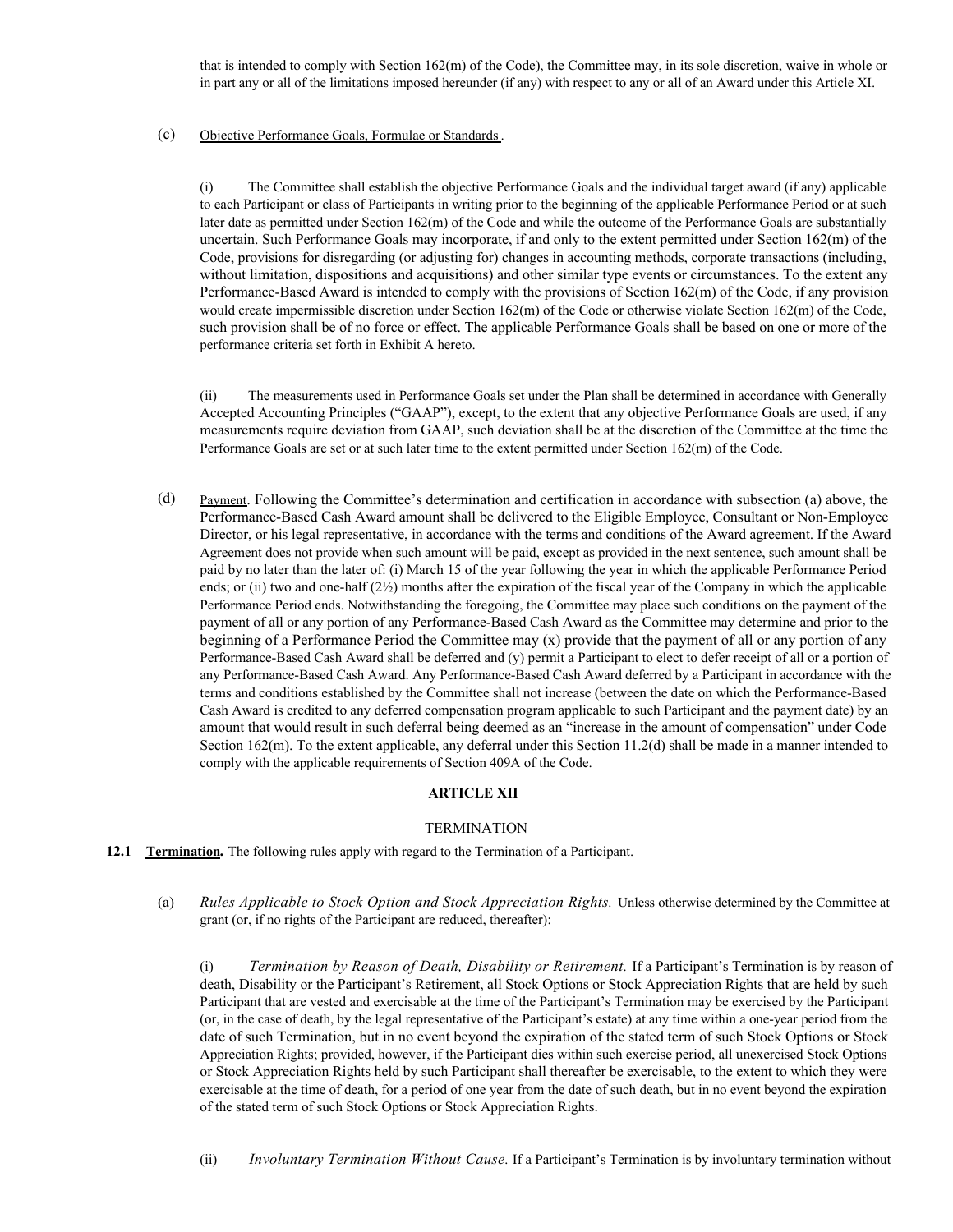Cause, all Stock Options or Stock Appreciation Rights that are held by such Participant that are vested and exercisable at the time of the Participant's Termination may be exercised by the Participant at any time within a period of 90 days from the date of such Termination, but in no event beyond the expiration of the stated term of such Stock Options or Stock Appreciation Rights.

(iii) *Voluntary Termination.* If a Participant's Termination is voluntary (other than a voluntary termination described in Section  $12.2(a)(iv)(2)$  below), all Stock Options or Stock Appreciation Rights that are held by such Participant that are vested and exercisable at the time of the Participant's Termination may be exercised by the Participant at any time within a period of 30 days from the date of such Termination, but in no event beyond the expiration of the stated terms of such Stock Options or Stock Appreciation Rights.

(iv) *Termination for Cause.* If a Participant's Termination: (1) is for Cause or (2) is a voluntary Termination (as provided in sub-section (iii) above) after the occurrence of an event that would be grounds for a Termination for Cause, all Stock Options or Stock Appreciation Rights, whether vested or not vested, that are held by such Participant shall thereupon terminate and expire as of the date of such Termination.

(v) *Unvested Stock Options and Stock Appreciation Rights.* Stock Options or Stock Appreciation Rights that are not vested as of the date of a Participant's Termination for any reason shall terminate and expire as of the date of such Termination.

(b) *Rules Applicable to Restricted Stock, Performance Shares, Other Stock-Based Awards and Performance-Based Cash Awards*. Unless otherwise determined by the Committee at grant or thereafter, upon a Participant's Termination for any reason: (i) during the relevant Restriction Period, all Restricted Stock still subject to restriction shall be forfeited; and (ii) any unvested Performance Shares, Other Stock-Based Awards or Performance-Based Cash Awards shall be forfeited

## **ARTICLE XIII**

#### CHANGE IN CONTROL PROVISIONS

**13.1 Benefits**. In the event of a Change in Control of the Company, and except as otherwise provided by the Committee in an Award agreement or in a written employment agreement between the Company and a Participant, a Participant's unvested Award shall not vest and a Participant's Award shall be treated in accordance with one of the following methods as determined by the Committee in its sole discretion:

- (a) Awards, whether or not then vested, shall be continued, assumed, have new rights substituted therefor or be treated in accordance with Section 4.2(d) hereof, as determined by the Committee in its sole discretion, and restrictions to which any shares of Restricted Stock or any other Award granted prior to the Change in Control are subject shall not lapse upon a Change in Control and the Restricted Stock or other Award shall, where appropriate in the sole discretion of the Committee, receive the same distribution as other Common Stock on such terms as determined by the Committee; provided that, the Committee may, in its sole discretion, decide to award additional Restricted Stock or other Award in lieu of any cash distribution. Notwithstanding anything to the contrary herein, for purposes of Incentive Stock Options, any assumed or substituted Stock Option shall comply with the requirements of Treasury Regulation § 1.424-1 (and any amendments thereto) and for purposes of any Non-Qualified Stock Options and Stock Appreciations Rights, any assumed or substituted Non-Qualified Stock Option or Stock Appreciation Right shall comply with the requirements of Section 409A of the Code and the regulations and guidance issued thereunder.
- (b) The Committee, in its sole discretion, may provide for the purchase of any Awards by the Company or an Affiliate for an amount of cash equal to the excess of the Change in Control Price (as defined below) of the shares of Common Stock covered by such Awards, over the aggregate exercise price of such Awards. For purposes of this Section 13.1, "Change in Control Price" shall mean the highest price per share of Common Stock paid in any transaction related to a Change in Control of the Company.
- (c) The Committee may, in its sole discretion, provide for the cancellation of any Awards without payment, if the Change in Control Price is less than the Fair Market Value of such Award on the date of grant.
- (d) Notwithstanding anything else herein, the Committee may, in its sole discretion, provide for accelerated vesting or lapse of restrictions, of an Award at the time of grant or at any time thereafter.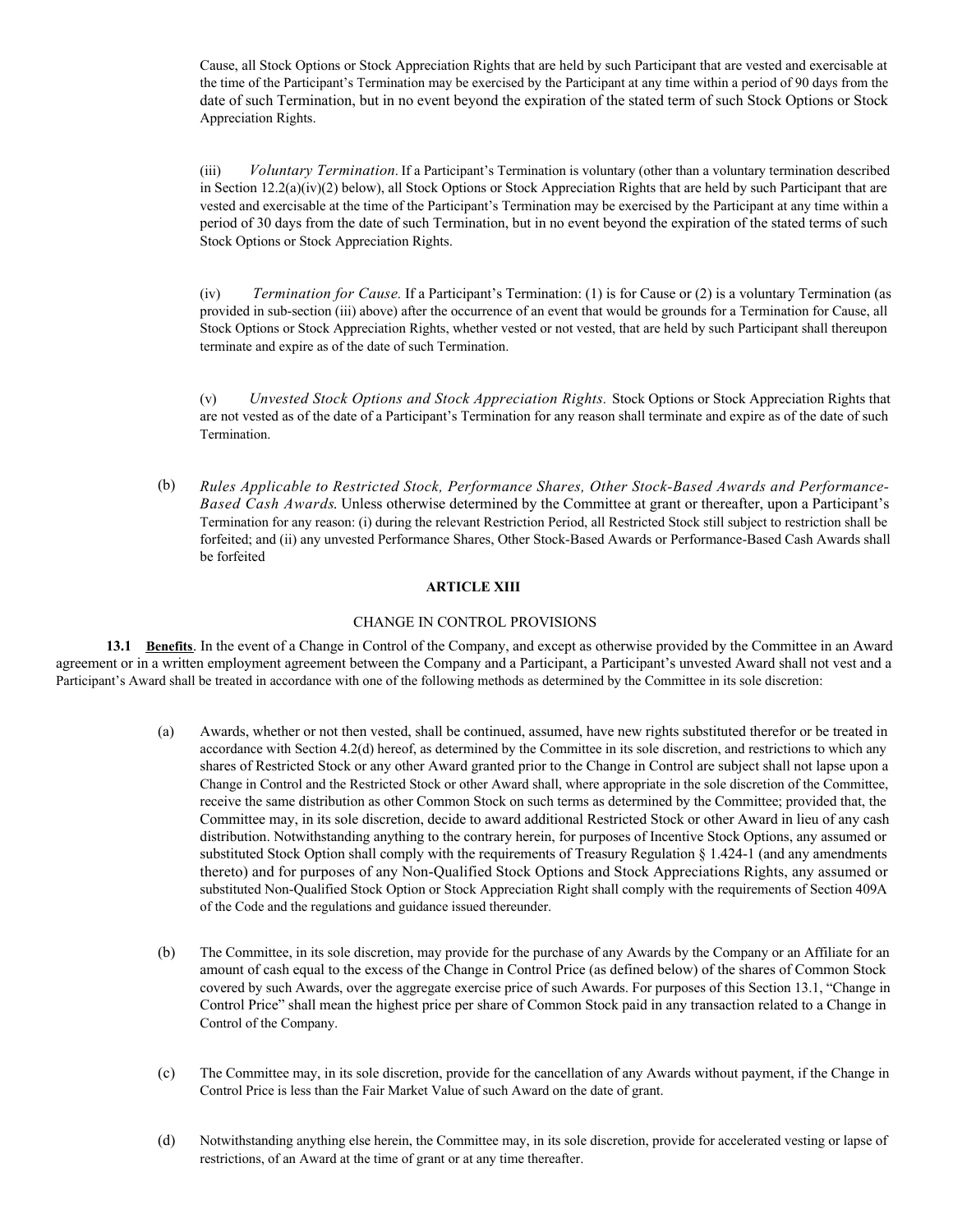**13.2 Change in Control**. Unless otherwise determined by the Committee in the applicable Award agreement (or other written agreement approved by the Committee including, without limitation, an employment agreement), a "Change in Control" shall be deemed to occur following any transaction if: (a) any "person" as such term is used in Sections 13(d) and 14(d) of the Exchange Act (other than the Company, any trustee or other fiduciary holding securities under any employee benefit plan of the Company, or any company owned, directly or indirectly, by the stockholders of the Company in substantially the same proportions as their ownership of Common Stock of the Company), becomes the "beneficial owner" (as defined in Rule 13d-3 under the Exchange Act), directly or indirectly, of 50% or more of the combined voting power of the then outstanding securities of the Company (or its successor corporation); provided, however, that a merger or consolidation effected solely to implement a recapitalization of the Company shall not constitute a Change in Control of the Company; or (b) the stockholders of the Company approve a plan of complete liquidation of the Company; provided, that this subsection (b) shall not constitute a Change in Control with respect to the amount of any payment pursuant to an Award under this Plan, or any portion thereof, that is triggered upon a Change in Control and that is intended to constitute "non-qualified deferred compensation" pursuant to Section 409A of the Code; or (c) the consummation of the sale or disposition by the Company of all or substantially all of the Company's assets other than (i) the sale or disposition of all or substantially all of the assets of the Company to a person or persons who beneficially own, directly or indirectly, at least 50% or more of the combined voting power of the outstanding voting securities of the Company at the time of the sale or (ii) pursuant to a spinoff type transaction, directly or indirectly, of such assets to the stockholders of the Company.

# **ARTICLE XIV**

## TERMINATION OR AMENDMENT OF PLAN

**14.1 Termination or Amendment**. Notwithstanding any other provision of this Plan, the Board or the Committee may at any time, and from time to time, amend, in whole or in part, any or all of the provisions of this Plan (including any amendment deemed necessary to ensure that the Company may comply with any regulatory requirement referred to in Article XVI), or suspend or terminate it entirely, retroactively or otherwise; provided, however, that, unless otherwise required by law or specifically provided herein, the rights of a Participant with respect to Awards granted prior to such amendment, suspension or termination, may not be impaired without the consent of such Participant and, provided further, without the approval of the stockholders of the Company in accordance with the laws of the State of Delaware, to the extent required by the applicable provisions of Rule 16b-3 or Section 162(m) of the Code, pursuant to the requirements of NASD Rule  $4350(i)(1)(A)$  or such other applicable stock exchange rule, or, to the extent applicable to Incentive Stock Options, Section 422 of the Code, no amendment may be made which would:

- (a) increase the aggregate number of shares of Common Stock that may be issued under this Plan pursuant to Section 4.1 (except by operation of Section 4.2);
- (b) increase the maximum individual Participant limitations for a fiscal year under Section 4.1(b) (except by operation of Section 4.2);
- (c) change the classification of Eligible Employees or Consultants eligible to receive Awards under this Plan;
- (d) decrease the minimum option price of any Stock Option or Stock Appreciation Right;
- (e) extend the maximum option period under Section 6.3;
- (f) alter the Performance Goals for the Award of Restricted Stock, Performance Shares or Other Stock-Based Awards subject to satisfaction of Performance Goals as set forth in Exhibit A;
- (g) other than adjustments or substitutions in accordance with  $Section 4.2$ , amend the terms of outstanding Awards to reduce the exercise price of outstanding Stock Options or Stock Appreciation Rights or to cancel outstanding Stock Options or Stock Appreciation Rights in exchange for cash, other Awards or Stock Options or Stock Appreciation Rights with an exercise price that is less than the exercise price of the original Stock Options or Stock Appreciation Rights;
- (h) award any Stock Option or Stock Appreciation Right in replacement of a canceled Stock Option or Stock Appreciation Right with a higher exercise price, except in accordance with Section 6.3(g); or
- (i) require stockholder approval in order for this Plan to continue to comply with the applicable provisions of Section 162(m) of the Code or, to the extent applicable to Incentive Stock Options, Section 422 of the Code. In no event may this Plan be amended without the approval of the stockholders of the Company in accordance with the applicable laws of the State of Delaware to increase the aggregate number of shares of Common Stock that may be issued under this Plan, decrease the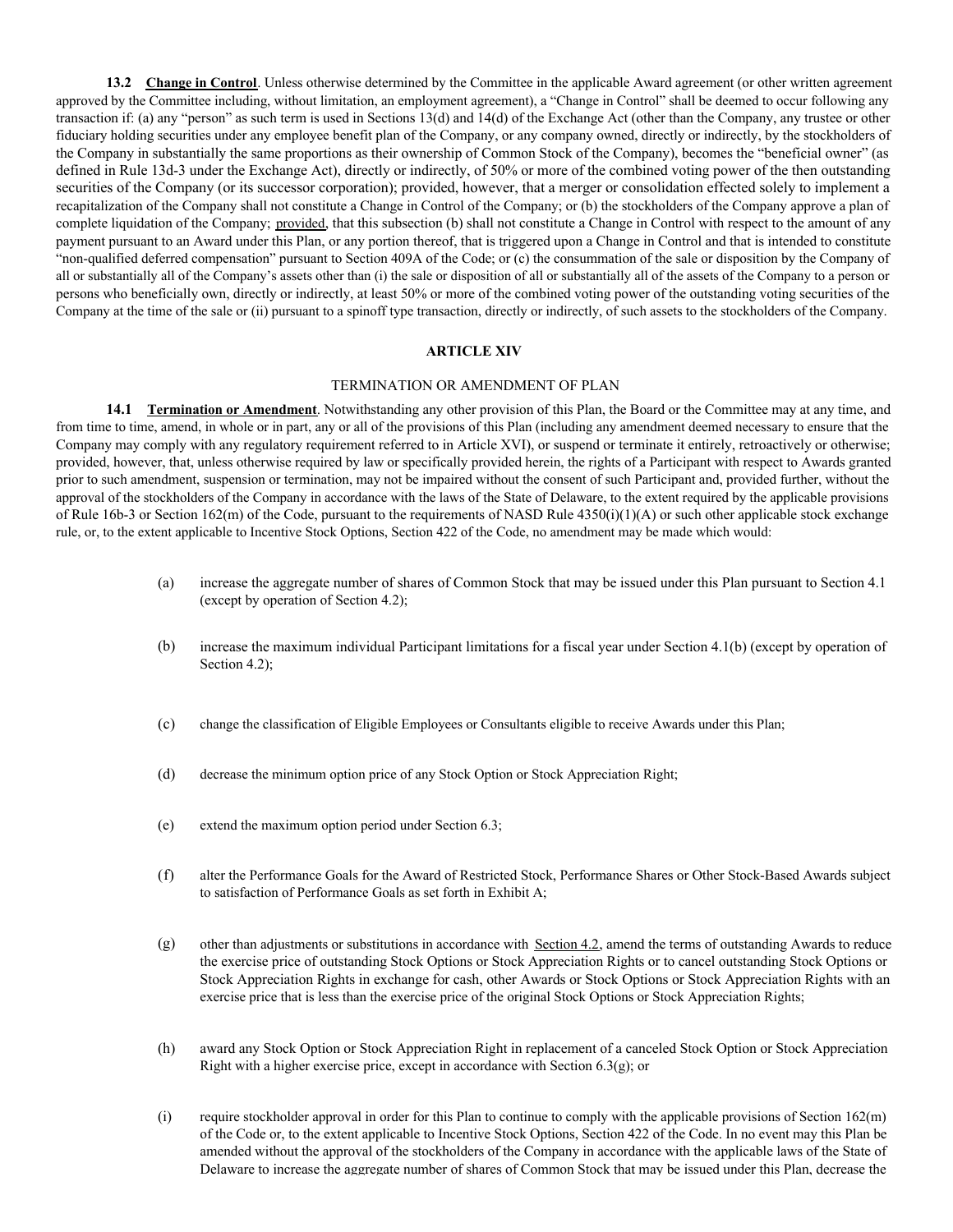Delaware to increase the aggregate number of shares of Common Stock that may be issued under this Plan, decrease the minimum exercise price of any Stock Option or Stock Appreciation Right, or to make any other amendment that would require stockholder approval under NASD Rule 4350(i)(1)(A) or other such rules of any exchange or system on which the Company's securities are listed or traded at the request of the Company.

The Committee may amend the terms of any Award theretofore granted, prospectively or retroactively, but, subject to Article IV above or as otherwise specifically provided herein, no such amendment or other action by the Committee shall impair the rights of any holder without the holder's consent.

# **ARTICLE XV**

## UNFUNDED PLAN

**15.1 Unfunded Status of Plan**. This Plan is an "unfunded" plan for incentive and deferred compensation. With respect to any payments as to which a Participant has a fixed and vested interest but that are not yet made to a Participant by the Company, nothing contained herein shall give any such Participant any rights that are greater than those of a general unsecured creditor of the Company.

## **ARTICLE XVI**

# GENERAL PROVISIONS

**16.1 Legend**. The Committee may require each person receiving shares of Common Stock pursuant to a Stock Option or other Award under the Plan to represent to and agree with the Company in writing that the Participant is acquiring the shares without a view to distribution thereof. In addition to any legend required by this Plan, the certificates for such shares may include any legend that the Committee, in its sole discretion, deems appropriate to reflect any restrictions on Transfer.

All certificates for shares of Common Stock delivered under the Plan shall be subject to such stop transfer orders and other restrictions as the Committee may, in its sole discretion, deem advisable under the rules, regulations and other requirements of the Securities and Exchange Commission, The Nasdaq Stock Market or any national securities exchange system upon whose system the Common Stock is then quoted, any applicable Federal or state securities law, and any applicable corporate law, and the Committee may cause a legend or legends to be put on any such certificates to make appropriate reference to such restrictions.

**16.2 Other Plans**. Nothing contained in this Plan shall prevent the Board from adopting other or additional compensation arrangements, subject to stockholder approval if such approval is required; and such arrangements may be either generally applicable or applicable only in specific cases.

**16.3 No Right to Employment/Directorship/Consultancy** . Neither this Plan nor the grant of any Option or other Award hereunder shall give any Participant or other employee, Consultant or Non-Employee Director any right with respect to continuance of employment, consultancy or directorship by the Company or any Affiliate, nor shall they be a limitation in any way on the right of the Company or any Affiliate by which an employee is employed or a Consultant or Non-Employee Director is retained to terminate his or her employment, consultancy or directorship at any time.

**16.4 Withholding of Taxes**. The Company shall have the right to deduct from any payment to be made pursuant to this Plan, or to otherwise require, prior to the issuance or delivery of any shares of Common Stock or the payment of any cash hereunder, payment by the Participant of, any Federal, state or local taxes required by law to be withheld. Upon the vesting of Restricted Stock (or other Award that is taxable upon vesting), or upon making an election under Section 83(b) of the Code, a Participant shall pay all required withholding to the Company. Any statutorily required withholding obligation with regard to any Participant may be satisfied, subject to the advance consent of the Committee, by reducing the number of shares of Common Stock otherwise deliverable or by delivering shares of Common Stock already owned. Any fraction of a share of Common Stock required to satisfy such tax obligations shall be disregarded and the amount due shall be paid instead in cash by the Participant.

**16.5** No Assignment of Benefits. No Award or other benefit payable under this Plan shall, except as otherwise specifically provided by law or permitted by the Committee, be Transferable in any manner, and any attempt to Transfer any such benefit shall be void, and any such benefit shall not in any manner be liable for or subject to the debts, contracts, liabilities, engagements or torts of any person who shall be entitled to such benefit, nor shall it be subject to attachment or legal process for or against such person.

## **16.6 Listing and Other Conditions.**

- (a) Unless otherwise determined by the Committee, as long as the Common Stock is listed on a national securities exchange or system sponsored by a national securities association, the issue of any shares of Common Stock pursuant to an Award shall be conditioned upon such shares being listed on such exchange or system. The Company shall have no obligation to issue such shares unless and until such shares are so listed, and the right to exercise any Option or other Award with respect to such shares shall be suspended until such listing has been effected.
- (b) If at any time counsel to the Company shall be of the opinion that any sale or delivery of shares of Common Stock pursuant to an Option or other Award is or may in the circumstances be unlawful or result in the imposition of excise taxes on the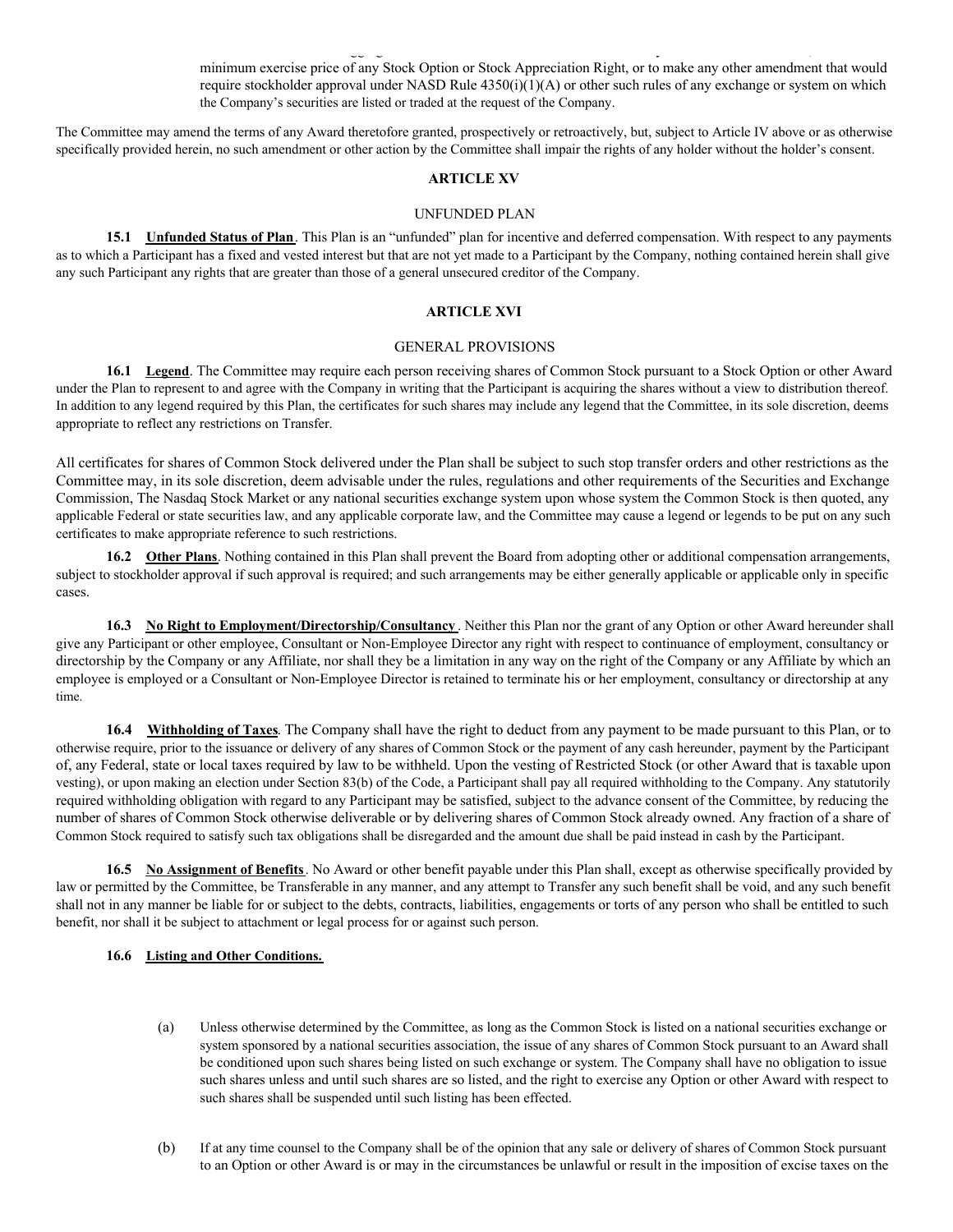Company under the statutes, rules or regulations of any applicable jurisdiction, the Company shall have no obligation to make such sale or delivery, or to make any application or to effect or to maintain any qualification or registration under the Securities Act or otherwise, with respect to shares of Common Stock or Awards, and the right to exercise any Option or other Award shall be suspended until, in the opinion of said counsel, such sale or delivery shall be lawful or will not result in the imposition of excise taxes on the Company.

- (c) Upon termination of any period of suspension under this Section 16.6, any Award affected by such suspension which shall not then have expired or terminated shall be reinstated as to all shares available before such suspension and as to shares which would otherwise have become available during the period of such suspension, but no such suspension shall extend the term of any Award.
- (d) A Participant shall be required to supply the Company with any certificates, representations and information that the Company requests and otherwise cooperate with the Company in obtaining any listing, registration, qualification, exemption, consent or approval the Company deems necessary or appropriate.

**16.7 Governing Law**. This Plan and actions taken in connection herewith shall be governed and construed in accordance with the laws of the State of Delaware (regardless of the law that might otherwise govern under applicable Delaware principles of conflict of laws).

**16.8 Construction**. Wherever any words are used in this Plan in the masculine gender they shall be construed as though they were also used in the feminine gender in all cases where they would so apply, and wherever any words are used herein in the singular form they shall be construed as though they were also used in the plural form in all cases where they would so apply.

**16.9 Other Benefits**. No Award granted or paid out under this Plan shall be deemed compensation for purposes of computing benefits under any retirement plan of the Company or its Affiliates nor affect any benefits under any other benefit plan now or subsequently in effect under which the availability or amount of benefits is related to the level of compensation.

**16.10 Costs**. The Company shall bear all expenses associated with administering this Plan, including expenses of issuing Common Stock pursuant to any Awards hereunder.

**16.11 No Right to Same Benefits**. The provisions of Awards need not be the same with respect to each Participant, and such Awards to individual Participants need not be the same in subsequent years.

**16.12 Death/Disability**. The Committee may in its sole discretion require the transferee of a Participant to supply it with written notice of the Participant's death or Disability and to supply it with a copy of the will (in the case of the Participant's death) or such other evidence as the Committee deems necessary to establish the validity of the transfer of an Award. The Committee may, in its discretion, also require the agreement of the transferee to be bound by all of the terms and conditions of the Plan.

**16.13 Section 16(b) of the Exchange Act**. All elections and transactions under this Plan by persons subject to Section 16 of the Exchange Act involving shares of Common Stock are intended to comply with any applicable exemptive condition under Rule 16b-3. The Committee may, in its sole discretion, establish and adopt written administrative guidelines, designed to facilitate compliance with Section 16(b) of the Exchange Act, as it may deem necessary or proper for the administration and operation of this Plan and the transaction of business thereunder.

**16.14 Section 409A of the Code** . Although the Company does not guarantee the particular tax treatment of an Award granted under this Plan, Awards made under this Plan are intended to comply with, or be exempt from, the applicable requirements of Section 409A of the Code and this Plan and any Award agreement hereunder shall be limited, construed and interpreted in accordance with such intent. In no event whatsoever shall the Company or any of its Affiliates be liable for any additional tax, interest or penalties that may be imposed on a Participant by Section 409A of the Code or any damages for failing to comply with Section 409A of the Code.

**16.15 Successor and Assigns**. The Plan shall be binding on all successors and permitted assigns of a Participant, including, without limitation, the estate of such Participant and the executor, administrator or trustee of such estate.

**16.16 Severability of Provisions**. If any provision of the Plan shall be held invalid or unenforceable, such invalidity or unenforceability shall not affect any other provisions hereof, and the Plan shall be construed and enforced as if such provisions had not been included.

**16.17 Payments to Minors, Etc.** Any benefit payable to or for the benefit of a minor, an incompetent person or other person incapable of receipt thereof shall be deemed paid when paid to such person's guardian or to the party providing or reasonably appearing to provide for the care of such person, and such payment shall fully discharge the Committee, the Board, the Company, its Affiliates and their employees, agents and representatives with respect thereto.

**16.18 Headings and Captions**. The headings and captions herein are provided for reference and convenience only, shall not be considered part of the Plan, and shall not be employed in the construction of the Plan.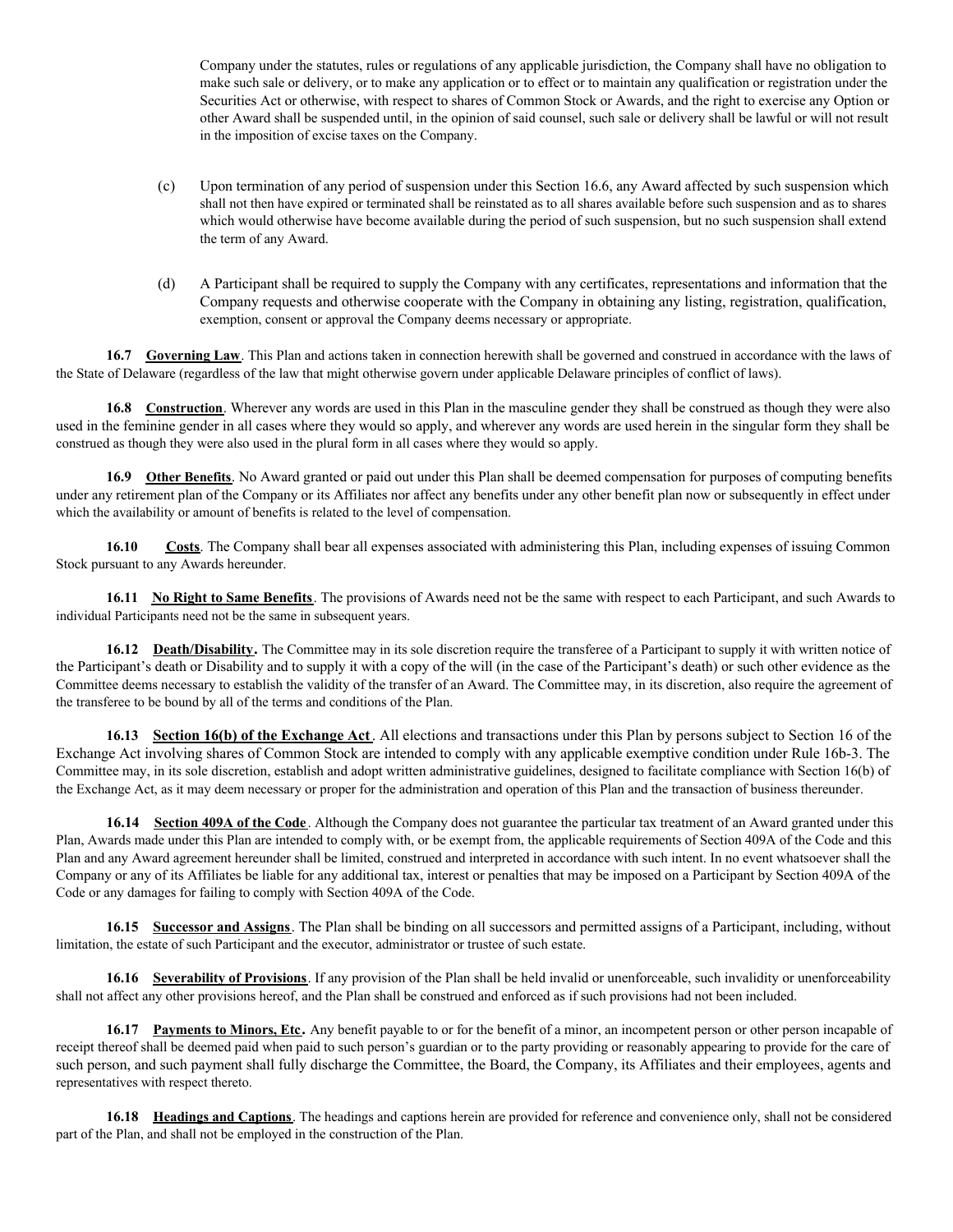#### **ARTICLE XVII**

## EFFECTIVE DATE OF PLAN

The Plan was originally adopted by the Board on March 10, 2006 and approved by the stockholders of the Company on May 26, 2006. An amendment and restatement of the Plan (the "Amended and Restated Plan") was adopted by the Board on April 6, 2009 and approved by the stockholders of the Company on May 22, 2009. The Board subsequently approved an amendment of the Amended and Restated Plan in the form set forth herein (the "Amended Plan") subject to, and to be effective upon, the approval of the stockholders of the Company in accordance with the requirements of the laws of the State of Delaware at the Company's 2012 annual stockholders' meeting to be held on May 25, 2012 (the "Amendment Date"). If the Amended Plan is not so approved by the stockholders, all provisions of the Amended and Restated Plan shall remain effective.

# **ARTICLE XVIII**

#### TERM OF PLAN

No Award shall be granted pursuant to this Plan on or after the tenth anniversary of the earlier of the date the Plan is adopted by the Board and the Effective Date, but Awards granted prior to such tenth anniversary may extend beyond that date; provided that no Award (other than a Stock Option or Stock Appreciation Right) that is intended to be "performance-based" under Section 162(m) of the Code shall be granted on or after the fifth anniversary of the stockholder approval of the Plan unless the Performance Goals set forth on Exhibit A are reapproved (or other designated performance goals are approved) by the stockholders no later than the first stockholder meeting that occurs in the fifth year following the year in which stockholders approve the Performance Goals set forth on Exhibit A.

# **ARTICLE XIX**

#### NAME OF PLAN

This Plan shall be known as "The Steven Madden, Ltd. 2006 Stock Incentive Plan."

# **EXHIBIT A**

# PERFORMANCE GOALS

- 1. Performance goals established for purposes of the grant or vesting of Awards of Restricted Stock, Other Stock-Based Awards, Performance Shares and/or Performance-Based Cash Awards, each intended to be "performance-based" under Section 162(m) of the Code, shall be based on the attainment of certain target levels of, or a specified increase or decrease (as applicable) in one or more of the following performance goals ("Performance Goals"):
	- (a) earnings per share;
	- (b) operating income;
	- (c) net income;
	- (d) cash flow;
	- (e) gross profit;
	- (f) gross profit return on investment;
	- (g) gross margin return on investment;
	- (h) gross margin;
	- (i) working capital;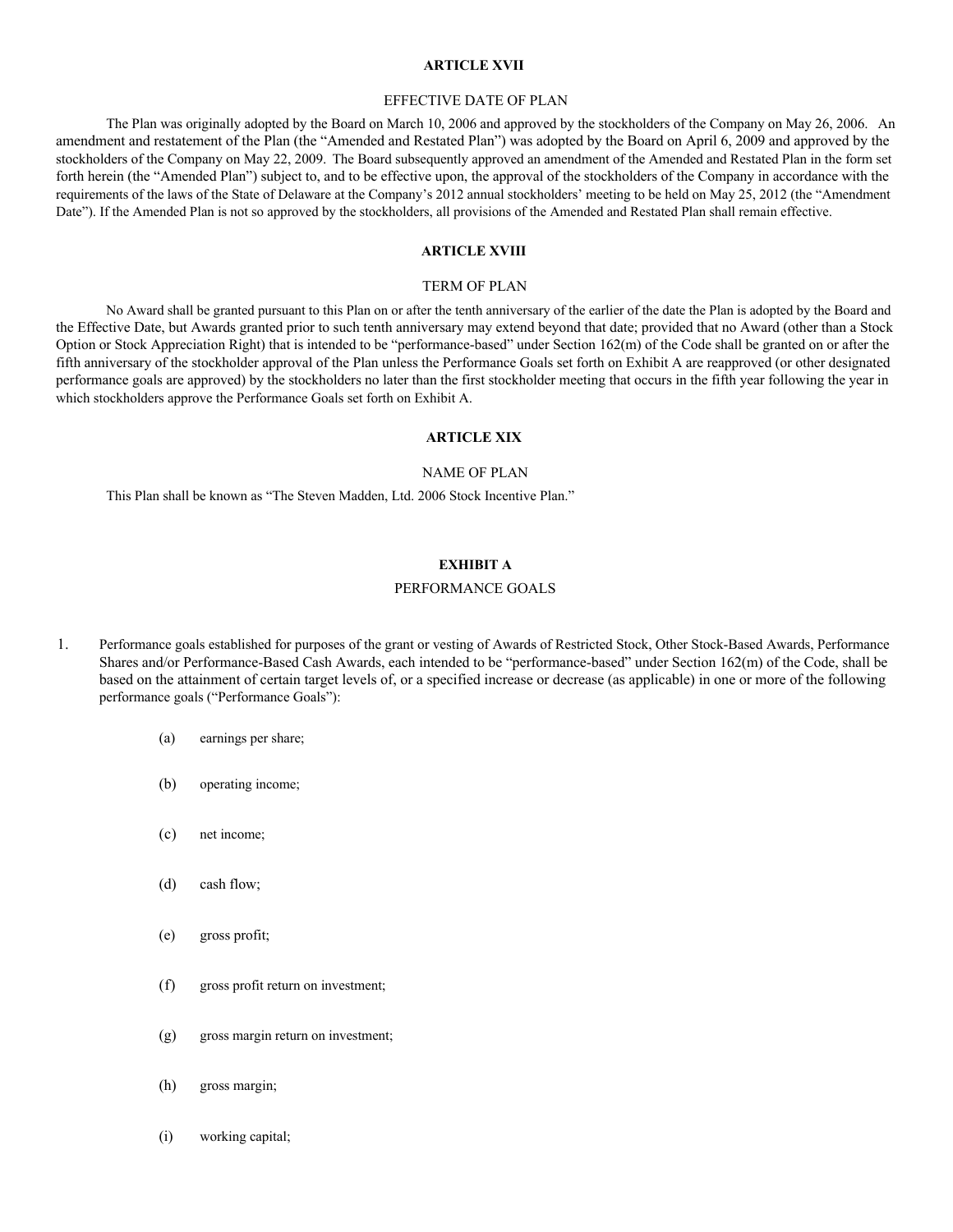- (j) earnings before interest and taxes;
- (k) earnings before interest, tax, depreciation and amortization;
- (l) return on equity;
- (m) return on assets;
- (n) return on capital;
- (o) revenue growth;
- (p) total shareholder return;
- (q) economic value added;
- (r) specified objectives with regard to limiting the level of increase in all or a portion of the Company's bank debt or other longterm or short-term public or private debt or other similar financial obligations of the Company, which may be calculated net of cash balances and/or other offsets and adjustments as may be established by the Committee in its sole discretion;
- (s) the fair market value of the shares of the Company's Common Stock;
- (t) the growth in the value of an investment in the Company's Common Stock assuming the reinvestment of dividends;
- (u) reduction in expenses;
- (v) customer satisfaction;
- (w) customer loyalty;
- (x) style indexes;
- (y) number of new patents;
- (z) employee retention;
- (aa) market share;
- (bb) market segment share;
- (cc) product release schedules;
- (dd) new product innovation;
- (ee) new product introduction;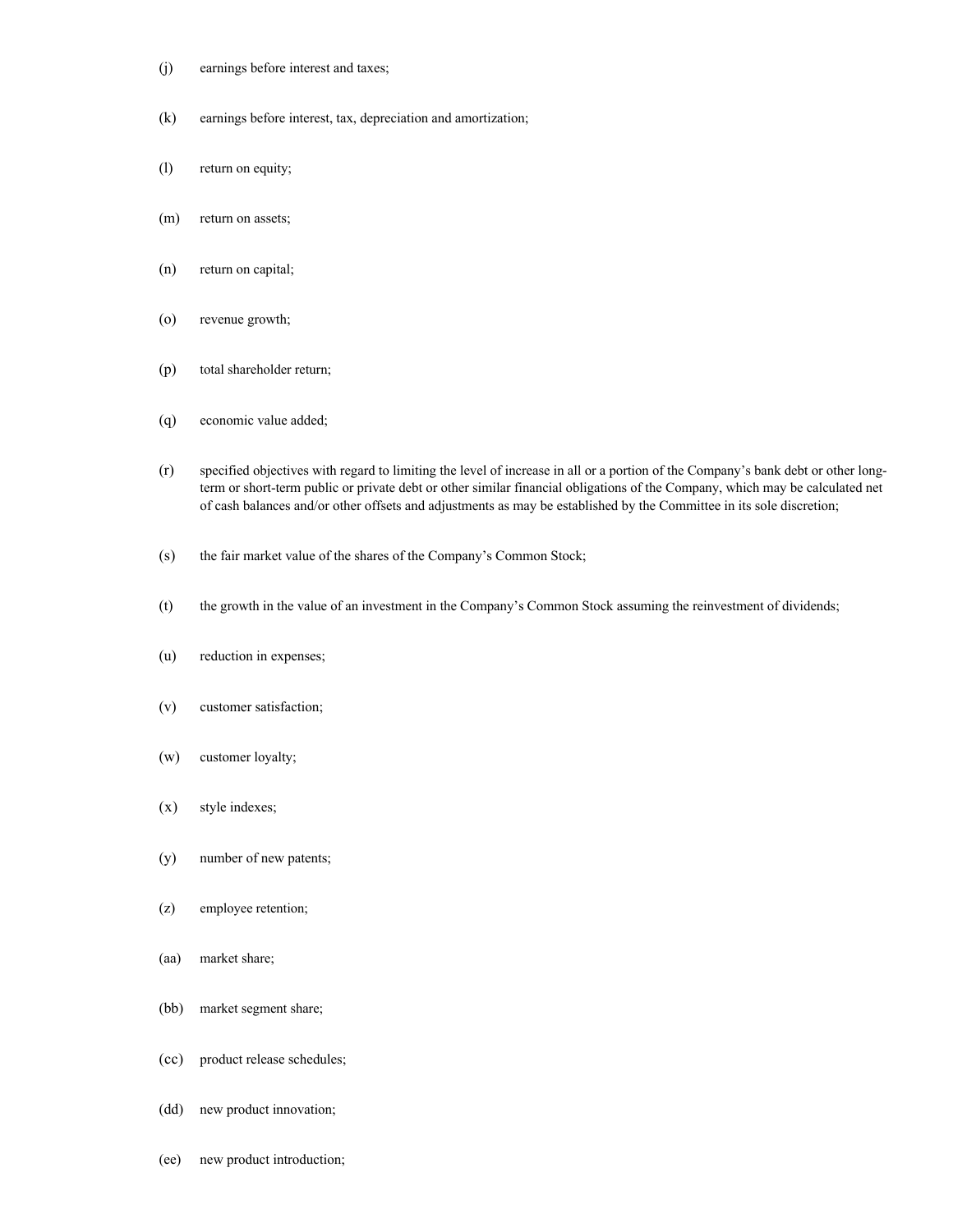- (ff) product cost reduction through advanced technology;
- (gg) brand recognition and/or acceptance; or
- (hh) ship targets.
- 2. To the extent permitted under Section 162(m) of the Code, the Committee may, in its sole discretion, also exclude, or adjust to reflect, the impact of an event or occurrence which the Committee determines should be appropriately excluded or adjusted, including:
	- (a) restructurings, discontinued operations, extraordinary items or events, and other unusual or non-recurring charges as described in Accounting Principles Board Opinion No. 30 and/or management's discussion and analysis of financial condition and results of operations appearing or incorporated by reference in the Company's Form 10-K for the applicable year;
	- (b) an event either not directly related to the operations of the Company or not within the reasonable control of the Company's management; or
	- (c) a change in tax law or accounting standards required by generally accepted accounting principles.
- 3. Performance goals may also be based upon individual Participant performance goals, as determined by the Committee, in its sole discretion.
- 4. In addition, such Performance Goals may be based upon the attainment of specified levels of Company (or subsidiary, division, other operational unit or administrative department of the Company) performance under one or more of the measures described above relative to the performance of other corporations. To the extent permitted under Section 162(m) of the Code, but only to the extent permitted under Section 162(m) of the Code (including, without limitation, compliance with any requirements for stockholder approval), the Committee may:
	- (a) designate additional business criteria on which the performance goals may be based; or
	- (b) adjust, modify or amend the aforementioned business criteria.

ME1 15100485v.1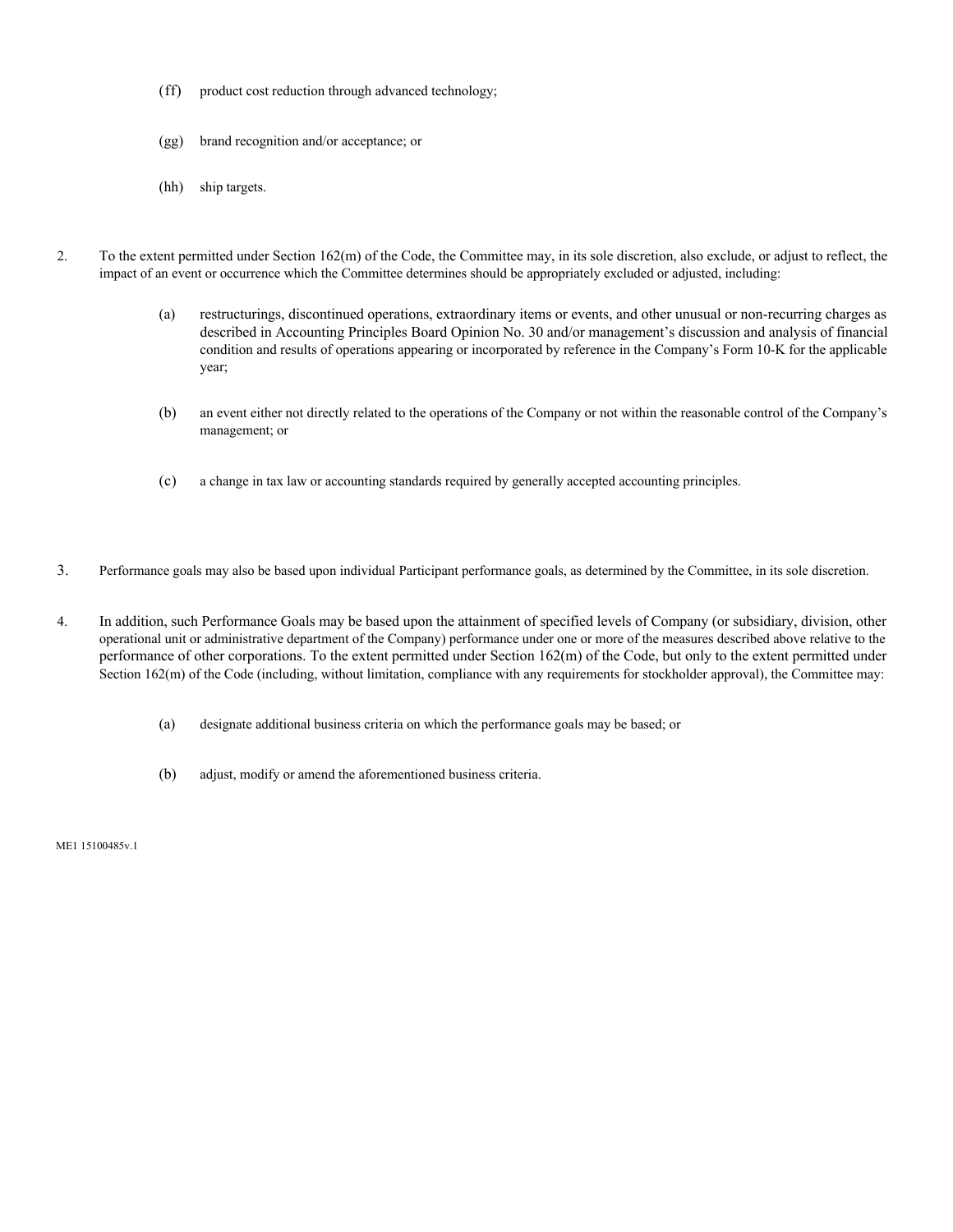# SUBSIDIARIES

# NAME OF THE SUBSIDIARY STATE OF INCORPORATION

| Adesso-Madden, Inc.                   | New York   |
|---------------------------------------|------------|
| Big Buddha, Inc.                      | California |
| Cejon, Inc.                           | New Jersey |
| Daniel M. Friedman & Associates, Inc. | New York   |
| Diva Acquisition Corp.                | Delaware   |
| Steven Madden Retail, Inc.            | Delaware   |
| Stevies, Inc.                         | Delaware   |
| The Topline Corporation               | Washington |
| Steve Madden Canada, Inc.             | Canada     |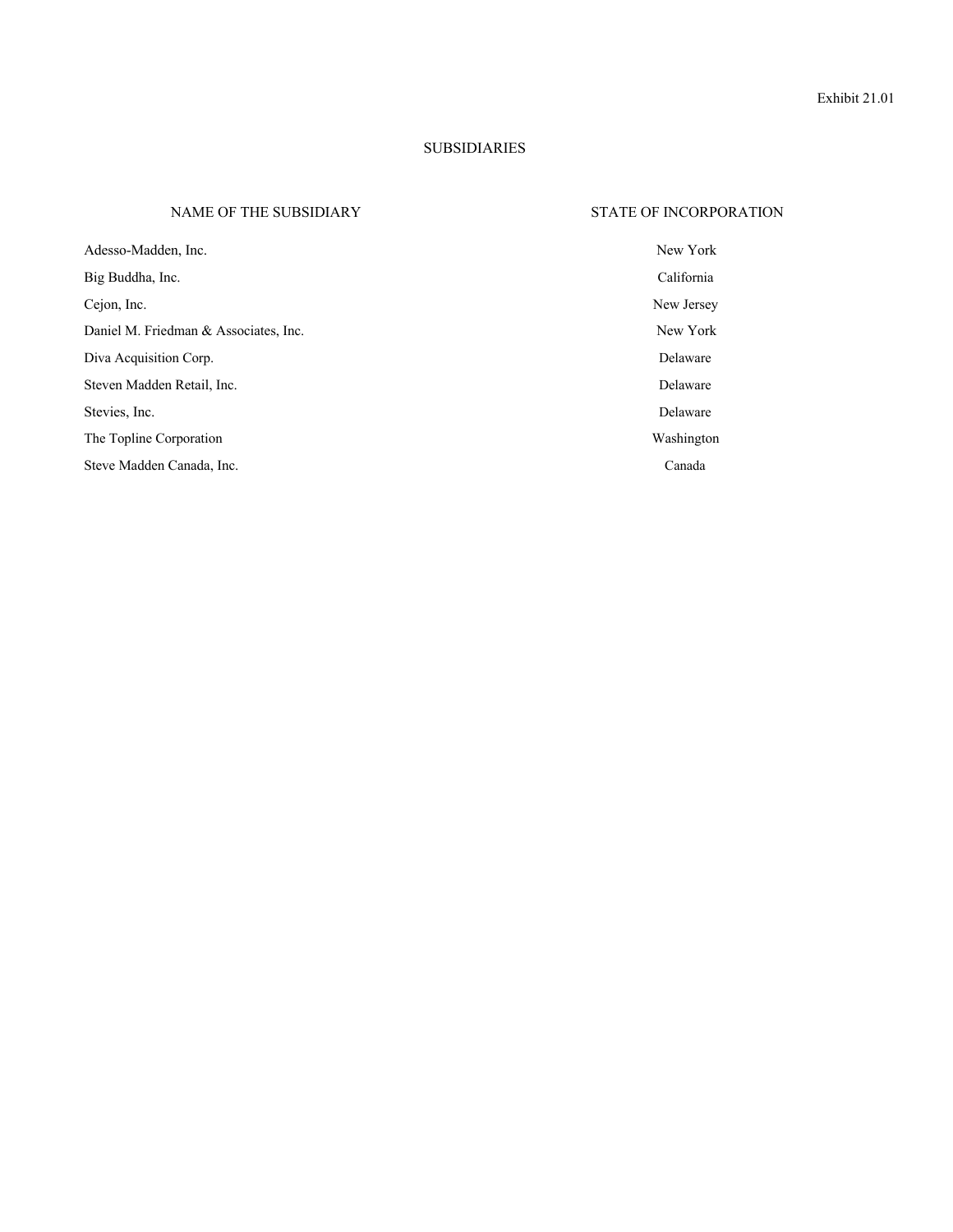# **CONSENT OF INDEPENDENT REGISTERED PUBLIC ACCOUNTING FIRM**

We hereby consent to the incorporation by reference in the Registration Statements on Form S-8 (Nos. 333-160520, 333-117667, 333-117666, 333-106746, 333-98067, 333-68712, 333-40924, 333-86903, 333-16381, and 333-138584, and 333- 184564), Form S-8 POS (No. 033-94510), Form S-3 (No. 333-91127) and Form S-3/A (Nos. 333-46441 and 333-59295), of Steven Madden, Ltd, and subsidiaries (the "Company") of our report dated February 28, 2013, with respect to the consolidated balance sheets of the Company as of December 31, 2012 and 2011 and the related consolidated statements of income, comprehensive income, changes in stockholders' equity and cash flows for each of the years in the three-year period ended December 31, 2012, and the effectiveness of internal control over financial reporting as of December 31, 2012, which report appears in the December 31, 2012 annual report on Form 10-K of the Company.

As indicated in the accompanying Management's Annual Report on Internal Control over Financial Reporting, management's assessment of the effectiveness of internal control over financial reporting as of December 31, 2012 did not include the internal controls of Steve Madden Canada, Inc., Steve Madden Retail Canada, Inc., and Pasa Agency, Inc. (collectively, "SM Canada") because they were acquired by the Company in purchase business combinations during 2012. SM Canada constituted approximately 8% of total assets and approximately 3% and 7% of revenues and net income, respectively, of the related consolidated financial statement amounts as of and for the year ended December 31, 2012. Our audit of internal control over financial reporting of the Company also excluded an evaluation of the internal control over financial reporting of SM Canada.

We also consent to the reference to our firm in the Registration Statements on Form S-3 and Form

S-3/A under the caption "Experts".

/S/EisnerAmper LLP New York, New York February 28, 2013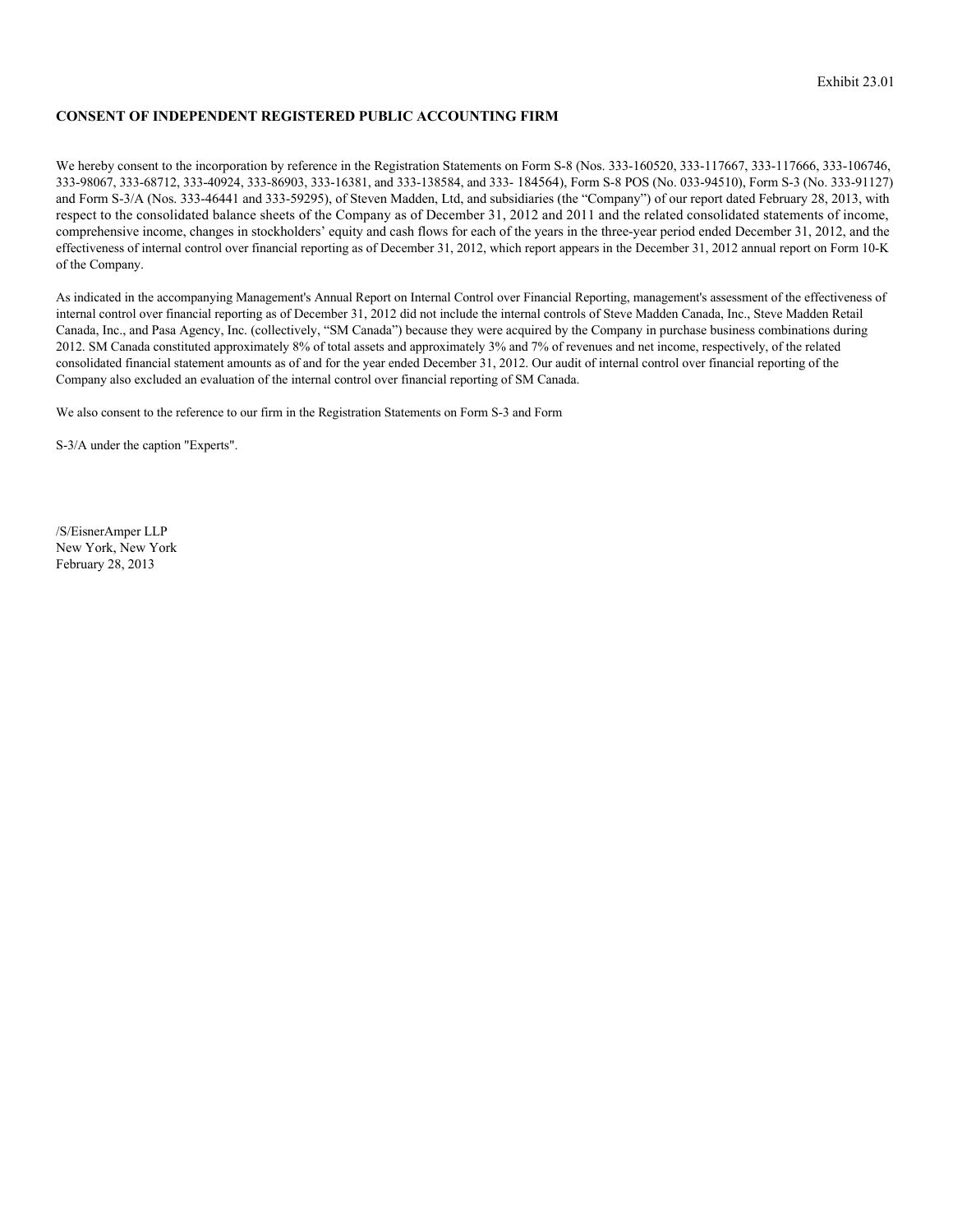## CERTIFICATION PURSUANT TO RULE 13a-14(a) OR 15d-14(a) OF THE SECURITIES EXCHANGE ACT OF 1934, AS ADOPTED PURSUANT TO SECTION 302 OF THE SARBANES-OXLEY ACT OF 2002

## I, Edward R. Rosenfeld, certify that:

- 1. I have reviewed this Annual Report on Form 10-K of Steven Madden, Ltd.;
- 2. Based on my knowledge, this report does not contain any untrue statement of a material fact or omit to state a material fact necessary to make the statements made, in light of the circumstances under which such statements were made, not misleading with respect to the period covered by this report;
- 3. Based on my knowledge, the financial statements, and other financial information included in this report, fairly present in all material respects the financial condition, results of operations and cash flows of the registrant as of, and for, the periods presented in this report;
- 4. The registrant's other certifying officer(s) and I are responsible for establishing and maintaining disclosure controls and procedures (as defined in Exchange Act Rules 13a-15(e) and 15d-15(e)) and internal controls over financial reporting (as defined in Exchange Act Rules 13a-15(f) and 15d-15(f)) for the registrant and have:
	- (a) Designed such disclosure controls and procedures, or caused such disclosure controls and procedures to be designed under our supervision, to ensure that material information relating to the registrant, including its consolidated subsidiaries, is made known to us by others within those entities, particularly during the period in which this report is being prepared;
	- (b) Designed such internal control over financial reporting, or caused such internal control over financial reporting to be designed under our supervision, to provide reasonable assurance regarding the reliability of financial reporting and the preparation of financial statements for external purposes in accordance with generally accepted accounting principles;
	- (c) Evaluated the effectiveness of the registrant's disclosure controls and procedures and presented in this report our conclusions about the effectiveness of the disclosure controls and procedures, as of the end of the period covered by this report based on such evaluation; and
	- (d) Disclosed in this report any change in the registrant's internal control over financial reporting that occurred during the registrant's most recent fiscal quarter (the registrant's fourth fiscal quarter in the case of an annual report) that has materially affected, or is reasonably likely to materially affect, the registrant's internal control over financial reporting; and
- 5. The registrant's other certifying officer(s) and I have disclosed, based on our most recent evaluation of internal control over financial reporting, to the registrant's auditors and the audit committee of the registrant's board of directors (or persons performing the equivalent functions):
	- (a) All significant deficiencies and material weaknesses in the design or operation of internal control over financial reporting which are reasonably likely to adversely affect the registrant's ability to recored, process, summarize and report financial information; and
	- (b) Any fraud, whether or not material, that involves management or other employees who have a significant role in the registrant's internal control over financial reporting.

#### /s/ EDWARD R. ROSENFELD

Edward R. Rosenfeld Chairman and Chief Executive Officer March 1, 2013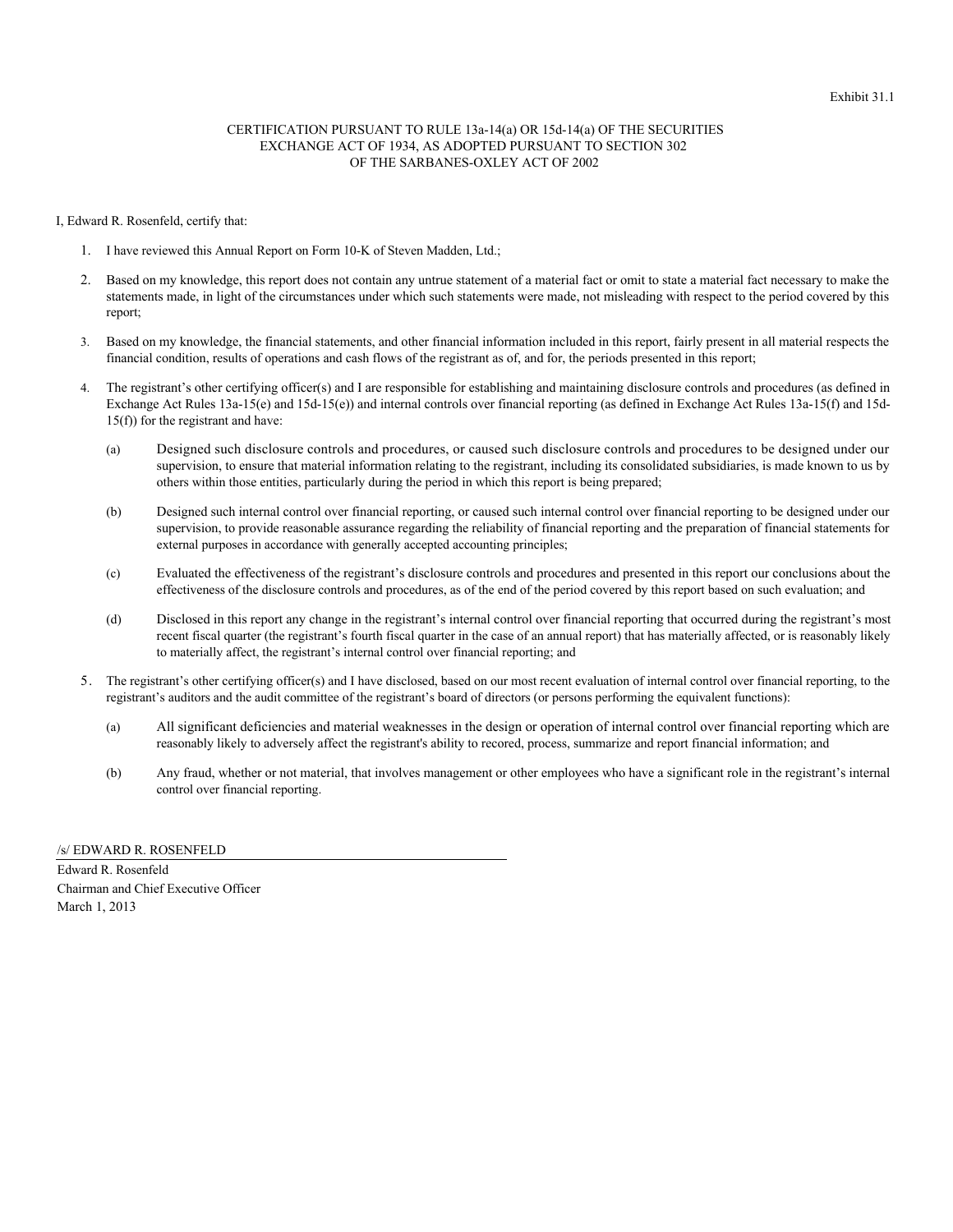## CERTIFICATION PURSUANT TO RULE 13a-14(a) OR 15d-14(a) OF THE SECURITIES EXCHANGE ACT OF 1934, AS ADOPTED PURSUANT TO SECTION 302 OF THE SARBANES-OXLEY ACT OF 2002

I, Arvind Dharia, certify that:

- 1. I have reviewed this Annual Report on Form 10-K of Steven Madden, Ltd.;
- 2. Based on my knowledge, this report does not contain any untrue statement of a material fact or omit to state a material fact necessary to make the statements made, in light of the circumstances under which such statements were made, not misleading with respect to the period covered by this report;
- 3. Based on my knowledge, the financial statements, and other financial information included in this report, fairly present in all material respects the financial condition, results of operations and cash flows of the registrant as of, and for, the periods presented in this report;
- 4. The registrant's other certifying officer(s) and I are responsible for establishing and maintaining disclosure controls and procedures (as defined in Exchange Act Rules 13a-15(e) and 15d-15(e)) and internal controls over financial reporting (as defined in Exchange Act Rules 13a-15(f) and 15d-15(f)) for the registrant and have:
	- (a) Designed such disclosure controls and procedures, or caused such disclosure controls and procedures to be designed under our supervision, to ensure that material information relating to the registrant, including its consolidated subsidiaries, is made known to us by others within those entities, particularly during the period in which this report is being prepared;
	- (b) Designed such internal control over financial reporting, or caused such internal control over financial reporting to be designed under our supervision, to provide reasonable assurance regarding the reliability of financial reporting and the preparation of financial statements for external purposes in accordance with generally accepted accounting principles;
	- (c) Evaluated the effectiveness of the registrant's disclosure controls and procedures and presented in this report our conclusions about the effectiveness of the disclosure controls and procedures, as of the end of the period covered by this report based on such evaluation; and
	- (d) Disclosed in this report any change in the registrant's internal control over financial reporting that occurred during the registrant's most recent fiscal quarter (the registrant's fourth fiscal quarter in the case of an annual report) that has materially affected, or is reasonably likely to materially affect, the registrant's internal control over financial reporting; and

5. The registrant's other certifying officer(s) and I have disclosed, based on our most recent evaluation of internal control over financial reporting, to the registrant's auditors and the audit committee of the registrant's board of directors (or persons performing the equivalent functions):

- (a) All significant deficiencies and material weaknesses in the design or operation of internal control over financial reporting which are reasonably likely to adversely affect the registrant's ability to record, process, summarize and report financial information; and
- (b) Any fraud, whether or not material, that involves management or other employees who have a significant role in the registrant's internal control over financial reporting.

/s/ ARVIND DHARIA

Arvind Dharia Chief Financial Officer and Chief Accounting Officer March 1, 2013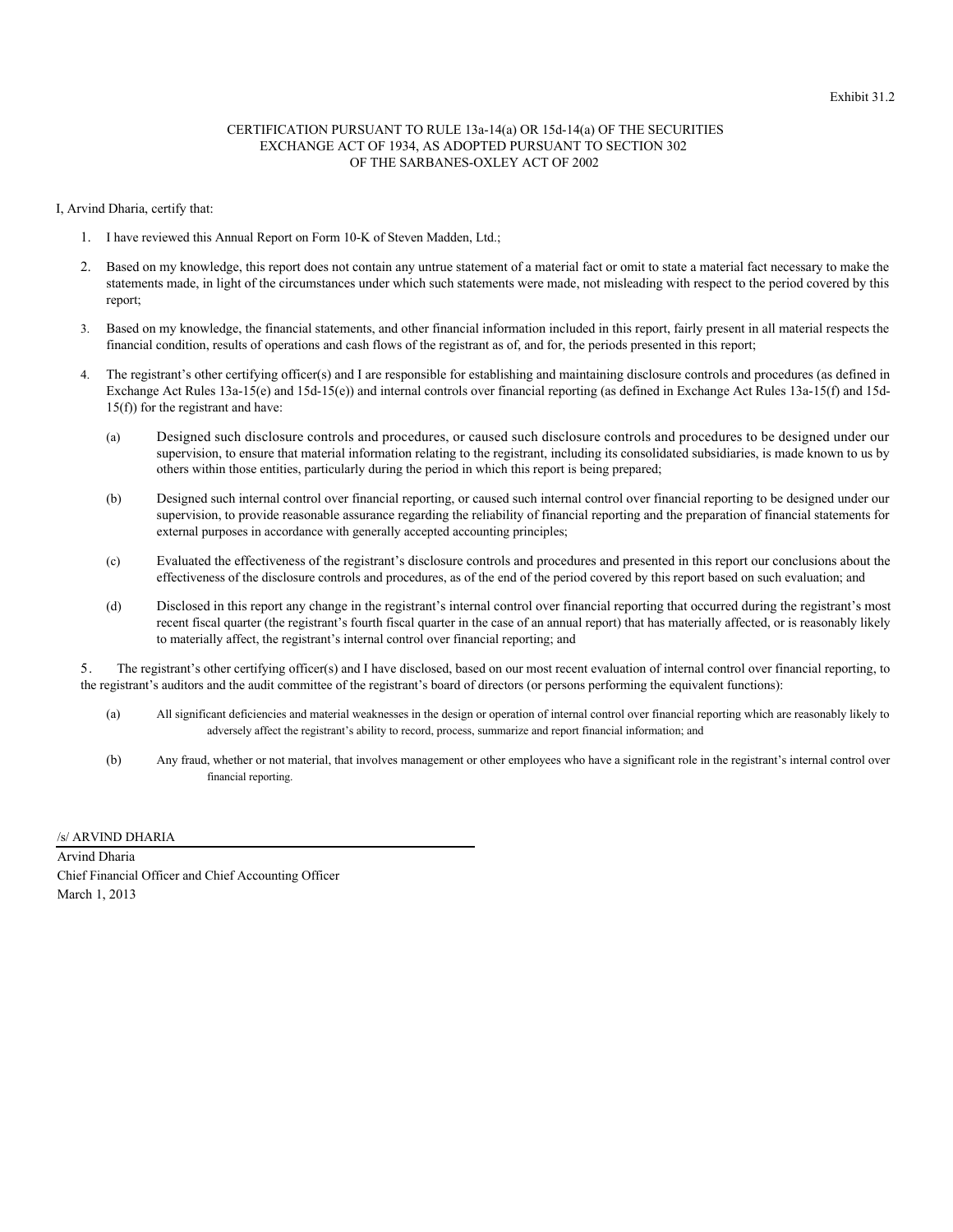## CERTIFICATION PURSUANT TO 18 U.S.C. SECTION 1350 ADOPTED PURSUANT TO SECTION 906 OF THE SARBANES-OXLEY ACT OF 2002

In connection with the Annual Report of Steven Madden, Ltd. (the "Company") on Form 10-K for the year ended December 31, 2012, as filed with the Securities and Exchange Commission on the date hereof (the "Report"), I, Edward R. Rosenfeld, Chairman and Chief Executive Officer of the Company, certify, pursuant to 18 U.S.C. Section 1350, as adopted pursuant to Section 906 of the Sarbanes-Oxley Act of 2002, that to my knowledge:

- (1) The Report fully complies with the requirements of Section 13(a) or 15(d) of the Securities Exchange Act of 1934; and
- (2) The information contained in the Report fairly presents, in all material respects, the financial condition and results of operations of the Company.

# /s/ EDWARD R. ROSENFELD

Edward R. Rosenfeld Chairman and Chief Executive Officer March 1, 2013